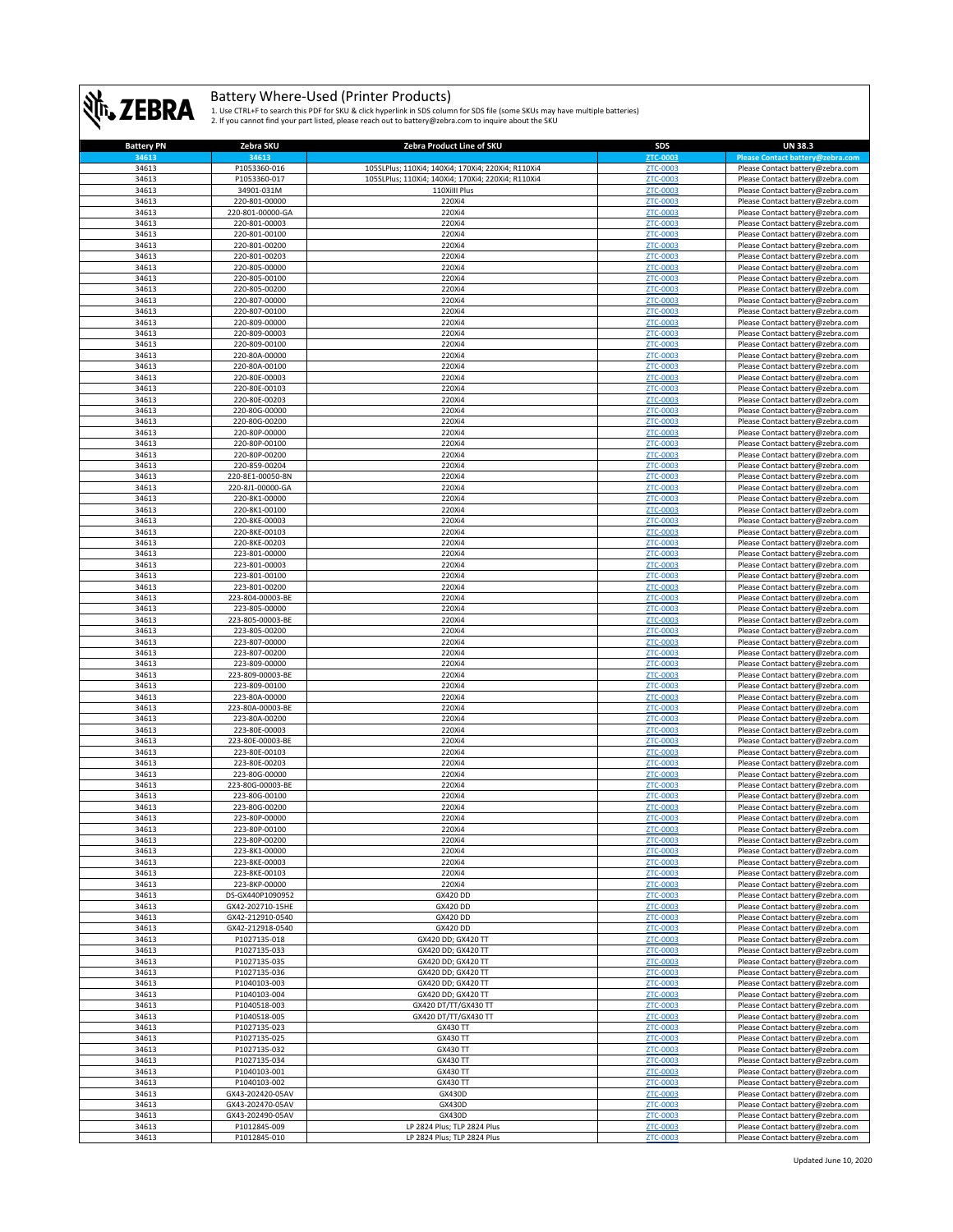

| <b>Battery PN</b> | Zebra SKU        | Zebra Product Line of SKU   | SDS             | <b>UN 38.3</b>                   |
|-------------------|------------------|-----------------------------|-----------------|----------------------------------|
| 34613             | P1012845-019     | LP 2824 Plus; TLP 2824 Plus | ZTC-0003        | Please Contact battery@zebra.com |
| 34613             | P1012845-021     | LP 2824 Plus; TLP 2824 Plus | <b>ZTC-0003</b> | Please Contact battery@zebra.com |
| 34613             | P1012845-023     |                             |                 |                                  |
|                   |                  | LP 2824 Plus; TLP 2824 Plus | ZTC-0003        | Please Contact battery@zebra.com |
| 34613             | P1012845-025     | LP 2824 Plus; TLP 2824 Plus | ZTC-0003        | Please Contact battery@zebra.com |
| 34613             | P1012845-027     | LP 2824 Plus; TLP 2824 Plus | ZTC-0003        | Please Contact battery@zebra.com |
| 34613             | P1012845-029     | LP 2824 Plus; TLP 2824 Plus | ZTC-0003        | Please Contact battery@zebra.com |
| 34613             | 79400-001M       | RZ400; RZ600; ZM400; ZM600  | ZTC-0003        | Please Contact battery@zebra.com |
| 34613             | 79400-002M       | RZ400; RZ600; ZM400; ZM600  |                 |                                  |
|                   |                  |                             | <b>ZTC-0003</b> | Please Contact battery@zebra.com |
| 34613             | 123-100290       | SV SERVICE AND REPAIR       | ZTC-0003        | Please Contact battery@zebra.com |
| 34613             | 123-100307       | SV SERVICE AND REPAIR       | ZTC-0003        | Please Contact battery@zebra.com |
| 34613             | 123-100308       | SV SERVICE AND REPAIR       | ZTC-0003        | Please Contact battery@zebra.com |
| 34613             | 123-100309       | SV SERVICE AND REPAIR       | <b>ZTC-0003</b> | Please Contact battery@zebra.com |
|                   |                  | SV SERVICE AND REPAIR       | <b>ZTC-0003</b> | Please Contact battery@zebra.com |
| 34613             | 123-ATV002       |                             |                 |                                  |
| 34613             | 123-ATV003       | SV SERVICE AND REPAIR       | ZTC-0003        | Please Contact battery@zebra.com |
| 34613             | 282P-101110-040  | TLP 2824 Plus               | ZTC-0003        | Please Contact battery@zebra.com |
| 34613             | 282P-101110-048P | TLP 2824 Plus               | <b>ZTC-0003</b> | Please Contact battery@zebra.com |
| 34613             | 282P-101111-040  | TLP 2824 Plus               | ZTC-0003        | Please Contact battery@zebra.com |
| 34613             | 282P-101112-000  | TLP 2824 Plus               | ZTC-0003        | Please Contact battery@zebra.com |
|                   |                  |                             |                 |                                  |
| 34613             | 282P-101112-040  | TLP 2824 Plus               | ZTC-0003        | Please Contact battery@zebra.com |
| 34613             | 282P-101121-040  | TLP 2824 Plus               | ZTC-0003        | Please Contact battery@zebra.com |
| 34613             | 282P-101122-040  | TLP 2824 Plus               | ZTC-0003        | Please Contact battery@zebra.com |
| 34613             | 282P-101172-040  | TLP 2824 Plus               | <b>ZTC-0003</b> | Please Contact battery@zebra.com |
| 34613             | 282P-1011P1-040  | TLP 2824 Plus               | <b>ZTC-0003</b> | Please Contact battery@zebra.com |
|                   |                  |                             |                 |                                  |
| 34613             | 282P-1011P2-040  | TLP 2824 Plus               | ZTC-0003        | Please Contact battery@zebra.com |
| 34613             | 282P-101212-000  | TLP 2824 Plus               | ZTC-0003        | Please Contact battery@zebra.com |
| 34613             | 282P-101212-040  | TLP 2824 Plus               | ZTC-0003        | Please Contact battery@zebra.com |
| 34613             | 282P-101221-040  | TLP 2824 Plus               | ZTC-0003        | Please Contact battery@zebra.com |
| 34613             | 282P-101222-040  | TLP 2824 Plus               | ZTC-0003        | Please Contact battery@zebra.com |
|                   |                  |                             | ZTC-0003        |                                  |
| 34613             | 282P-1012P1-040  | TLP 2824 Plus               |                 | Please Contact battery@zebra.com |
| 34613             | 282P-1012P2-040  | TLP 2824 Plus               | ZTC-0003        | Please Contact battery@zebra.com |
| 34613             | 282P-101510-040  | TLP 2824 Plus               | ZTC-0003        | Please Contact battery@zebra.com |
| 34613             | 282P-101511-040  | TLP 2824 Plus               | ZTC-0003        | Please Contact battery@zebra.com |
| 34613             | 282P-101512-000  | TLP 2824 Plus               | ZTC-0003        | Please Contact battery@zebra.com |
|                   |                  |                             |                 |                                  |
| 34613             | 282P-101512-040  | TLP 2824 Plus               | ZTC-0003        | Please Contact battery@zebra.com |
| 34613             | 282P-101521-040  | TLP 2824 Plus               | ZTC-0003        | Please Contact battery@zebra.com |
| 34613             | 282P-101522-040  | TLP 2824 Plus               | ZTC-0003        | Please Contact battery@zebra.com |
| 34613             | 282P-1015P1-040  | TLP 2824 Plus               | ZTC-0003        | Please Contact battery@zebra.com |
| 34613             | 282P-1015P2-040  | TLP 2824 Plus               | ZTC-0003        | Please Contact battery@zebra.com |
|                   |                  |                             |                 |                                  |
| 34613             | DS-ZE5PVP1106991 | ZE500-4                     | ZTC-0003        | Please Contact battery@zebra.com |
| 34613             | ZE50042-L010000Z | ZE500-4                     | ZTC-0003        | Please Contact battery@zebra.com |
| 34613             | ZE50042-L0105040 | ZE500-4                     | ZTC-0003        | Please Contact battery@zebra.com |
| 34613             | ZE50042-L013000Z | ZE500-4                     | ZTC-0003        | Please Contact battery@zebra.com |
| 34613             | ZE50042-L020000Z | ZE500-4                     | <b>ZTC-0003</b> | Please Contact battery@zebra.com |
|                   |                  |                             |                 |                                  |
| 34613             | ZE50042-L050000Z | ZE500-4                     | ZTC-0003        | Please Contact battery@zebra.com |
| 34613             | ZE50042-L080001J | ZE500-4                     | ZTC-0003        | Please Contact battery@zebra.com |
| 34613             | ZE50042-L090000Z | ZE500-4                     | <b>ZTC-0003</b> | Please Contact battery@zebra.com |
| 34613             | ZE50042-L0A0000Z | ZE500-4                     | ZTC-0003        | Please Contact battery@zebra.com |
|                   |                  |                             |                 |                                  |
| 34613             | ZE50042-L0A3000Z | ZE500-4                     | ZTC-0003        | Please Contact battery@zebra.com |
| 34613             | ZE50042-L0E0000Z | ZE500-4                     | ZTC-0003        | Please Contact battery@zebra.com |
| 34613             | ZE50042-L0G0000Z | ZE500-4                     | ZTC-0003        | Please Contact battery@zebra.com |
| 34613             | ZE50042-L0P0000Z | ZE500-4                     | ZTC-0003        | Please Contact battery@zebra.com |
| 34613             | ZE50042-L0P3000Z | ZE500-4                     | ZTC-0003        | Please Contact battery@zebra.com |
|                   |                  |                             |                 |                                  |
| 34613             | ZE50042-R010000Z | ZE500-4                     | ZTC-0003        | Please Contact battery@zebra.com |
| 34613             | ZE50042-R0105040 | ZE500-4                     | ZTC-0003        | Please Contact battery@zebra.com |
| 34613             | ZE50042-R013000Z | ZE500-4                     | ZTC-0003        | Please Contact battery@zebra.com |
| 34613             | ZE50042-R020000Z | ZE500-4                     | ZTC-0003        | Please Contact battery@zebra.com |
| 34613             | ZE50042-R050000Z | ZE500-4                     | <b>ZTC-0003</b> | Please Contact battery@zebra.com |
|                   |                  |                             | ZTC-0003        |                                  |
| 34613             | ZE50042-R080001J | ZE500-4                     |                 | Please Contact battery@zebra.com |
| 34613             | ZE50042-R090000Z | ZE500-4                     | ZTC-0003        | Please Contact battery@zebra.com |
| 34613             | ZE50042-R0A0000Z | ZE500-4                     | ZTC-0003        | Please Contact battery@zebra.com |
| 34613             | ZE50042-R0E0000Z | ZE500-4                     | ZTC-0003        | Please Contact battery@zebra.com |
| 34613             | ZE50042-R0G00002 | ZE500-4                     |                 | Please Contact battery@zebra.com |
| 34613             | ZE50042-R0P0000Z | ZE500-4                     | <b>ZTC-0003</b> | Please Contact battery@zebra.com |
| 34613             | ZE50042-R0P3000Z | ZE500-4                     | ZTC-0003        |                                  |
|                   |                  |                             |                 | Please Contact battery@zebra.com |
| 34613             | ZE50043-L010000Z | ZE500-4                     | ZTC-0003        | Please Contact battery@zebra.com |
| 34613             | ZE50043-L0100033 | ZE500-4                     | ZTC-0003        | Please Contact battery@zebra.com |
| 34613             | ZE50043-L013000Z | ZE500-4                     | ZTC-0003        | Please Contact battery@zebra.com |
| 34613             | ZE50043-L020000Z | ZE500-4                     | <b>ZTC-0003</b> | Please Contact battery@zebra.com |
| 34613             | ZE50043-L080001J | ZE500-4                     | ZTC-0003        | Please Contact battery@zebra.com |
|                   |                  |                             |                 |                                  |
| 34613             | ZE50043-L090000Z | ZE500-4                     | <b>ZTC-0003</b> | Please Contact battery@zebra.com |
| 34613             | ZE50043-L0A0000Z | ZE500-4                     | ZTC-0003        | Please Contact battery@zebra.com |
| 34613             | ZE50043-L0E0000Z | ZE500-4                     | <b>ZTC-0003</b> | Please Contact battery@zebra.com |
| 34613             | ZE50043-L0G0000Z | ZE500-4                     | ZTC-0003        | Please Contact battery@zebra.com |
| 34613             | ZE50043-L0P0000Z | ZE500-4                     | ZTC-0003        | Please Contact battery@zebra.com |
| 34613             | ZE50043-L0P3000Z | ZE500-4                     | ZTC-0003        | Please Contact battery@zebra.com |
|                   |                  |                             |                 |                                  |
| 34613             | ZE50043-R010000Z | ZE500-4                     | ZTC-0003        | Please Contact battery@zebra.com |
| 34613             | ZE50043-R0100033 | ZE500-4                     | <b>ZTC-0003</b> | Please Contact battery@zebra.com |
| 34613             | ZE50043-R013000Z | ZE500-4                     | ZTC-0003        | Please Contact battery@zebra.com |
| 34613             | ZE50043-R020000Z | ZE500-4                     | ZTC-0003        | Please Contact battery@zebra.com |
|                   |                  |                             | ZTC-0003        |                                  |
| 34613             | ZE50043-R080001J | ZE500-4                     |                 | Please Contact battery@zebra.com |
| 34613             | ZE50043-R090000Z | ZE500-4                     | ZTC-0003        | Please Contact battery@zebra.com |
| 34613             | ZE50043-R090001B | ZE500-4                     | ZTC-0003        | Please Contact battery@zebra.com |
| 34613             | ZE50043-R0A0000Z | ZE500-4                     | ZTC-0003        | Please Contact battery@zebra.com |
| 34613             | ZE50043-R0C0001B | ZE500-4                     | ZTC-0003        | Please Contact battery@zebra.com |
| 34613             | ZE50043-R0E0000Z | ZE500-4                     | ZTC-0003        | Please Contact battery@zebra.com |
|                   |                  |                             |                 |                                  |
| 34613             | ZE50043-R0G0000Z | ZE500-4                     | <b>ZTC-0003</b> | Please Contact battery@zebra.com |
| 34613             | ZE50043-R0P0000Z | ZE500-4                     | ZTC-0003        | Please Contact battery@zebra.com |
| 34613             | ZE50043-R0P3000Z | ZE500-4                     | ZTC-0003        | Please Contact battery@zebra.com |
| 34613             | P1046696-017     | ZE500-4; ZE500-6            | ZTC-0003        | Please Contact battery@zebra.com |
|                   |                  |                             |                 |                                  |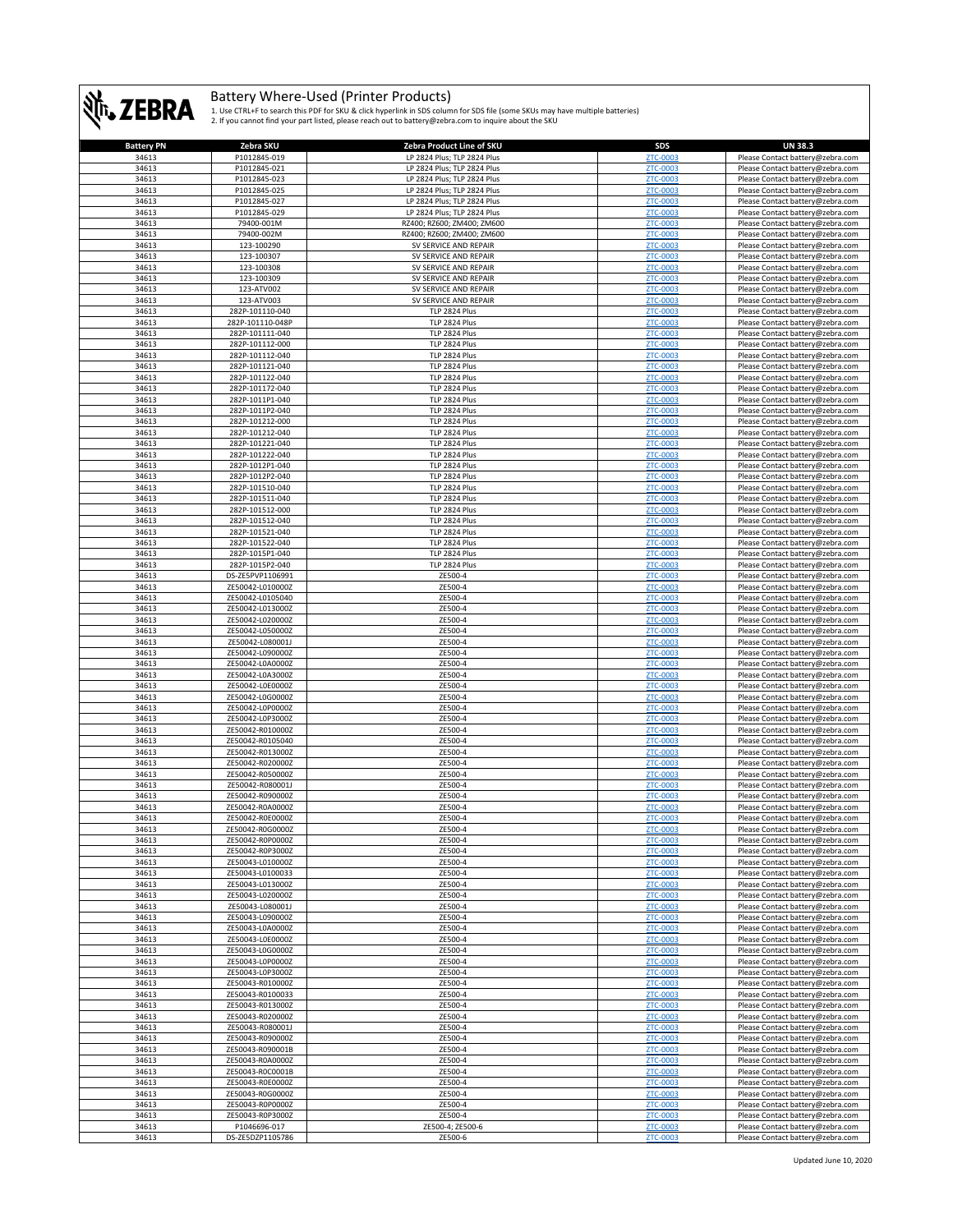

| <b>Battery PN</b> | Zebra SKU        | Zebra Product Line of SKU | SDS             | <b>UN 38.3</b>                   |
|-------------------|------------------|---------------------------|-----------------|----------------------------------|
| 34613             | DS-ZE5DZP1107590 | ZE500-6                   | ZTC-0003        | Please Contact battery@zebra.com |
| 34613             | DS-ZE5PVP1101923 | ZE500-6                   | ZTC-0003        | Please Contact battery@zebra.com |
| 34613             | DS-ZE5PVP1106992 | ZE500-6                   | ZTC-0003        | Please Contact battery@zebra.com |
| 34613             |                  |                           |                 |                                  |
|                   | ZE50062-L010000Z | ZE500-6                   | ZTC-0003        | Please Contact battery@zebra.com |
| 34613             | ZE50062-L013000Z | ZE500-6                   | ZTC-0003        | Please Contact battery@zebra.com |
| 34613             | ZE50062-L050000Z | ZE500-6                   | ZTC-0003        | Please Contact battery@zebra.com |
| 34613             | ZE50062-L090000Z | ZE500-6                   | ZTC-0003        | Please Contact battery@zebra.com |
| 34613             | ZE50062-L0A0000Z | ZE500-6                   | ZTC-0003        | Please Contact battery@zebra.com |
| 34613             | ZE50062-L0E0000Z | ZE500-6                   | ZTC-0003        | Please Contact battery@zebra.com |
| 34613             | ZE50062-L0E3000Z | ZE500-6                   | ZTC-0003        | Please Contact battery@zebra.com |
| 34613             | ZE50062-L0G0000Z | ZE500-6                   | ZTC-0003        | Please Contact battery@zebra.com |
|                   |                  |                           |                 |                                  |
| 34613             | ZE50062-L0P0000Z | ZE500-6                   | ZTC-0003        | Please Contact battery@zebra.com |
| 34613             | ZE50062-L0P3000Z | ZE500-6                   | <b>ZTC-0003</b> | Please Contact battery@zebra.com |
| 34613             | ZE50062-R010000Z | ZE500-6                   | ZTC-0003        | Please Contact battery@zebra.com |
| 34613             | ZE50062-R013000Z | ZE500-6                   | <b>ZTC-0003</b> | Please Contact battery@zebra.com |
| 34613             | ZE50062-R020000Z | ZE500-6                   | ZTC-0003        | Please Contact battery@zebra.com |
| 34613             | ZE50062-R050000Z | ZE500-6                   | ZTC-0003        | Please Contact battery@zebra.com |
| 34613             | ZE50062-R090000Z | ZE500-6                   | ZTC-0003        | Please Contact battery@zebra.com |
| 34613             | ZE50062-R0A0000Z | ZE500-6                   | ZTC-0003        | Please Contact battery@zebra.com |
|                   |                  |                           |                 |                                  |
| 34613             | ZE50062-R0E0000Z | ZE500-6                   | ZTC-0003        | Please Contact battery@zebra.com |
| 34613             | ZE50062-R0G0000Z | ZE500-6                   | ZTC-0003        | Please Contact battery@zebra.com |
| 34613             | ZE50062-R0P0000Z | ZE500-6                   | ZTC-0003        | Please Contact battery@zebra.com |
| 34613             | ZE50062-R0P3000Z | ZE500-6                   | ZTC-0003        | Please Contact battery@zebra.com |
| 34613             | ZE50063-L010000Z | ZE500-6                   | ZTC-0003        | Please Contact battery@zebra.com |
| 34613             | ZE50063-L01000PV | ZE500-6                   | ZTC-0003        | Please Contact battery@zebra.com |
| 34613             | ZE50063-L013000Z | ZE500-6                   | ZTC-0003        | Please Contact battery@zebra.com |
|                   |                  |                           |                 |                                  |
| 34613             | ZE50063-L023000Z | ZE500-6                   | ZTC-0003        | Please Contact battery@zebra.com |
| 34613             | ZE50063-L090000Z | ZE500-6                   | ZTC-0003        | Please Contact battery@zebra.com |
| 34613             | ZE50063-L0E0000Z | ZE500-6                   | ZTC-0003        | Please Contact battery@zebra.com |
| 34613             | ZE50063-L0G0000Z | ZE500-6                   | ZTC-0003        | Please Contact battery@zebra.com |
| 34613             | ZE50063-L0P0000Z | ZE500-6                   | ZTC-0003        | Please Contact battery@zebra.com |
| 34613             | ZE50063-L0P3000Z | ZE500-6                   | ZTC-0003        | Please Contact battery@zebra.com |
| 34613             | ZE50063-R010000Z | ZE500-6                   | ZTC-0003        | Please Contact battery@zebra.com |
| 34613             | ZE50063-R01000DZ | ZE500-6                   | ZTC-0003        |                                  |
|                   |                  |                           |                 | Please Contact battery@zebra.com |
| 34613             | ZE50063-R01000PV | ZE500-6                   | <b>ZTC-0003</b> | Please Contact battery@zebra.com |
| 34613             | ZE50063-R013000Z | ZE500-6                   | ZTC-0003        | Please Contact battery@zebra.com |
| 34613             | ZE50063-R023000Z | ZE500-6                   | ZTC-0003        | Please Contact battery@zebra.com |
| 34613             | ZE50063-R090000Z | ZE500-6                   | ZTC-0003        | Please Contact battery@zebra.com |
| 34613             | ZE50063-R0A0000Z | ZE500-6                   | ZTC-0003        | Please Contact battery@zebra.com |
| 34613             | ZE50063-R0E0000Z | ZE500-6                   | ZTC-0003        | Please Contact battery@zebra.com |
| 34613             | ZE50063-R0E000DZ | ZE500-6                   | ZTC-0003        | Please Contact battery@zebra.com |
| 34613             | ZE50063-R0G0000Z | ZE500-6                   | ZTC-0003        | Please Contact battery@zebra.com |
|                   |                  |                           |                 |                                  |
| 34613             | ZE50063-R0P0000Z | ZE500-6                   | ZTC-0003        | Please Contact battery@zebra.com |
| 34613             | ZE50063-R0P3000Z | ZE500-6                   | ZTC-0003        | Please Contact battery@zebra.com |
| 34613             | ZE50042-L010R00Z | <b>ZE500R</b>             | ZTC-0003        | Please Contact battery@zebra.com |
| 34613             | ZE50042-L013R00Z | <b>ZE500R</b>             | ZTC-0003        | Please Contact battery@zebra.com |
| 34613             | ZE50042-L090RA0Z | <b>ZE500R</b>             | ZTC-0003        | Please Contact battery@zebra.com |
| 34613             | ZE50042-L0E0R10Z | <b>ZE500R</b>             | ZTC-0003        | Please Contact battery@zebra.com |
| 34613             | ZE50042-L0G0RD0Z | <b>ZE500R</b>             | ZTC-0003        | Please Contact battery@zebra.com |
| 34613             | ZE50042-R010R00Z | <b>ZE500R</b>             | ZTC-0003        | Please Contact battery@zebra.com |
| 34613             | ZE50042-R013R00Z | <b>ZE500R</b>             | ZTC-0003        |                                  |
|                   |                  |                           |                 | Please Contact battery@zebra.com |
| 34613             | ZE50042-R0E0R10Z | <b>ZE500R</b>             | ZTC-0003        | Please Contact battery@zebra.com |
| 34613             | ZE50042-R0G0RD0Z | <b>ZE500R</b>             | ZTC-0003        | Please Contact battery@zebra.com |
| 34613             | ZE50043-L010R00Z | <b>ZE500R</b>             | ZTC-0003        | Please Contact battery@zebra.com |
| 34613             | ZE50043-L013R00Z | <b>ZE500R</b>             | ZTC-0003        | Please Contact battery@zebra.com |
| 34613             | ZE50043-L070R60Z | <b>ZE500R</b>             | ZTC-0003        | Please Contact battery@zebra.com |
| 34613             | ZE50043-L0E0R10Z | <b>ZE500R</b>             | ZTC-0003        | Please Contact battery@zebra.com |
| 34613             | ZE50043-R010R00Z | <b>ZE500R</b>             | ZTC-0003        | Please Contact battery@zebra.com |
| 34613             | ZE50043-R013R00Z | <b>ZE500R</b>             | ZTC-0003        | Please Contact battery@zebra.com |
|                   |                  |                           |                 |                                  |
| 34613             | ZE50043-R070R60Z | <b>ZE500R</b>             | ZTC-0003        | Please Contact battery@zebra.com |
| 34613             | ZE50043-R090RA0Z | <b>ZE500R</b>             | ZTC-0003        | Please Contact battery@zebra.com |
| 34613             | 7F50043-R0F0R107 | <b>7F500F</b>             | <b>7TC-0003</b> | Please Contact hattery@zehra.com |
| 34613             | P1018344-2Z      | ZM400                     | ZTC-0003        | Please Contact battery@zebra.com |
| 34613             | P1030429         | ZMX00                     | ZTC-0003        | Please Contact battery@zebra.com |
| 34613             | P1037974-004     | ZT210; ZT220; ZT230       | ZTC-0003        | Please Contact battery@zebra.com |
| 34613             | DS-ZT2WBP1115288 | ZT230                     | ZTC-0003        | Please Contact battery@zebra.com |
| 34613             | ZT23043-T01200WB | ZT230                     | ZTC-0003        | Please Contact battery@zebra.com |
| 34613             | 123100-210       | ZT410                     | ZTC-0003        | Please Contact battery@zebra.com |
|                   |                  |                           |                 |                                  |
| 34613             | 123100-211       | ZT410                     | ZTC-0003        | Please Contact battery@zebra.com |
| 34613             | 123100-212       | ZT410                     | ZTC-0003        | Please Contact battery@zebra.com |
| 34613             | 123100-213       | ZT410                     | <b>ZTC-0003</b> | Please Contact battery@zebra.com |
| 34613             | 123100-214       | ZT410                     | ZTC-0003        | Please Contact battery@zebra.com |
| 34613             | 123100-215       | ZT410                     | ZTC-0003        | Please Contact battery@zebra.com |
| 34613             | 123100-216       | ZT410                     | ZTC-0003        | Please Contact battery@zebra.com |
| 34613             | 123100-217       | ZT410                     | ZTC-0003        | Please Contact battery@zebra.com |
| 34613             | 123100-218       | ZT410                     | ZTC-0003        | Please Contact battery@zebra.com |
| 34613             | DS-LPDULP1111726 | ZT410                     |                 |                                  |
|                   |                  |                           | ZTC-0003        | Please Contact battery@zebra.com |
| 34613             | DS-ZT42AP1109080 | ZT410                     | ZTC-0003        | Please Contact battery@zebra.com |
| 34613             | DS-ZT42RP1101040 | ZT410                     | <b>ZTC-0003</b> | Please Contact battery@zebra.com |
| 34613             | DS-ZT43NP1092361 | ZT410                     | ZTC-0003        | Please Contact battery@zebra.com |
| 34613             | DS-ZT48ZP1089247 | ZT410                     | ZTC-0003        | Please Contact battery@zebra.com |
| 34613             | DS-ZT496P1092362 | ZT410                     | ZTC-0003        | Please Contact battery@zebra.com |
| 34613             | DS-ZT496P1092853 | ZT410                     | ZTC-0003        | Please Contact battery@zebra.com |
| 34613             | DS-ZT4BEP1104222 | ZT410                     | ZTC-0003        | Please Contact battery@zebra.com |
| 34613             | DS-ZT4BPP1106088 | ZT410                     | ZTC-0003        | Please Contact battery@zebra.com |
|                   |                  |                           |                 |                                  |
| 34613             | DS-ZT4FHP1112288 | ZT410                     | ZTC-0003        | Please Contact battery@zebra.com |
| 34613             | DS-ZT4FHP1115127 | ZT410                     | ZTC-0003        | Please Contact battery@zebra.com |
| 34613             | DS-ZT4KHP1086382 | ZT410                     | ZTC-0003        | Please Contact battery@zebra.com |
| 34613             | DS-ZT4PGP1101735 | ZT410                     | ZTC-0003        | Please Contact battery@zebra.com |
| 34613             | DS-ZT4PGP1104066 | ZT410                     | ZTC-0003        | Please Contact battery@zebra.com |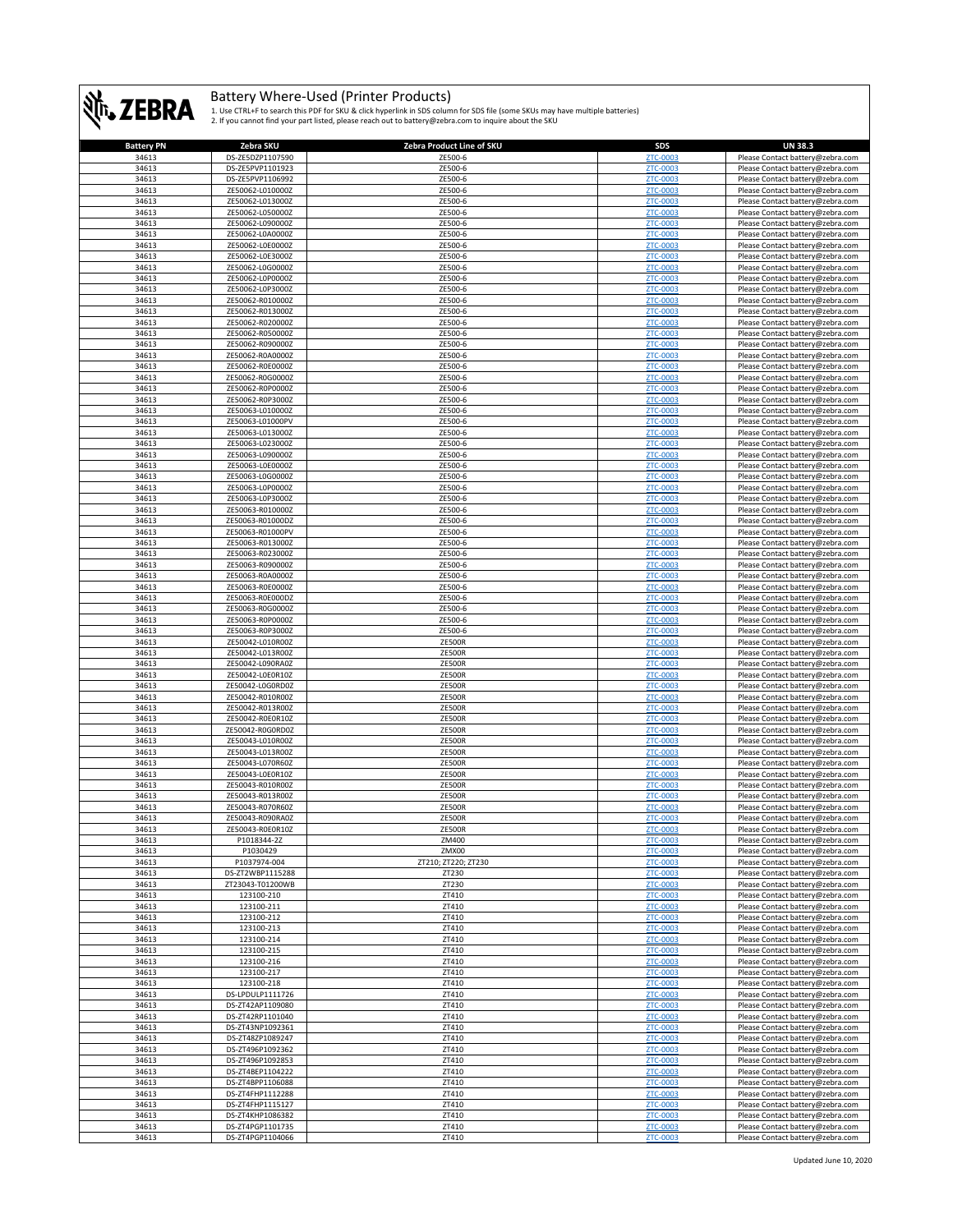

| <b>Battery PN</b> | Zebra SKU         | Zebra Product Line of SKU    | <b>SDS</b>      | <b>UN 38.3</b>                   |
|-------------------|-------------------|------------------------------|-----------------|----------------------------------|
| 34613             | DS-ZT4PGP1104698  | ZT410                        | ZTC-0003        | Please Contact battery@zebra.com |
| 34613             | DS-ZT4PGP1105061  | ZT410                        | <b>ZTC-0003</b> | Please Contact battery@zebra.com |
| 34613             | DS-ZT4PGP1107658  | ZT410                        | ZTC-0003        | Please Contact battery@zebra.com |
| 34613             | DS-ZT4PGP1108727  | ZT410                        | ZTC-0003        | Please Contact battery@zebra.com |
| 34613             | DS-ZT4PGP1109198  | ZT410                        | ZTC-0003        | Please Contact battery@zebra.com |
| 34613             | DS-ZT4RBP1099397  | ZT410                        | <b>ZTC-0003</b> | Please Contact battery@zebra.com |
| 34613             | DS-ZT4RRP1103478  | ZT410                        | <b>ZTC-0003</b> | Please Contact battery@zebra.com |
|                   |                   |                              |                 |                                  |
| 34613             | DS-ZT4TFP1105646  | ZT410                        | <b>ZTC-0003</b> | Please Contact battery@zebra.com |
| 34613             | DS-ZT4TUP1108067  | ZT410                        | <b>ZTC-0003</b> | Please Contact battery@zebra.com |
| 34613             | DS-ZT4WEP1115495  | ZT410                        | <b>ZTC-0003</b> | Please Contact battery@zebra.com |
| 34613             | LPD20Z3-T09000UL  | ZT410                        | ZTC-0003        | Please Contact battery@zebra.com |
| 34613             | P1085596          | ZT410                        | ZTC-0003        | Please Contact battery@zebra.com |
| 34613             | ZT41042-A0P000HP  | ZT410                        | <b>ZTC-0003</b> | Please Contact battery@zebra.com |
| 34613             | ZT41042-A0P000TU  | ZT410                        | <b>ZTC-0003</b> | Please Contact battery@zebra.com |
| 34613             | ZT41042-D310052Z  | ZT410                        | ZTC-0003        | Please Contact battery@zebra.com |
| 34613             | ZT41042-D310058Z  | ZT410                        | <b>ZTC-0003</b> | Please Contact battery@zebra.com |
| 34613             | ZT41042-D350052Z  | ZT410                        | <b>ZTC-0003</b> | Please Contact battery@zebra.com |
| 34613             | ZT41042-D390052Z  | ZT410                        | ZTC-0003        | Please Contact battery@zebra.com |
| 34613             | ZT41042-D3A0052Z  | ZT410                        | ZTC-0003        | Please Contact battery@zebra.com |
| 34613             | ZT41042-D3E0052Z  | ZT410                        | ZTC-0003        | Please Contact battery@zebra.com |
| 34613             | ZT41042-D3G0052Z  | ZT410                        | <b>ZTC-0003</b> | Please Contact battery@zebra.com |
| 34613             | ZT41042-D3M0052Z  | ZT410                        | ZTC-0003        | Please Contact battery@zebra.com |
| 34613             | ZT41042-D3P0052Z  | ZT410                        | <b>ZTC-0003</b> | Please Contact battery@zebra.com |
| 34613             | ZT41042-T01000PG  | ZT410                        | ZTC-0003        | Please Contact battery@zebra.com |
| 34613             | ZT41042-T01A0540  | ZT410                        | <b>ZTC-0003</b> |                                  |
|                   |                   |                              |                 | Please Contact battery@zebra.com |
| 34613             | ZT41042-T01C0540  | ZT410                        | ZTC-0003        | Please Contact battery@zebra.com |
| 34613             | ZT41042-T09000RR  | ZT410                        | <b>ZTC-0003</b> | Please Contact battery@zebra.com |
| 34613             | ZT41042-T09C0540  | ZT410                        | ZTC-0003        | Please Contact battery@zebra.com |
| 34613             | ZT41042-T0E000BP  | ZT410                        | ZTC-0003        | Please Contact battery@zebra.com |
| 34613             | ZT41042-T0E0052A  | ZT410                        | ZTC-0003        | Please Contact battery@zebra.com |
| 34613             | ZT41042-T0EC0540  | ZT410                        | ZTC-0003        | Please Contact battery@zebra.com |
| 34613             | ZT41042-T0GC0540  | ZT410                        | <b>ZTC-0003</b> | Please Contact battery@zebra.com |
| 34613             | ZT41042-T0P000RB  | ZT410                        | <b>ZTC-0003</b> | Please Contact battery@zebra.com |
| 34613             | ZT41042-T0P000WE  | ZT410                        | ZTC-0003        | Please Contact battery@zebra.com |
| 34613             | ZT41042-T0PB0540  | ZT410                        | ZTC-0003        | Please Contact battery@zebra.com |
| 34613             | ZT41042-T11000PG  | ZT410                        | ZTC-0003        | Please Contact battery@zebra.com |
| 34613             | ZT41042-T21000PG  | ZT410                        | ZTC-0003        | Please Contact battery@zebra.com |
| 34613             | ZT41042-T310002R  | ZT410                        | ZTC-0003        | Please Contact battery@zebra.com |
| 34613             | ZT41042-T31000PG  | ZT410                        | <b>ZTC-0003</b> | Please Contact battery@zebra.com |
| 34613             | ZT41042-T310052A  | ZT410                        | ZTC-0003        | Please Contact battery@zebra.com |
| 34613             | ZT41042-T3E0052A  | ZT410                        | ZTC-0003        | Please Contact battery@zebra.com |
| 34613             |                   |                              |                 |                                  |
|                   | ZT41042-T41000PG  | ZT410                        | <b>ZTC-0003</b> | Please Contact battery@zebra.com |
| 34613             | ZT41042-T4E000FS  | ZT410                        | <b>ZTC-0003</b> | Please Contact battery@zebra.com |
| 34613             | ZT41043-T01000HB  | ZT410                        | <b>ZTC-0003</b> | Please Contact battery@zebra.com |
| 34613             | ZT41043-T0E000BE  | ZT410                        | ZTC-0003        | Please Contact battery@zebra.com |
| 34613             | ZT41043-T0P000TF  | ZT410                        | ZTC-0003        | Please Contact battery@zebra.com |
| 34613             | ZT41043-T31000PG  | ZT410                        | ZTC-0003        | Please Contact battery@zebra.com |
| 34613             | ZT41043-T41000PG  | ZT410                        | ZTC-0003        | Please Contact battery@zebra.com |
| 34613             | ZT41046-A3G000FH  | ZT410                        | ZTC-0003        | Please Contact battery@zebra.com |
| 34613             | ZT41046-A3P000FH  | ZT410                        | <b>ZTC-0003</b> | Please Contact battery@zebra.com |
| 34613             | P1058930-100      | ZT410; ZT410R; ZT420; ZT420R | ZTC-0003        | Please Contact battery@zebra.com |
| 34613             | DS-ZT49WP1107861  | ZT410R                       | <b>ZTC-0003</b> | Please Contact battery@zebra.com |
| 34613             | DS-ZT4GHP1107932  | ZT410R                       | <b>ZTC-0003</b> | Please Contact battery@zebra.com |
| 34613             | DS-ZT4KHP1088627  | ZT410R                       | ZTC-0003        | Please Contact battery@zebra.com |
| 34613             | DS-ZT4KHP1089000  | ZT410R                       | ZTC-0003        | Please Contact battery@zebra.com |
| 34613             | DS-ZT4KHP1089001  | ZT410R                       | <b>ZTC-0003</b> | Please Contact battery@zebra.com |
| 34613             | DS-ZT4KHP1092413  | ZT410R                       | <b>ZTC-0003</b> | Please Contact battery@zebra.com |
| 34613             | DS-ZT4KHP1093502  | ZT410R                       | ZTC-0003        | Please Contact battery@zebra.com |
| 34613             | DS-ZT4KHP1103985  | ZT410R                       | <b>ZTC-0003</b> | Please Contact battery@zebra.com |
| 34613             | DS-ZT4KHP1104041  | ZT410R                       | <b>ZTC-0003</b> | Please Contact battery@zebra.com |
| 34613             | DS-ZT4KHP1110883  | ZT410R                       | <b>ZTC-0003</b> | Please Contact battery@zebra.com |
| 34613             | DS-ZT4PUP1098243  | ZT410R                       |                 | Please Contact battery@zebra.com |
| 34613             |                   |                              |                 |                                  |
|                   | DS-ZT4RCP1099800  | ZT410R                       | ZTC-0003        | Please Contact battery@zebra.com |
| 34613             | DS-ZT4UWP1113138  | ZT410R                       | <b>ZTC-0003</b> | Please Contact battery@zebra.com |
| 34613             | ZT41042-T0100A2Z  | ZT410R                       | ZTC-0003        | Please Contact battery@zebra.com |
| 34613             | ZT41042-T090089W  | ZT410R                       | ZTC-0003        | Please Contact battery@zebra.com |
| 34613             | ZT41042-T0900CUW  | ZT410R                       | <b>ZTC-0003</b> | Please Contact battery@zebra.com |
| 34613             | ZT41042-T0E0089W  | ZT410R                       | ZTC-0003        | Please Contact battery@zebra.com |
| 34613             | ZT41042-T0P0089W  | ZT410R                       | <b>ZTC-0003</b> | Please Contact battery@zebra.com |
| 34613             | ZT41042-T2G00C0Z  | ZT410R                       | <b>ZTC-0003</b> | Please Contact battery@zebra.com |
| 34613             | ZT41042-T310062A  | ZT410R                       | ZTC-0003        | Please Contact battery@zebra.com |
| 34613             | ZT41042-T3100A0Z  | ZT410R                       | <b>ZTC-0003</b> | Please Contact battery@zebra.com |
| 34613             | ZT41043-T0900CPU  | ZT410R                       | ZTC-0003        | Please Contact battery@zebra.com |
| 34613             | ZT42062-T01A0540  | ZT420                        | <b>ZTC-0003</b> | Please Contact battery@zebra.com |
| 34613             | ZT42062-T31000HE  | ZT420                        | <b>ZTC-0003</b> | Please Contact battery@zebra.com |
| 34613             | ZT42063-T31000HE  | ZT420                        | ZTC-0003        | Please Contact battery@zebra.com |
| 34613             | DS-ZT505P1101044  | ZT510                        | ZTC-0003        | Please Contact battery@zebra.com |
| 34613             | DS-ZT505P1101049  | ZT510                        | <b>ZTC-0003</b> | Please Contact battery@zebra.com |
| 34613             | DS-ZT5PGP1105232  | ZT510                        | ZTC-0003        | Please Contact battery@zebra.com |
| 34613             | DS-ZT5TTP1107643  | ZT510                        | ZTC-0003        | Please Contact battery@zebra.com |
| 34613             | DS-ZT5WDP1115644  | ZT510                        | ZTC-0003        |                                  |
| 34613             | P1083347-013      |                              | ZTC-0003        | Please Contact battery@zebra.com |
|                   |                   | ZT510                        |                 | Please Contact battery@zebra.com |
| 34613             | ZT51042-T010000Z  | ZT510                        | ZTC-0003        | Please Contact battery@zebra.com |
| 34613             | ZT51042-T01000GA  | ZT510                        | <b>ZTC-0003</b> | Please Contact battery@zebra.com |
| 34613             | ZT51042-T01000GAB | ZT510                        | ZTC-0003        | Please Contact battery@zebra.com |
| 34613             | ZT51042-T01A000Z  | ZT510                        | ZTC-0003        | Please Contact battery@zebra.com |
| 34613             | ZT51042-T01C000Z  | ZT510                        | ZTC-0003        | Please Contact battery@zebra.com |
| 34613             | ZT51042-T050000Z  | ZT510                        | ZTC-0003        | Please Contact battery@zebra.com |
| 34613             | ZT51042-T070000Z  | ZT510                        | <b>ZTC-0003</b> | Please Contact battery@zebra.com |
| 34613             | ZT51042-T090000Z  | ZT510                        | ZTC-0003        | Please Contact battery@zebra.com |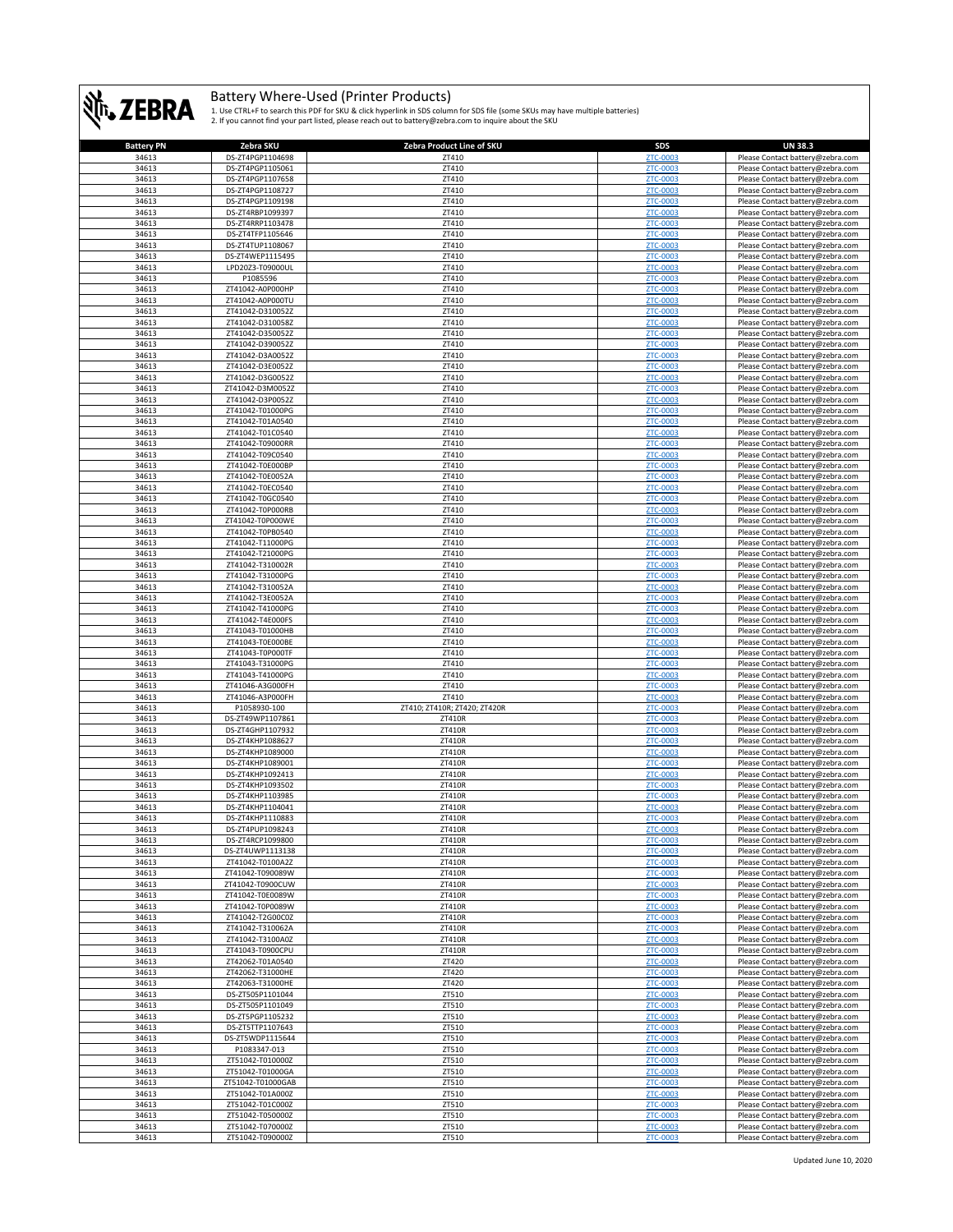

| <b>Battery PN</b> | Zebra SKU         | Zebra Product Line of SKU | SDS             | <b>UN 38.3</b>                                                       |
|-------------------|-------------------|---------------------------|-----------------|----------------------------------------------------------------------|
| 34613             | ZT51042-T091000Z  | ZT510                     | ZTC-0003        | Please Contact battery@zebra.com                                     |
| 34613             | ZT51042-T0A0000Z  | ZT510                     | ZTC-0003        | Please Contact battery@zebra.com                                     |
| 34613             | ZT51042-T0E0000Z  | ZT510                     | ZTC-0003        | Please Contact battery@zebra.com                                     |
| 34613             | ZT51042-T0EC000Z  | ZT510                     | ZTC-0003        | Please Contact battery@zebra.com                                     |
| 34613             | ZT51042-T0G0000Z  | ZT510                     | <b>ZTC-0003</b> | Please Contact battery@zebra.com                                     |
| 34613             | ZT51042-T0P0000Z  | ZT510                     | ZTC-0003        | Please Contact battery@zebra.com                                     |
| 34613             | ZT51042-T0PC000Z  | ZT510                     | ZTC-0003        | Please Contact battery@zebra.com                                     |
| 34613             | ZT51042-T1100005  | ZT510                     | ZTC-0003        | Please Contact battery@zebra.com                                     |
| 34613             | ZT51042-T110000Z  | ZT510                     | <b>ZTC-0003</b> | Please Contact battery@zebra.com                                     |
| 34613             | ZT51042-T190000Z  | ZT510                     | <b>ZTC-0003</b> | Please Contact battery@zebra.com                                     |
| 34613             | ZT51042-T1E0000Z  | ZT510                     | ZTC-0003        | Please Contact battery@zebra.com                                     |
| 34613             | ZT51042-T1P0000Z  | ZT510                     | <b>ZTC-0003</b> |                                                                      |
|                   |                   |                           | ZTC-0003        | Please Contact battery@zebra.com<br>Please Contact battery@zebra.com |
| 34613             | ZT51042-T1PB000Z  | ZT510                     |                 |                                                                      |
| 34613             | ZT51042-T2100005  | ZT510                     | ZTC-0003        | Please Contact battery@zebra.com                                     |
| 34613             | ZT51042-T210000Z  | ZT510                     | ZTC-0003        | Please Contact battery@zebra.com                                     |
| 34613             | ZT51042-T21000GA  | ZT510                     | <b>ZTC-0003</b> | Please Contact battery@zebra.com                                     |
| 34613             | ZT51042-T21000GAB | ZT510                     | <b>ZTC-0003</b> | Please Contact battery@zebra.com                                     |
| 34613             | ZT51042-T21A000Z  | ZT510                     | <b>ZTC-0003</b> | Please Contact battery@zebra.com                                     |
| 34613             | ZT51042-T250000Z  | ZT510                     | ZTC-0003        | Please Contact battery@zebra.com                                     |
| 34613             | ZT51042-T270000Z  | ZT510                     | <b>ZTC-0003</b> | Please Contact battery@zebra.com                                     |
| 34613             | ZT51042-T290000Z  | ZT510                     | ZTC-0003        | Please Contact battery@zebra.com                                     |
| 34613             | ZT51042-T2A0000Z  | ZT510                     | ZTC-0003        | Please Contact battery@zebra.com                                     |
| 34613             | ZT51042-T2E0000Z  | ZT510                     | <b>ZTC-0003</b> | Please Contact battery@zebra.com                                     |
| 34613             | ZT51042-T2G0000Z  | ZT510                     | ZTC-0003        | Please Contact battery@zebra.com                                     |
| 34613             | ZT51042-T2P0000Z  | ZT510                     | <b>ZTC-0003</b> | Please Contact battery@zebra.com                                     |
| 34613             | ZT51043-T010000Z  | ZT510                     | <b>ZTC-0003</b> | Please Contact battery@zebra.com                                     |
| 34613             | ZT51043-T01000GA  | ZT510                     | <b>ZTC-0003</b> | Please Contact battery@zebra.com                                     |
| 34613             | ZT51043-T01000PG  | ZT510                     | <b>ZTC-0003</b> | Please Contact battery@zebra.com                                     |
| 34613             | ZT51043-T01A000Z  | ZT510                     | ZTC-0003        | Please Contact battery@zebra.com                                     |
| 34613             | ZT51043-T01C000Z  | ZT510                     | ZTC-0003        | Please Contact battery@zebra.com                                     |
| 34613             | ZT51043-T070000Z  | ZT510                     | ZTC-0003        | Please Contact battery@zebra.com                                     |
| 34613             | ZT51043-T07C000Z  | ZT510                     | <b>ZTC-0003</b> | Please Contact battery@zebra.com                                     |
|                   |                   |                           |                 |                                                                      |
| 34613             | ZT51043-T090000Z  | ZT510                     | <b>ZTC-0003</b> | Please Contact battery@zebra.com                                     |
| 34613             | ZT51043-T09000WD  | ZT510                     | <b>ZTC-0003</b> | Please Contact battery@zebra.com                                     |
| 34613             | ZT51043-T091000Z  | ZT510                     | ZTC-0003        | Please Contact battery@zebra.com                                     |
| 34613             | ZT51043-T0A0000Z  | ZT510                     | ZTC-0003        | Please Contact battery@zebra.com                                     |
| 34613             | ZT51043-T0E0000Z  | ZT510                     | <b>ZTC-0003</b> | Please Contact battery@zebra.com                                     |
| 34613             | ZT51043-T0EC000Z  | ZT510                     | ZTC-0003        | Please Contact battery@zebra.com                                     |
| 34613             | ZT51043-T0G0000Z  | ZT510                     | ZTC-0003        | Please Contact battery@zebra.com                                     |
| 34613             | ZT51043-T0P0000Z  | ZT510                     | ZTC-0003        | Please Contact battery@zebra.com                                     |
| 34613             | ZT51043-T0PC000Z  | ZT510                     | ZTC-0003        | Please Contact battery@zebra.com                                     |
| 34613             | ZT51043-T110000Z  | ZT510                     | <b>ZTC-0003</b> | Please Contact battery@zebra.com                                     |
| 34613             | ZT51043-T190000Z  | ZT510                     | <b>ZTC-0003</b> | Please Contact battery@zebra.com                                     |
| 34613             | ZT51043-T1E0000Z  | ZT510                     | <b>ZTC-0003</b> | Please Contact battery@zebra.com                                     |
| 34613             | ZT51043-T1P0000Z  | ZT510                     | ZTC-0003        | Please Contact battery@zebra.com                                     |
| 34613             | ZT51043-T210000Z  | ZT510                     | ZTC-0003        | Please Contact battery@zebra.com                                     |
| 34613             | ZT51043-T270000Z  | ZT510                     | ZTC-0003        | Please Contact battery@zebra.com                                     |
| 34613             | ZT51043-T290000Z  | ZT510                     | <b>ZTC-0003</b> | Please Contact battery@zebra.com                                     |
| 34613             |                   | ZT510                     | ZTC-0003        |                                                                      |
|                   | ZT51043-T29000TT  |                           |                 | Please Contact battery@zebra.com                                     |
| 34613             | ZT51043-T29C000Z  | ZT510                     | ZTC-0003        | Please Contact battery@zebra.com                                     |
| 34613             | ZT51043-T2E0000Z  | ZT510                     | ZTC-0003        | Please Contact battery@zebra.com                                     |
| 34613             | ZT51043-T2G0000Z  | ZT510                     | <b>ZTC-0003</b> | Please Contact battery@zebra.com                                     |
| 34613             | ZT51043-T2P0000Z  | ZT510                     | <b>ZTC-0003</b> | Please Contact battery@zebra.com                                     |
| 34613             | DS-ZT61KP1108865  | ZT610                     | ZTC-0003        | Please Contact battery@zebra.com                                     |
| 34613             | DS-ZT61KP1108866  | ZT610                     | <b>ZTC-0003</b> | Please Contact battery@zebra.com                                     |
| 34613             | DS-ZT61WAP1114653 | ZT610                     | ZTC-0003        | Please Contact battery@zebra.com                                     |
| 34613             | DS-ZT678P1103754  | ZT610                     | <b>ZTC-0003</b> | Please Contact battery@zebra.com                                     |
| 34613             | DS-ZT678P1103771  | ZT610                     | <b>ZTC-0003</b> | Please Contact battery@zebra.com                                     |
| 34613             | DS-ZT678P1103773  | ZT610                     | <b>ZTC-0003</b> | Please Contact battery@zebra.com                                     |
| 34613             | DS-ZT678P1103775  | ZT610                     | <b>ZTC-0003</b> | Please Contact battery@zebra.com                                     |
| 34613             | DS-ZT678P1103776  | ZT610                     | <b>ZTC-0003</b> | Please Contact battery@zebra.com                                     |
| 34613             | DS-7T678P1103777  | <b>7T610</b>              | <b>7TC-0003</b> | Please Contact hattery@zehra.com                                     |
| 34613             | DS-ZT678P1103778  | ZT610                     | <b>ZTC-0003</b> | Please Contact battery@zebra.com                                     |
| 34613             | DS-ZT6BEP1104097  | ZT610                     | ZTC-0003        | Please Contact battery@zebra.com                                     |
| 34613             | DS-ZT6BEP1104103  | ZT610                     | ZTC-0003        | Please Contact battery@zebra.com                                     |
| 34613             | DS-ZT6BEP1104104  | ZT610                     | <b>ZTC-0003</b> | Please Contact battery@zebra.com                                     |
| 34613             | DS-ZT6BEP1104105  | ZT610                     | ZTC-0003        | Please Contact battery@zebra.com                                     |
| 34613             | DS-ZT6BEP1104106  | ZT610                     | <b>ZTC-0003</b> | Please Contact battery@zebra.com                                     |
| 34613             | DS-ZT6BEP1104107  | ZT610                     | ZTC-0003        | Please Contact battery@zebra.com                                     |
| 34613             | DS-ZT6G1P1109299  | ZT610                     | <b>ZTC-0003</b> | Please Contact battery@zebra.com                                     |
| 34613             | DS-ZT6MPP1098447  | ZT610                     | ZTC-0003        | Please Contact battery@zebra.com                                     |
| 34613             | DS-ZT6NMP1111688  | ZT610                     | ZTC-0003        | Please Contact battery@zebra.com                                     |
| 34613             | DS-ZT6NMP1111689  | ZT610                     | ZTC-0003        | Please Contact battery@zebra.com                                     |
| 34613             | DS-ZT6PGP1107754  | ZT610                     | ZTC-0003        | Please Contact battery@zebra.com                                     |
| 34613             | DS-ZT6RKP1101835  | ZT610                     | ZTC-0003        | Please Contact battery@zebra.com                                     |
|                   |                   |                           |                 |                                                                      |
| 34613             | DS-ZT6RKP1103123  | ZT610                     | <b>ZTC-0003</b> | Please Contact battery@zebra.com                                     |
| 34613             | DS-ZT6UGP1111217  | ZT610                     | <b>ZTC-0003</b> | Please Contact battery@zebra.com                                     |
| 34613             | DS-ZT6WDP1115648  | ZT610                     | <b>ZTC-0003</b> | Please Contact battery@zebra.com                                     |
| 34613             | DS-ZT6WDP1115649  | ZT610                     | ZTC-0003        | Please Contact battery@zebra.com                                     |
| 34613             | ZT61042-T010100Z  | ZT610                     | ZTC-0003        | Please Contact battery@zebra.com                                     |
| 34613             | ZT61042-T010101K  | ZT610                     | ZTC-0003        | Please Contact battery@zebra.com                                     |
| 34613             | ZT61042-T01010G1  | ZT610                     | ZTC-0003        | Please Contact battery@zebra.com                                     |
| 34613             | ZT61042-T01010GA  | ZT610                     | ZTC-0003        | Please Contact battery@zebra.com                                     |
| 34613             | ZT61042-T01010MP  | ZT610                     | <b>ZTC-0003</b> | Please Contact battery@zebra.com                                     |
| 34613             | ZT61042-T010200Z  | ZT610                     | <b>ZTC-0003</b> | Please Contact battery@zebra.com                                     |
| 34613             | ZT61042-T01020GA  | ZT610                     | <b>ZTC-0003</b> | Please Contact battery@zebra.com                                     |
| 34613             | ZT61042-T01A100Z  | ZT610                     | <b>ZTC-0003</b> | Please Contact battery@zebra.com                                     |
| 34613             | ZT61042-T01A101K  | ZT610                     | ZTC-0003        | Please Contact battery@zebra.com                                     |
| 34613             | ZT61042-T01A200Z  | ZT610                     | ZTC-0003        | Please Contact battery@zebra.com                                     |
| 34613             | ZT61042-T01C100Z  | ZT610                     | ZTC-0003        | Please Contact battery@zebra.com                                     |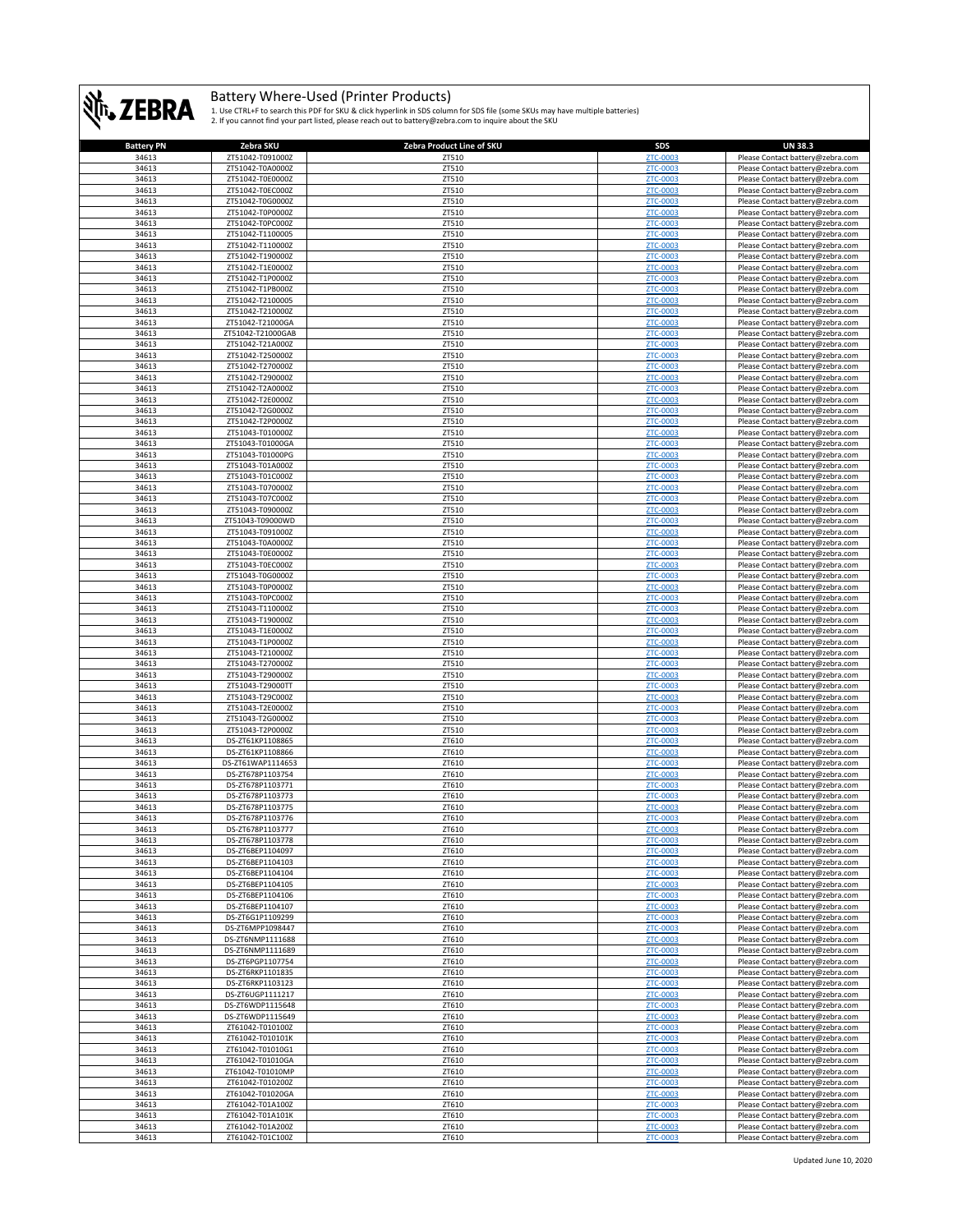

| <b>Battery PN</b> | Zebra SKU        | Zebra Product Line of SKU | <b>SDS</b>                  | <b>UN 38.3</b>                                                       |
|-------------------|------------------|---------------------------|-----------------------------|----------------------------------------------------------------------|
| 34613             | ZT61042-T01C200Z | ZT610                     | ZTC-0003                    | Please Contact battery@zebra.com                                     |
| 34613             | ZT61042-T050100Z | ZT610                     | ZTC-0003                    | Please Contact battery@zebra.com                                     |
| 34613             | ZT61042-T050200Z | ZT610                     | ZTC-0003                    | Please Contact battery@zebra.com                                     |
| 34613             | ZT61042-T070100Z | ZT610                     | ZTC-0003                    | Please Contact battery@zebra.com                                     |
| 34613             | ZT61042-T070200Z | ZT610                     | ZTC-0003                    | Please Contact battery@zebra.com                                     |
| 34613             | ZT61042-T090100Z | ZT610                     | <b>ZTC-0003</b>             | Please Contact battery@zebra.com                                     |
| 34613             | ZT61042-T090200Z | ZT610                     | ZTC-0003                    | Please Contact battery@zebra.com                                     |
| 34613             | ZT61042-T09C200Z | ZT610                     | <b>ZTC-0003</b>             | Please Contact battery@zebra.com                                     |
| 34613             | ZT61042-T0A0100Z | ZT610                     | <b>ZTC-0003</b>             | Please Contact battery@zebra.com                                     |
| 34613             | ZT61042-T0A0200Z | ZT610                     | <b>ZTC-0003</b>             | Please Contact battery@zebra.com                                     |
| 34613             | ZT61042-T0B0100Z | ZT610                     | ZTC-0003                    | Please Contact battery@zebra.com                                     |
| 34613             | ZT61042-T0E0100Z | ZT610                     | <b>ZTC-0003</b>             | Please Contact battery@zebra.com                                     |
| 34613             | ZT61042-T0E0200Z | ZT610                     | <b>ZTC-0003</b>             | Please Contact battery@zebra.com                                     |
| 34613             | ZT61042-T0EC100Z | ZT610                     | ZTC-0003                    | Please Contact battery@zebra.com                                     |
| 34613             | ZT61042-T0EC200Z | ZT610                     | ZTC-0003                    | Please Contact battery@zebra.com                                     |
| 34613             | ZT61042-T0G0100Z | ZT610                     | <b>ZTC-0003</b>             | Please Contact battery@zebra.com                                     |
| 34613             | ZT61042-T0G0200Z | ZT610                     | <b>ZTC-0003</b>             | Please Contact battery@zebra.com                                     |
| 34613             | ZT61042-T0P0100Z | ZT610                     | ZTC-0003                    | Please Contact battery@zebra.com                                     |
| 34613             | ZT61042-T0P0200Z | ZT610                     | ZTC-0003                    | Please Contact battery@zebra.com                                     |
| 34613             | ZT61042-T0PC100Z | ZT610                     | <b>ZTC-0003</b>             | Please Contact battery@zebra.com                                     |
| 34613             | ZT61042-T0PC200Z | ZT610                     | ZTC-0003                    | Please Contact battery@zebra.com                                     |
| 34613             | ZT61042-T110100Z | ZT610                     | ZTC-0003                    | Please Contact battery@zebra.com                                     |
| 34613             | ZT61042-T110200Z | ZT610                     | ZTC-0003                    | Please Contact battery@zebra.com                                     |
| 34613             | ZT61042-T11A100Z | ZT610                     | <b>ZTC-0003</b>             | Please Contact battery@zebra.com                                     |
| 34613             | ZT61042-T190100Z | ZT610                     | <b>ZTC-0003</b>             | Please Contact battery@zebra.com                                     |
| 34613             | ZT61042-T190200Z | ZT610                     | ZTC-0003                    | Please Contact battery@zebra.com                                     |
| 34613             | ZT61042-T1A0100Z | ZT610                     | <b>ZTC-0003</b>             | Please Contact battery@zebra.com                                     |
| 34613             | ZT61042-T1E0100Z | ZT610                     | ZTC-0003                    | Please Contact battery@zebra.com                                     |
| 34613             | ZT61042-T1E0200Z | ZT610                     | ZTC-0003                    | Please Contact battery@zebra.com                                     |
| 34613             | ZT61042-T1P0100Z | ZT610                     | <b>ZTC-0003</b>             | Please Contact battery@zebra.com                                     |
| 34613             | ZT61042-T1P0200Z | ZT610                     | <b>ZTC-0003</b>             | Please Contact battery@zebra.com                                     |
| 34613             | ZT61042-T210100Z | ZT610                     | ZTC-0003                    | Please Contact battery@zebra.com                                     |
| 34613             | ZT61042-T21010PG | ZT610                     | ZTC-0003                    | Please Contact battery@zebra.com                                     |
| 34613             | ZT61042-T210200Z | ZT610                     | <b>ZTC-0003</b>             | Please Contact battery@zebra.com                                     |
| 34613             | ZT61042-T21A100Z | ZT610                     | ZTC-0003                    | Please Contact battery@zebra.com                                     |
| 34613             | ZT61042-T290100Z | ZT610                     | ZTC-0003                    | Please Contact battery@zebra.com                                     |
| 34613             | ZT61042-T290200Z | ZT610                     | ZTC-0003                    | Please Contact battery@zebra.com                                     |
| 34613             | ZT61042-T2E0100Z | ZT610                     | <b>ZTC-0003</b>             | Please Contact battery@zebra.com                                     |
| 34613             | ZT61042-T2E0200Z | ZT610                     | ZTC-0003                    | Please Contact battery@zebra.com                                     |
| 34613             | ZT61042-T2G0100Z | ZT610                     | <b>ZTC-0003</b>             | Please Contact battery@zebra.com                                     |
| 34613             | ZT61042-T2G010WA | ZT610                     | ZTC-0003                    | Please Contact battery@zebra.com                                     |
| 34613             | ZT61042-T2P0100Z | ZT610                     | <b>ZTC-0003</b>             | Please Contact battery@zebra.com                                     |
| 34613             | ZT61042-T2P0200Z | ZT610                     | ZTC-0003                    | Please Contact battery@zebra.com                                     |
| 34613             | ZT61043-T010100Z | ZT610                     | <b>ZTC-0003</b>             | Please Contact battery@zebra.com                                     |
| 34613             | ZT61043-T01010GA | ZT610                     | ZTC-0003                    | Please Contact battery@zebra.com                                     |
| 34613             | ZT61043-T010200Z | ZT610                     | ZTC-0003                    | Please Contact battery@zebra.com                                     |
| 34613             | ZT61043-T01020GA | ZT610                     | ZTC-0003                    | Please Contact battery@zebra.com                                     |
| 34613             | ZT61043-T01A100Z | ZT610                     | ZTC-0003                    | Please Contact battery@zebra.com                                     |
| 34613             | ZT61043-T01A200Z | ZT610                     | <b>ZTC-0003</b>             | Please Contact battery@zebra.com                                     |
| 34613             | ZT61043-T01C100Z | ZT610                     | <b>ZTC-0003</b>             | Please Contact battery@zebra.com                                     |
| 34613             | ZT61043-T01C200Z | ZT610                     | <b>ZTC-0003</b>             | Please Contact battery@zebra.com                                     |
| 34613             | ZT61043-T050200Z | ZT610                     | ZTC-0003                    |                                                                      |
| 34613             | ZT61043-T070100Z | ZT610                     | ZTC-0003                    | Please Contact battery@zebra.com                                     |
| 34613             | ZT61043-T070200Z | ZT610                     | ZTC-0003                    | Please Contact battery@zebra.com<br>Please Contact battery@zebra.com |
| 34613             | ZT61043-T090100Z | ZT610                     | ZTC-0003                    | Please Contact battery@zebra.com                                     |
| 34613             | ZT61043-T09010WD | ZT610                     | <b>ZTC-0003</b>             | Please Contact battery@zebra.com                                     |
| 34613             | ZT61043-T090200Z | ZT610                     | ZTC-0003                    | Please Contact battery@zebra.com                                     |
| 34613             | ZT61043-T09C200Z | ZT610                     | <b>ZTC-0003</b>             | Please Contact battery@zebra.com                                     |
| 34613             | ZT61043-T0A0100Z | ZT610                     | <b>ZTC-0003</b>             | Please Contact battery@zebra.com                                     |
| 34613             | ZT61043-T0A0200Z | ZT610                     | <b>ZTC-0003</b>             | Please Contact battery@zebra.com                                     |
| 34613             | ZT61043-T0B0100Z | ZT610                     | ZTC-0003                    | Please Contact battery@zebra.com                                     |
| 34613             | ZT61043-T0E0100Z | ZT610                     | 7TC-0001                    | Please Contact battery@zebra                                         |
| 34613             | ZT61043-T0E0200Z | ZT610                     | ZTC-0003                    | Please Contact battery@zebra.com                                     |
| 34613             | ZT61043-T0EC100Z | ZT610                     | ZTC-0003                    | Please Contact battery@zebra.com                                     |
| 34613             | ZT61043-T0EC200Z | ZT610                     | ZTC-0003                    | Please Contact battery@zebra.com                                     |
| 34613             | ZT61043-T0G0100Z | ZT610                     | ZTC-0003                    | Please Contact battery@zebra.com                                     |
| 34613             | ZT61043-T0G0200Z | ZT610                     | <b>ZTC-0003</b>             |                                                                      |
| 34613             | ZT61043-T0M010BE | ZT610                     | ZTC-0003                    | Please Contact battery@zebra.com                                     |
| 34613             | ZT61043-T0P0100Z | ZT610                     | <b>ZTC-0003</b>             | Please Contact battery@zebra.com<br>Please Contact battery@zebra.com |
|                   |                  |                           |                             |                                                                      |
| 34613             | ZT61043-T0P010RK | ZT610<br>ZT610            | <b>ZTC-0003</b><br>ZTC-0003 | Please Contact battery@zebra.com<br>Please Contact battery@zebra.com |
| 34613             | ZT61043-T0P0200Z |                           |                             |                                                                      |
| 34613             | ZT61043-T0PC200Z | ZT610                     | ZTC-0003                    | Please Contact battery@zebra.com                                     |
| 34613             | ZT61043-T110100Z | ZT610                     | ZTC-0003                    | Please Contact battery@zebra.com                                     |
| 34613             | ZT61043-T110200Z | ZT610                     | <b>ZTC-0003</b>             | Please Contact battery@zebra.com                                     |
| 34613             | ZT61043-T190100Z | ZT610                     | ZTC-0003                    | Please Contact battery@zebra.com                                     |
| 34613             | ZT61043-T190200Z | ZT610                     | ZTC-0003                    | Please Contact battery@zebra.com                                     |
| 34613             | ZT61043-T1E0100Z | ZT610                     | ZTC-0003                    | Please Contact battery@zebra.com                                     |
| 34613             | ZT61043-T1E0200Z | ZT610                     | <b>ZTC-0003</b>             | Please Contact battery@zebra.com                                     |
| 34613             | ZT61043-T1P0100Z | ZT610                     | ZTC-0003                    | Please Contact battery@zebra.com                                     |
| 34613             | ZT61043-T1P0200Z | ZT610                     | ZTC-0003                    | Please Contact battery@zebra.com                                     |
| 34613             | ZT61043-T210100Z | ZT610                     | <b>ZTC-0003</b>             | Please Contact battery@zebra.com                                     |
| 34613             | ZT61043-T2101078 | ZT610                     | ZTC-0003                    | Please Contact battery@zebra.com                                     |
| 34613             | ZT61043-T210200Z | ZT610                     | ZTC-0003                    | Please Contact battery@zebra.com                                     |
| 34613             | ZT61043-T21A100Z | ZT610                     | <b>ZTC-0003</b>             | Please Contact battery@zebra.com                                     |
| 34613             | ZT61043-T2501078 | ZT610                     | ZTC-0003                    | Please Contact battery@zebra.com                                     |
| 34613             | ZT61043-T270100Z | ZT610                     | <b>ZTC-0003</b>             | Please Contact battery@zebra.com                                     |
| 34613             | ZT61043-T290100Z | ZT610                     | ZTC-0003                    | Please Contact battery@zebra.com                                     |
| 34613             | ZT61043-T2901078 | ZT610                     | ZTC-0003                    | Please Contact battery@zebra.com                                     |
| 34613             | ZT61043-T290200Z | ZT610                     | ZTC-0003                    | Please Contact battery@zebra.com                                     |
| 34613             | ZT61043-T2A01078 | ZT610                     | ZTC-0003                    | Please Contact battery@zebra.com                                     |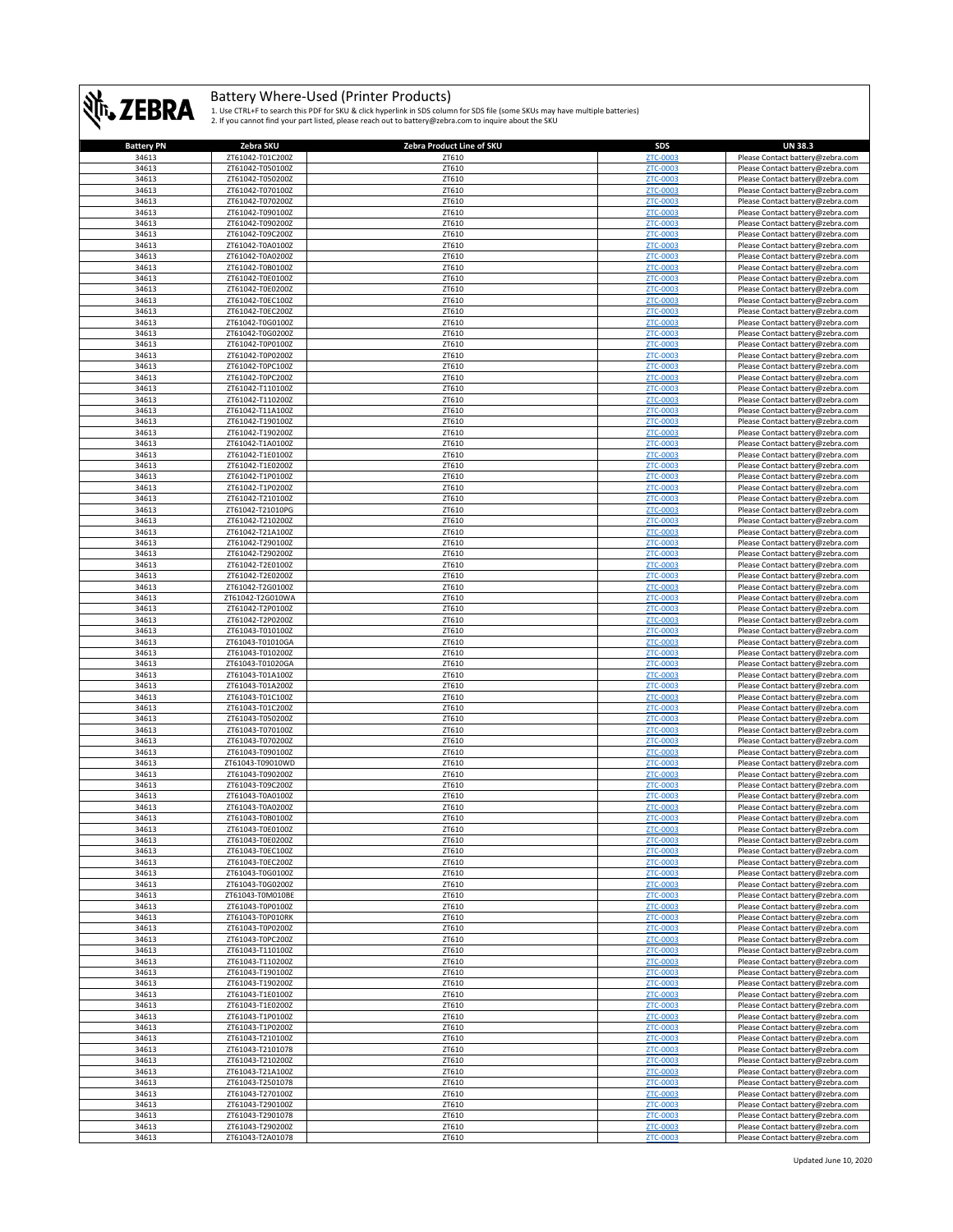

| <b>Battery PN</b> | Zebra SKU                            | Zebra Product Line of SKU    | SDS                  | <b>UN 38.3</b>                                                       |
|-------------------|--------------------------------------|------------------------------|----------------------|----------------------------------------------------------------------|
| 34613             | ZT61043-T2B01078                     | ZT610                        | <b>ZTC-0003</b>      | Please Contact battery@zebra.com                                     |
| 34613             | ZT61043-T2E0100Z                     | ZT610                        | ZTC-0003             | Please Contact battery@zebra.com                                     |
| 34613             | ZT61043-T2E01078                     | ZT610                        | ZTC-0003             | Please Contact battery@zebra.com                                     |
| 34613             | ZT61043-T2E0200Z                     | ZT610                        | ZTC-0003             | Please Contact battery@zebra.com                                     |
| 34613             | ZT61043-T2G0100Z                     | ZT610                        | <b>ZTC-0003</b>      | Please Contact battery@zebra.com                                     |
| 34613             | ZT61043-T2M01078                     | ZT610                        | ZTC-0003             | Please Contact battery@zebra.com                                     |
| 34613             | ZT61043-T2P0100Z                     | ZT610                        | ZTC-0003             | Please Contact battery@zebra.com                                     |
| 34613             | ZT61043-T2P0200Z                     | ZT610                        | ZTC-0003             | Please Contact battery@zebra.com                                     |
| 34613             | ZT61046-T010100Z                     | ZT610                        | ZTC-0003             | Please Contact battery@zebra.com                                     |
| 34613             | ZT61046-T01010GA                     | ZT610                        | ZTC-0003             | Please Contact battery@zebra.com                                     |
| 34613             | ZT61046-T010200Z                     | ZT610                        | ZTC-0003             | Please Contact battery@zebra.com                                     |
| 34613             | ZT61046-T01A100Z                     | ZT610                        | <b>ZTC-0003</b>      | Please Contact battery@zebra.com                                     |
| 34613             | ZT61046-T01A200Z                     | ZT610                        | ZTC-0003             | Please Contact battery@zebra.com                                     |
| 34613             | ZT61046-T01C200Z                     | ZT610                        | ZTC-0003             | Please Contact battery@zebra.com                                     |
| 34613             | ZT61046-T050200Z                     | ZT610                        | <b>ZTC-0003</b>      | Please Contact battery@zebra.com                                     |
| 34613             | ZT61046-T070100Z                     | ZT610                        | ZTC-0003             | Please Contact battery@zebra.com                                     |
| 34613             | ZT61046-T070200Z                     | ZT610                        | ZTC-0003             | Please Contact battery@zebra.com                                     |
| 34613             | ZT61046-T090100Z                     | ZT610                        | ZTC-0003             | Please Contact battery@zebra.com                                     |
| 34613             | ZT61046-T09010NM                     | ZT610                        | <b>ZTC-0003</b>      | Please Contact battery@zebra.com                                     |
| 34613             | ZT61046-T09010WD                     | ZT610                        | ZTC-0003             | Please Contact battery@zebra.com                                     |
| 34613             | ZT61046-T090200Z                     | ZT610                        | <b>ZTC-0003</b>      | Please Contact battery@zebra.com                                     |
| 34613             | ZT61046-T09C200Z                     | ZT610                        | ZTC-0003             | Please Contact battery@zebra.com                                     |
| 34613             | ZT61046-T0A0100Z                     | ZT610                        | <b>ZTC-0003</b>      | Please Contact battery@zebra.com                                     |
| 34613             | ZT61046-T0A0200Z                     | ZT610                        | ZTC-0003             | Please Contact battery@zebra.com                                     |
| 34613             | ZT61046-T0E0100Z                     | ZT610                        | <b>ZTC-0003</b>      | Please Contact battery@zebra.com                                     |
| 34613             | ZT61046-T0E0200Z                     | ZT610                        | <b>ZTC-0003</b>      | Please Contact battery@zebra.com                                     |
| 34613             | ZT61046-T0EC200Z                     | ZT610                        | <b>ZTC-0003</b>      | Please Contact battery@zebra.com                                     |
| 34613             | ZT61046-T0G0100Z                     | ZT610                        | ZTC-0003             | Please Contact battery@zebra.com                                     |
| 34613             | ZT61046-T0G0200Z                     | ZT610                        | <b>ZTC-0003</b>      | Please Contact battery@zebra.com                                     |
| 34613             | ZT61046-T0P0100Z                     | ZT610                        | <b>ZTC-0003</b>      | Please Contact battery@zebra.com                                     |
| 34613             | ZT61046-T0P010RK                     | ZT610                        | ZTC-0003             | Please Contact battery@zebra.com                                     |
| 34613             | ZT61046-T0P010UG                     | ZT610                        | ZTC-0003             | Please Contact battery@zebra.com                                     |
| 34613             | ZT61046-T0P0200Z                     | ZT610                        | <b>ZTC-0003</b>      | Please Contact battery@zebra.com                                     |
| 34613             | ZT61046-T0PC200Z                     | ZT610                        | <b>ZTC-0003</b>      |                                                                      |
| 34613             | ZT61046-T110100Z                     | ZT610                        | ZTC-0003             | Please Contact battery@zebra.com                                     |
| 34613             | ZT61046-T190100Z                     | ZT610                        | ZTC-0003             | Please Contact battery@zebra.com                                     |
| 34613             | ZT61046-T1E0100Z                     | ZT610                        | ZTC-0003             | Please Contact battery@zebra.com<br>Please Contact battery@zebra.com |
| 34613             | ZT61046-T1P0100Z                     | ZT610                        | ZTC-0003             | Please Contact battery@zebra.com                                     |
| 34613             | ZT61046-T210100Z                     | ZT610                        | ZTC-0003             | Please Contact battery@zebra.com                                     |
| 34613             | ZT61046-T210200Z                     | ZT610                        | ZTC-0003             | Please Contact battery@zebra.com                                     |
| 34613             | ZT61046-T21A100Z                     | ZT610                        | <b>ZTC-0003</b>      | Please Contact battery@zebra.com                                     |
| 34613             | ZT61046-T270100Z                     | ZT610                        | <b>ZTC-0003</b>      | Please Contact battery@zebra.com                                     |
| 34613             | ZT61046-T290100Z                     | ZT610                        | ZTC-0003             | Please Contact battery@zebra.com                                     |
| 34613             | ZT61046-T29010NM                     | ZT610                        | ZTC-0003             | Please Contact battery@zebra.com                                     |
| 34613             | ZT61046-T290200Z                     | ZT610                        | ZTC-0003             | Please Contact battery@zebra.com                                     |
|                   | ZT61046-T2E0100Z                     | ZT610                        | ZTC-0003             | Please Contact battery@zebra.com                                     |
| 34613             |                                      |                              |                      |                                                                      |
| 34613             | ZT61046-T2E0200Z                     | ZT610                        | ZTC-0003             | Please Contact battery@zebra.com                                     |
| 34613             | ZT61046-T2G0100Z                     | ZT610                        | <b>ZTC-0003</b>      | Please Contact battery@zebra.com                                     |
| 34613             | ZT61046-T2P0100Z                     | ZT610                        | ZTC-0003             | Please Contact battery@zebra.com                                     |
| 34613             | ZT61046-T2P0200Z                     | ZT610                        | ZTC-0003             | Please Contact battery@zebra.com                                     |
| 34613             | P1083320-124                         | ZT610; ZT610R; ZT620; ZT620R | <b>ZTC-0003</b>      | Please Contact battery@zebra.com                                     |
| 34613             | DS-ZT61KP1103104                     | ZT610R                       | <b>ZTC-0003</b>      | Please Contact battery@zebra.com                                     |
| 34613             | ZT61042-T010161K                     | ZT610R                       | <b>ZTC-0003</b>      | Please Contact battery@zebra.com                                     |
| 34613             | ZT61042-T0101A0Z                     | ZT610R                       | ZTC-0003             | Please Contact battery@zebra.com                                     |
| 34613             | ZT61042-T0101AGA                     | ZT610R                       | <b>ZTC-0003</b>      | Please Contact battery@zebra.com                                     |
| 34613             | ZT61042-T0101C0Z                     | ZT610R                       | ZTC-0003             | Please Contact battery@zebra.com                                     |
| 34613             | ZT61042-T0102A0Z                     | ZT610R                       | <b>ZTC-0003</b>      | Please Contact battery@zebra.com                                     |
| 34613             | ZT61042-T0102C0Z                     | ZT610R                       | ZTC-0003             | Please Contact battery@zebra.com                                     |
| 34613             | ZT61042-T0501C0Z                     | ZT610R                       | ZTC-0003             | Please Contact battery@zebra.com                                     |
| 34613             | ZT61042-T0701C0Z                     | ZT610R                       | ZTC-0003             | Please Contact battery@zebra.com                                     |
| 34613             | ZT61042-T0901C0Z                     | ZT610R                       | ZTC-0003             | Please Contact battery@zebra.com                                     |
| 34613             | 7T61042-T0902C0Z                     | <b>7T610R</b>                | <b>7TC-0003</b>      | Please Contact hattery@zehra.com                                     |
| 34613             | ZT61042-T0A01C0Z                     | ZT610R                       | ZTC-0003             | Please Contact battery@zebra.com                                     |
| 34613             | ZT61042-T0B01C0Z                     | ZT610R                       | ZTC-0003             | Please Contact battery@zebra.com                                     |
| 34613             | ZT61042-T0E01C0Z                     | ZT610R                       | ZTC-0003             | Please Contact battery@zebra.com                                     |
| 34613             | ZT61042-T0E02C0Z                     | ZT610R                       | <b>ZTC-0003</b>      | Please Contact battery@zebra.com                                     |
| 34613             | ZT61042-T0G01C0Z                     | ZT610R                       | ZTC-0003             | Please Contact battery@zebra.com                                     |
| 34613             | ZT61042-T0P01B0Z                     | ZT610R                       | <b>ZTC-0003</b>      | Please Contact battery@zebra.com                                     |
| 34613             | ZT61042-T0P01C0Z                     | ZT610R                       | ZTC-0003             | Please Contact battery@zebra.com                                     |
| 34613             | ZT61042-T0P02C0Z                     | ZT610R                       | <b>ZTC-0003</b>      | Please Contact battery@zebra.com                                     |
| 34613             | ZT61042-T1PB1B0Z                     | ZT610R                       | ZTC-0003             | Please Contact battery@zebra.com                                     |
| 34613             | ZT61043-T0101A0Z                     | ZT610R                       | ZTC-0003             | Please Contact battery@zebra.com                                     |
| 34613             | ZT61043-T0101AGA                     | ZT610R                       | <b>ZTC-0003</b>      | Please Contact battery@zebra.com                                     |
| 34613             | ZT61043-T0101C0Z                     | ZT610R                       | ZTC-0003             | Please Contact battery@zebra.com                                     |
| 34613             | ZT61043-T0102A0Z                     | ZT610R                       | ZTC-0003             | Please Contact battery@zebra.com                                     |
| 34613             | ZT61043-T0102C0Z                     | ZT610R                       | <b>ZTC-0003</b>      | Please Contact battery@zebra.com                                     |
| 34613             | ZT61043-T0501C0Z                     | ZT610R                       | ZTC-0003             | Please Contact battery@zebra.com                                     |
| 34613<br>34613    | ZT61043-T0701C0Z                     | ZT610R                       | ZTC-0003             | Please Contact battery@zebra.com                                     |
| 34613             | ZT61043-T0901C0Z<br>ZT61043-T0902C0Z | ZT610R<br>ZT610R             | ZTC-0003<br>ZTC-0003 | Please Contact battery@zebra.com                                     |
|                   |                                      |                              |                      | Please Contact battery@zebra.com                                     |
| 34613<br>34613    | ZT61043-T0A01C0Z<br>ZT61043-T0B01C0Z | ZT610R<br>ZT610R             | ZTC-0003<br>ZTC-0003 | Please Contact battery@zebra.com                                     |
| 34613             | ZT61043-T0E01C0Z                     | ZT610R                       | ZTC-0003             | Please Contact battery@zebra.com                                     |
| 34613             | ZT61043-T0E01CGA                     | ZT610R                       | ZTC-0003             | Please Contact battery@zebra.com<br>Please Contact battery@zebra.com |
| 34613             | ZT61043-T0E02C0Z                     | ZT610R                       | ZTC-0003             | Please Contact battery@zebra.com                                     |
| 34613             | ZT61043-T0G01C0Z                     | ZT610R                       | <b>ZTC-0003</b>      | Please Contact battery@zebra.com                                     |
| 34613             | ZT61043-T0P01B0Z                     | ZT610R                       | <b>ZTC-0003</b>      | Please Contact battery@zebra.com                                     |
| 34613             | ZT61043-T0P01C0Z                     | ZT610R                       | ZTC-0003             | Please Contact battery@zebra.com                                     |
| 34613             | ZT61043-T0P02C0Z                     | ZT610R                       | ZTC-0003             | Please Contact battery@zebra.com                                     |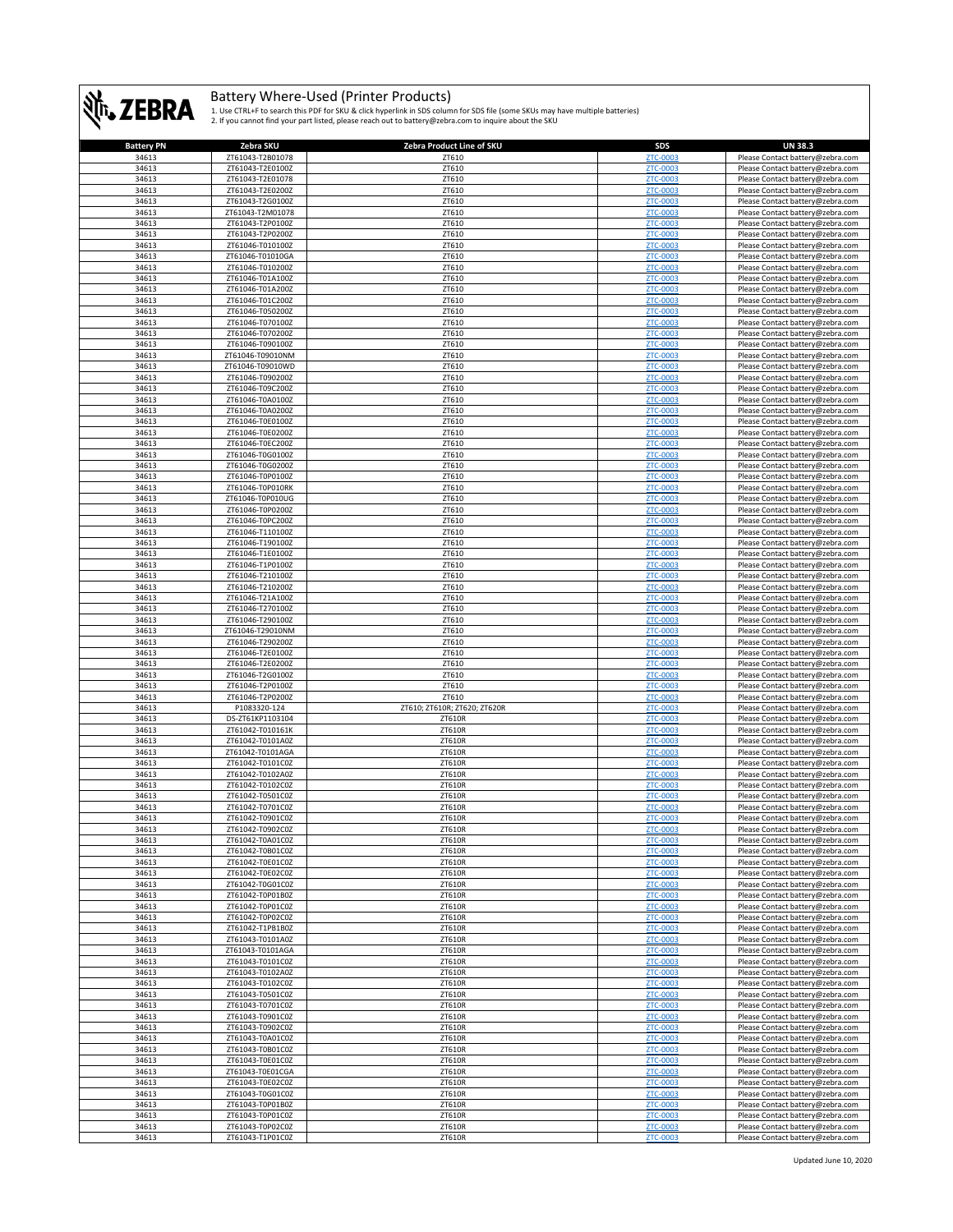

| <b>Battery PN</b> | Zebra SKU                            | Zebra Product Line of SKU | SDS                         | <b>UN 38.3</b>                                                       |
|-------------------|--------------------------------------|---------------------------|-----------------------------|----------------------------------------------------------------------|
| 34613             | ZT61046-T0101A0Z                     | ZT610R                    | ZTC-0003                    | Please Contact battery@zebra.com                                     |
| 34613             | ZT61046-T0101C0Z                     | ZT610R                    | ZTC-0003                    | Please Contact battery@zebra.com                                     |
| 34613             | ZT61046-T0102A0Z                     | ZT610R                    | ZTC-0003                    | Please Contact battery@zebra.com                                     |
| 34613             | ZT61046-T0102C0Z                     | ZT610R                    | <b>ZTC-0003</b>             | Please Contact battery@zebra.com                                     |
| 34613<br>34613    | ZT61046-T0501C0Z<br>ZT61046-T0901C0Z | ZT610R<br>ZT610R          | ZTC-0003<br>ZTC-0003        | Please Contact battery@zebra.com<br>Please Contact battery@zebra.com |
| 34613             | ZT61046-T0902C0Z                     | ZT610R                    | ZTC-0003                    | Please Contact battery@zebra.com                                     |
| 34613             | ZT61046-T0A01C0Z                     | ZT610R                    | ZTC-0003                    | Please Contact battery@zebra.com                                     |
| 34613             | ZT61046-T0E01C0Z                     | ZT610R                    | <b>ZTC-0003</b>             | Please Contact battery@zebra.com                                     |
| 34613             | ZT61046-T0E02C0Z                     | ZT610R                    | <b>ZTC-0003</b>             | Please Contact battery@zebra.com                                     |
| 34613             | ZT61046-T0G01C0Z                     | ZT610R                    | ZTC-0003                    | Please Contact battery@zebra.com                                     |
| 34613             | ZT61046-T0P01B0Z                     | ZT610R                    | ZTC-0003                    | Please Contact battery@zebra.com                                     |
| 34613             | ZT61046-T0P01C0Z                     | ZT610R                    | <b>ZTC-0003</b>             | Please Contact battery@zebra.com                                     |
| 34613             | ZT61046-T0P02C0Z                     | ZT610R                    | ZTC-0003                    | Please Contact battery@zebra.com                                     |
| 34613             | ZT61046-T1902C0Z                     | ZT610R                    | ZTC-0003                    | Please Contact battery@zebra.com                                     |
| 34613             | ZT61046-T1G01C0Z                     | ZT610R                    | <b>ZTC-0003</b>             | Please Contact battery@zebra.com                                     |
| 34613<br>34613    | ZT61046-T2901C0Z<br>DS-ZT678P1100978 | ZT610R<br>ZT620           | <b>ZTC-0003</b><br>ZTC-0003 | Please Contact battery@zebra.com<br>Please Contact battery@zebra.com |
| 34613             | DS-ZT678P1101024                     | ZT620                     | ZTC-0003                    | Please Contact battery@zebra.com                                     |
| 34613             | DS-ZT678P1101025                     | ZT620                     | <b>ZTC-0003</b>             | Please Contact battery@zebra.com                                     |
| 34613             | DS-ZT678P1101026                     | ZT620                     | ZTC-0003                    | Please Contact battery@zebra.com                                     |
| 34613             | DS-ZT678P1101027                     | ZT620                     | ZTC-0003                    | Please Contact battery@zebra.com                                     |
| 34613             | DS-ZT678P1101028                     | ZT620                     | ZTC-0003                    | Please Contact battery@zebra.com                                     |
| 34613             | DS-ZT678P1101029                     | ZT620                     | <b>ZTC-0003</b>             | Please Contact battery@zebra.com                                     |
| 34613             | DS-ZT6RKP1103124                     | ZT620                     | <b>ZTC-0003</b>             | Please Contact battery@zebra.com                                     |
| 34613             | ZT62062-T010100Z                     | ZT620                     | <b>ZTC-0003</b>             | Please Contact battery@zebra.com                                     |
| 34613             | ZT62062-T01010GA                     | ZT620                     | <b>ZTC-0003</b>             | Please Contact battery@zebra.com                                     |
| 34613<br>34613    | ZT62062-T010200Z<br>ZT62062-T01020GA | ZT620<br>ZT620            | ZTC-0003<br><b>ZTC-0003</b> | Please Contact battery@zebra.com<br>Please Contact battery@zebra.com |
| 34613             | ZT62062-T01A100Z                     | ZT620                     | ZTC-0003                    | Please Contact battery@zebra.com                                     |
| 34613             | ZT62062-T01A200Z                     | ZT620                     | <b>ZTC-0003</b>             | Please Contact battery@zebra.com                                     |
| 34613             | ZT62062-T01C100Z                     | ZT620                     | ZTC-0003                    | Please Contact battery@zebra.com                                     |
| 34613             | ZT62062-T01C200Z                     | ZT620                     | <b>ZTC-0003</b>             | Please Contact battery@zebra.com                                     |
| 34613             | ZT62062-T050100Z                     | ZT620                     | <b>ZTC-0003</b>             | Please Contact battery@zebra.com                                     |
| 34613             | ZT62062-T050200Z                     | ZT620                     | <b>ZTC-0003</b>             | Please Contact battery@zebra.com                                     |
| 34613             | ZT62062-T070100Z                     | ZT620                     | ZTC-0003                    | Please Contact battery@zebra.com                                     |
| 34613             | ZT62062-T070200Z                     | ZT620                     | ZTC-0003                    | Please Contact battery@zebra.com                                     |
| 34613             | ZT62062-T090100Z                     | ZT620                     | <b>ZTC-0003</b>             | Please Contact battery@zebra.com                                     |
| 34613             | ZT62062-T090200Z                     | ZT620                     | <b>ZTC-0003</b>             | Please Contact battery@zebra.com                                     |
| 34613             | ZT62062-T09C200Z                     | ZT620                     | <b>ZTC-0003</b>             | Please Contact battery@zebra.com                                     |
| 34613<br>34613    | ZT62062-T0A0100Z<br>ZT62062-T0A0200Z | ZT620<br>ZT620            | ZTC-0003<br><b>ZTC-0003</b> | Please Contact battery@zebra.com                                     |
| 34613             | ZT62062-T0B0200Z                     | ZT620                     | ZTC-0003                    | Please Contact battery@zebra.com<br>Please Contact battery@zebra.com |
| 34613             | ZT62062-T0E0100Z                     | ZT620                     | ZTC-0003                    | Please Contact battery@zebra.com                                     |
| 34613             | ZT62062-T0E0200Z                     | ZT620                     | ZTC-0003                    | Please Contact battery@zebra.com                                     |
| 34613             | ZT62062-T0EC100Z                     | ZT620                     | ZTC-0003                    | Please Contact battery@zebra.com                                     |
| 34613             | ZT62062-T0EC200Z                     | ZT620                     | ZTC-0003                    | Please Contact battery@zebra.com                                     |
| 34613             | ZT62062-T0G0100Z                     | ZT620                     | ZTC-0003                    | Please Contact battery@zebra.com                                     |
| 34613             | ZT62062-T0G0200Z                     | ZT620                     | ZTC-0003                    | Please Contact battery@zebra.com                                     |
| 34613             | ZT62062-T0P0100Z                     | ZT620                     | <b>ZTC-0003</b>             | Please Contact battery@zebra.com                                     |
| 34613             | ZT62062-T0P010RK                     | ZT620                     | ZTC-0003                    | Please Contact battery@zebra.com                                     |
| 34613             | ZT62062-T0P0200Z                     | ZT620                     | ZTC-0003                    | Please Contact battery@zebra.com                                     |
| 34613<br>34613    | ZT62062-T0PC200Z<br>ZT62062-T110100Z | ZT620<br>ZT620            | <b>ZTC-0003</b><br>ZTC-0003 | Please Contact battery@zebra.com<br>Please Contact battery@zebra.com |
| 34613             | ZT62062-T110200Z                     | ZT620                     | ZTC-0003                    | Please Contact battery@zebra.com                                     |
| 34613             | ZT62062-T190100Z                     | ZT620                     | ZTC-0003                    | Please Contact battery@zebra.com                                     |
| 34613             | ZT62062-T190200Z                     | ZT620                     | ZTC-0003                    | Please Contact battery@zebra.com                                     |
| 34613             | ZT62062-T1E0100Z                     | ZT620                     | ZTC-0003                    | Please Contact battery@zebra.com                                     |
| 34613             | ZT62062-T1E0200Z                     | ZT620                     | <b>ZTC-0003</b>             | Please Contact battery@zebra.com                                     |
| 34613             | ZT62062-T1P0100Z                     | ZT620                     | <b>ZTC-0003</b>             | Please Contact battery@zebra.com                                     |
| 34613             | ZT62062-T1P0200Z                     | ZT620                     | <b>ZTC-0003</b>             | Please Contact battery@zebra.com                                     |
| 34613             | ZT62062-T210100Z                     | ZT620                     | <b>7TC-000</b>              | Please Contact battery@zebra                                         |
| 34613             | ZT62062-T210200Z                     | ZT620                     | ZTC-0003                    | Please Contact battery@zebra.com                                     |
| 34613<br>34613    | ZT62062-T290100Z<br>ZT62062-T290200Z | ZT620<br>ZT620            | ZTC-0003<br>ZTC-0003        | Please Contact battery@zebra.com<br>Please Contact battery@zebra.com |
| 34613             | ZT62062-T2A0100Z                     | ZT620                     | ZTC-0003                    | Please Contact battery@zebra.com                                     |
| 34613             | ZT62062-T2E0100Z                     | ZT620                     | ZTC-0003                    | Please Contact battery@zebra.com                                     |
| 34613             | ZT62062-T2E0200Z                     | ZT620                     | ZTC-0003                    | Please Contact battery@zebra.com                                     |
| 34613             | ZT62062-T2G0100Z                     | ZT620                     | <b>ZTC-0003</b>             | Please Contact battery@zebra.com                                     |
| 34613             | ZT62062-T2P0100Z                     | ZT620                     | <b>ZTC-0003</b>             | Please Contact battery@zebra.com                                     |
| 34613             | ZT62062-T2P0200Z                     | ZT620                     | ZTC-0003                    | Please Contact battery@zebra.com                                     |
| 34613             | ZT62063-T010100Z                     | ZT620                     | ZTC-0003                    | Please Contact battery@zebra.com                                     |
| 34613             | ZT62063-T01010GA                     | ZT620                     | ZTC-0003                    | Please Contact battery@zebra.com                                     |
| 34613<br>34613    | ZT62063-T010200Z<br>ZT62063-T01A100Z | ZT620<br>ZT620            | ZTC-0003                    | Please Contact battery@zebra.com                                     |
| 34613             | ZT62063-T01A200Z                     | ZT620                     | ZTC-0003<br>ZTC-0003        | Please Contact battery@zebra.com<br>Please Contact battery@zebra.com |
| 34613             | ZT62063-T01C100Z                     | ZT620                     | ZTC-0003                    | Please Contact battery@zebra.com                                     |
| 34613             | ZT62063-T01C200Z                     | ZT620                     | <b>ZTC-0003</b>             | Please Contact battery@zebra.com                                     |
| 34613             | ZT62063-T050200Z                     | ZT620                     | ZTC-0003                    | Please Contact battery@zebra.com                                     |
| 34613             | ZT62063-T070100Z                     | ZT620                     | ZTC-0003                    | Please Contact battery@zebra.com                                     |
| 34613             | ZT62063-T070200Z                     | ZT620                     | <b>ZTC-0003</b>             | Please Contact battery@zebra.com                                     |
| 34613             | ZT62063-T090100Z                     | ZT620                     | ZTC-0003                    | Please Contact battery@zebra.com                                     |
| 34613             | ZT62063-T090200Z                     | ZT620                     | ZTC-0003                    | Please Contact battery@zebra.com                                     |
| 34613             | ZT62063-T09C200Z                     | ZT620                     | ZTC-0003                    | Please Contact battery@zebra.com                                     |
| 34613             | ZT62063-T0A0100Z                     | ZT620                     | <b>ZTC-0003</b>             | Please Contact battery@zebra.com                                     |
| 34613             | ZT62063-T0A0200Z                     | ZT620                     | <b>ZTC-0003</b>             | Please Contact battery@zebra.com                                     |
| 34613<br>34613    | ZT62063-T0B0200Z<br>ZT62063-T0E0100Z | ZT620<br>ZT620            | ZTC-0003                    | Please Contact battery@zebra.com                                     |
| 34613             | ZT62063-T0E0200Z                     | ZT620                     | ZTC-0003<br>ZTC-0003        | Please Contact battery@zebra.com<br>Please Contact battery@zebra.com |
| 34613             | ZT62063-T0EC100Z                     | ZT620                     | ZTC-0003                    | Please Contact battery@zebra.com                                     |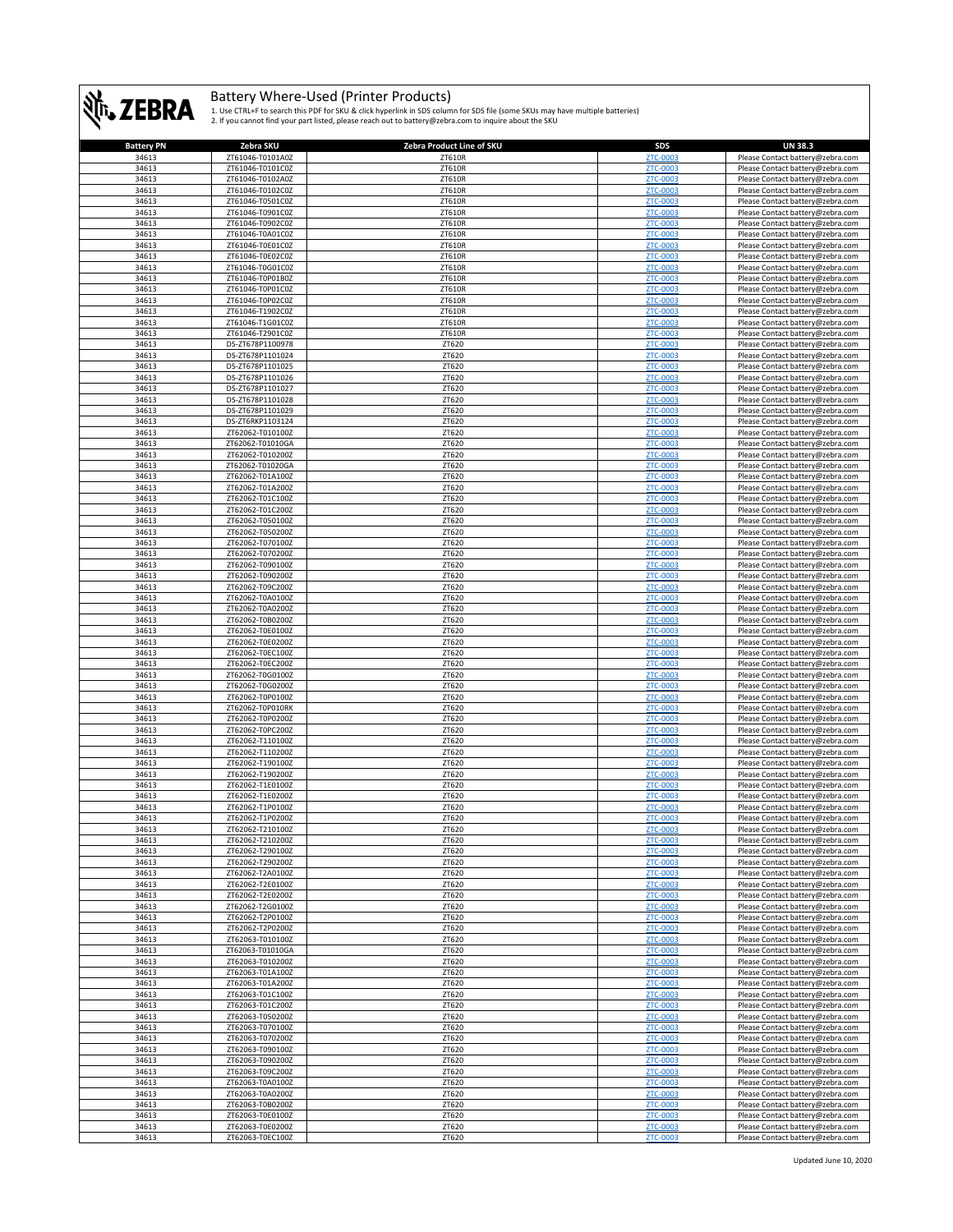

| <b>Battery PN</b>      | Zebra SKU                 | Zebra Product Line of SKU        | <b>SDS</b>                            | <b>UN 38.3</b>                                       |
|------------------------|---------------------------|----------------------------------|---------------------------------------|------------------------------------------------------|
| 34613                  | ZT62063-T0EC200Z          | ZT620                            | ZTC-0003                              | Please Contact battery@zebra.com                     |
| 34613                  | ZT62063-T0G0100Z          | ZT620                            | ZTC-0003                              | Please Contact battery@zebra.com                     |
|                        |                           |                                  |                                       |                                                      |
| 34613                  | ZT62063-T0G0200Z          | ZT620                            | ZTC-0003                              | Please Contact battery@zebra.com                     |
| 34613                  | ZT62063-T0P0100Z          | ZT620                            | ZTC-0003                              | Please Contact battery@zebra.com                     |
| 34613                  | ZT62063-T0P0200Z          | ZT620                            | ZTC-0003                              | Please Contact battery@zebra.com                     |
| 34613                  | ZT62063-T0PC200Z          | ZT620                            | ZTC-0003                              | Please Contact battery@zebra.com                     |
| 34613                  | ZT62063-T110100Z          | ZT620                            | ZTC-0003                              | Please Contact battery@zebra.com                     |
| 34613                  | ZT62063-T110200Z          | ZT620                            | <b>ZTC-0003</b>                       |                                                      |
|                        |                           |                                  |                                       | Please Contact battery@zebra.com                     |
| 34613                  | ZT62063-T190100Z          | ZT620                            | ZTC-0003                              | Please Contact battery@zebra.com                     |
| 34613                  | ZT62063-T190200Z          | ZT620                            | <b>ZTC-0003</b>                       | Please Contact battery@zebra.com                     |
| 34613                  | ZT62063-T1E0100Z          | ZT620                            | ZTC-0003                              | Please Contact battery@zebra.com                     |
| 34613                  | ZT62063-T1E0200Z          | ZT620                            | <b>ZTC-0003</b>                       | Please Contact battery@zebra.com                     |
| 34613                  | ZT62063-T1G0100Z          | ZT620                            | ZTC-0003                              | Please Contact battery@zebra.com                     |
| 34613                  |                           |                                  | ZTC-0003                              | Please Contact battery@zebra.com                     |
|                        | ZT62063-T1P0100Z          | ZT620                            |                                       |                                                      |
| 34613                  | ZT62063-T1P0200Z          | ZT620                            | ZTC-0003                              | Please Contact battery@zebra.com                     |
| 34613                  | ZT62063-T210100Z          | ZT620                            | <b>ZTC-0003</b>                       | Please Contact battery@zebra.com                     |
| 34613                  | ZT62063-T2101078          | ZT620                            | ZTC-0003                              | Please Contact battery@zebra.com                     |
| 34613                  | ZT62063-T210200Z          | ZT620                            | ZTC-0003                              | Please Contact battery@zebra.com                     |
| 34613                  | ZT62063-T2501078          | ZT620                            | <b>ZTC-0003</b>                       | Please Contact battery@zebra.com                     |
| 34613                  | ZT62063-T270100Z          | ZT620                            | ZTC-0003                              | Please Contact battery@zebra.com                     |
|                        |                           |                                  |                                       |                                                      |
| 34613                  | ZT62063-T290100Z          | ZT620                            | ZTC-0003                              | Please Contact battery@zebra.com                     |
| 34613                  | ZT62063-T2901078          | ZT620                            | ZTC-0003                              | Please Contact battery@zebra.com                     |
| 34613                  | ZT62063-T290200Z          | ZT620                            | ZTC-0003                              | Please Contact battery@zebra.com                     |
| 34613                  | ZT62063-T2A01078          | ZT620                            | ZTC-0003                              | Please Contact battery@zebra.com                     |
| 34613                  | ZT62063-T2B01078          | ZT620                            | ZTC-0003                              | Please Contact battery@zebra.com                     |
|                        | ZT62063-T2E0100Z          |                                  |                                       | Please Contact battery@zebra.com                     |
| 34613                  |                           | ZT620                            | <b>ZTC-0003</b>                       |                                                      |
| 34613                  | ZT62063-T2E01078          | ZT620                            | ZTC-0003                              | Please Contact battery@zebra.com                     |
| 34613                  | ZT62063-T2E0200Z          | ZT620                            | ZTC-0003                              | Please Contact battery@zebra.com                     |
| 34613                  | ZT62063-T2G0100Z          | ZT620                            | <b>ZTC-0003</b>                       | Please Contact battery@zebra.com                     |
| 34613                  | ZT62063-T2M01078          | ZT620                            | ZTC-0003                              | Please Contact battery@zebra.com                     |
| 34613                  | ZT62063-T2P0100Z          | ZT620                            | ZTC-0003                              | Please Contact battery@zebra.com                     |
|                        |                           |                                  |                                       |                                                      |
| 34613                  | ZT62063-T2P0200Z          | ZT620                            | ZTC-0003                              | Please Contact battery@zebra.com                     |
| 34613                  | ZT62062-T0101A0Z          | ZT620R                           | ZTC-0003                              | Please Contact battery@zebra.com                     |
| 34613                  | ZT62062-T0101C0Z          | ZT620R                           | ZTC-0003                              | Please Contact battery@zebra.com                     |
| 34613                  | ZT62062-T0102A0Z          | ZT620R                           | ZTC-0003                              | Please Contact battery@zebra.com                     |
| 34613                  | ZT62062-T0102C0Z          | ZT620R                           | ZTC-0003                              | Please Contact battery@zebra.com                     |
| 34613                  | ZT62062-T0501C0Z          | ZT620R                           | ZTC-0003                              | Please Contact battery@zebra.com                     |
|                        |                           |                                  | ZTC-0003                              |                                                      |
| 34613                  | ZT62062-T0901C0Z          | ZT620R                           |                                       | Please Contact battery@zebra.com                     |
| 34613                  | ZT62062-T0902C0Z          | ZT620R                           | <b>ZTC-0003</b>                       | Please Contact battery@zebra.com                     |
| 34613                  | ZT62062-T0A01C0Z          | ZT620R                           | <b>ZTC-0003</b>                       | Please Contact battery@zebra.com                     |
| 34613                  | ZT62062-T0E01C0Z          | ZT620R                           | ZTC-0003                              | Please Contact battery@zebra.com                     |
| 34613                  | ZT62062-T0E02C0Z          | ZT620R                           | ZTC-0003                              | Please Contact battery@zebra.com                     |
| 34613                  | ZT62062-T0G01C0Z          |                                  | <b>ZTC-0003</b>                       |                                                      |
|                        |                           | ZT620R                           |                                       | Please Contact battery@zebra.com                     |
| 34613                  | ZT62062-T0P01C0Z          | ZT620R                           | <b>ZTC-0003</b>                       | Please Contact battery@zebra.com                     |
| 34613                  | ZT62062-T0P02C0Z          | ZT620R                           | ZTC-0003                              | Please Contact battery@zebra.com                     |
| 34613                  | ZT62063-T0101A0Z          | ZT620R                           | ZTC-0003                              | Please Contact battery@zebra.com                     |
| 34613                  | ZT62063-T0101C0Z          | ZT620R                           | ZTC-0003                              | Please Contact battery@zebra.com                     |
| 34613                  | ZT62063-T0102A0Z          | ZT620R                           | ZTC-0003                              | Please Contact battery@zebra.com                     |
|                        |                           |                                  |                                       |                                                      |
| 34613                  | ZT62063-T0102C0Z          | ZT620R                           | ZTC-0003                              | Please Contact battery@zebra.com                     |
| 34613                  | ZT62063-T0901C0Z          | ZT620R                           | <b>ZTC-0003</b>                       | Please Contact battery@zebra.com                     |
| 34613                  | ZT62063-T0902C0Z          | ZT620R                           | ZTC-0003                              | Please Contact battery@zebra.com                     |
| 34613                  | ZT62063-T0A01C0Z          | ZT620R                           | <b>ZTC-0003</b>                       | Please Contact battery@zebra.com                     |
| 34613                  | ZT62063-T0E01C0Z          | ZT620R                           | <b>ZTC-0003</b>                       | Please Contact battery@zebra.com                     |
| 34613                  | ZT62063-T0E02C0Z          | ZT620R                           | ZTC-0003                              | Please Contact battery@zebra.com                     |
|                        |                           |                                  | ZTC-0003                              |                                                      |
| 34613                  | ZT62063-T0G01C0Z          | ZT620R                           |                                       | Please Contact battery@zebra.com                     |
| 34613                  | ZT62063-T0P01B0Z          | ZT620R                           | <b>ZTC-0003</b>                       | Please Contact battery@zebra.com                     |
| 34613                  | ZT62063-T0P01C0Z          | ZT620R                           | ZTC-0003                              | Please Contact battery@zebra.com                     |
| 34613                  | ZT62063-T0P02C0Z          | ZT620R                           | ZTC-0003                              | Please Contact battery@zebra.com                     |
| BT17790-2              | BT17790-2                 |                                  | ZTC-0004                              | Please Contact battery@zebra.com                     |
| BT17790-2              | AK18353-1                 | MZ 220; MZ 320; iMZ 220; iMZ 320 | ZTC-0004                              | Please Contact battery@zebra.com                     |
| BT17790-2B             | BT17790-2B                |                                  | <b>BT17790-2B SDS</b>                 | BT17790-2B UN38.3                                    |
|                        |                           |                                  |                                       |                                                      |
| BT17790-2B             | M2I-0DB0B060-01           | iMZ 220                          | <u>BI17790-2BSD</u><br>BT17790-2B SDS | <u>BT17790-2B UN38.</u>                              |
| BT17790-2B             | M2I-0U10E020-03           | iMZ 220                          |                                       | BT17790-2B UN38.3                                    |
| BT17790-2B             | M2I-0UB00010-01           | iMZ 220                          | BT17790-2B SDS                        | BT17790-2B UN38.3                                    |
| BT17790-2B             | M2I-0UB00010-02           | iMZ 220                          | BT17790-2B SDS                        | BT17790-2B UN38.3                                    |
| BT17790-2B             |                           |                                  | BT17790-2B SDS                        | BT17790-2B UN38.3                                    |
|                        | M2I-0UB00010-JK           | iMZ 220                          |                                       |                                                      |
| BT17790-2B             | M2I-0UB0A000-01           | iMZ 220                          | BT17790-2B SDS                        | BT17790-2B UN38.3                                    |
|                        |                           |                                  |                                       |                                                      |
| BT17790-2B             | M2I-0UB0E000-02           | iMZ 220                          | BT17790-2B SDS                        | BT17790-2B UN38.3                                    |
| BT17790-2B             | M2I-0UB0E020-01           | iMZ 220                          | BT17790-2B SDS                        | BT17790-2B UN38.3                                    |
| BT17790-2B             | M2I-0UB0E020-NF           | iMZ 220                          | BT17790-2B SDS                        | BT17790-2B UN38.3                                    |
| BT17790-2B             | M2I-0UN0E020-00           | iMZ 220                          | BT17790-2B SDS                        | BT17790-2B UN38.3                                    |
| BT17790-2B             | DS-M3I8NP1087117          | iMZ 320                          | BT17790-2B SDS                        | BT17790-2B UN38.3                                    |
| BT17790-2B             | DS-M3IKFP1091631          | iMZ 320                          | BT17790-2B SDS                        | BT17790-2B UN38.3                                    |
|                        |                           |                                  |                                       |                                                      |
| BT17790-2B             | DS-M3INBP1091148          | iMZ 320                          | BT17790-2B SDS                        | BT17790-2B UN38.3                                    |
| BT17790-2B             | M3I-0UB00000-03           | iMZ 320                          | BT17790-2B SDS                        | BT17790-2B UN38.3                                    |
| BT17790-2B             | M3I-0UB00010-01           | iMZ 320                          | BT17790-2B SDS                        | BT17790-2B UN38.3                                    |
| BT17790-2B             | M3I-0UB00010-03           | iMZ 320                          | BT17790-2B SDS                        | BT17790-2B UN38.3                                    |
| BT17790-2B             | M3I-0UB00010-KU           | iMZ 320                          | BT17790-2B SDS                        | BT17790-2B UN38.3                                    |
| BT17790-2B             | M3I-OUB0E000-JN           | iMZ 320                          | BT17790-2B SDS                        | BT17790-2B UN38.3                                    |
|                        | M3I-0UB0E000-KR           |                                  |                                       |                                                      |
| BT17790-2B             |                           | iMZ 320                          | BT17790-2B SDS                        | BT17790-2B UN38.3                                    |
| BT17790-2B             | M3I-0UB0E020-01           | iMZ 320                          | BT17790-2B SDS                        | BT17790-2B UN38.3                                    |
| BT17790-2B             | M3I-0UB0E020-KU           | iMZ 320                          | BT17790-2B SDS                        | BT17790-2B UN38.3                                    |
| BT17790-2B             | M3I-OUBOL010-KF           | iMZ 320                          | BT17790-2B SDS                        | BT17790-2B UN38.3                                    |
| BT17790-2B             | M3I-0UB0L010-NB           | iMZ 320                          | BT17790-2B SDS                        | BT17790-2B UN38.3                                    |
| BT17790-2B             | M3I-0UN00010-PM           | iMZ 320                          | BT17790-2B SDS                        | BT17790-2B UN38.3                                    |
|                        |                           |                                  |                                       |                                                      |
| BT17790-2B             | DS-M3IPAP1095229          | MZ 320                           | BT17790-2B SDS                        | BT17790-2B UN38.3                                    |
| BT17790-2B             | M3I-0UB0L010-PA           | MZ 320                           | BT17790-2B SDS                        | BT17790-2B UN38.3                                    |
| BT17790-3              | BT17790-3                 |                                  | BT17790-3 SDS                         | BT17790-3 UN38.3                                     |
| BT17790-3<br>CT17102-2 | P1076889-003<br>CT17102-2 | MZ 320                           | BT17790-3 SDS<br>ZTC-0004             | BT17790-3 UN38.3<br>Please Contact battery@zebra.com |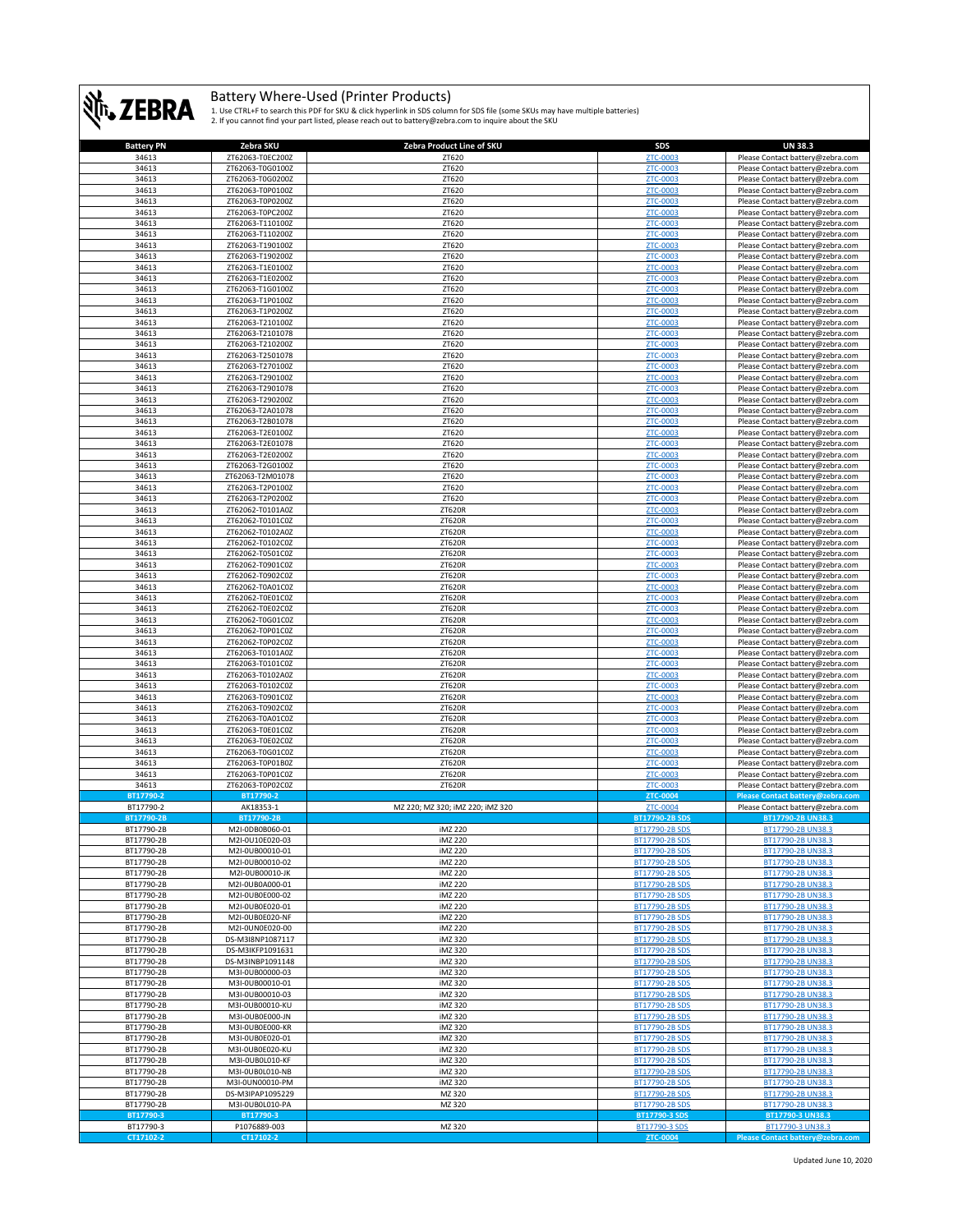

| <b>Battery PN</b>        | Zebra SKU                            | Zebra Product Line of SKU                                               | SDS                         | <b>UN 38.3</b>                                                       |
|--------------------------|--------------------------------------|-------------------------------------------------------------------------|-----------------------------|----------------------------------------------------------------------|
| CT17102-2                | AK17463-005                          | RW 420                                                                  | ZTC-0004                    | Please Contact battery@zebra.com                                     |
| CT17102-5                | CT17102-5                            |                                                                         | ZTC-0004                    | Please Contact battery@zebra.com                                     |
| CT17102-5<br>CT17497-1   | TAK17463-005<br>CT17497-1            | UNASSIGNED MOBILE                                                       | ZTC-0004<br><b>ZTC-0004</b> | Please Contact battery@zebra.com<br>Please Contact battery@zebra.com |
| CT17497-1                | AK18026-002                          | <b>RW 220</b>                                                           | ZTC-0004                    | Please Contact battery@zebra.com                                     |
| CT18499-1                | CT18499-1                            |                                                                         | ZTC-0004                    | Please Contact battery@zebra.com                                     |
| CT18499-1                | P4D-0U100000-B1                      | P <sub>4</sub> T                                                        | ZTC-0004                    | Please Contact battery@zebra.com                                     |
| CT18499-1                | P4D-0U100000-G1                      | P <sub>4</sub> T                                                        | <b>ZTC-0004</b>             | Please Contact battery@zebra.com                                     |
| CT18499-1                | P4D-0U100000-G2                      | P <sub>4</sub> T                                                        | ZTC-0004                    | Please Contact battery@zebra.com                                     |
| CT18499-1                | P4D-0U110000-G4                      | P <sub>4</sub> T                                                        | ZTC-0004                    | Please Contact battery@zebra.com                                     |
| CT18499-1                | AK18913-001                          | P4T; RP4T; RW 420-PS                                                    | ZTC-0004                    | Please Contact battery@zebra.com                                     |
| CT18499-1<br>CT18499-1   | 123-100251<br>123-100258             | SV SERVICE AND REPAIR<br>SV SERVICE AND REPAIR                          | ZTC-0004<br><b>ZTC-0004</b> | Please Contact battery@zebra.com<br>Please Contact battery@zebra.com |
| CT18499-1                | 123-ATV001                           | SV SERVICE AND REPAIR                                                   | <b>ZTC-0004</b>             | Please Contact battery@zebra.com                                     |
| CT18499-1B               | CT18499-1B                           |                                                                         | <b>ZTC-0004</b>             | Please Contact battery@zebra.com                                     |
| CT18499-1B               | P4D-0U100000-02                      | P <sub>4</sub> T                                                        | ZTC-0004                    | Please Contact battery@zebra.com                                     |
| CT18499-1B               | P4D-0U100000-B1                      | P <sub>4</sub> T                                                        | ZTC-0004                    | Please Contact battery@zebra.com                                     |
| CT18499-1B               | P4D-0U100000-G1                      | P <sub>4</sub> T                                                        | <b>ZTC-0004</b>             | Please Contact battery@zebra.com                                     |
| CT18499-1B               | P4D-0U100000-G2                      | P <sub>4</sub> T                                                        | ZTC-0004                    | Please Contact battery@zebra.com                                     |
| CT18499-1B<br>CT18499-1B | P4D-0U110000-G4<br>P4D-0UG00000-02   | P <sub>4</sub> T<br>P <sub>4</sub> T                                    | ZTC-0004<br>ZTC-0004        | Please Contact battery@zebra.com<br>Please Contact battery@zebra.com |
| CT18499-1B               | P4D-GFB0A001-HN                      | P <sub>4</sub> T                                                        | ZTC-0004                    | Please Contact battery@zebra.com                                     |
| CT18499-1B               | P4D-UUG00001-00                      | P <sub>4</sub> T                                                        | ZTC-0004                    | Please Contact battery@zebra.com                                     |
| CT18499-1B               | P4D-UUG10001-W1                      | P <sub>4</sub> T                                                        | <b>ZTC-0004</b>             | Please Contact battery@zebra.com                                     |
| CT18499-1B               | 123-100251                           | SV SERVICE AND REPAIR                                                   | ZTC-0004                    | Please Contact battery@zebra.com                                     |
| CT18499-1B               | 123-100258                           | SV SERVICE AND REPAIR                                                   | ZTC-0004                    | Please Contact battery@zebra.com                                     |
| CT18499-1B               | 123-ATV001                           | SV SERVICE AND REPAIR                                                   | <b>ZTC-0004</b>             | Please Contact battery@zebra.com                                     |
| G808042-001              | G808042-001                          |                                                                         | ZTC-0003                    | Please Contact battery@zebra.com                                     |
| G808042-001<br>P1026078  | G105950-003<br>P1026078              | GX420 DD; GX420 TT; GX430 TT; LP 2844Z; R2844-R402; TLP 2844Z; TLP3844Z | ZTC-0003<br>ZTC-0004        | Please Contact battery@zebra.com<br>Please Contact battery@zebra.com |
| P1026078                 | P1036704-011                         | EZ320                                                                   | ZTC-0004                    | Please Contact battery@zebra.com                                     |
| P1040687                 | P1040687                             |                                                                         | <b>ZTC-0004</b>             | Please Contact battery@zebra.com                                     |
| P1040687                 | DS-QN42LP1082779                     | <b>QLn 420</b>                                                          | <b>ZTC-0004</b>             | Please Contact battery@zebra.com                                     |
| P1040687                 | DS-QN42NP1096259                     | <b>QLn 420</b>                                                          | ZTC-0004                    | Please Contact battery@zebra.com                                     |
| P1040687                 | DS-QN4AFP1085697                     | <b>QLn 420</b>                                                          | ZTC-0004                    | Please Contact battery@zebra.com                                     |
| P1040687                 | DS-QN4DEP1100085                     | <b>QLn 420</b>                                                          | ZTC-0004                    | Please Contact battery@zebra.com                                     |
| P1040687                 | DS-QN4MPP1089048                     | <b>QLn 420</b>                                                          | ZTC-0004                    | Please Contact battery@zebra.com                                     |
| P1040687<br>P1040687     | DS-QN4PNP1097324<br>DS-QN4TGP1105730 | <b>QLn 420</b><br><b>QLn 420</b>                                        | ZTC-0004<br>ZTC-0004        | Please Contact battery@zebra.com<br>Please Contact battery@zebra.com |
| P1040687                 | P1050667-016                         | <b>QLn 420</b>                                                          | ZTC-0004                    | Please Contact battery@zebra.com                                     |
| P1040687                 | QN4-ADNABE01-W1                      | <b>QLn 420</b>                                                          | <b>ZTC-0004</b>             | Please Contact battery@zebra.com                                     |
| P1040687                 | QN4-AGNAJE00-W1Z                     | <b>QLn 420</b>                                                          | <b>ZTC-0004</b>             | Please Contact battery@zebra.com                                     |
| P1040687                 | QN4-AGNAJM00-01                      | <b>QLn 420</b>                                                          | ZTC-0004                    | Please Contact battery@zebra.com                                     |
| P1040687                 | QN4-AHNABM00-W1Z                     | <b>QLn 420</b>                                                          | <b>ZTC-0004</b>             | Please Contact battery@zebra.com                                     |
| P1040687                 | QN4-AUNA0E00-02                      | <b>QLn 420</b>                                                          | ZTC-0004                    | Please Contact battery@zebra.com                                     |
| P1040687                 | QN4-AUNA0E00-07                      | <b>QLn 420</b>                                                          | ZTC-0004                    | Please Contact battery@zebra.com                                     |
| P1040687<br>P1040687     | QN4-AUNA0E00-08Z<br>QN4-AUNA0E00-GA  | <b>QLn 420</b><br><b>QLn 420</b>                                        | <b>ZTC-0004</b><br>ZTC-0004 | Please Contact battery@zebra.com<br>Please Contact battery@zebra.com |
| P1040687                 | QN4-AUNA0E00-W1Z                     | <b>QLn 420</b>                                                          | ZTC-0004                    | Please Contact battery@zebra.com                                     |
| P1040687                 | QN4-AUNA0E01-W1                      | <b>QLn 420</b>                                                          | ZTC-0004                    | Please Contact battery@zebra.com                                     |
| P1040687                 | QN4-AUNA0M00-2L                      | <b>QLn 420</b>                                                          | ZTC-0004                    | Please Contact battery@zebra.com                                     |
| P1040687                 | QN4-AUNA0M00-2N                      | <b>QLn 420</b>                                                          | ZTC-0004                    | Please Contact battery@zebra.com                                     |
| P1040687                 | QN4-AUNA0M00-AF                      | <b>QLn 420</b>                                                          | ZTC-0004                    | Please Contact battery@zebra.com                                     |
| P1040687                 | QN4-AUNA0M00-DE                      | <b>QLn 420</b>                                                          | ZTC-0004                    | Please Contact battery@zebra.com                                     |
| P1040687                 | QN4-AUNA0M00-HD                      | <b>QLn 420</b>                                                          | ZTC-0004                    | Please Contact battery@zebra.com                                     |
| P1040687<br>P1040687     | QN4-AUNA0M00-MP<br>QN4-AUNA0M00-PN   | <b>QLn 420</b><br><b>QLn 420</b>                                        | ZTC-0004<br>ZTC-0004        | Please Contact battery@zebra.com<br>Please Contact battery@zebra.com |
| P1040687                 | QN4-AUNA0M00-TG                      | <b>QLn 420</b>                                                          | ZTC-0004                    | Please Contact battery@zebra.com                                     |
| P1040687                 | QN4-AUNAAE01-W1                      | QLn 420                                                                 | ZTC-0004                    | Please Contact battery@zebra.com                                     |
| P1040687                 | QN4-AUNAEE00-W1Z                     | QLn 420                                                                 | <b>ZTC-0004</b>             | Please Contact battery@zebra.com                                     |
| P1040687                 | QN4-AUNAEM11-FR                      | <b>QLn 420</b>                                                          | <b>ZTC-0004</b>             | Please Contact battery@zebra.com                                     |
| P1040687                 | QN4-AUNALE00-W1Z                     | QIn420                                                                  | <b>7TC-0004</b>             | Please Contact battery@zebra.com                                     |
| P1040687<br>P1051378-003 | QN4-AUNALE01-W1<br>P1051378-003      | <b>QLn 420</b>                                                          | ZTC-0004<br><b>ZTC-0004</b> | Please Contact battery@zebra.com<br>Please Contact battery@zebra.com |
| P1051378-003             | P1077299-005                         | QLn 220; QLn 320                                                        | <b>ZTC-0004</b>             | Please Contact battery@zebra.com                                     |
| P1051378-004             | P1051378-004                         |                                                                         | ZTC-0004                    | Please Contact battery@zebra.com                                     |
| P1051378-004             | P1077299-013                         | QLn 220; QLn 320                                                        | ZTC-0004                    | Please Contact battery@zebra.com                                     |
| P1055413                 | P1055413                             |                                                                         | ZTC-0003                    | Please Contact battery@zebra.com                                     |
| P1055413                 | P1061022-026                         | UNASSIGNED DT                                                           | ZTC-0003                    | Please Contact battery@zebra.com                                     |
| P1055413<br>P1055413     | DS-ZD5GBP1113960<br>DS-ZD5PGP1100402 | ZD500 Series                                                            | ZTC-0003                    | Please Contact battery@zebra.com                                     |
| P1055413                 | DS-ZD5PGP1105144                     | ZD500 Series<br>ZD500 Series                                            | ZTC-0003<br>ZTC-0003        | Please Contact battery@zebra.com<br>Please Contact battery@zebra.com |
| P1055413                 | DS-ZD5TVP1108543                     | ZD500 Series                                                            | ZTC-0003                    | Please Contact battery@zebra.com                                     |
| P1055413                 | P1061022-010                         | ZD500 Series                                                            | ZTC-0003                    | Please Contact battery@zebra.com                                     |
| P1055413                 | P1061022-011                         | ZD500 Series                                                            | ZTC-0003                    | Please Contact battery@zebra.com                                     |
| P1055413                 | P1061022-012                         | ZD500 Series                                                            | ZTC-0003                    | Please Contact battery@zebra.com                                     |
| P1055413                 | P1061022-013                         | ZD500 Series                                                            | ZTC-0003                    | Please Contact battery@zebra.com                                     |
| P1055413                 | ZD50042-T01200FZ                     | ZD500 Series                                                            | ZTC-0003                    | Please Contact battery@zebra.com                                     |
| P1055413                 | ZD50042-T01200GA                     | ZD500 Series<br>ZD500 Series                                            | ZTC-0003                    | Please Contact battery@zebra.com                                     |
| P1055413<br>P1055413     | ZD50042-T01A00FZ<br>ZD50042-T01A00GA | ZD500 Series                                                            | ZTC-0003<br>ZTC-0003        | Please Contact battery@zebra.com<br>Please Contact battery@zebra.com |
| P1055413                 | ZD50042-T01C00FZ                     | ZD500 Series                                                            | ZTC-0003                    | Please Contact battery@zebra.com                                     |
| P1055413                 | ZD50042-T01C00TV                     | ZD500 Series                                                            | ZTC-0003                    | Please Contact battery@zebra.com                                     |
| P1055413                 | ZD50042-T06200FZ                     | ZD500 Series                                                            | ZTC-0003                    | Please Contact battery@zebra.com                                     |
| P1055413                 | ZD50042-T06C00FZ                     | ZD500 Series                                                            | ZTC-0003                    | Please Contact battery@zebra.com                                     |
| P1055413                 | ZD50042-T08200FZ                     | ZD500 Series                                                            | ZTC-0003                    | Please Contact battery@zebra.com                                     |
| P1055413                 | ZD50042-T08B00FZ                     | ZD500 Series                                                            | ZTC-0003                    | Please Contact battery@zebra.com                                     |
|                          |                                      |                                                                         |                             |                                                                      |
| P1055413<br>P1055413     | ZD50042-T09200FZ<br>ZD50042-T09C00FZ | ZD500 Series<br>ZD500 Series                                            | ZTC-0003<br>ZTC-0003        | Please Contact battery@zebra.com<br>Please Contact battery@zebra.com |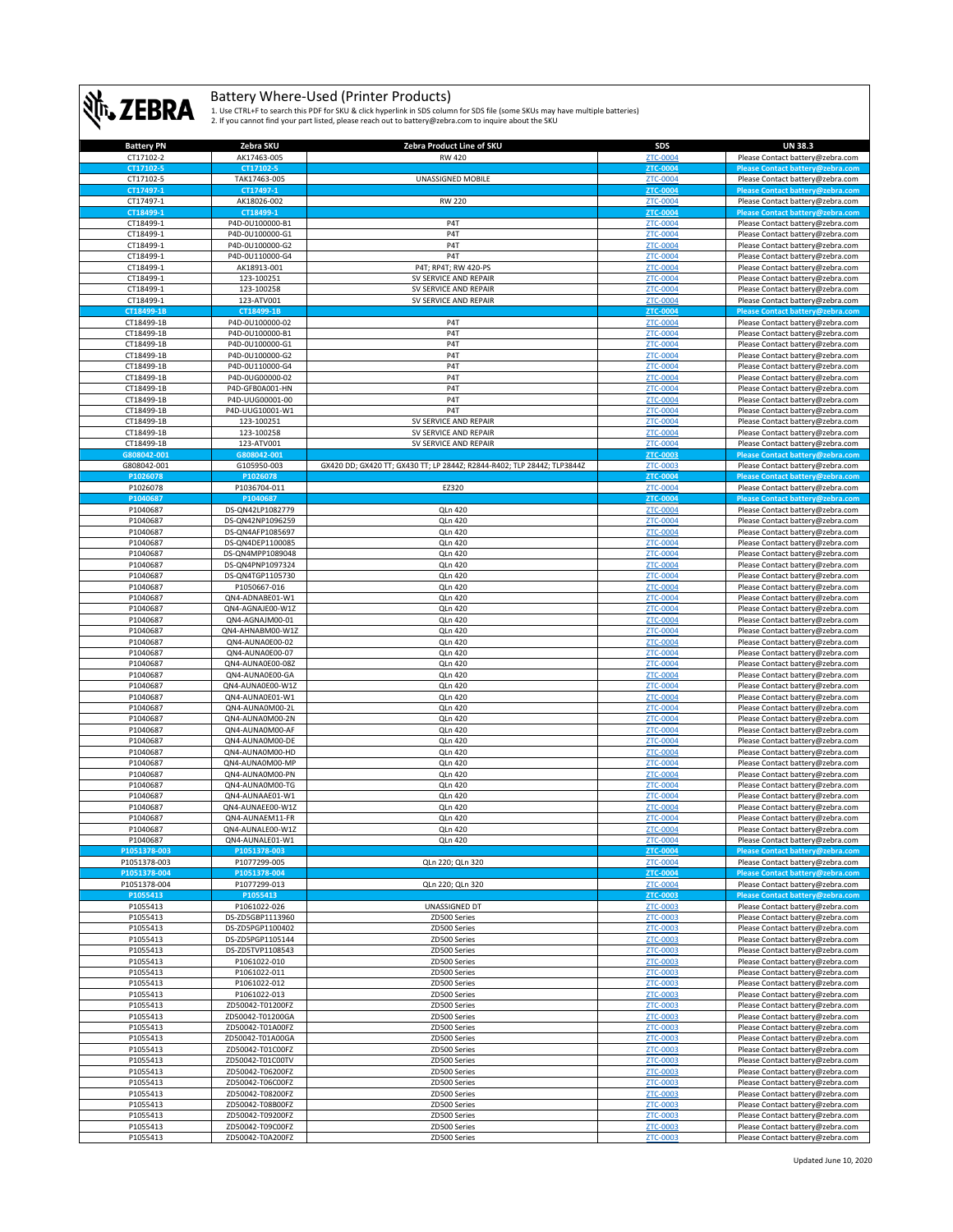

| <b>Battery PN</b> | Zebra SKU        | Zebra Product Line of SKU | <b>SDS</b>      | <b>UN 38.3</b>                   |
|-------------------|------------------|---------------------------|-----------------|----------------------------------|
| P1055413          | ZD50042-T0E200FZ | ZD500 Series              | ZTC-0003        | Please Contact battery@zebra.com |
| P1055413          | ZD50042-T0EC00FZ | ZD500 Series              | ZTC-0003        | Please Contact battery@zebra.com |
|                   | ZD50042-T0G200FZ |                           |                 | Please Contact battery@zebra.com |
| P1055413          |                  | ZD500 Series              | ZTC-0003        |                                  |
| P1055413          | ZD50042-T0GC00FZ | ZD500 Series              | <b>ZTC-0003</b> | Please Contact battery@zebra.com |
| P1055413          | ZD50042-T11200FZ | ZD500 Series              | ZTC-0003        | Please Contact battery@zebra.com |
| P1055413          | ZD50042-T11A00FZ | ZD500 Series              | <b>ZTC-0003</b> | Please Contact battery@zebra.com |
| P1055413          | ZD50042-T11A00PG | ZD500 Series              | <b>ZTC-0003</b> | Please Contact battery@zebra.com |
| P1055413          | ZD50042-T19C00FZ | ZD500 Series              | <b>ZTC-0003</b> | Please Contact battery@zebra.com |
| P1055413          | ZD50042-T1E200FZ | ZD500 Series              | ZTC-0003        | Please Contact battery@zebra.com |
|                   |                  |                           |                 |                                  |
| P1055413          | ZD50042-T1EC00FZ | ZD500 Series              | ZTC-0003        | Please Contact battery@zebra.com |
| P1055413          | ZD50042-T21200FZ | ZD500 Series              | <b>ZTC-0003</b> | Please Contact battery@zebra.com |
| P1055413          | ZD50042-T21A00FZ | ZD500 Series              | <b>ZTC-0003</b> | Please Contact battery@zebra.com |
| P1055413          | ZD50042-T21A00GB | ZD500 Series              | ZTC-0003        | Please Contact battery@zebra.com |
| P1055413          | ZD50042-T2E200FZ | ZD500 Series              | <b>ZTC-0003</b> | Please Contact battery@zebra.com |
| P1055413          | ZD50042-T2EC00FZ | ZD500 Series              | <b>ZTC-0003</b> | Please Contact battery@zebra.com |
| P1055413          | ZD50042-T2EC00NE | ZD500 Series              | ZTC-0003        | Please Contact battery@zebra.com |
| P1055413          | ZD50042-T2GC00FZ | ZD500 Series              | ZTC-0003        | Please Contact battery@zebra.com |
| P1055413          | ZD50042-T2PC00FZ | ZD500 Series              | ZTC-0003        | Please Contact battery@zebra.com |
|                   |                  |                           |                 |                                  |
| P1055413          | ZD50043-T01200FZ | ZD500 Series              | ZTC-0003        | Please Contact battery@zebra.com |
| P1055413          | ZD50043-T01200PG | ZD500 Series              | <b>ZTC-0003</b> | Please Contact battery@zebra.com |
| P1055413          | ZD50043-T01A00FZ | ZD500 Series              | ZTC-0003        | Please Contact battery@zebra.com |
| P1055413          | ZD50043-T06200FZ | ZD500 Series              | <b>ZTC-0003</b> | Please Contact battery@zebra.com |
| P1055413          | ZD50043-T06C00FZ | ZD500 Series              | ZTC-0003        | Please Contact battery@zebra.com |
| P1055413          | ZD50043-T08200FZ | ZD500 Series              | ZTC-0003        | Please Contact battery@zebra.com |
| P1055413          | ZD50043-T08B00FZ | ZD500 Series              | <b>ZTC-0003</b> | Please Contact battery@zebra.com |
| P1055413          | ZD50043-T09200FZ | ZD500 Series              | ZTC-0003        | Please Contact battery@zebra.com |
| P1055413          | ZD50043-T09C00FZ | ZD500 Series              | <b>ZTC-0003</b> | Please Contact battery@zebra.com |
|                   |                  |                           |                 |                                  |
| P1055413          | ZD50043-T0E200FZ | ZD500 Series              | <b>ZTC-0003</b> | Please Contact battery@zebra.com |
| P1055413          | ZD50043-T0EC00FZ | ZD500 Series              | <b>ZTC-0003</b> | Please Contact battery@zebra.com |
| P1055413          | ZD50043-T0EC00KT | ZD500 Series              | <b>ZTC-0003</b> | Please Contact battery@zebra.com |
| P1055413          | ZD50043-T0G200FZ | ZD500 Series              | <b>ZTC-0003</b> | Please Contact battery@zebra.com |
| P1055413          | ZD50043-T0GC00FZ | ZD500 Series              | ZTC-0003        | Please Contact battery@zebra.com |
| P1055413          | ZD50043-T11200FZ | ZD500 Series              | <b>ZTC-0003</b> | Please Contact battery@zebra.com |
| P1055413          | ZD50043-T11A00FZ | ZD500 Series              | ZTC-0003        | Please Contact battery@zebra.com |
| P1055413          | ZD50043-T19200FZ | ZD500 Series              | <b>ZTC-0003</b> | Please Contact battery@zebra.com |
|                   |                  | ZD500 Series              | <b>ZTC-0003</b> |                                  |
| P1055413          | ZD50043-T1E200FZ |                           |                 | Please Contact battery@zebra.com |
| P1055413          | ZD50043-T1EC00FZ | ZD500 Series              | ZTC-0003        | Please Contact battery@zebra.com |
| P1055413          | ZD50043-T1G200FZ | ZD500 Series              | ZTC-0003        | Please Contact battery@zebra.com |
| P1055413          | ZD50043-T21200FZ | ZD500 Series              | ZTC-0003        | Please Contact battery@zebra.com |
| P1055413          | ZD50043-T21A00FZ | ZD500 Series              | <b>ZTC-0003</b> | Please Contact battery@zebra.com |
| P1055413          | ZD50043-T28200FZ | ZD500 Series              | ZTC-0003        | Please Contact battery@zebra.com |
| P1055413          | ZD50043-T28B00FZ | ZD500 Series              | <b>ZTC-0003</b> | Please Contact battery@zebra.com |
| P1055413          | ZD50043-T2E200FZ | ZD500 Series              | <b>ZTC-0003</b> | Please Contact battery@zebra.com |
|                   |                  |                           |                 |                                  |
| P1055413          | ZD50043-T2EC00FZ | ZD500 Series              | <b>ZTC-0003</b> | Please Contact battery@zebra.com |
| P1055413          | ZD50043-T2PC00FZ | ZD500 Series              | ZTC-0003        | Please Contact battery@zebra.com |
| P1055413          | DS-ZD5ACP1103015 | ZD500R                    | ZTC-0003        | Please Contact battery@zebra.com |
| P1055413          | DS-ZD5G6P1108023 | <b>ZD500R</b>             | <b>ZTC-0003</b> | Please Contact battery@zebra.com |
| P1055413          | DS-ZD5TBP1104953 | ZD500R                    | ZTC-0003        | Please Contact battery@zebra.com |
| P1055413          | DS-ZD5TYP1109263 | <b>ZD500R</b>             | ZTC-0003        | Please Contact battery@zebra.com |
| P1055413          | DS-ZD5TYP1109276 | ZD500R                    | <b>ZTC-0003</b> | Please Contact battery@zebra.com |
| P1055413          | DS-ZD5TYP1109392 | <b>ZD500R</b>             | <b>ZTC-0003</b> | Please Contact battery@zebra.com |
|                   |                  |                           | <b>ZTC-0003</b> |                                  |
| P1055413          | DS-ZD5TYP1109393 | ZD500R                    |                 | Please Contact battery@zebra.com |
| P1055413          | P1061022-027     | ZD500R                    | <b>ZTC-0003</b> | Please Contact battery@zebra.com |
| P1055413          | ZD50042-T012R1FZ | <b>ZD500R</b>             | ZTC-0003        | Please Contact battery@zebra.com |
| P1055413          | ZD50042-T012R1GA | <b>ZD500R</b>             | <b>ZTC-0003</b> | Please Contact battery@zebra.com |
| P1055413          | ZD50042-T012R2FZ | ZD500R                    | <b>ZTC-0003</b> | Please Contact battery@zebra.com |
| P1055413          | ZD50042-T013R1FZ | <b>ZD500R</b>             | ZTC-0003        | Please Contact battery@zebra.com |
| P1055413          | ZD50042-T013R1GA | <b>ZD500R</b>             | ZTC-0003        | Please Contact battery@zebra.com |
| P1055413          | ZD50042-T013R2FZ | <b>ZD500R</b>             | ZTC-0003        | Please Contact battery@zebra.com |
| P1055413          | ZD50042-T062R2FZ | <b>ZD500R</b>             | ZTC-0003        | Please Contact battery@zebra.com |
| P1055413          | ZD50042-T082R3FZ | ZD500R                    | <b>ZTC-0003</b> | Please Contact battery@zebra.com |
|                   |                  |                           |                 |                                  |
| P1055413          | ZD5004Z-T083R3FZ | ZD500R                    | <u>ZTC-000</u>  | Please Contact battery@zebra.com |
| P1055413          | ZD50042-T092R2FZ | <b>ZD500R</b>             | ZTC-0003        | Please Contact battery@zebra.com |
| P1055413          | ZD50042-T093R2FZ | ZD500R                    | ZTC-0003        | Please Contact battery@zebra.com |
| P1055413          | ZD50042-T0A2R2FZ | <b>ZD500R</b>             | ZTC-0003        | Please Contact battery@zebra.com |
| P1055413          | ZD50042-T0E2R2AC | <b>ZD500R</b>             | <b>ZTC-0003</b> | Please Contact battery@zebra.com |
| P1055413          | ZD50042-T0E2R2FZ | <b>ZD500R</b>             | ZTC-0003        | Please Contact battery@zebra.com |
| P1055413          | ZD50042-T0E3R2FZ | <b>ZD500R</b>             | ZTC-0003        | Please Contact battery@zebra.com |
| P1055413          | ZD50042-T0E3R2TB | <b>ZD500R</b>             | <b>ZTC-0003</b> | Please Contact battery@zebra.com |
| P1055413          | ZD50042-T0G2R2FZ | <b>ZD500R</b>             | ZTC-0003        | Please Contact battery@zebra.com |
| P1055413          | ZD50042-T0G3R2FZ | ZD500R                    | ZTC-0003        | Please Contact battery@zebra.com |
| P1055413          | ZD50042-T0P2R2FZ | ZD500R                    | <b>ZTC-0003</b> |                                  |
|                   |                  |                           |                 | Please Contact battery@zebra.com |
| P1055413          | ZD50042-T0P3R2FZ | <b>ZD500R</b>             | ZTC-0003        | Please Contact battery@zebra.com |
| P1055413          | ZD50042-T112R1FZ | <b>ZD500R</b>             | ZTC-0003        | Please Contact battery@zebra.com |
| P1055413          | ZD50042-T112R2FZ | ZD500R                    | ZTC-0003        | Please Contact battery@zebra.com |
| P1055413          | ZD50042-T113R1FZ | <b>ZD500R</b>             | ZTC-0003        | Please Contact battery@zebra.com |
| P1055413          | ZD50042-T183R3FZ | <b>ZD500R</b>             | <b>ZTC-0003</b> | Please Contact battery@zebra.com |
| P1055413          | ZD50042-T192R2FZ | <b>ZD500R</b>             | ZTC-0003        | Please Contact battery@zebra.com |
| P1055413          | ZD50042-T193R2FZ | <b>ZD500R</b>             | ZTC-0003        | Please Contact battery@zebra.com |
| P1055413          | ZD50042-T1E2R2FZ | <b>ZD500R</b>             | <b>ZTC-0003</b> | Please Contact battery@zebra.com |
| P1055413          | ZD50042-T1E3R2FZ | ZD500R                    | ZTC-0003        |                                  |
|                   |                  |                           |                 | Please Contact battery@zebra.com |
| P1055413          | ZD50042-T212R1FZ | <b>ZD500R</b>             | ZTC-0003        | Please Contact battery@zebra.com |
| P1055413          | ZD50042-T212R2FZ | <b>ZD500R</b>             | <b>ZTC-0003</b> | Please Contact battery@zebra.com |
| P1055413          | ZD50042-T213R1FZ | <b>ZD500R</b>             | <b>ZTC-0003</b> | Please Contact battery@zebra.com |
| P1055413          | ZD50042-T213R2FZ | <b>ZD500R</b>             | <b>ZTC-0003</b> | Please Contact battery@zebra.com |
| P1055413          | ZD50042-T282R3FZ | ZD500R                    | <b>ZTC-0003</b> | Please Contact battery@zebra.com |
| P1055413          | ZD50042-T292R2FZ | <b>ZD500R</b>             | <b>ZTC-0003</b> | Please Contact battery@zebra.com |
| P1055413          | ZD50042-T293R2FZ | <b>ZD500R</b>             | ZTC-0003        | Please Contact battery@zebra.com |
| P1055413          | ZD50042-T2E2R2FZ | <b>ZD500R</b>             | ZTC-0003        | Please Contact battery@zebra.com |
|                   |                  |                           |                 |                                  |
| P1055413          | ZD50042-T2E3R2FZ | ZD500R                    | ZTC-0003        | Please Contact battery@zebra.com |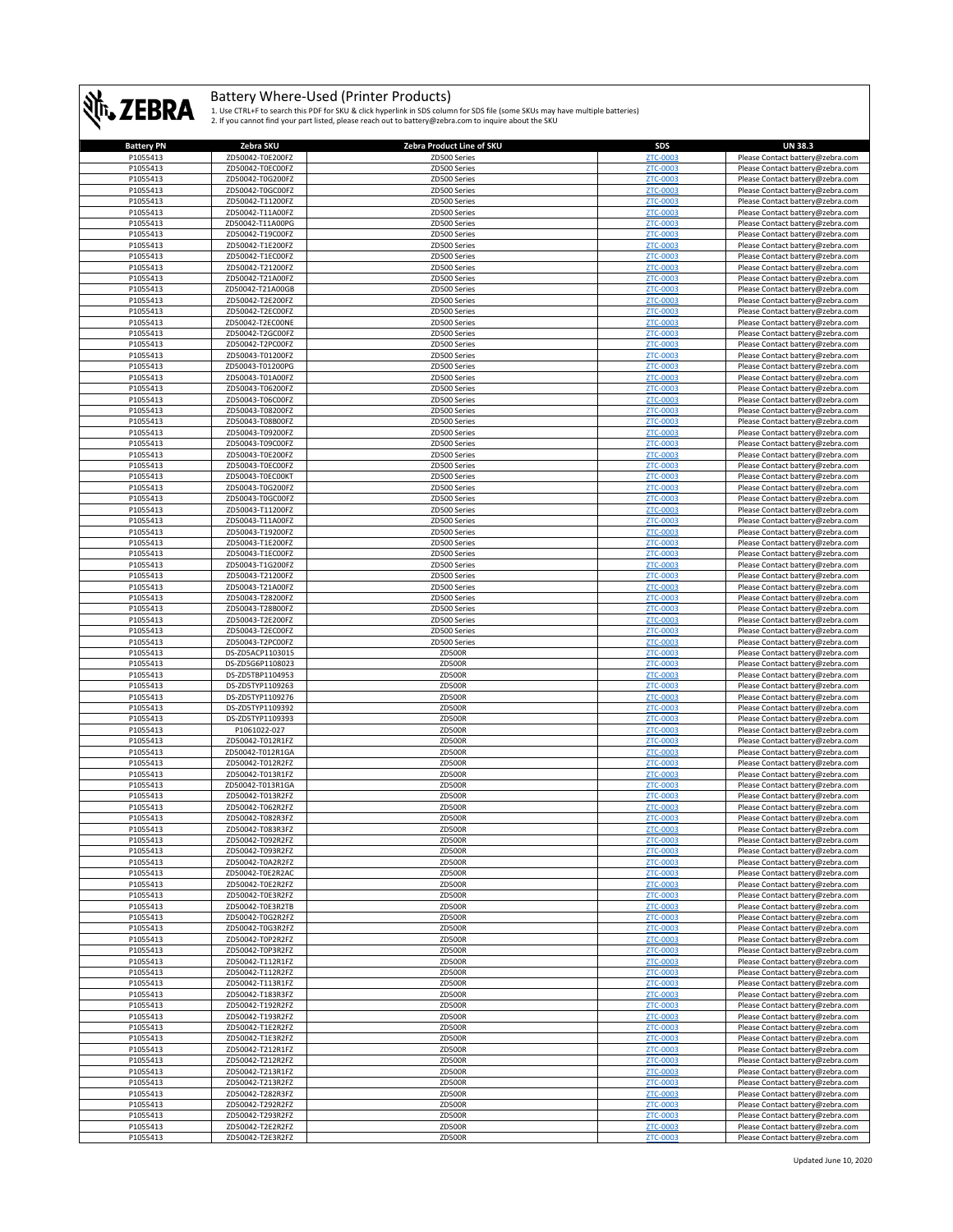

| <b>Battery PN</b>    | Zebra SKU                            | Zebra Product Line of SKU                    | <b>SDS</b>           | <b>UN 38.3</b>                                                       |
|----------------------|--------------------------------------|----------------------------------------------|----------------------|----------------------------------------------------------------------|
| P1055413             | ZD50043-T012R1FZ                     | <b>ZD500R</b>                                | ZTC-0003             | Please Contact battery@zebra.com                                     |
| P1055413             | ZD50043-T012R1TY                     | <b>ZD500R</b>                                | ZTC-0003             | Please Contact battery@zebra.com                                     |
| P1055413             | ZD50043-T012R2FZ                     | <b>ZD500R</b>                                | ZTC-0003             | Please Contact battery@zebra.com                                     |
|                      |                                      |                                              |                      |                                                                      |
| P1055413             | ZD50043-T013R1FZ                     | ZD500R                                       | ZTC-0003             | Please Contact battery@zebra.com                                     |
| P1055413             | ZD50043-T013R1TY                     | <b>ZD500R</b>                                | ZTC-0003             | Please Contact battery@zebra.com                                     |
| P1055413             | ZD50043-T013R2FZ                     | <b>ZD500R</b>                                | ZTC-0003             | Please Contact battery@zebra.com                                     |
| P1055413             | ZD50043-T062R2FZ                     | <b>ZD500R</b>                                | ZTC-0003             | Please Contact battery@zebra.com                                     |
| P1055413             | ZD50043-T063R2FZ                     | ZD500R                                       | ZTC-0003             | Please Contact battery@zebra.com                                     |
| P1055413             | ZD50043-T072R2FZ                     | <b>ZD500R</b>                                | <b>ZTC-0003</b>      | Please Contact battery@zebra.com                                     |
| P1055413             | ZD50043-T082R3FZ                     | ZD500R                                       | ZTC-0003             |                                                                      |
|                      |                                      |                                              |                      | Please Contact battery@zebra.com                                     |
| P1055413             | ZD50043-T083R3FZ                     | <b>ZD500R</b>                                | ZTC-0003             | Please Contact battery@zebra.com                                     |
| P1055413             | ZD50043-T092R2FZ                     | <b>ZD500R</b>                                | <b>ZTC-0003</b>      | Please Contact battery@zebra.com                                     |
| P1055413             | ZD50043-T093R2FZ                     | ZD500R                                       | ZTC-0003             | Please Contact battery@zebra.com                                     |
| P1055413             | ZD50043-T0E2R2FZ                     | <b>ZD500R</b>                                | ZTC-0003             | Please Contact battery@zebra.com                                     |
| P1055413             | ZD50043-T0E2R2TY                     | ZD500R                                       | ZTC-0003             | Please Contact battery@zebra.com                                     |
| P1055413             | ZD50043-T0E3R2FZ                     | <b>ZD500R</b>                                | ZTC-0003             | Please Contact battery@zebra.com                                     |
| P1055413             | ZD50043-T0E3R2TY                     | <b>ZD500R</b>                                | ZTC-0003             | Please Contact battery@zebra.com                                     |
| P1055413             | ZD50043-T0G2R2FZ                     | <b>ZD500R</b>                                |                      |                                                                      |
|                      |                                      |                                              | ZTC-0003             | Please Contact battery@zebra.com                                     |
| P1055413             | ZD50043-T0G3R2FZ                     | <b>ZD500R</b>                                | ZTC-0003             | Please Contact battery@zebra.com                                     |
| P1055413             | ZD50043-T0P2R2FZ                     | <b>ZD500R</b>                                | ZTC-0003             | Please Contact battery@zebra.com                                     |
| P1055413             | ZD50043-T112R1FZ                     | <b>ZD500R</b>                                | ZTC-0003             | Please Contact battery@zebra.com                                     |
| P1055413             | ZD50043-T112R1G6                     | <b>ZD500R</b>                                | ZTC-0003             | Please Contact battery@zebra.com                                     |
| P1055413             | ZD50043-T113R1FZ                     | <b>ZD500R</b>                                | ZTC-0003             | Please Contact battery@zebra.com                                     |
| P1055413             | ZD50043-T183R3FZ                     | ZD500R                                       | ZTC-0003             | Please Contact battery@zebra.com                                     |
| P1055413             | ZD50043-T192R2FZ                     | <b>ZD500R</b>                                | ZTC-0003             | Please Contact battery@zebra.com                                     |
|                      |                                      |                                              |                      |                                                                      |
| P1055413             | ZD50043-T193R2FZ                     | <b>ZD500R</b>                                | ZTC-0003             | Please Contact battery@zebra.com                                     |
| P1055413             | ZD50043-T1E2R2FZ                     | <b>ZD500R</b>                                | ZTC-0003             | Please Contact battery@zebra.com                                     |
| P1055413             | ZD50043-T1E3R2FZ                     | <b>ZD500R</b>                                | ZTC-0003             | Please Contact battery@zebra.com                                     |
| P1055413             | ZD50043-T212R1FZ                     | ZD500R                                       | ZTC-0003             | Please Contact battery@zebra.com                                     |
| P1055413             | ZD50043-T213R1FZ                     | ZD500R                                       | ZTC-0003             | Please Contact battery@zebra.com                                     |
| P1055413             | ZD50043-T282R3FZ                     | ZD500R                                       | ZTC-0003             | Please Contact battery@zebra.com                                     |
| P1055413             | ZD50043-T283R3FZ                     | <b>ZD500R</b>                                | ZTC-0003             | Please Contact battery@zebra.com                                     |
| P1055413             | ZD50043-T292R2FZ                     | <b>ZD500R</b>                                | ZTC-0003             | Please Contact battery@zebra.com                                     |
|                      |                                      |                                              |                      |                                                                      |
| P1055413             | ZD50043-T293R2FZ                     | ZD500R                                       | ZTC-0003             | Please Contact battery@zebra.com                                     |
| P1055413             | ZD50043-T2E2R2FZ                     | ZD500R                                       | ZTC-0003             | Please Contact battery@zebra.com                                     |
| P1055413             | ZD50043-T2E3R2FZ                     | <b>ZD500R</b>                                | <b>ZTC-0003</b>      | Please Contact battery@zebra.com                                     |
| P1058672             | P1058672                             |                                              | ZTC-0004             | Please Contact battery@zebra.com                                     |
| P1058672             | P1031365-069                         | QLn 220; QLn 320; ZQ510; ZQ520; ZQ610; ZQ620 | ZTC-0004             | Please Contact battery@zebra.com                                     |
| P1058672             | QN3-AUCA0EB0-01                      | QLn 320                                      | ZTC-0004             | Please Contact battery@zebra.com                                     |
| P1058672             | QN3-AUNA0EB0-43                      | <b>QLn 320</b>                               | <b>ZTC-0004</b>      | Please Contact battery@zebra.com                                     |
| P1058672             | QN3-AUNAEMB0-43                      | QLn 320                                      | ZTC-0004             | Please Contact battery@zebra.com                                     |
| P1058672             | DS-ZQ5MHP1088038                     | ZQ520                                        | ZTC-0004             | Please Contact battery@zebra.com                                     |
| P1058672             | DS-ZQ5U3P1089769                     | ZQ520                                        | ZTC-0004             |                                                                      |
|                      |                                      |                                              |                      | Please Contact battery@zebra.com                                     |
| P1058672             | DS-ZQ5U3P1092526                     | ZQ520                                        | ZTC-0004             | Please Contact battery@zebra.com                                     |
|                      |                                      |                                              |                      |                                                                      |
| P1058672             | ZQ52-AUE002A-00                      | ZQ520                                        | ZTC-0004             | Please Contact battery@zebra.com                                     |
| P1058672             | ZQ52-AUE002L-L3                      | ZQ520                                        | ZTC-0004             | Please Contact battery@zebra.com                                     |
| P1058672             | ZQ52-AUE1020-00                      | ZQ520                                        | <b>ZTC-0004</b>      | Please Contact battery@zebra.com                                     |
| P1058672             | ZQ52-AUN0120-MH                      | ZQ520                                        | ZTC-0004             | Please Contact battery@zebra.com                                     |
|                      |                                      |                                              |                      |                                                                      |
| P1058672             | ZQ52-AUN1020-U3Z                     | ZQ520                                        | ZTC-0004             | Please Contact battery@zebra.com                                     |
| P1058672             | ZQ52-AUN102E-U3Z                     | ZQ520                                        | ZTC-0004             | Please Contact battery@zebra.com                                     |
| P1058672             | ZQ61-AUWA0B0-00                      | ZQ610                                        | ZTC-0004             | Please Contact battery@zebra.com                                     |
| P1058672             | ZQ61-AUWAEC0-00                      | ZQ610                                        | ZTC-0004             | Please Contact battery@zebra.com                                     |
| P1058672             | ZQ62-AUF20B0-00                      | ZQ620                                        | ZTC-0004             | Please Contact battery@zebra.com                                     |
| P1058672             | ZQ62-AUFA0B0-00                      | ZQ620                                        | ZTC-0004             | Please Contact battery@zebra.com                                     |
| P1058672             | ZQ62-AUFB0B0-00                      | ZQ620                                        | ZTC-0004             | Please Contact battery@zebra.com                                     |
| P1058672             | ZQ62-AUWA0B0-00                      | ZQ620                                        | <b>ZTC-0004</b>      | Please Contact battery@zebra.com                                     |
| P1058672             | ZQ62-AUWAEC1-00                      | ZQ620                                        | ZTC-0004             | Please Contact battery@zebra.com                                     |
|                      |                                      |                                              | ZTC-0004             |                                                                      |
| P1058672             | ZQ62-AUWAEC1-00                      | ZQ620                                        |                      | Please Contact battery@zebra.com                                     |
| P1071565             | P1071565                             |                                              | ZTC-0004             | Please Contact battery@zebra.com                                     |
| P1071565             | ZQ1-0FB0A010-00                      | ZQ110                                        | ZTC-0004             | Please Contact battery@zebra.com                                     |
| P1071565             | ZO1-0FB1A010-00                      | ZQ110                                        | ZTC-0004             | Please Contact battery@zebra.com                                     |
| P1071565             | ZQ1-0FG0A010-00                      | ZQ110                                        |                      | Please Contact battery@zebra.com                                     |
| P1071565             | ZQ1-0HB0A090-00                      | ZQ110                                        | ZTC-0004             | Please Contact battery@zebra.com                                     |
| P1071565             | ZQ1-0UB0A030-00                      | ZQ110                                        | ZTC-0004             | Please Contact battery@zebra.com                                     |
| P1071565             | ZQ1-0UB0A060-00                      | ZQ110                                        | ZTC-0004             | Please Contact battery@zebra.com                                     |
| P1071565             | ZQ1-0UB0B010-00                      | ZQ110                                        | ZTC-0004             | Please Contact battery@zebra.com                                     |
|                      |                                      |                                              |                      |                                                                      |
| P1071565             | ZQ1-0UB0B060-00                      | ZQ110                                        | ZTC-0004             | Please Contact battery@zebra.com                                     |
| P1071565             | ZQ1-0UB0D020-00                      | ZQ110                                        | ZTC-0004             | Please Contact battery@zebra.com                                     |
| P1071565             | ZQ1-0UB1A030-00                      | ZQ110                                        | ZTC-0004             | Please Contact battery@zebra.com                                     |
| P1071565             | ZQ1-0UB1A060-00                      | ZQ110                                        | ZTC-0004             | Please Contact battery@zebra.com                                     |
| P1071565             | ZQ1-0UG0A030-00                      | ZQ110                                        | ZTC-0004             | Please Contact battery@zebra.com                                     |
| P1071565             | ZQ1-0UG0A060-00                      | ZQ110                                        | ZTC-0004             | Please Contact battery@zebra.com                                     |
| P1071565             | ZQ1-0UG0B060-00                      | ZQ110                                        | ZTC-0004             | Please Contact battery@zebra.com                                     |
| P1071565             | ZQ1-0UG1A030-00                      | ZQ110                                        | ZTC-0004             | Please Contact battery@zebra.com                                     |
| P1071565             | ZQ1-0UG1A060-00                      | ZQ110                                        | ZTC-0004             | Please Contact battery@zebra.com                                     |
| P1071566             |                                      |                                              |                      |                                                                      |
|                      | P1071566                             |                                              | ZTC-0004             | Please Contact battery@zebra.com                                     |
| P1072148             | P1072148                             |                                              | ZTC-0003             | Please Contact battery@zebra.com                                     |
| P1072148             | DS-ZD45MP1090930                     | ZD410 D                                      | ZTC-0003             | Please Contact battery@zebra.com                                     |
| P1072148             | DS-ZD4ACP1103013                     | ZD410 D                                      | ZTC-0003             | Please Contact battery@zebra.com                                     |
| P1072148             | DS-ZD4DEP1096871                     | ZD410 D                                      | ZTC-0003             | Please Contact battery@zebra.com                                     |
| P1072148             | DS-ZD4DLP1092920                     | ZD410 D                                      | ZTC-0003             | Please Contact battery@zebra.com                                     |
| P1072148             | DS-ZD4DLP1111344                     | ZD410 D                                      | ZTC-0003             | Please Contact battery@zebra.com                                     |
| P1072148             | DS-ZD4MGP1088360                     | ZD410 D                                      | ZTC-0003             | Please Contact battery@zebra.com                                     |
|                      |                                      |                                              |                      |                                                                      |
| P1072148             | DS-ZD4PGP1108623                     | ZD410 D                                      | ZTC-0003             | Please Contact battery@zebra.com                                     |
| P1072148             | DS-ZD4PTP1098592                     | ZD410 D                                      | ZTC-0003             | Please Contact battery@zebra.com                                     |
| P1072148             | DS-ZD4TMP1106549                     | ZD410 D                                      | ZTC-0003             | Please Contact battery@zebra.com                                     |
| P1072148             | ZD41022-D01E00DE                     | ZD410 D                                      | ZTC-0003             | Please Contact battery@zebra.com                                     |
| P1072148             | ZD41022-D01E00EZ                     | ZD410 D                                      | ZTC-0003             | Please Contact battery@zebra.com                                     |
| P1072148<br>P1072148 | ZD41022-D01E00GA<br>ZD41022-D01E00PG | ZD410 D<br>ZD410 D                           | ZTC-0003<br>ZTC-0003 | Please Contact battery@zebra.com<br>Please Contact battery@zebra.com |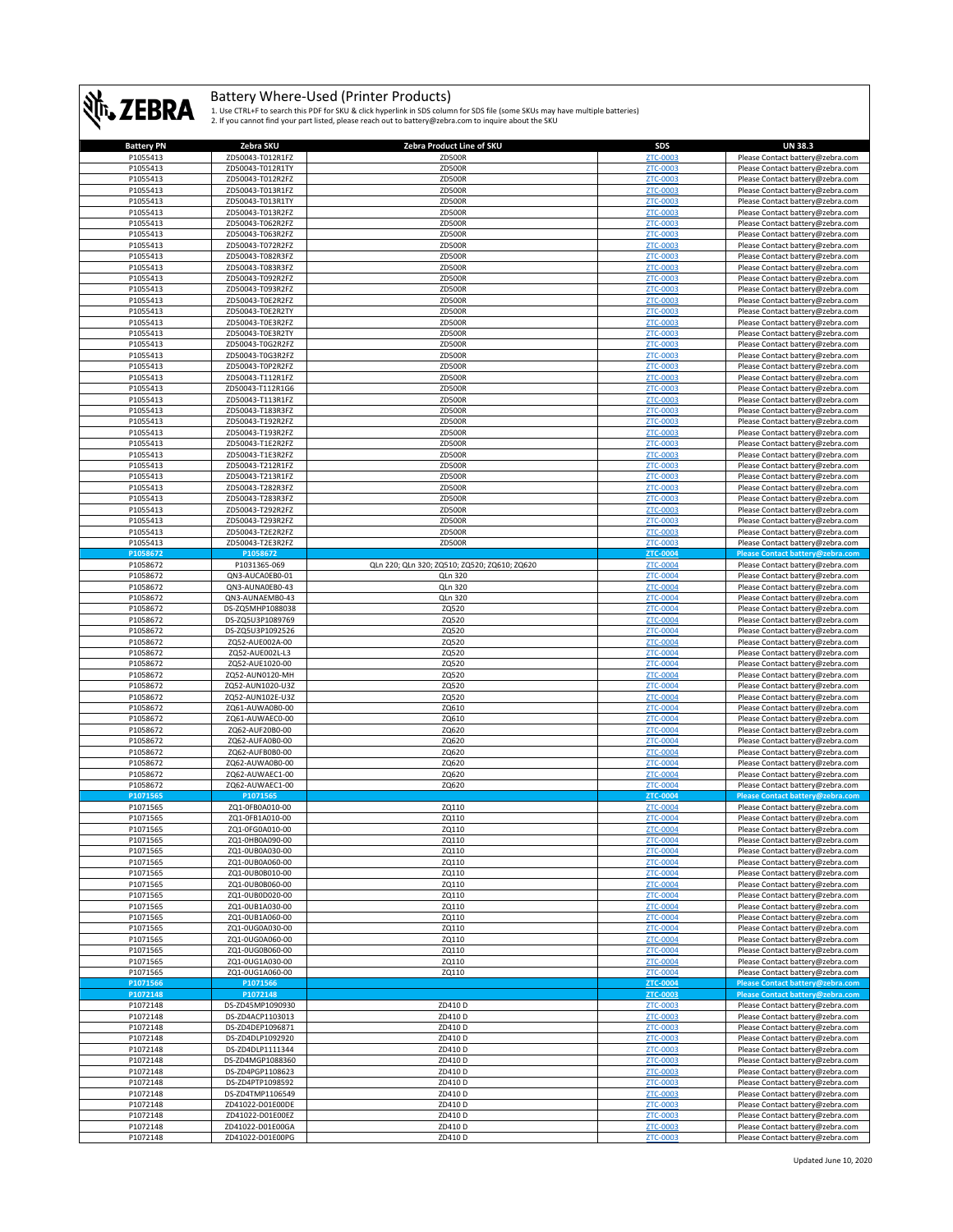

| <b>Battery PN</b><br>P1072148 |                                      |                                                      |                      |                                  |
|-------------------------------|--------------------------------------|------------------------------------------------------|----------------------|----------------------------------|
|                               | Zebra SKU                            | Zebra Product Line of SKU                            | SDS                  | <b>UN 38.3</b>                   |
|                               | ZD41022-D01E00TM                     | ZD410 D                                              | ZTC-0003             | Please Contact battery@zebra.com |
| P1072148                      | ZD41022-D01M005M                     | ZD410 D                                              | ZTC-0003             | Please Contact battery@zebra.com |
|                               |                                      |                                                      |                      |                                  |
| P1072148                      | ZD41022-D01M00DL                     | ZD410D                                               | ZTC-0003             | Please Contact battery@zebra.com |
| P1072148                      | ZD41022-D01M00HE                     | ZD410 D                                              | ZTC-0003             | Please Contact battery@zebra.com |
| P1072148                      | ZD41022-D01S00MG                     | ZD410 D                                              | ZTC-0003             | Please Contact battery@zebra.com |
| P1072148                      | ZD41022-D01W01DL                     | ZD410 D                                              | ZTC-0003             | Please Contact battery@zebra.com |
| P1072148                      | ZD41022-D01W01EZ                     | ZD410 D                                              | ZTC-0003             | Please Contact battery@zebra.com |
|                               |                                      |                                                      |                      |                                  |
| P1072148                      | ZD41022-D01W02EZ                     | ZD410 D                                              | ZTC-0003             | Please Contact battery@zebra.com |
| P1072148                      | ZD41022-D07E00EZ                     | ZD410 D                                              | ZTC-0003             | Please Contact battery@zebra.com |
| P1072148                      | ZD41022-D08W03EZ                     | ZD410 D                                              | ZTC-0003             | Please Contact battery@zebra.com |
| P1072148                      | ZD41022-D09E00EZ                     | ZD410 D                                              | ZTC-0003             | Please Contact battery@zebra.com |
|                               |                                      |                                                      |                      |                                  |
| P1072148                      | ZD41022-D09W02EZ                     | ZD410 D                                              | ZTC-0003             | Please Contact battery@zebra.com |
| P1072148                      | ZD41022-D0AE00EZ                     | ZD410 D                                              | ZTC-0003             | Please Contact battery@zebra.com |
| P1072148                      | ZD41022-D0AW02EZ                     | ZD410 D                                              | ZTC-0003             | Please Contact battery@zebra.com |
| P1072148                      | ZD41022-D0EE00EZ                     | ZD410 D                                              | <b>ZTC-0003</b>      | Please Contact battery@zebra.com |
| P1072148                      | ZD41022-D0EW02EZ                     | ZD410 D                                              | ZTC-0003             | Please Contact battery@zebra.com |
|                               |                                      |                                                      | ZTC-0003             |                                  |
| P1072148                      | ZD41022-D0GE00EZ                     | ZD410 D                                              |                      | Please Contact battery@zebra.com |
| P1072148                      | ZD41022-D0GW02EZ                     | ZD410 D                                              | ZTC-0003             | Please Contact battery@zebra.com |
| P1072148                      | ZD41022-D0PE00EZ                     | ZD410 D                                              | ZTC-0003             | Please Contact battery@zebra.com |
| P1072148                      | ZD41022-D0PW02EZ                     | ZD410 D                                              | ZTC-0003             | Please Contact battery@zebra.com |
| P1072148                      | ZD41022-D1ES00PT                     | ZD410 D                                              | ZTC-0003             | Please Contact battery@zebra.com |
| P1072148                      | ZD41022-D1PE00EZ                     | ZD410 D                                              | ZTC-0003             |                                  |
|                               |                                      |                                                      |                      | Please Contact battery@zebra.com |
| P1072148                      | ZD41022-D2PS00EZ                     | ZD410 D                                              | ZTC-0003             | Please Contact battery@zebra.com |
| P1072148                      | ZD41023-D01E00EZ                     | ZD410 D                                              | ZTC-0003             | Please Contact battery@zebra.com |
| P1072148                      | ZD41023-D01W01EZ                     | ZD410 D                                              | ZTC-0003             | Please Contact battery@zebra.com |
| P1072148                      | ZD41023-D01W02EZ                     | ZD410 D                                              | ZTC-0003             | Please Contact battery@zebra.com |
| P1072148                      | ZD41023-D09E00EZ                     | ZD410 D                                              |                      |                                  |
|                               |                                      |                                                      | ZTC-0003             | Please Contact battery@zebra.com |
| P1072148                      | ZD41023-D09W02EZ                     | ZD410 D                                              | ZTC-0003             | Please Contact battery@zebra.com |
| P1072148                      | ZD41023-D0EE00EZ                     | ZD410 D                                              | ZTC-0003             | Please Contact battery@zebra.com |
| P1072148                      | ZD41023-D0EW02EZ                     | ZD410 D                                              | ZTC-0003             | Please Contact battery@zebra.com |
| P1072148                      | ZD41023-D0GE00EZ                     | ZD410 D                                              | ZTC-0003             | Please Contact battery@zebra.com |
|                               |                                      |                                                      |                      |                                  |
| P1072148                      | ZD41023-D0PE00EZ                     | ZD410 D                                              | ZTC-0003             | Please Contact battery@zebra.com |
| P1072148                      | ZD41023-D0PW02EZ                     | ZD410 D                                              | ZTC-0003             | Please Contact battery@zebra.com |
| P1072148                      | ZD41H22-D01E00EZ                     | ZD410 D                                              | ZTC-0003             | Please Contact battery@zebra.com |
| P1072148                      | ZD41H22-D01W01EZ                     | ZD410 D                                              | ZTC-0003             | Please Contact battery@zebra.com |
| P1072148                      |                                      |                                                      |                      | Please Contact battery@zebra.com |
|                               | ZD41H22-D07E00EZ                     | ZD410 D                                              | ZTC-0003             |                                  |
| P1072148                      | ZD41H22-D09E00EZ                     | ZD410 D                                              | ZTC-0003             | Please Contact battery@zebra.com |
| P1072148                      | ZD41H22-D0EE00AC                     | ZD410 D                                              | ZTC-0003             | Please Contact battery@zebra.com |
| P1072148                      | ZD41H22-D0EE00EZ                     | ZD410 D                                              | ZTC-0003             | Please Contact battery@zebra.com |
| P1072148                      |                                      |                                                      |                      |                                  |
|                               | ZD41H22-D0EW02EZ                     | ZD410 D                                              | ZTC-0003             | Please Contact battery@zebra.com |
| P1072148                      | ZD41H22-D0GE00EZ                     | ZD410 D                                              | ZTC-0003             | Please Contact battery@zebra.com |
| P1072148                      | ZD41H22-D0PE00EZ                     | ZD410 D                                              | ZTC-0003             | Please Contact battery@zebra.com |
| P1072148                      | ZD41H22-D0PW02EZ                     | ZD410 D                                              | ZTC-0003             | Please Contact battery@zebra.com |
| P1072148                      | ZD41H22-D21E00EZ                     | ZD410 D                                              | ZTC-0003             |                                  |
|                               |                                      |                                                      |                      | Please Contact battery@zebra.com |
| P1072148                      | ZD41H23-D01E00EZ                     | ZD410 D                                              | ZTC-0003             | Please Contact battery@zebra.com |
| P1072148                      | ZD41H23-D01W01EZ                     | ZD410D                                               | ZTC-0003             | Please Contact battery@zebra.com |
| P1072148                      | ZD41H23-D09E00EZ                     | ZD410 D                                              | ZTC-0003             | Please Contact battery@zebra.com |
| P1072148                      | ZD41H23-D0EE00EZ                     | ZD410 D                                              | ZTC-0003             | Please Contact battery@zebra.com |
|                               |                                      |                                                      |                      |                                  |
| P1072148                      | ZD41H23-D0EW02EZ                     | ZD410 D                                              | ZTC-0003             | Please Contact battery@zebra.com |
| P1072148                      | ZD41H23-D0PE00EZ                     | ZD410 D                                              | ZTC-0003             | Please Contact battery@zebra.com |
| P1072148                      | ZD41H23-D0PW02EZ                     | ZD410 D                                              | ZTC-0003             | Please Contact battery@zebra.com |
| P1072148                      | P1080383-252                         | ZD410 D; ZD420 C; ZD420 D; ZD420 T                   | ZTC-0003             | Please Contact battery@zebra.com |
| P1072148                      | P1080383-253                         | ZD410 D; ZD420 C; ZD420 D; ZD420 T; ZD620 D; ZD620 T | ZTC-0003             |                                  |
|                               |                                      |                                                      |                      |                                  |
| P1072148                      |                                      |                                                      |                      | Please Contact battery@zebra.com |
|                               | P1080383-254                         | ZD410 D; ZD420 C; ZD420 D; ZD420 T; ZD620 D; ZD620 T | ZTC-0003             | Please Contact battery@zebra.com |
| P1072148                      | DS-ZD48NP1112848                     | ZD420 C                                              | ZTC-0003             | Please Contact battery@zebra.com |
| P1072148                      | DS-ZD4PGP1105079                     | ZD420 C                                              | ZTC-0003             | Please Contact battery@zebra.com |
|                               |                                      |                                                      |                      |                                  |
| P1072148                      | P1080383-251                         | ZD420 C                                              | <b>ZTC-0003</b>      | Please Contact battery@zebra.com |
| P1072148                      | ZD42042-C01000EZ                     | ZD420 C                                              | ZTC-0003             | Please Contact battery@zebra.com |
| P1072148                      | ZD42042-C01E00EZ                     | ZD420 C                                              | ZTC-0003             | Please Contact battery@zebra.com |
| P1072148                      | ZD42042-C01E00GA                     | ZD420 C                                              | ZTC-0003             | Please Contact battery@zebra.com |
| P1072148                      | ZD42042-C01E00PG                     | ZD420 C                                              | ZTC-0003             | Please Contact battery@zebra.com |
| <b>P1072148</b>               | 7D42042-C01F0077                     | 7D420 C                                              | <b>7TC-0003</b>      | Please Contact hattery@zehra.com |
|                               |                                      |                                                      |                      |                                  |
| P1072148                      | ZD42042-C01W01EZ                     | ZD420 C                                              | ZTC-0003             | Please Contact battery@zebra.com |
| P1072148                      | ZD42042-C01W01ZZ                     | ZD420 C                                              | ZTC-0003             | Please Contact battery@zebra.com |
| P1072148                      | ZD42042-C01W02EZ                     | ZD420 C                                              | ZTC-0003             | Please Contact battery@zebra.com |
| P1072148                      | ZD42042-C09000EZ                     | ZD420 C                                              | ZTC-0003             | Please Contact battery@zebra.com |
| P1072148                      | ZD42042-C09E00EZ                     | ZD420 C                                              | ZTC-0003             | Please Contact battery@zebra.com |
|                               |                                      |                                                      |                      |                                  |
| P1072148                      | ZD42042-C09W02EZ                     | ZD420 C                                              | ZTC-0003             | Please Contact battery@zebra.com |
| P1072148                      | ZD42042-C0A000EZ                     | ZD420 C                                              | ZTC-0003             | Please Contact battery@zebra.com |
| P1072148                      | ZD42042-C0E000EZ                     | ZD420 C                                              | ZTC-0003             | Please Contact battery@zebra.com |
| P1072148                      | ZD42042-C0EE00EZ                     | ZD420 C                                              | <b>ZTC-0003</b>      | Please Contact battery@zebra.com |
| P1072148                      | ZD42042-C0EW02EZ                     | ZD420 C                                              | ZTC-0003             | Please Contact battery@zebra.com |
|                               |                                      |                                                      |                      |                                  |
| P1072148                      | ZD42042-C0G000EZ                     | ZD420 C                                              | ZTC-0003             | Please Contact battery@zebra.com |
| P1072148                      | ZD42042-C0GE00EZ                     | ZD420 C                                              | ZTC-0003             | Please Contact battery@zebra.com |
| P1072148                      | ZD42042-C0P000EZ                     | ZD420 C                                              | ZTC-0003             | Please Contact battery@zebra.com |
| P1072148                      | ZD42042-C0PE00EZ                     | ZD420 C                                              | <b>ZTC-0003</b>      | Please Contact battery@zebra.com |
|                               |                                      |                                                      |                      |                                  |
| P1072148                      | ZD42042-C0PW02EZ                     | ZD420 C                                              | ZTC-0003             | Please Contact battery@zebra.com |
| P1072148                      | ZD42043-C01000EZ                     | ZD420 C                                              | ZTC-0003             | Please Contact battery@zebra.com |
| P1072148                      | ZD42043-C01E00EZ                     | ZD420 C                                              | ZTC-0003             | Please Contact battery@zebra.com |
| P1072148                      | ZD42043-C01E00ZZ                     | ZD420 C                                              | ZTC-0003             | Please Contact battery@zebra.com |
| P1072148                      | ZD42043-C01W018N                     | ZD420 C                                              | ZTC-0003             | Please Contact battery@zebra.com |
|                               |                                      |                                                      |                      |                                  |
| P1072148                      | ZD42043-C01W01EZ                     | ZD420 C                                              | ZTC-0003             | Please Contact battery@zebra.com |
| P1072148                      | ZD42043-C01W01ZZ                     | ZD420 C                                              | ZTC-0003             | Please Contact battery@zebra.com |
| P1072148                      | ZD42043-C01W02EZ                     | ZD420 C                                              | ZTC-0003             | Please Contact battery@zebra.com |
| P1072148                      | ZD42043-C09000EZ                     | ZD420 C                                              | ZTC-0003             | Please Contact battery@zebra.com |
|                               |                                      |                                                      |                      |                                  |
| P1072148                      | ZD42043-C09E00EZ                     | ZD420 C                                              | ZTC-0003             | Please Contact battery@zebra.com |
| P1072148                      | ZD42043-C09W02EZ                     | ZD420 C                                              | ZTC-0003             | Please Contact battery@zebra.com |
| P1072148                      | ZD42043-C0E000EZ                     | ZD420 C                                              | ZTC-0003             | Please Contact battery@zebra.com |
| P1072148<br>P1072148          | ZD42043-C0EE00EZ<br>ZD42043-C0EW02EZ | ZD420 C<br>ZD420 C                                   | ZTC-0003<br>ZTC-0003 | Please Contact battery@zebra.com |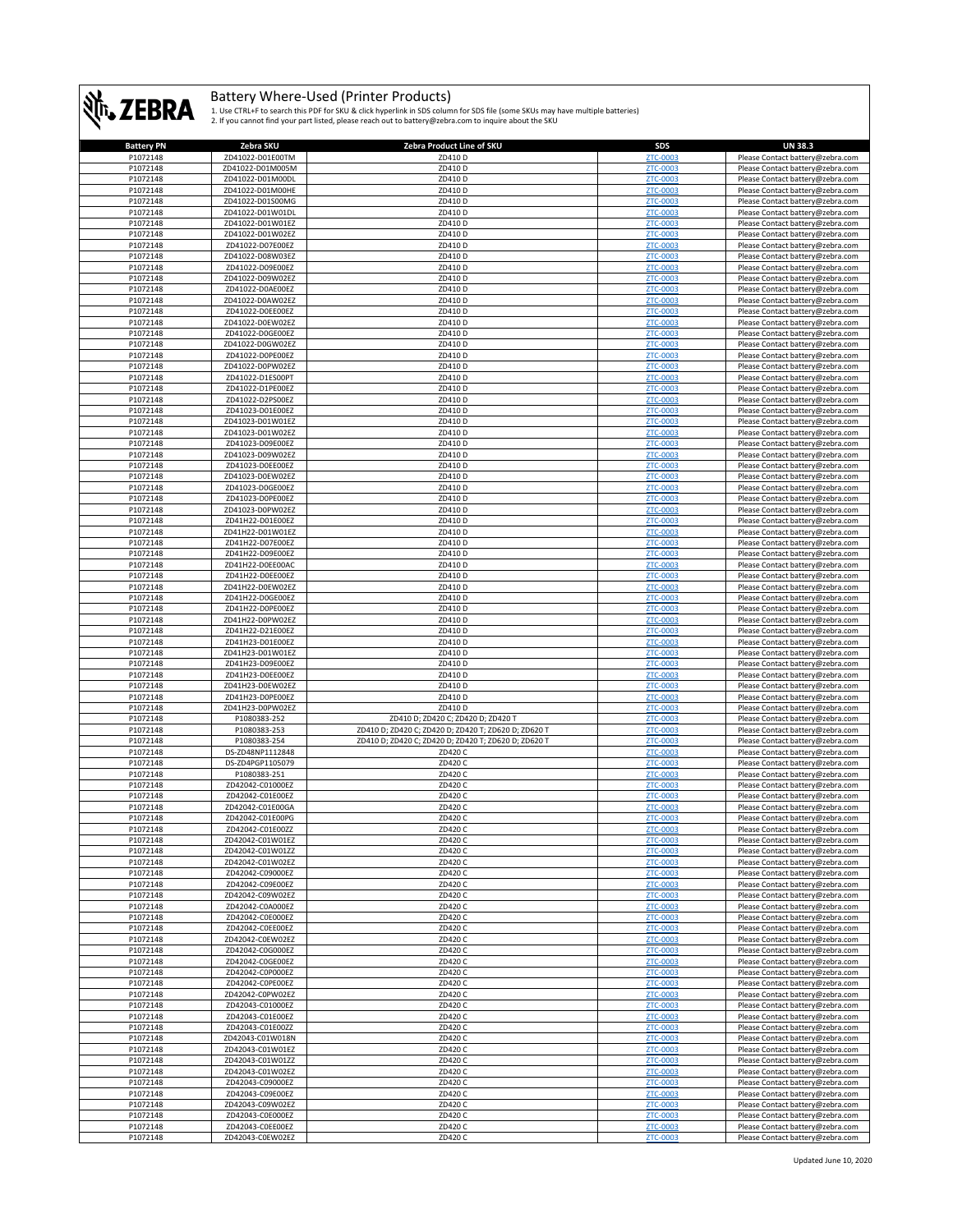

| <b>Battery PN</b> | Zebra SKU        | Zebra Product Line of SKU          | SDS             | <b>UN 38.3</b>                   |
|-------------------|------------------|------------------------------------|-----------------|----------------------------------|
| P1072148          | ZD42043-C0GE00EZ | ZD420 C                            | ZTC-0003        | Please Contact battery@zebra.com |
| P1072148          | ZD42043-C0GW02EZ | ZD420 C                            | ZTC-0003        | Please Contact battery@zebra.com |
| P1072148          | ZD42043-C0P000EZ | ZD420 C                            | ZTC-0003        | Please Contact battery@zebra.com |
|                   |                  |                                    |                 |                                  |
| P1072148          | ZD42043-C0PE00EZ | ZD420 C                            | ZTC-0003        | Please Contact battery@zebra.com |
| P1072148          | ZD42043-C0PW02EZ | ZD420 C                            | ZTC-0003        | Please Contact battery@zebra.com |
| P1072148          | ZD42H42-C01E00EZ | ZD420 C                            | ZTC-0003        | Please Contact battery@zebra.com |
| P1072148          | ZD42H42-C01W01EZ | ZD420 C                            | ZTC-0003        | Please Contact battery@zebra.com |
| P1072148          | ZD42H42-C09E00EZ | ZD420 C                            | ZTC-0003        | Please Contact battery@zebra.com |
| P1072148          | ZD42H42-C0EE00EZ | ZD420 C                            | ZTC-0003        | Please Contact battery@zebra.com |
| P1072148          | ZD42H42-C0EW02EZ | ZD420 C                            | ZTC-0003        | Please Contact battery@zebra.com |
|                   |                  |                                    |                 |                                  |
| P1072148          | ZD42H42-C0PE00EZ | ZD420 C                            | ZTC-0003        | Please Contact battery@zebra.com |
| P1072148          | ZD42H42-C0PW02EZ | ZD420 C                            | ZTC-0003        | Please Contact battery@zebra.com |
| P1072148          | ZD42H43-C01E00EZ | ZD420 C                            | <b>ZTC-0003</b> | Please Contact battery@zebra.com |
| P1072148          | ZD42H43-C01W01EZ | ZD420 C                            | ZTC-0003        | Please Contact battery@zebra.com |
| P1072148          | ZD42H43-C09E00EZ | ZD420 C                            | <b>ZTC-0003</b> | Please Contact battery@zebra.com |
| P1072148          | ZD42H43-C0EE00EZ | ZD420 C                            | ZTC-0003        | Please Contact battery@zebra.com |
| P1072148          | ZD42H43-C0EW02EZ | ZD420 C                            | ZTC-0003        | Please Contact battery@zebra.com |
| P1072148          | ZD42H43-COPEOOEZ | ZD420 C                            | ZTC-0003        | Please Contact battery@zebra.com |
| P1072148          | ZD42H43-C0PW02EZ | ZD420 C                            | ZTC-0003        | Please Contact battery@zebra.com |
|                   |                  |                                    |                 |                                  |
| P1072148          | DS-ZD4AKP1106840 | ZD420 D                            | ZTC-0003        | Please Contact battery@zebra.com |
| P1072148          | DS-ZD4APP1107119 | ZD420 D                            | ZTC-0003        | Please Contact battery@zebra.com |
| P1072148          | DS-ZD4BVP1116315 | ZD420 D                            | ZTC-0003        | Please Contact battery@zebra.com |
| P1072148          | DS-ZD4TMP1107995 | ZD420 D                            | ZTC-0003        | Please Contact battery@zebra.com |
| P1072148          | DS-ZD4WEP1115492 | ZD420 D                            | ZTC-0003        | Please Contact battery@zebra.com |
| P1072148          | ZD42042-D01E00EZ | ZD420 D                            | ZTC-0003        | Please Contact battery@zebra.com |
| P1072148          | ZD42042-D01E00GA | ZD420 D                            | ZTC-0003        | Please Contact battery@zebra.com |
| P1072148          | ZD42042-D01E00TM | ZD420 D                            | ZTC-0003        | Please Contact battery@zebra.com |
|                   | ZD42042-D01W01AP |                                    |                 |                                  |
| P1072148          |                  | ZD420 D                            | ZTC-0003        | Please Contact battery@zebra.com |
| P1072148          | ZD42042-D01W01EZ | ZD420 D                            | ZTC-0003        | Please Contact battery@zebra.com |
| P1072148          | ZD42042-D01W02EZ | ZD420 D                            | ZTC-0003        | Please Contact battery@zebra.com |
| P1072148          | ZD42042-D09W02EZ | ZD420 D                            | ZTC-0003        | Please Contact battery@zebra.com |
| P1072148          | ZD42042-D0EE00EZ | ZD420 D                            | ZTC-0003        | Please Contact battery@zebra.com |
| P1072148          | ZD42042-D0EW02BV | ZD420 D                            | ZTC-0003        | Please Contact battery@zebra.com |
| P1072148          | ZD42042-D0EW02EZ | ZD420 D                            | ZTC-0003        | Please Contact battery@zebra.com |
| P1072148          | ZD42042-D0PE00EZ | ZD420 D                            | ZTC-0003        | Please Contact battery@zebra.com |
| P1072148          | ZD42042-D0PW02EZ | ZD420 D                            | ZTC-0003        | Please Contact battery@zebra.com |
| P1072148          | ZD42042-D2PE00EZ | ZD420 D                            | ZTC-0003        |                                  |
|                   |                  |                                    |                 | Please Contact battery@zebra.com |
| P1072148          | ZD42043-D01E00AK | ZD420 D                            | ZTC-0003        | Please Contact battery@zebra.com |
| P1072148          | ZD42043-D01E00EZ | ZD420 D                            | ZTC-0003        | Please Contact battery@zebra.com |
| P1072148          | ZD42043-D01W01EZ | ZD420 D                            | ZTC-0003        | Please Contact battery@zebra.com |
| P1072148          | ZD42043-D09E00EZ | ZD420 D                            | ZTC-0003        | Please Contact battery@zebra.com |
| P1072148          | ZD42043-D0EE00EZ | ZD420 D                            | ZTC-0003        | Please Contact battery@zebra.com |
| P1072148          | ZD42043-D0EW02EZ | ZD420 D                            | ZTC-0003        | Please Contact battery@zebra.com |
| P1072148          | ZD42043-D0PE00EZ | ZD420 D                            | ZTC-0003        | Please Contact battery@zebra.com |
| P1072148          | ZD42043-D0PW02EZ | ZD420 D                            | ZTC-0003        | Please Contact battery@zebra.com |
| P1072148          | ZD42H42-D01E00EZ | ZD420 D                            | ZTC-0003        |                                  |
|                   |                  |                                    |                 | Please Contact battery@zebra.com |
| P1072148          | ZD42H42-D01W01EZ | ZD420 D                            | ZTC-0003        | Please Contact battery@zebra.com |
| P1072148          | ZD42H42-D0EE00EZ | ZD420 D                            | ZTC-0003        | Please Contact battery@zebra.com |
| P1072148          | ZD42H42-D0EW02EZ | ZD420 D                            | ZTC-0003        | Please Contact battery@zebra.com |
| P1072148          | ZD42H42-D0PE00EZ | ZD420 D                            | ZTC-0003        | Please Contact battery@zebra.com |
| P1072148          | ZD42H42-D0PE00WE | ZD420 D                            | ZTC-0003        | Please Contact battery@zebra.com |
| P1072148          | ZD42H42-D0PW02EZ | ZD420 D                            | ZTC-0003        | Please Contact battery@zebra.com |
| P1072148          | ZD42H43-D01E00EZ | ZD420 D                            | <b>ZTC-0003</b> | Please Contact battery@zebra.com |
| P1072148          | ZD42H43-D0EE00EZ | ZD420 D                            | ZTC-0003        | Please Contact battery@zebra.com |
| P1072148          | ZD42H43-D0EW02EZ | ZD420 D                            | ZTC-0003        |                                  |
|                   |                  |                                    |                 | Please Contact battery@zebra.com |
| P1072148          | ZD42L42-D01E00EZ | ZD420 D                            | ZTC-0003        | Please Contact battery@zebra.com |
| P1072148          | ZD42L42-D0EE00EZ | ZD420 D                            | <b>ZTC-0003</b> | Please Contact battery@zebra.com |
| P1072148          | ZD42L42-D0EW02EZ | ZD420 D                            | ZTC-0003        | Please Contact battery@zebra.com |
| P1072148          | ZD42L43-D0EE00EZ | ZD420 D                            | ZTC-0003        | Please Contact battery@zebra.com |
| P1072148          | ZD42L43-D0EW02EZ | ZD420 D                            | ZTC-0003        | Please Contact battery@zebra.com |
| P1072148          | ZD62142-D49L02EZ | ZD420 D                            | ZTC-0003        | Please Contact battery@zebra.com |
| <b>P1072148</b>   | P1080383-214     | 7D420 D: 7D420 T: 7D620 D: 7D620 T | <b>7TC-0003</b> | Please Contact hattery@zehra.com |
| P1072148          | P1080383-215     | ZD420 D; ZD420 T; ZD620 D; ZD620 T | ZTC-0003        | Please Contact battery@zebra.com |
| P1072148          | DS-ZD444P1108983 | ZD420 T                            | ZTC-0003        | Please Contact battery@zebra.com |
| P1072148          | DS-ZD4BEP1104108 | ZD420 T                            | ZTC-0003        | Please Contact battery@zebra.com |
| P1072148          | DS-ZD4BEP1104109 | ZD420 T                            | <b>ZTC-0003</b> | Please Contact battery@zebra.com |
|                   |                  |                                    |                 |                                  |
| P1072148          | DS-ZD4BEP1104158 | ZD420 T                            | ZTC-0003        | Please Contact battery@zebra.com |
| P1072148          | DS-ZD4BEP1104159 | ZD420 T                            | ZTC-0003        | Please Contact battery@zebra.com |
| P1072148          | DS-ZD4BEP1104309 | ZD420 T                            | ZTC-0003        | Please Contact battery@zebra.com |
| P1072148          | DS-ZD4BEP1104311 | ZD420 T                            | ZTC-0003        | Please Contact battery@zebra.com |
| P1072148          | DS-ZD4MJP1109217 | ZD420 T                            | ZTC-0003        | Please Contact battery@zebra.com |
| P1072148          | DS-ZD4PGP1103935 | ZD420 T                            | ZTC-0003        | Please Contact battery@zebra.com |
| P1072148          | DS-ZD4UYP1114300 | ZD420 T                            | ZTC-0003        | Please Contact battery@zebra.com |
| P1072148          | ZD42042-T01E00EZ | ZD420 T                            | ZTC-0003        | Please Contact battery@zebra.com |
| P1072148          | ZD42042-T01E00GA | ZD420 T                            | ZTC-0003        | Please Contact battery@zebra.com |
| P1072148          | ZD42042-T01E00PG | ZD420 T                            | ZTC-0003        | Please Contact battery@zebra.com |
| P1072148          | ZD42042-T01W01EZ | ZD420 T                            | ZTC-0003        | Please Contact battery@zebra.com |
| P1072148          | ZD42042-T01W02EZ | ZD420 T                            | ZTC-0003        | Please Contact battery@zebra.com |
| P1072148          | ZD42042-T05E00EZ | ZD420 T                            | <b>ZTC-0003</b> |                                  |
|                   |                  |                                    |                 | Please Contact battery@zebra.com |
| P1072148          | ZD42042-T09E00EZ | ZD420 T                            | ZTC-0003        | Please Contact battery@zebra.com |
| P1072148          | ZD42042-T09W02EZ | ZD420 T                            | <b>ZTC-0003</b> | Please Contact battery@zebra.com |
| P1072148          | ZD42042-T0AE00BE | ZD420 T                            | ZTC-0003        | Please Contact battery@zebra.com |
| P1072148          | ZD42042-T0AW02EZ | ZD420 T                            | ZTC-0003        | Please Contact battery@zebra.com |
| P1072148          | ZD42042-T0EE00BE | ZD420 T                            | ZTC-0003        | Please Contact battery@zebra.com |
| P1072148          | ZD42042-T0EE00EZ | ZD420 T                            | ZTC-0003        | Please Contact battery@zebra.com |
| P1072148          | ZD42042-T0EW02EZ | ZD420 T                            | ZTC-0003        | Please Contact battery@zebra.com |
| P1072148          | ZD42042-T0GE00BE | ZD420 T                            | ZTC-0003        | Please Contact battery@zebra.com |
| P1072148          | ZD42042-T0GE00EZ | ZD420 T                            | ZTC-0003        | Please Contact battery@zebra.com |
|                   |                  |                                    |                 |                                  |
| P1072148          | ZD42042-T0GW02EZ | ZD420 T                            | ZTC-0003        | Please Contact battery@zebra.com |
| P1072148          | ZD42042-T0ME00BE | ZD420 T                            | ZTC-0003        | Please Contact battery@zebra.com |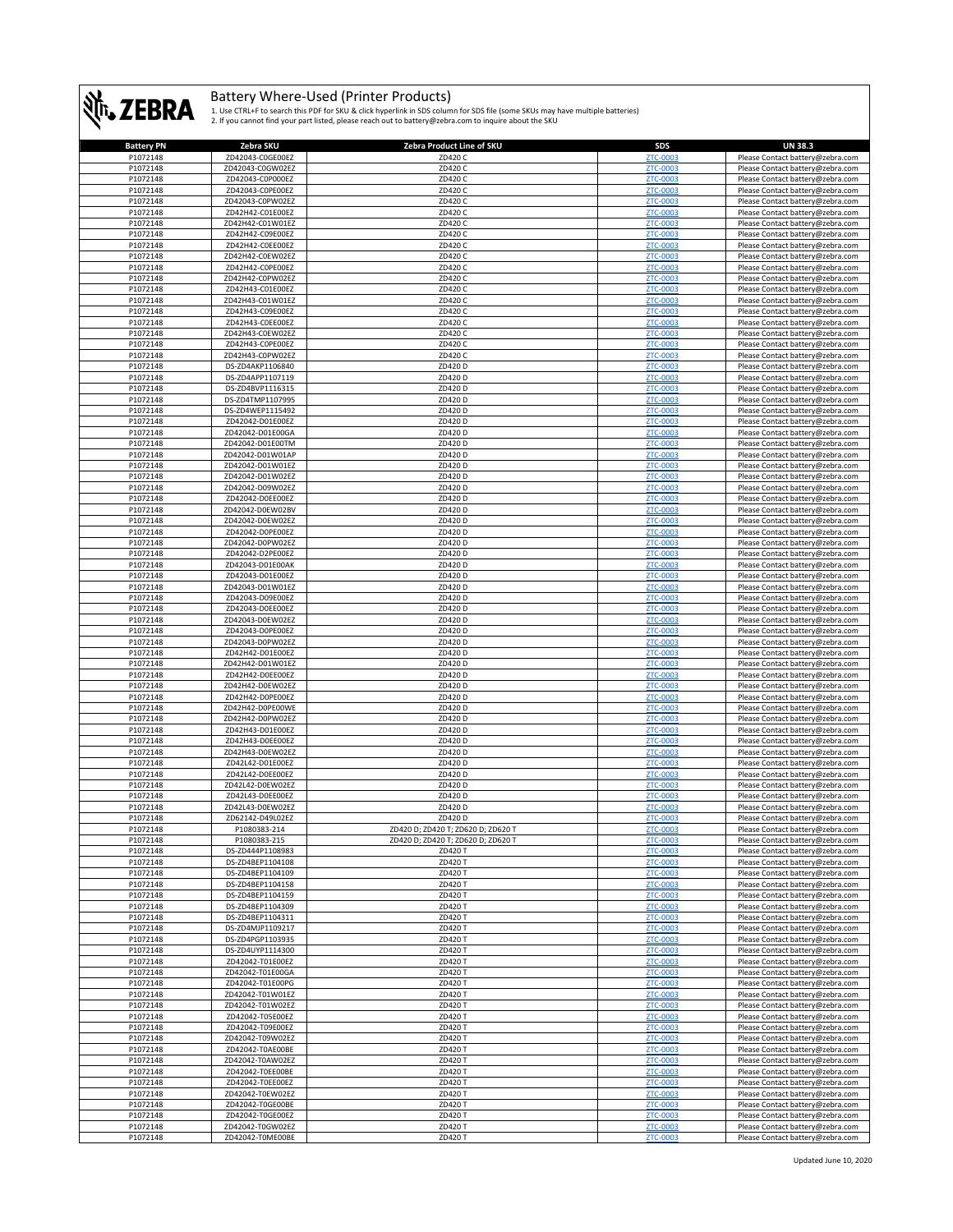

| <b>Battery PN</b> | Zebra SKU        | Zebra Product Line of SKU | SDS             | <b>UN 38.3</b>                                                       |
|-------------------|------------------|---------------------------|-----------------|----------------------------------------------------------------------|
| P1072148          | ZD42042-T0PE00EZ | ZD420 T                   | ZTC-0003        | Please Contact battery@zebra.com                                     |
| P1072148          | ZD42042-T0PW02EZ | ZD420 T                   | ZTC-0003        | Please Contact battery@zebra.com                                     |
| P1072148          | ZD42043-T01B01EZ | ZD420 T                   | ZTC-0003        | Please Contact battery@zebra.com                                     |
| P1072148          | ZD42043-T01E00EZ | ZD420 T                   | ZTC-0003        | Please Contact battery@zebra.com                                     |
| P1072148          | ZD42043-T01E00UY | ZD420 T                   | ZTC-0003        | Please Contact battery@zebra.com                                     |
| P1072148          | ZD42043-T01W01EZ | ZD420 T                   | ZTC-0003        | Please Contact battery@zebra.com                                     |
| P1072148          | ZD42043-T07E00EZ | ZD420 T                   | ZTC-0003        | Please Contact battery@zebra.com                                     |
| P1072148          | ZD42043-T08W03EZ | ZD420 T                   | ZTC-0003        | Please Contact battery@zebra.com                                     |
| P1072148          | ZD42043-T09E00EZ | ZD420 T                   | ZTC-0003        | Please Contact battery@zebra.com                                     |
| P1072148          | ZD42043-T09W02EZ | ZD420 T                   | ZTC-0003        | Please Contact battery@zebra.com                                     |
| P1072148          | ZD42043-T09W02MJ | ZD420 T                   | ZTC-0003        | Please Contact battery@zebra.com                                     |
| P1072148          | ZD42043-T0EE00EZ | ZD420 T                   | ZTC-0003        | Please Contact battery@zebra.com                                     |
| P1072148          | ZD42043-T0EW02EZ | ZD420 T                   | <b>ZTC-0003</b> | Please Contact battery@zebra.com                                     |
| P1072148          | ZD42043-T0GE00EZ | ZD420 T                   | ZTC-0003        | Please Contact battery@zebra.com                                     |
|                   |                  |                           |                 |                                                                      |
| P1072148          | ZD42043-T0GW02EZ | ZD420 T                   | ZTC-0003        | Please Contact battery@zebra.com                                     |
| P1072148          | ZD42043-T0PE00EZ | ZD420 T                   | ZTC-0003        | Please Contact battery@zebra.com                                     |
| P1072148          | ZD42043-T0PW02EZ | ZD420 T                   | ZTC-0003        | Please Contact battery@zebra.com                                     |
| P1072148          | ZD42043-T21W0144 | ZD420 T                   | ZTC-0003        | Please Contact battery@zebra.com                                     |
| P1072148          | ZD42H42-T01E00EZ | ZD420 T                   | ZTC-0003        | Please Contact battery@zebra.com                                     |
| P1072148          | ZD42H42-T01W01EZ | ZD420 T                   | ZTC-0003        | Please Contact battery@zebra.com                                     |
| P1072148          | ZD42H42-T0EE00EZ | ZD420 T                   | ZTC-0003        | Please Contact battery@zebra.com                                     |
| P1072148          | ZD42H42-T0EW02EZ | ZD420 T                   | ZTC-0003        | Please Contact battery@zebra.com                                     |
| P1072148          | ZD42H42-T0GE00EZ | ZD420 T                   | ZTC-0003        | Please Contact battery@zebra.com                                     |
| P1072148          | ZD42H42-T0PE00EZ | ZD420 T                   | <b>ZTC-0003</b> | Please Contact battery@zebra.com                                     |
| P1072148          | ZD42H43-T01E00EZ | ZD420 T                   | ZTC-0003        | Please Contact battery@zebra.com                                     |
| P1072148          | ZD42H43-T01W01EZ | ZD420 T                   | ZTC-0003        | Please Contact battery@zebra.com                                     |
| P1072148          | ZD42H43-T0EE00EZ | ZD420 T                   | ZTC-0003        | Please Contact battery@zebra.com                                     |
| P1072148          | ZD42H43-T0EW02EZ | ZD420 T                   | ZTC-0003        | Please Contact battery@zebra.com                                     |
| P1072148          | ZD42H43-T0PE00EZ | ZD420 T                   | ZTC-0003        | Please Contact battery@zebra.com                                     |
| P1072148          | ZD42H43-T0PW02EZ | ZD420 T                   | ZTC-0003        | Please Contact battery@zebra.com                                     |
|                   |                  |                           |                 |                                                                      |
| P1072148          | DS-ZD61KP1108604 | ZD620 D                   | ZTC-0003        | Please Contact battery@zebra.com                                     |
| P1072148          | DS-ZD640P1098634 | ZD620 D                   | ZTC-0003        | Please Contact battery@zebra.com                                     |
| P1072148          | DS-ZD640P1102886 | ZD620 D                   | <b>ZTC-0003</b> | Please Contact battery@zebra.com                                     |
| P1072148          | DS-ZD640P1115675 | ZD620 D                   | ZTC-0003        | Please Contact battery@zebra.com                                     |
| P1072148          | DS-ZD6BCP1113260 | ZD620 D                   | ZTC-0003        | Please Contact battery@zebra.com                                     |
| P1072148          | DS-ZD6WEP1115497 | ZD620 D                   | ZTC-0003        | Please Contact battery@zebra.com                                     |
| P1072148          | DS-ZD6WEP1115498 | ZD620 D                   | ZTC-0003        | Please Contact battery@zebra.com                                     |
| P1072148          | DS-ZD6WMP1115252 | ZD620 D                   | ZTC-0003        | Please Contact battery@zebra.com                                     |
| P1072148          | ZD62042-D01F00EZ | ZD620 D                   | ZTC-0003        | Please Contact battery@zebra.com                                     |
| P1072148          | ZD62042-D01L01EZ | ZD620 D                   | ZTC-0003        | Please Contact battery@zebra.com                                     |
| P1072148          | ZD62042-D01L02EZ | ZD620 D                   | ZTC-0003        | Please Contact battery@zebra.com                                     |
| P1072148          | ZD62042-D05F00EZ | ZD620 D                   | ZTC-0003        | Please Contact battery@zebra.com                                     |
| P1072148          | ZD62042-D09F00EZ | ZD620 D                   | ZTC-0003        | Please Contact battery@zebra.com                                     |
| P1072148          | ZD62042-D0AF00EZ | ZD620 D                   | ZTC-0003        | Please Contact battery@zebra.com                                     |
| P1072148          | ZD62042-D0EF00EZ | ZD620 D                   | ZTC-0003        | Please Contact battery@zebra.com                                     |
| P1072148          | ZD62042-D0EL02EZ | ZD620 D                   | ZTC-0003        | Please Contact battery@zebra.com                                     |
|                   |                  |                           |                 |                                                                      |
| P1072148          | ZD62042-D0GF00EZ | ZD620 D                   | ZTC-0003        | Please Contact battery@zebra.com                                     |
| P1072148          | ZD62042-D0PF00EZ | ZD620 D                   | ZTC-0003        | Please Contact battery@zebra.com                                     |
| P1072148          | ZD62042-D0PF00WE | ZD620 D                   | ZTC-0003        | Please Contact battery@zebra.com                                     |
| P1072148          | ZD62042-D11F00EZ | ZD620 D                   | ZTC-0003        | Please Contact battery@zebra.com                                     |
| P1072148          | ZD62042-D1EF00EZ | ZD620 D                   | ZTC-0003        | Please Contact battery@zebra.com                                     |
| P1072148          | ZD62042-D21F00EZ | ZD620 D                   | ZTC-0003        | Please Contact battery@zebra.com                                     |
| P1072148          | ZD62042-D2EF00EZ | ZD620 D                   | ZTC-0003        | Please Contact battery@zebra.com                                     |
| P1072148          | ZD62042-D2GF00EZ | ZD620 D                   | ZTC-0003        | Please Contact battery@zebra.com                                     |
| P1072148          | ZD62042-D2PF00EZ | ZD620 D                   | ZTC-0003        | Please Contact battery@zebra.com                                     |
| P1072148          | ZD62042-D31F00EZ | ZD620 D                   | ZTC-0003        | Please Contact battery@zebra.com                                     |
| P1072148          | ZD62042-D31L01EZ | ZD620 D                   | ZTC-0003        | Please Contact battery@zebra.com                                     |
| P1072148          | ZD62042-D3EF00EZ | ZD620 D                   | ZTC-0003        | Please Contact battery@zebra.com                                     |
| P1072148          | ZD62042-D3EL02EZ | ZD620 D                   | ZTC-0003        | Please Contact battery@zebra.com                                     |
| P1072148          | ZD62042-D3PF00EZ | ZD620 D                   | ZTC-0003        | Please Contact battery@zebra.com                                     |
| P1072148          | ZD62042-D41F00EZ | ZD620 D                   | ZTC-0003        | Please Contact battery@zebra.com                                     |
| P1072148          | ZD62042-D41L01EZ | 7D620 D                   | <b>7TC-0003</b> | Please Contact battery@zebra.com                                     |
| P1072148          | ZD62042-D4EF00EZ | ZD620 D                   | ZTC-0003        | Please Contact battery@zebra.com                                     |
| P1072148          | ZD62042-D4EL02EZ | ZD620D                    | <b>ZTC-0003</b> | Please Contact battery@zebra.com                                     |
| P1072148          | ZD62042-D4PF00EZ | ZD620 D                   | ZTC-0003        |                                                                      |
|                   |                  |                           | ZTC-0003        | Please Contact battery@zebra.com<br>Please Contact battery@zebra.com |
| P1072148          | ZD62043-D01F00EZ | ZD620 D                   |                 |                                                                      |
| P1072148          | ZD62043-D01L01EZ | ZD620 D                   | ZTC-0003        | Please Contact battery@zebra.com                                     |
| P1072148          | ZD62043-D09F00EZ | ZD620D                    | ZTC-0003        | Please Contact battery@zebra.com                                     |
| P1072148          | ZD62043-D0EF00EZ | ZD620 D                   | ZTC-0003        | Please Contact battery@zebra.com                                     |
| P1072148          | ZD62043-D0EL02EZ | ZD620D                    | ZTC-0003        | Please Contact battery@zebra.com                                     |
| P1072148          | ZD62043-D0PF00EZ | ZD620 D                   | ZTC-0003        | Please Contact battery@zebra.com                                     |
| P1072148          | ZD62043-D11F00EZ | ZD620 D                   | ZTC-0003        | Please Contact battery@zebra.com                                     |
| P1072148          | ZD62043-D19F00EZ | ZD620 D                   | ZTC-0003        | Please Contact battery@zebra.com                                     |
| P1072148          | ZD62043-D21F00EZ | ZD620 D                   | ZTC-0003        | Please Contact battery@zebra.com                                     |
| P1072148          | ZD62043-D21L01EZ | ZD620D                    | ZTC-0003        | Please Contact battery@zebra.com                                     |
| P1072148          | ZD62043-D29F00EZ | ZD620 D                   | ZTC-0003        | Please Contact battery@zebra.com                                     |
| P1072148          | ZD62043-D2EF00EZ | ZD620 D                   | ZTC-0003        | Please Contact battery@zebra.com                                     |
| P1072148          | ZD62043-D2GF00EZ | ZD620 D                   | ZTC-0003        | Please Contact battery@zebra.com                                     |
| P1072148          | ZD62043-D2PF00EZ | ZD620D                    | ZTC-0003        | Please Contact battery@zebra.com                                     |
| P1072148          | ZD62043-D31L01EZ | ZD620 D                   | ZTC-0003        | Please Contact battery@zebra.com                                     |
| P1072148          | ZD62043-D3EF00EZ | ZD620D                    | ZTC-0003        | Please Contact battery@zebra.com                                     |
| P1072148          | ZD62043-D4EF00EZ | ZD620 D                   | ZTC-0003        | Please Contact battery@zebra.com                                     |
| P1072148          | ZD62142-D01F00EZ | ZD620 D                   | ZTC-0003        | Please Contact battery@zebra.com                                     |
| P1072148          | ZD62142-D01L011K | ZD620 D                   | ZTC-0003        | Please Contact battery@zebra.com                                     |
|                   |                  |                           |                 |                                                                      |
| P1072148          | ZD62142-D01L01EZ | ZD620 D                   | ZTC-0003        | Please Contact battery@zebra.com                                     |
| P1072148          | ZD62142-D01L02EZ | ZD620D                    | ZTC-0003        | Please Contact battery@zebra.com                                     |
| P1072148          | ZD62142-D01L0640 | ZD620 D                   | ZTC-0003        | Please Contact battery@zebra.com                                     |
| P1072148          | ZD62142-D01L06WM | ZD620 D                   | ZTC-0003        | Please Contact battery@zebra.com                                     |
| P1072148          | ZD62142-D0EF00EZ | ZD620 D                   | ZTC-0003        | Please Contact battery@zebra.com                                     |
| P1072148          | ZD62142-D0EL02EZ | ZD620 D                   | ZTC-0003        | Please Contact battery@zebra.com                                     |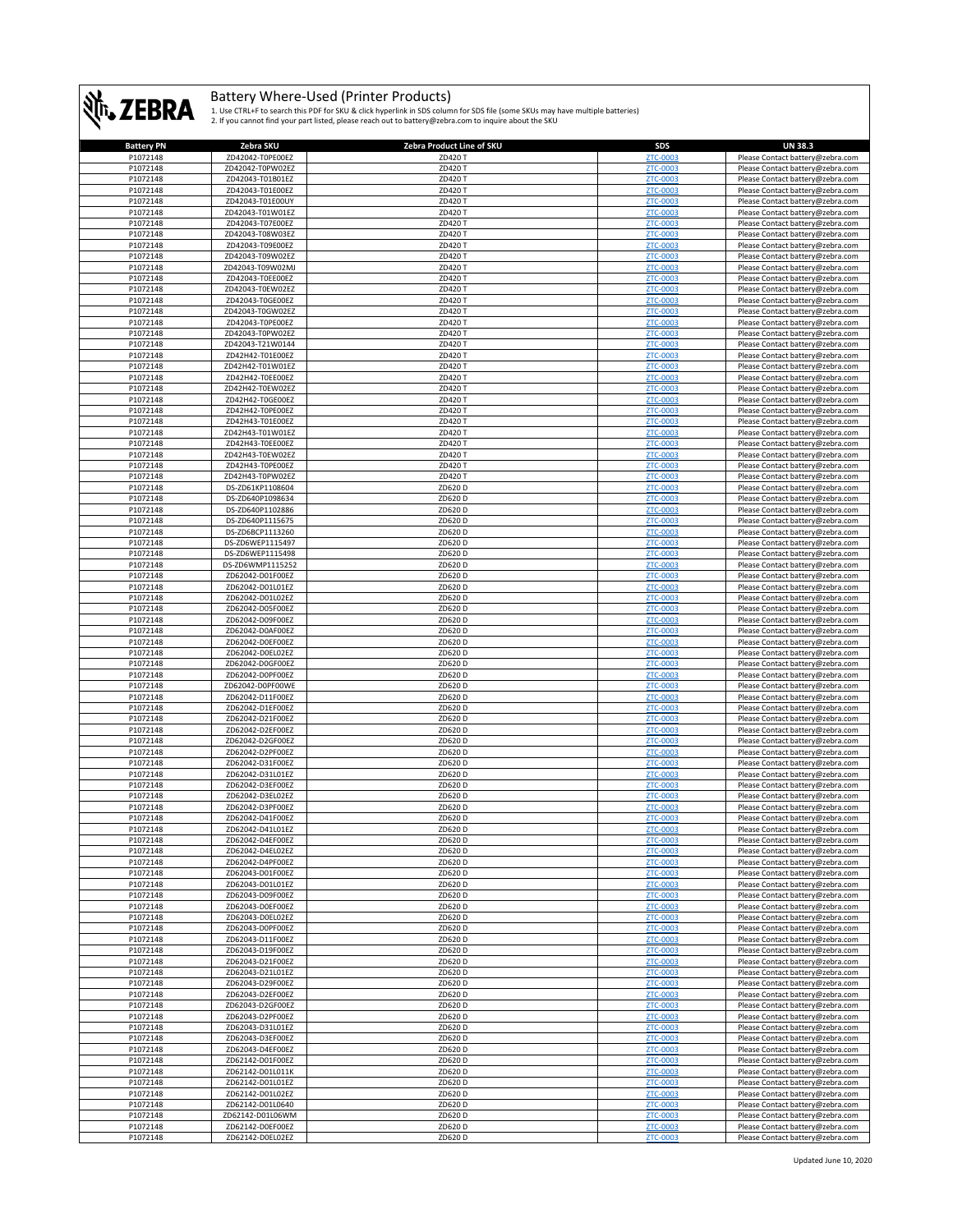

| <b>Battery PN</b> | Zebra SKU        | Zebra Product Line of SKU | <b>SDS</b>      | <b>UN 38.3</b>                   |
|-------------------|------------------|---------------------------|-----------------|----------------------------------|
| P1072148          | ZD62142-D0PF00EZ | ZD620 D                   | <b>ZTC-0003</b> | Please Contact battery@zebra.com |
| P1072148          | ZD62142-D0PF00WE | ZD620 D                   | ZTC-0003        | Please Contact battery@zebra.com |
| P1072148          | ZD62142-D0PL02EZ | ZD620 D                   | ZTC-0003        | Please Contact battery@zebra.com |
| P1072148          | ZD62142-D11L01EZ | ZD620 D                   | ZTC-0003        | Please Contact battery@zebra.com |
| P1072148          | ZD62142-D18L03EZ | ZD620 D                   | ZTC-0003        | Please Contact battery@zebra.com |
| P1072148          | ZD62142-D1EF00EZ | ZD620 D                   | ZTC-0003        | Please Contact battery@zebra.com |
| P1072148          | ZD62142-D1EL02EZ | ZD620 D                   | ZTC-0003        | Please Contact battery@zebra.com |
| P1072148          | ZD62142-D1PF00EZ | ZD620 D                   | ZTC-0003        | Please Contact battery@zebra.com |
| P1072148          | ZD62142-D2EL02EZ | ZD620 D                   | ZTC-0003        | Please Contact battery@zebra.com |
| P1072148          | ZD62142-D2EL0840 | ZD620 D                   | <b>ZTC-0003</b> | Please Contact battery@zebra.com |
| P1072148          | ZD62142-D41F00EZ | ZD620 D                   | ZTC-0003        | Please Contact battery@zebra.com |
| P1072148          | ZD62142-D41L01EZ | ZD620 D                   | ZTC-0003        | Please Contact battery@zebra.com |
| P1072148          | ZD62142-D81L0640 | ZD620 D                   | ZTC-0003        | Please Contact battery@zebra.com |
| P1072148          | ZD62142-D8EL02BC | ZD620 D                   | <b>ZTC-0003</b> | Please Contact battery@zebra.com |
| P1072148          | ZD62143-D01F00EZ | ZD620 D                   | ZTC-0003        | Please Contact battery@zebra.com |
| P1072148          | ZD62143-D01L01EZ | ZD620 D                   | ZTC-0003        | Please Contact battery@zebra.com |
| P1072148          | ZD62143-D0EF00EZ | ZD620 D                   | <b>ZTC-0003</b> | Please Contact battery@zebra.com |
| P1072148          | ZD62143-D0EL02EZ | ZD620 D                   | ZTC-0003        | Please Contact battery@zebra.com |
| P1072148          | ZD62143-D11L01EZ | ZD620 D                   | ZTC-0003        | Please Contact battery@zebra.com |
| P1072148          | ZD62143-D31F00EZ | ZD620 D                   | ZTC-0003        | Please Contact battery@zebra.com |
| P1072148          | ZD62143-D41L01EZ | ZD620 D                   | ZTC-0003        | Please Contact battery@zebra.com |
| P1072148          | ZD62143-T18L03EZ | ZD620 D                   | ZTC-0003        | Please Contact battery@zebra.com |
| P1072148          | ZD62H42-D01F00EZ | ZD620 D                   | ZTC-0003        | Please Contact battery@zebra.com |
| P1072148          | ZD62H42-D01L01EZ | ZD620 D                   | ZTC-0003        | Please Contact battery@zebra.com |
| P1072148          | ZD62H42-D0EF00EZ | ZD620 D                   | <b>ZTC-0003</b> | Please Contact battery@zebra.com |
| P1072148          | ZD62H42-D0EL02EZ | ZD620 D                   | ZTC-0003        | Please Contact battery@zebra.com |
| P1072148          | ZD62H42-D0PF00EZ | ZD620 D                   | <b>ZTC-0003</b> | Please Contact battery@zebra.com |
| P1072148          | ZD62H43-D01F00EZ | ZD620 D                   | ZTC-0003        | Please Contact battery@zebra.com |
| P1072148          | ZD62H43-D01L01EZ | ZD620 D                   | <b>ZTC-0003</b> | Please Contact battery@zebra.com |
| P1072148          | ZD62H43-D0EF00EZ | ZD620 D                   | ZTC-0003        | Please Contact battery@zebra.com |
| P1072148          | ZD62H43-D0EL02EZ | ZD620 D                   | ZTC-0003        | Please Contact battery@zebra.com |
| P1072148          | ZD62L42-D01F00EZ | ZD620 D                   | ZTC-0003        | Please Contact battery@zebra.com |
| P1072148          | ZD62L42-D01L01EZ | ZD620 D                   | ZTC-0003        | Please Contact battery@zebra.com |
| P1072148          | ZD62L42-D0EF00EZ | ZD620 D                   | ZTC-0003        | Please Contact battery@zebra.com |
| P1072148          | ZD62L42-D0EL02EZ | ZD620 D                   | <b>ZTC-0003</b> | Please Contact battery@zebra.com |
| P1072148          | ZD62L42-D21F00EZ | ZD620 D                   | ZTC-0003        | Please Contact battery@zebra.com |
| P1072148          | ZD62L43-D0EF00EZ | ZD620 D                   | ZTC-0003        | Please Contact battery@zebra.com |
| P1072148          | ZD62L43-D0EL02EZ | ZD620 D                   | <b>ZTC-0003</b> | Please Contact battery@zebra.com |
| P1072148          | DS-ZD61KP1108172 | ZD620 T                   | ZTC-0003        | Please Contact battery@zebra.com |
| P1072148          | DS-ZD6PGP1114918 | ZD620 T                   | ZTC-0003        | Please Contact battery@zebra.com |
| P1072148          | DS-ZD6UDP1109547 | ZD620 T                   | ZTC-0003        | Please Contact battery@zebra.com |
| P1072148          | ZD62042-T01F001K | ZD620 T                   | ZTC-0003        | Please Contact battery@zebra.com |
| P1072148          | ZD62042-T01F00EZ | ZD620 T                   | ZTC-0003        | Please Contact battery@zebra.com |
| P1072148          | ZD62042-T01L01EZ | ZD620 T                   | ZTC-0003        | Please Contact battery@zebra.com |
| P1072148          | ZD62042-T01L02EZ | ZD620 T                   | ZTC-0003        | Please Contact battery@zebra.com |
| P1072148          | ZD62042-T07F00EZ | ZD620 T                   | ZTC-0003        | Please Contact battery@zebra.com |
| P1072148          | ZD62042-T09L02EZ | ZD620 T                   | ZTC-0003        | Please Contact battery@zebra.com |
| P1072148          | ZD62042-T0AF00EZ | ZD620 T                   | ZTC-0003        | Please Contact battery@zebra.com |
| P1072148          | ZD62042-T0EF00EZ | ZD620 T                   | ZTC-0003        | Please Contact battery@zebra.com |
| P1072148          | ZD62042-T0EL02EZ | ZD620 T                   | ZTC-0003        | Please Contact battery@zebra.com |
| P1072148          | ZD62042-T0GF00EZ | ZD620 T                   | ZTC-0003        | Please Contact battery@zebra.com |
| P1072148          | ZD62042-T0PF00EZ | ZD620 T                   | ZTC-0003        | Please Contact battery@zebra.com |
| P1072148          | ZD62042-T11F00EZ | ZD620 T                   | ZTC-0003        | Please Contact battery@zebra.com |
| P1072148          | ZD62042-T11F00PG | ZD620 T                   | ZTC-0003        | Please Contact battery@zebra.com |
| P1072148          | ZD62042-T11L01EZ | ZD620 T                   | ZTC-0003        | Please Contact battery@zebra.com |
| P1072148          | ZD62042-T1EF00EZ | ZD620 T                   | ZTC-0003        | Please Contact battery@zebra.com |
| P1072148          | ZD62042-T21F00EZ | ZD620 T                   | ZTC-0003        | Please Contact battery@zebra.com |
| P1072148          | ZD62042-T21L01EZ | ZD620 T                   | ZTC-0003        | Please Contact battery@zebra.com |
| P1072148          | ZD62042-T29F00EZ | ZD620 T                   | ZTC-0003        | Please Contact battery@zebra.com |
| P1072148          | ZD62042-T2EF00EZ | ZD620 T                   | ZTC-0003        | Please Contact battery@zebra.com |
| P1072148          | ZD62042-T2PF00EZ | ZD620 T                   | ZTC-0003        | Please Contact battery@zebra.com |
| P1072148          | ZD62043-T01F00EZ | ZD6201                    | 7TC.            | Please Contact battery@zebr      |
| P1072148          | ZD62043-T01L01EZ | ZD620 T                   | ZTC-0003        | Please Contact battery@zebra.com |
| P1072148          | ZD62043-T01L02EZ | ZD620 T                   | ZTC-0003        | Please Contact battery@zebra.com |
| P1072148          | ZD62043-T07F00EZ | ZD620 T                   | ZTC-0003        | Please Contact battery@zebra.com |
| P1072148          | ZD62043-T08L03EZ | ZD620 T                   | ZTC-0003        | Please Contact battery@zebra.com |
| P1072148          | ZD62043-T09F00EZ | ZD620 T                   | ZTC-0003        | Please Contact battery@zebra.com |
| P1072148          | ZD62043-T09L02EZ | ZD620 T                   | ZTC-0003        | Please Contact battery@zebra.com |
| P1072148          | ZD62043-T0AF00EZ | ZD620 T                   | ZTC-0003        | Please Contact battery@zebra.com |
| P1072148          | ZD62043-T0EF00EZ | ZD620 T                   | ZTC-0003        | Please Contact battery@zebra.com |
| P1072148          | ZD62043-T0EL02EZ | ZD620 T                   | ZTC-0003        | Please Contact battery@zebra.com |
| P1072148          | ZD62043-T0GF00EZ | ZD620 T                   | ZTC-0003        | Please Contact battery@zebra.com |
| P1072148          | ZD62043-T0PF00EZ | ZD620 T                   | ZTC-0003        | Please Contact battery@zebra.com |
| P1072148          | ZD62043-T0PL02EZ | ZD620 T                   | ZTC-0003        | Please Contact battery@zebra.com |
| P1072148          | ZD62043-T11F00EZ | ZD620 T                   | ZTC-0003        | Please Contact battery@zebra.com |
| P1072148          | ZD62043-T1EF00EZ | ZD620 T                   | ZTC-0003        | Please Contact battery@zebra.com |
| P1072148          | ZD62043-T1GF00EZ | ZD620 T                   | <b>ZTC-0003</b> | Please Contact battery@zebra.com |
| P1072148          | ZD62043-T1PF00EZ | ZD620 T                   | <b>ZTC-0003</b> | Please Contact battery@zebra.com |
| P1072148          | ZD62043-T21F00EZ | ZD620 T                   | ZTC-0003        | Please Contact battery@zebra.com |
| P1072148          | ZD62043-T29F00EZ | ZD620 T                   | ZTC-0003        | Please Contact battery@zebra.com |
| P1072148          | ZD62043-T2EF00EZ | ZD620 T                   | ZTC-0003        | Please Contact battery@zebra.com |
| P1072148          | ZD62043-T2PF00EZ | ZD620 T                   | ZTC-0003        | Please Contact battery@zebra.com |
| P1072148          | ZD62142-T01F00EZ | ZD620 T                   | ZTC-0003        | Please Contact battery@zebra.com |
| P1072148          | ZD62142-T01L01EZ | ZD620 T                   | ZTC-0003        | Please Contact battery@zebra.com |
| P1072148          | ZD62142-T01L02EZ | ZD620 T                   | <b>ZTC-0003</b> | Please Contact battery@zebra.com |
| P1072148          | ZD62142-T08L03EZ | ZD620 T                   | <b>ZTC-0003</b> | Please Contact battery@zebra.com |
| P1072148          | ZD62142-T09F00EZ | ZD620 T                   | ZTC-0003        | Please Contact battery@zebra.com |
| P1072148          | ZD62142-T0EF00EZ | ZD620 T                   | ZTC-0003        | Please Contact battery@zebra.com |
| P1072148          | ZD62142-T0EL02EZ | ZD620 T                   | ZTC-0003        | Please Contact battery@zebra.com |
| P1072148          | ZD62142-T0GF00EZ | ZD620 T                   | ZTC-0003        | Please Contact battery@zebra.com |
|                   |                  |                           |                 |                                  |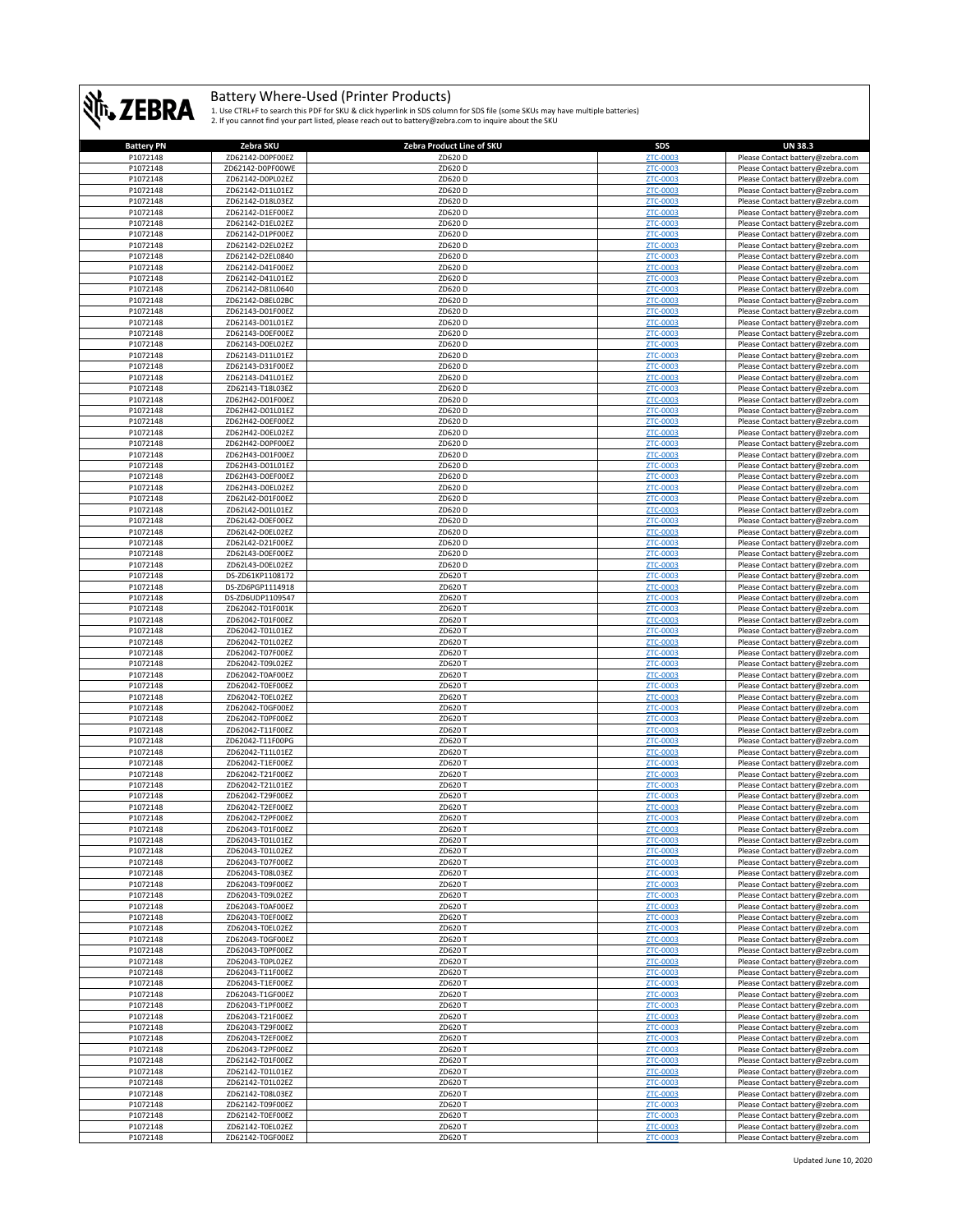

| <b>Battery PN</b> | Zebra SKU        | Zebra Product Line of SKU | <b>SDS</b>      | <b>UN 38.3</b>                   |
|-------------------|------------------|---------------------------|-----------------|----------------------------------|
| P1072148          | ZD62142-T0GL02EZ | ZD620 T                   | ZTC-0003        | Please Contact battery@zebra.com |
| P1072148          | ZD62142-T0PF00EZ | ZD620 T                   | ZTC-0003        | Please Contact battery@zebra.com |
| P1072148          | ZD62142-T0PL02EZ | ZD620 T                   | ZTC-0003        | Please Contact battery@zebra.com |
| P1072148          | ZD62142-T11L01EZ | ZD620 T                   | <b>ZTC-0003</b> | Please Contact battery@zebra.com |
| P1072148          | ZD62142-T1EF00EZ | ZD620 T                   | ZTC-0003        | Please Contact battery@zebra.com |
| P1072148          | ZD62142-T1EL02EZ | ZD620 T                   | ZTC-0003        | Please Contact battery@zebra.com |
| P1072148          | ZD62142-T1PF00EZ | ZD620 T                   | ZTC-0003        | Please Contact battery@zebra.com |
| P1072148          | ZD62142-T1PF00UD | ZD620 T                   | ZTC-0003        | Please Contact battery@zebra.com |
| P1072148          | ZD62142-T21F00EZ | ZD620 T                   | ZTC-0003        | Please Contact battery@zebra.com |
| P1072148          | ZD62142-T21L01EZ | ZD620 T                   | ZTC-0003        | Please Contact battery@zebra.com |
| P1072148          | ZD62142-T28L03EZ | ZD620 T                   | ZTC-0003        | Please Contact battery@zebra.com |
| P1072148          | ZD62142-T2EF00EZ | ZD620 T                   | ZTC-0003        | Please Contact battery@zebra.com |
| P1072148          | ZD62142-T2EL02EZ | ZD620 T                   | ZTC-0003        | Please Contact battery@zebra.com |
| P1072148          | ZD62143-T01F00EZ | ZD620 T                   | ZTC-0003        | Please Contact battery@zebra.com |
| P1072148          | ZD62143-T01L01EZ | ZD620 T                   | ZTC-0003        | Please Contact battery@zebra.com |
| P1072148          | ZD62143-T09F00EZ | ZD620 T                   | ZTC-0003        | Please Contact battery@zebra.com |
| P1072148          | ZD62143-T09L02EZ | ZD620 T                   | ZTC-0003        | Please Contact battery@zebra.com |
| P1072148          | ZD62143-T0EF00EZ | ZD620 T                   | ZTC-0003        | Please Contact battery@zebra.com |
| P1072148          | ZD62143-T0EL02EZ | ZD620 T                   | ZTC-0003        | Please Contact battery@zebra.com |
| P1072148          | ZD62143-T0GL02EZ | ZD620 T                   | ZTC-0003        | Please Contact battery@zebra.com |
| P1072148          | ZD62143-T0PF00EZ | ZD620 T                   | ZTC-0003        | Please Contact battery@zebra.com |
| P1072148          | ZD62143-T0PL02EZ | ZD620 T                   | ZTC-0003        | Please Contact battery@zebra.com |
| P1072148          | ZD62143-T11L01EZ | ZD620 T                   | ZTC-0003        | Please Contact battery@zebra.com |
| P1072148          | ZD62143-T1EF00EZ | ZD620 T                   | ZTC-0003        | Please Contact battery@zebra.com |
| P1072148          | ZD62143-T1EL02EZ | ZD620 T                   | ZTC-0003        | Please Contact battery@zebra.com |
| P1072148          | ZD62143-T21L01EZ | ZD620 T                   | ZTC-0003        | Please Contact battery@zebra.com |
| P1072148          | ZD62143-T2EF00EZ | ZD620 T                   | ZTC-0003        | Please Contact battery@zebra.com |
| P1072148          | ZD62143-T2EL02EZ | ZD620 T                   | ZTC-0003        | Please Contact battery@zebra.com |
| P1072148          | ZD62H42-T01F00EZ | ZD620 T                   | <b>ZTC-0003</b> | Please Contact battery@zebra.com |
| P1072148          | ZD62H42-T01L01EZ | ZD620 T                   | ZTC-0003        | Please Contact battery@zebra.com |
| P1072148          | ZD62H42-T0EF00EZ | ZD620 T                   | ZTC-0003        | Please Contact battery@zebra.com |
| P1072148          | ZD62H42-T0EL02EZ | ZD620 T                   | ZTC-0003        | Please Contact battery@zebra.com |
| P1072148          | ZD62H42-T0GF00EZ | ZD620 T                   | ZTC-0003        | Please Contact battery@zebra.com |
| P1072148          | ZD62H42-T0PF00EZ | ZD620 T                   | ZTC-0003        | Please Contact battery@zebra.com |
| P1072148          | ZD62H43-T01F00EZ | ZD620 T                   | ZTC-0003        | Please Contact battery@zebra.com |
| P1072148          | ZD62H43-T01L01EZ | ZD620 T                   | ZTC-0003        | Please Contact battery@zebra.com |
| P1072148          | ZD62H43-T0EF00EZ | ZD620 T                   | ZTC-0003        | Please Contact battery@zebra.com |
| P1072148          | ZD62H43-T0EL02EZ | ZD620 T                   | ZTC-0003        | Please Contact battery@zebra.com |
| P1072148          | ZD62H42-D0PL02EZ | ZD621D                    | ZTC-0003        | Please Contact battery@zebra.com |
| P1072148          | DS-ZT4WDP1115635 | ZT411                     | ZTC-0003        | Please Contact battery@zebra.com |
| P1072148          | DS-ZT4WDP1115636 | ZT411                     | ZTC-0003        | Please Contact battery@zebra.com |
| P1072148          | ZT41142-T010000Z | ZT411                     | ZTC-0003        | Please Contact battery@zebra.com |
| P1072148          | ZT41142-T01000GA | ZT411                     | ZTC-0003        | Please Contact battery@zebra.com |
| P1072148          | ZT41142-T01A000Z | ZT411                     | ZTC-0003        | Please Contact battery@zebra.com |
| P1072148          | ZT41142-T01C000Z | ZT411                     | ZTC-0003        | Please Contact battery@zebra.com |
| P1072148          | ZT41142-T050000Z | ZT411                     | ZTC-0003        | Please Contact battery@zebra.com |
| P1072148          | ZT41142-T090000Z | ZT411                     | ZTC-0003        | Please Contact battery@zebra.com |
| P1072148          | ZT41142-T0A0000Z | ZT411                     | ZTC-0003        | Please Contact battery@zebra.com |
| P1072148          | ZT41142-T0AC000Z | ZT411                     | ZTC-0003        | Please Contact battery@zebra.com |
| P1072148          | ZT41142-T0B0000Z | ZT411                     | ZTC-0003        | Please Contact battery@zebra.com |
| P1072148          | ZT41142-T0E0000Z | ZT411                     | ZTC-0003        | Please Contact battery@zebra.com |
| P1072148          | ZT41142-T0EC000Z | ZT411                     | ZTC-0003        | Please Contact battery@zebra.com |
| P1072148          | ZT41142-T0G0000Z | ZT411                     | ZTC-0003        | Please Contact battery@zebra.com |
| P1072148          | ZT41142-T0GC000Z | ZT411                     | ZTC-0003        | Please Contact battery@zebra.com |
| P1072148          | ZT41142-T0P0000Z | ZT411                     | ZTC-0003        | Please Contact battery@zebra.com |
| P1072148          | ZT41142-T0PC000Z | ZT411                     | ZTC-0003        | Please Contact battery@zebra.com |
| P1072148          | ZT41142-T110000Z | ZT411                     | ZTC-0003        | Please Contact battery@zebra.com |
| P1072148          | ZT41142-T190000Z | ZT411                     | ZTC-0003        | Please Contact battery@zebra.com |
| P1072148          | ZT41142-T1E0000Z | ZT411                     | ZTC-0003        | Please Contact battery@zebra.com |
| P1072148          | ZT41142-T1P0000Z | ZT411                     | ZTC-0003        | Please Contact battery@zebra.com |
| P1072148          | ZT41142-T210000Z | ZT411                     | ZTC-0003        | Please Contact battery@zebra.com |
| P1072148          | ZT41142-T290000Z | ZT411                     | <b>7TC-000</b>  | Please Contact battery@zebr      |
| P1072148          | ZT41142-T2A0000Z | ZT411                     | ZTC-0003        | Please Contact battery@zebra.com |
| P1072148          | ZT41142-T2E0000Z | ZT411                     | ZTC-0003        | Please Contact battery@zebra.com |
| P1072148          | ZT41142-T2G0000Z | ZT411                     | ZTC-0003        | Please Contact battery@zebra.com |
| P1072148          | ZT41142-T2P0000Z | ZT411                     | ZTC-0003        | Please Contact battery@zebra.com |
| P1072148          | ZT41142-T2PB000Z | ZT411                     | ZTC-0003        | Please Contact battery@zebra.com |
| P1072148          | ZT41142-T310000Z | ZT411                     | ZTC-0003        | Please Contact battery@zebra.com |
| P1072148          | ZT41142-T31A000Z | ZT411                     | ZTC-0003        | Please Contact battery@zebra.com |
| P1072148          | ZT41142-T390000Z | ZT411                     | ZTC-0003        | Please Contact battery@zebra.com |
| P1072148          | ZT41142-T3A0000Z | ZT411                     | ZTC-0003        | Please Contact battery@zebra.com |
| P1072148          | ZT41142-T3E0000Z | ZT411                     | ZTC-0003        | Please Contact battery@zebra.com |
| P1072148          | ZT41142-T3G0000Z | ZT411                     | ZTC-0003        | Please Contact battery@zebra.com |
| P1072148          | ZT41142-T3P0000Z | ZT411                     | ZTC-0003        | Please Contact battery@zebra.com |
| P1072148          | ZT41142-T410000Z | ZT411                     | ZTC-0003        | Please Contact battery@zebra.com |
| P1072148          | ZT41142-T450000Z | ZT411                     | ZTC-0003        | Please Contact battery@zebra.com |
| P1072148          | ZT41142-T490000Z | ZT411                     | ZTC-0003        | Please Contact battery@zebra.com |
| P1072148          | ZT41142-T4A0000Z | ZT411                     | ZTC-0003        | Please Contact battery@zebra.com |
| P1072148          | ZT41142-T4B0000Z | ZT411                     | ZTC-0003        | Please Contact battery@zebra.com |
| P1072148          | ZT41142-T4E0000Z | ZT411                     | ZTC-0003        | Please Contact battery@zebra.com |
| P1072148          | ZT41142-T4G0000Z | ZT411                     | ZTC-0003        | Please Contact battery@zebra.com |
| P1072148          | ZT41142-T4P0000Z | ZT411                     | ZTC-0003        | Please Contact battery@zebra.com |
| P1072148          | ZT41143-T010000Z | ZT411                     | ZTC-0003        | Please Contact battery@zebra.com |
| P1072148          | ZT41143-T01000GA | ZT411                     | ZTC-0003        | Please Contact battery@zebra.com |
| P1072148          | ZT41143-T090000Z | ZT411                     | ZTC-0003        | Please Contact battery@zebra.com |
| P1072148          | ZT41143-T09000WD | ZT411                     | ZTC-0003        | Please Contact battery@zebra.com |
| P1072148          | ZT41143-T0A0000Z | ZT411                     | ZTC-0003        | Please Contact battery@zebra.com |
| P1072148          | ZT41143-T0B0000Z | ZT411                     | ZTC-0003        | Please Contact battery@zebra.com |
| P1072148          | ZT41143-T0E0000Z | ZT411                     | ZTC-0003        | Please Contact battery@zebra.com |
| P1072148          | ZT41143-T0G0000Z | ZT411                     | ZTC-0003        | Please Contact battery@zebra.com |
|                   |                  |                           |                 |                                  |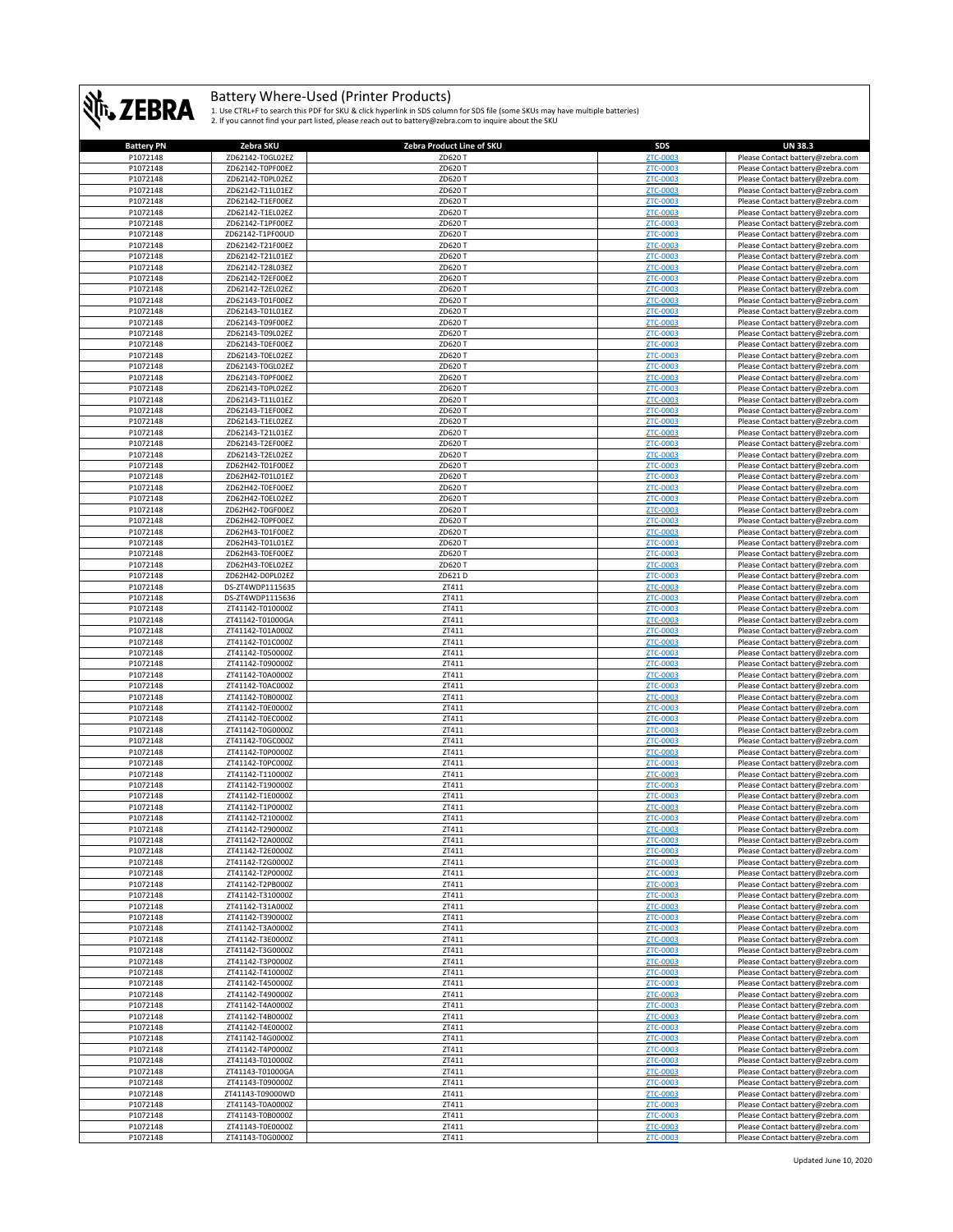

| <b>Battery PN</b> | Zebra SKU                            | Zebra Product Line of SKU    | SDS             | <b>UN 38.3</b>                   |
|-------------------|--------------------------------------|------------------------------|-----------------|----------------------------------|
| P1072148          | ZT41143-T0GC000Z                     | ZT411                        | ZTC-0003        | Please Contact battery@zebra.com |
| P1072148          | ZT41143-T0P0000Z                     | ZT411                        | ZTC-0003        | Please Contact battery@zebra.com |
| P1072148          | ZT41143-T110000Z                     | ZT411                        | ZTC-0003        | Please Contact battery@zebra.com |
| P1072148          | ZT41143-T190000Z                     | ZT411                        | ZTC-0003        | Please Contact battery@zebra.com |
| P1072148          | ZT41143-T1E0000Z                     | ZT411                        | ZTC-0003        | Please Contact battery@zebra.com |
| P1072148          | ZT41143-T210000Z                     | ZT411                        | ZTC-0003        | Please Contact battery@zebra.com |
| P1072148          | ZT41143-T290000Z                     | ZT411                        | ZTC-0003        | Please Contact battery@zebra.com |
| P1072148          | ZT41143-T2E0000Z                     | ZT411                        | ZTC-0003        | Please Contact battery@zebra.com |
| P1072148          | ZT41143-T2G0000Z                     | ZT411                        | ZTC-0003        | Please Contact battery@zebra.com |
| P1072148          |                                      |                              |                 |                                  |
|                   | ZT41143-T2P0000Z                     | ZT411                        | ZTC-0003        | Please Contact battery@zebra.com |
| P1072148          | ZT41143-T310000Z                     | ZT411                        | ZTC-0003        | Please Contact battery@zebra.com |
| P1072148          | ZT41143-T390000Z                     | ZT411                        | ZTC-0003        | Please Contact battery@zebra.com |
| P1072148          | ZT41143-T3E0000Z                     | ZT411                        | <b>ZTC-0003</b> | Please Contact battery@zebra.com |
| P1072148          | ZT41143-T3G0000Z                     | ZT411                        | ZTC-0003        | Please Contact battery@zebra.com |
| P1072148          | ZT41143-T3P0000Z                     | ZT411                        | ZTC-0003        | Please Contact battery@zebra.com |
| P1072148          | ZT41143-T410000Z                     | ZT411                        | ZTC-0003        | Please Contact battery@zebra.com |
| P1072148          | ZT41143-T490000Z                     | ZT411                        | <b>ZTC-0003</b> | Please Contact battery@zebra.com |
| P1072148          | ZT41143-T4A0000Z                     | ZT411                        | ZTC-0003        | Please Contact battery@zebra.com |
| P1072148          | ZT41143-T4E0000Z                     | ZT411                        | ZTC-0003        | Please Contact battery@zebra.com |
| P1072148          | ZT41143-T4G0000Z                     | ZT411                        | ZTC-0003        | Please Contact battery@zebra.com |
| P1072148          | ZT41143-T4P0000Z                     | ZT411                        | ZTC-0003        | Please Contact battery@zebra.com |
| P1072148          | ZT41146-T010000Z                     | ZT411                        | ZTC-0003        | Please Contact battery@zebra.com |
| P1072148          | ZT41146-T01000GA                     | ZT411                        | ZTC-0003        | Please Contact battery@zebra.com |
| P1072148          | ZT41146-T090000Z                     | ZT411                        | ZTC-0003        | Please Contact battery@zebra.com |
| P1072148          | ZT41146-T09000WD                     | ZT411                        | ZTC-0003        | Please Contact battery@zebra.com |
| P1072148          | ZT41146-T0A0000Z                     | ZT411                        | ZTC-0003        | Please Contact battery@zebra.com |
| P1072148          | ZT41146-T0B0000Z                     | ZT411                        | ZTC-0003        | Please Contact battery@zebra.com |
| P1072148          | ZT41146-T0E0000Z                     | ZT411                        | ZTC-0003        | Please Contact battery@zebra.com |
| P1072148          | ZT41146-T0G0000Z                     | ZT411                        | ZTC-0003        | Please Contact battery@zebra.com |
| P1072148          | ZT41146-T0P0000Z                     | ZT411                        | ZTC-0003        | Please Contact battery@zebra.com |
| P1072148          | ZT41146-T2P0000Z                     | ZT411                        | ZTC-0003        | Please Contact battery@zebra.com |
|                   | ZT41146-T410000Z                     |                              | ZTC-0003        |                                  |
| P1072148          |                                      | ZT411                        |                 | Please Contact battery@zebra.com |
| P1072148          | ZT41146-T4E0000Z                     | ZT411                        | ZTC-0003        | Please Contact battery@zebra.com |
| P1072148          | ZT41146-T4P0000Z                     | ZT411                        | ZTC-0003        | Please Contact battery@zebra.com |
| P1072148          | P1105147-007                         | ZT411; ZT411R; ZT421; ZT421R | <b>ZTC-0003</b> | Please Contact battery@zebra.com |
| P1072148          | ZT41142-T0100A0Z                     | ZT411R                       | ZTC-0003        | Please Contact battery@zebra.com |
| P1072148          | ZT41142-T0100AGA                     | ZT411R                       | ZTC-0003        | Please Contact battery@zebra.com |
| P1072148          | ZT41142-T0A00C0Z                     | ZT411R                       | ZTC-0003        | Please Contact battery@zebra.com |
| P1072148          | ZT41142-T0E00C0Z                     | ZT411R                       | ZTC-0003        | Please Contact battery@zebra.com |
| P1072148          | ZT41142-T0G00C0Z                     | ZT411R                       | ZTC-0003        | Please Contact battery@zebra.com |
| P1072148          | ZT41142-T0P00B0Z                     | ZT411R                       | ZTC-0003        | Please Contact battery@zebra.com |
| P1072148          | ZT41142-T0P00C0Z                     | ZT411R                       | ZTC-0003        | Please Contact battery@zebra.com |
| P1072148          | ZT41142-T0P00D0Z                     | ZT411R                       | ZTC-0003        | Please Contact battery@zebra.com |
| P1072148          | ZT41142-T5100A0Z                     | ZT411R                       | ZTC-0003        | Please Contact battery@zebra.com |
| P1072148          | ZT41142-T5100C0Z                     | ZT411R                       | ZTC-0003        | Please Contact battery@zebra.com |
| P1072148          | ZT41142-T5A00C0Z                     | ZT411R                       | ZTC-0003        | Please Contact battery@zebra.com |
| P1072148          | ZT41142-T5E00C0Z                     | ZT411R                       | ZTC-0003        | Please Contact battery@zebra.com |
| P1072148          | ZT41142-T5G00C0Z                     | ZT411R                       | ZTC-0003        | Please Contact battery@zebra.com |
| P1072148          | ZT41142-T5P00B0Z                     | ZT411R                       | ZTC-0003        | Please Contact battery@zebra.com |
| P1072148          | ZT41142-T5P00C0Z                     | ZT411R                       | ZTC-0003        | Please Contact battery@zebra.com |
| P1072148          | ZT41142-T5P00D0Z                     | ZT411R                       | ZTC-0003        | Please Contact battery@zebra.com |
| P1072148          |                                      | ZT411R                       |                 |                                  |
|                   | ZT41143-T0100A0Z                     |                              | ZTC-0003        | Please Contact battery@zebra.com |
| P1072148          | ZT41143-T0100AGA                     | ZT411R                       | <b>ZTC-0003</b> | Please Contact battery@zebra.com |
| P1072148          | ZT41143-T0E00C0Z<br>ZT41143-T0P00B0Z | ZT411R                       | ZTC-0003        | Please Contact battery@zebra.com |
| P1072148          |                                      | ZT411R                       | ZTC-0003        | Please Contact battery@zebra.com |
| P1072148          | ZT41143-T0P00C0Z                     | ZT411R                       | ZTC-0003        | Please Contact battery@zebra.com |
| P1072148          | ZT41143-T0P00D0Z                     | ZT411R                       | <b>ZTC-0003</b> | Please Contact battery@zebra.com |
| P1072148          | ZT41143-T5100A0Z                     | ZT411R                       | ZTC-0003        | Please Contact battery@zebra.com |
| P1072148          | ZT41143-T5100C0Z                     | ZT411R                       | ZTC-0003        | Please Contact battery@zebra.com |
| P1072148          | ZT41143-T5A00C0Z                     | ZT411R                       | ZTC-0003        | Please Contact battery@zebra.com |
| P1072148          | ZT41143-T5E00C0Z                     | ZT411R                       | ZTC-0003        | Please Contact battery@zebra.com |
| <b>P1072148</b>   | 7T41143-T5G00C07                     | 7T411R                       | <b>7TC-0003</b> | Please Contact hattery@zehra.com |
| P1072148          | ZT41143-T5P00B0Z                     | ZT411R                       | ZTC-0003        | Please Contact battery@zebra.com |
| P1072148          | ZT41143-T5P00C0Z                     | ZT411R                       | ZTC-0003        | Please Contact battery@zebra.com |
| P1072148          | ZT41143-T5P00D0Z                     | ZT411R                       | ZTC-0003        | Please Contact battery@zebra.com |
| P1072148          | ZT41146-T0P00B0Z                     | ZT411R                       | ZTC-0003        | Please Contact battery@zebra.com |
| P1072148          | ZT42162-T010000Z                     | ZT421                        | ZTC-0003        | Please Contact battery@zebra.com |
| P1072148          | ZT42162-T01000GA                     | ZT421                        | ZTC-0003        | Please Contact battery@zebra.com |
| P1072148          | ZT42162-T01A000Z                     | ZT421                        | ZTC-0003        | Please Contact battery@zebra.com |
| P1072148          | ZT42162-T01C000Z                     | ZT421                        | ZTC-0003        | Please Contact battery@zebra.com |
| P1072148          | ZT42162-T050000Z                     | ZT421                        | ZTC-0003        | Please Contact battery@zebra.com |
| P1072148          | ZT42162-T090000Z                     | ZT421                        | ZTC-0003        | Please Contact battery@zebra.com |
| P1072148          | ZT42162-T0A0000Z                     | ZT421                        | ZTC-0003        | Please Contact battery@zebra.com |
| P1072148          | ZT42162-T0E0000Z                     | ZT421                        | ZTC-0003        | Please Contact battery@zebra.com |
| P1072148          | ZT42162-T0EC000Z                     | ZT421                        | ZTC-0003        | Please Contact battery@zebra.com |
| P1072148          | ZT42162-T0G0000Z                     | ZT421                        | <b>ZTC-0003</b> | Please Contact battery@zebra.com |
| P1072148          | ZT42162-T0GC000Z                     | ZT421                        | ZTC-0003        | Please Contact battery@zebra.com |
| P1072148          | ZT42162-T0P0000Z                     | ZT421                        | <b>ZTC-0003</b> | Please Contact battery@zebra.com |
| P1072148          | ZT42162-T110000Z                     | ZT421                        | ZTC-0003        | Please Contact battery@zebra.com |
| P1072148          | ZT42162-T210000Z                     | ZT421                        | ZTC-0003        | Please Contact battery@zebra.com |
|                   |                                      |                              |                 |                                  |
| P1072148          | ZT42162-T2E0000Z                     | ZT421                        | ZTC-0003        | Please Contact battery@zebra.com |
| P1072148          | ZT42162-T2P0000Z                     | ZT421                        | ZTC-0003        | Please Contact battery@zebra.com |
| P1072148          | ZT42162-T410000Z                     | ZT421                        | ZTC-0003        | Please Contact battery@zebra.com |
| P1072148          | ZT42162-T4A0000Z                     | ZT421                        | ZTC-0003        | Please Contact battery@zebra.com |
| P1072148          | ZT42162-T4E0000Z                     | ZT421                        | ZTC-0003        | Please Contact battery@zebra.com |
| P1072148          | ZT42162-T4P0000Z                     | ZT421                        | ZTC-0003        | Please Contact battery@zebra.com |
| P1072148          | ZT42163-T010000Z                     | ZT421                        | ZTC-0003        | Please Contact battery@zebra.com |
| P1072148          | ZT42163-T090000Z                     | ZT421                        | ZTC-0003        | Please Contact battery@zebra.com |
| P1072148          | ZT42163-T0A0000Z                     | ZT421                        | ZTC-0003        | Please Contact battery@zebra.com |
| P1072148          | ZT42163-T0E0000Z                     | ZT421                        | ZTC-0003        | Please Contact battery@zebra.com |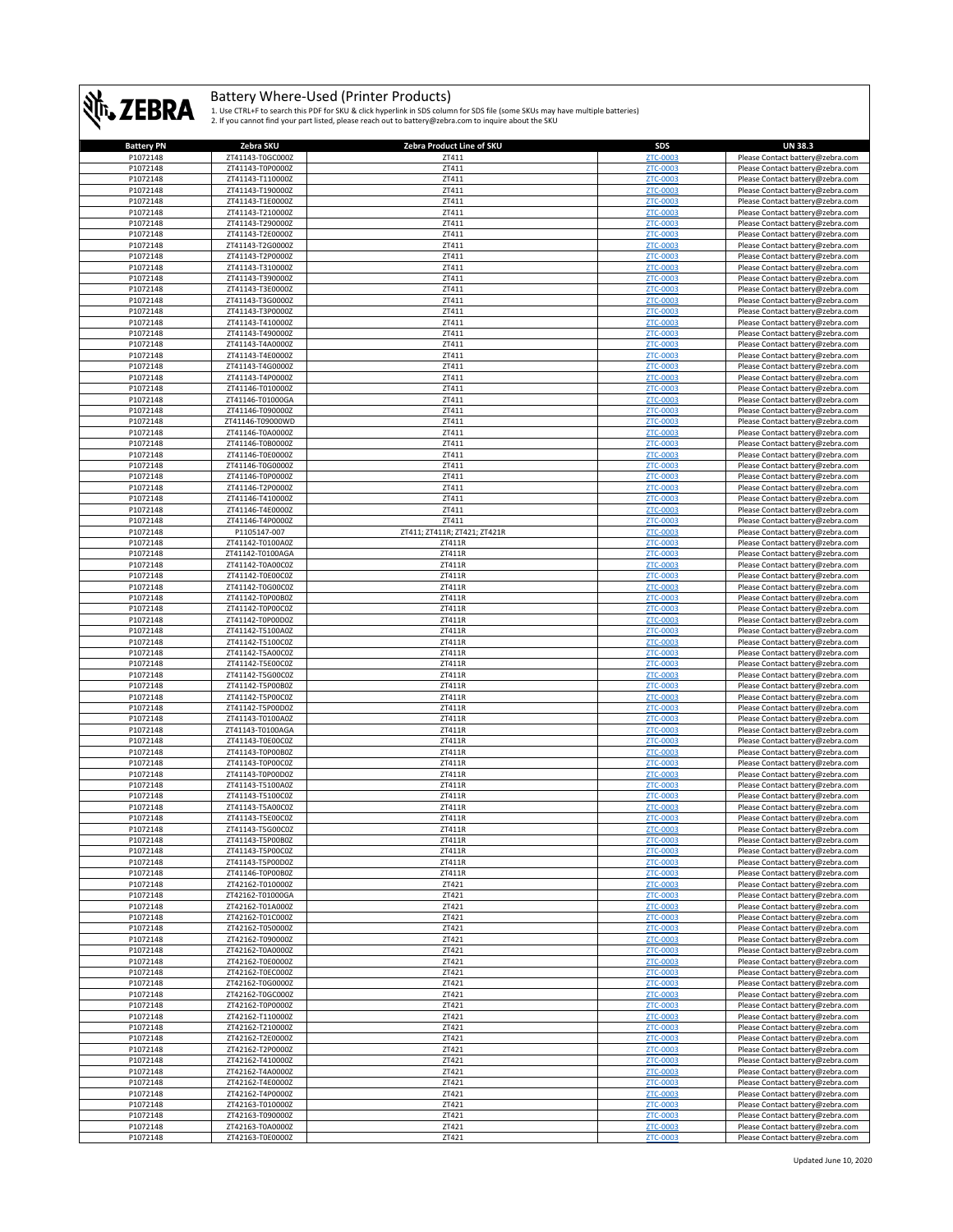

| <b>Battery PN</b> | Zebra SKU          | Zebra Product Line of SKU | <b>SDS</b>       | <b>UN 38.3</b>                   |
|-------------------|--------------------|---------------------------|------------------|----------------------------------|
| P1072148          | ZT42163-T0G0000Z   | ZT421                     | ZTC-0003         | Please Contact battery@zebra.com |
|                   |                    |                           |                  |                                  |
| P1072148          | ZT42163-T0P0000Z   | ZT421                     | ZTC-0003         | Please Contact battery@zebra.com |
| P1072148          | ZT42163-T110000Z   | ZT421                     | ZTC-0003         | Please Contact battery@zebra.com |
| P1072148          | ZT42163-T210000Z   | ZT421                     | ZTC-0003         | Please Contact battery@zebra.com |
| P1072148          | ZT42163-T2E0000Z   | ZT421                     | <b>ZTC-0003</b>  | Please Contact battery@zebra.com |
|                   |                    |                           |                  |                                  |
| P1072148          | ZT42163-T2P0000Z   | ZT421                     | ZTC-0003         | Please Contact battery@zebra.com |
| P1072148          | ZT42163-T410000Z   | ZT421                     | ZTC-0003         | Please Contact battery@zebra.com |
| P1072148          | ZT42163-T490000Z   | ZT421                     | ZTC-0003         | Please Contact battery@zebra.com |
| P1072148          | ZT42163-T4E0000Z   | ZT421                     | ZTC-0003         | Please Contact battery@zebra.com |
|                   |                    |                           |                  |                                  |
| P1072148          | ZT42163-T4P0000Z   | ZT421                     | ZTC-0003         | Please Contact battery@zebra.com |
| P1072148          | ZT42162-T0100A0Z   | ZT421R                    | ZTC-0003         | Please Contact battery@zebra.com |
| P1072148          | ZT42162-T0E00C0Z   | ZT421R                    | <b>ZTC-0003</b>  | Please Contact battery@zebra.com |
| P1072148          | ZT42163-T0100A0Z   | ZT421R                    | ZTC-0003         | Please Contact battery@zebra.com |
|                   |                    |                           |                  |                                  |
| P1072148          | ZT42163-T0E00C0Z   | ZT421R                    | ZTC-0003         | Please Contact battery@zebra.com |
| P1073291          | P1073291           |                           | ZTC-0004         | Please Contact battery@zebra.com |
| P1073291          | P1073213-001       | EM420                     | <b>ZTC-0004</b>  | Please Contact battery@zebra.com |
| P1075278          | P1075278           |                           | ZTC-0004         | Please Contact battery@zebra.com |
|                   |                    |                           |                  |                                  |
| P1075278          | ZQ1-0KB0A070-00    | ZQ110                     | ZTC-0004         | Please Contact battery@zebra.com |
| P1075278          | ZQ1-0KB1A070-00    | ZQ110                     | ZTC-0004         | Please Contact battery@zebra.com |
| P1075278          | ZQ1-0KG0A070-00    | ZQ110                     | ZTC-0004         | Please Contact battery@zebra.com |
| P1075278          | ZQ1-0KG1A070-00    | ZQ110                     | ZTC-0004         | Please Contact battery@zebra.com |
| P1075298          | P1075298           |                           | <b>ZTC-0003</b>  |                                  |
|                   |                    |                           |                  | Please Contact battery@zebra.com |
| P1077747          | P1077747           |                           | ZTC-0004         | Please Contact battery@zebra.com |
| P1077747          | P1076760-002       | UNASSIGNED MOBILE         | ZTC-0004         | Please Contact battery@zebra.com |
| P1077747          | ZR1-0DB0C040-00    | ZQ110                     | ZTC-0004         | Please Contact battery@zebra.com |
| P1077752          | P1077752           |                           | <b>ZTC-0004</b>  |                                  |
|                   |                    |                           |                  | Please Contact battery@zebra.com |
| P1077752          | P1076760-014       | UNASSIGNED MOBILE         | ZTC-0004         | Please Contact battery@zebra.com |
| P1083277-001      | P1083277-001       |                           | P1083277-001 SDS | P1083277-001 UN38.3              |
| P1083277-001      | ZR31-ACE01TC-00    | ZQ310                     | P1083277-001 SDS | P1083277-001 UN38.3              |
| P1083277-001      | ZR31-ACW01TC-00    | ZQ310                     | P1083277-001 SDS | P1083277-001 UN38.3              |
|                   |                    |                           |                  |                                  |
| P1083277-001      | BTRY-MPM-22MAC1-01 | ZQ310; ZQ320              | P1083277-001 SDS | P1083277-001 UN38.3              |
| P1083277-001      | DS-ZR3HCP1106967   | ZQ320                     | P1083277-001 SDS | P1083277-001 UN38.3              |
| P1083277-001      | DS-ZR3UFP1110215   | ZQ320                     | P1083277-001 SDS | P1083277-001 UN38.3              |
| P1083277-001      | ZR32-ACE01TC-00    | ZQ320                     | P1083277-001 SDS | P1083277-001 UN38.3              |
|                   |                    |                           |                  |                                  |
| P1083277-001      | ZR32-ACE11TC-00    | ZQ320                     | P1083277-001 SDS | P1083277-001 UN38.3              |
| P1083277-001      | ZR32-ACW01TC-00    | ZQ320                     | P1083277-001 SDS | P1083277-001 UN38.3              |
| P1083277-001      | ZR32-ACW01TC-HC    | ZQ320                     | P1083277-001 SDS | P1083277-001 UN38.3              |
| P1083277-001      | ZR32-ACW01TC-UF    | ZQ320                     | P1083277-001 SDS | P1083277-001 UN38.3              |
| P1083277-001      | ZR32-ACW11TC-00    | ZQ320                     | P1083277-001 SDS | P1083277-001 UN38.3              |
|                   |                    |                           |                  |                                  |
| P1083277-002      | P1083277-002       |                           | P1083277-002 SDS | P1083277-002 UN38.3              |
| P1083277-002      | DS-ZQ3KFP1104767   | ZQ310                     | P1083277-002 SDS | P1083277-002 UN38.3              |
| P1083277-002      | DS-ZQ3PAP1103699   | ZQ310                     | P1083277-002 SDS | P1083277-002 UN38.3              |
| P1083277-002      | DS-ZQ3PVP1105317   | ZQ310                     | P1083277-002 SDS | P1083277-002 UN38.3              |
|                   |                    |                           |                  |                                  |
| P1083277-002      | DS-ZQ3RJP1101813   | ZQ310                     | P1083277-002 SDS | P1083277-002 UN38.3              |
| P1083277-002      | DS-ZQ3RJP1107077   | ZQ310                     | P1083277-002 SDS | P1083277-002 UN38.3              |
| P1083277-002      | DS-ZQ3RYP1104704   | ZQ310                     | P1083277-002 SDS | P1083277-002 UN38.3              |
| P1083277-002      | ZQ31-A0E02T0-00    | ZQ310                     | P1083277-002 SDS | P1083277-002 UN38.3              |
|                   |                    |                           |                  |                                  |
| P1083277-002      | ZQ31-A0E02TE-00    | ZQ310                     | P1083277-002 SDS | P1083277-002 UN38.3              |
| P1083277-002      | ZQ31-A0E02TL-00    | ZQ310                     | P1083277-002 SDS | P1083277-002 UN38.3              |
| P1083277-002      | ZQ31-A0E02TL-KF    | ZQ310                     | P1083277-002 SDS | P1083277-002 UN38.3              |
| P1083277-002      | ZQ31-A0E02TL-PA    | ZQ310                     | P1083277-002 SDS | P1083277-002 UN38.3              |
|                   |                    |                           |                  |                                  |
| P1083277-002      | ZQ31-A0E02TL-PV    | ZQ310                     | P1083277-002 SDS | P1083277-002 UN38.3              |
| P1083277-002      | ZQ31-A0E02TL-RY    | ZQ310                     | P1083277-002 SDS | P1083277-002 UN38.3              |
| P1083277-002      | ZQ31-A0E12T0-00    | ZQ310                     | P1083277-002 SDS | P1083277-002 UN38.3              |
| P1083277-002      | ZQ31-A0E12TE-00    | ZQ310                     | P1083277-002 SDS | P1083277-002 UN38.3              |
| P1083277-002      | ZQ31-A0W01R0-00    | ZQ310                     | P1083277-002 SDS | P1083277-002 UN38.3              |
|                   |                    |                           |                  |                                  |
| P1083277-002      | ZQ31-A0W01RE-00    | ZQ310                     | P1083277-002 SDS | P1083277-002 UN38.3              |
| P1083277-002      | ZQ31-A0W01RL-00    | ZQ310                     | P1083277-002 SDS | P1083277-002 UN38.3              |
| P1083277-002      | ZQ31-A0W02T0-00    | ZQ310                     | P1083277-002 SDS | P1083277-002 UN38.3              |
| P1083277-002      | ZQ31-A0W11R0-00    | ZQ310                     | P1083277-002 SDS | P1083277-002 UN38.3              |
|                   |                    |                           |                  |                                  |
| P1083277-002      | ZQ31-AAE01TA-RJ    | ZQ310                     | P1083277-002 SDS | P1083277-002 UN38.3              |
| P1083277-002      | ZQ31-AAE021A-00    | ZQ310                     | P1083277-002 SD  | <u>PIU83277-UU2 UN38</u>         |
| P1083277-002      | ZQ31-AAE02TA-RJ    | ZQ310                     | P1083277-002 SDS | P1083277-002 UN38.3              |
| P1083277-002      | ZQ31-AAE12TA-00    | ZQ310                     | P1083277-002 SDS | P1083277-002 UN38.3              |
| P1083277-002      | ZQ31-AAW01RA-00    | ZQ310                     | P1083277-002 SDS | P1083277-002 UN38.3              |
|                   |                    |                           |                  |                                  |
| P1083277-002      | ZQ31-AJE02TJ-00    | ZQ310                     | P1083277-002 SDS | P1083277-002 UN38.3              |
| P1083277-002      | ZQ31-AJW01RJ-00    | ZQ310                     | P1083277-002 SDS | P1083277-002 UN38.3              |
| P1083277-002      | ZQ31-AKE02TA-00    | ZQ310                     | P1083277-002 SDS | P1083277-002 UN38.3              |
| P1083277-002      | ZQ31-AKW01RA-00    | ZQ310                     | P1083277-002 SDS | P1083277-002 UN38.3              |
| P1083277-002      | ZQ31-ATE02TA-00    | ZQ310                     | P1083277-002 SDS | P1083277-002 UN38.3              |
|                   |                    |                           |                  |                                  |
| P1083277-002      | ZQ31-ATW01RA-00    | ZQ310                     | P1083277-002 SDS | P1083277-002 UN38.3              |
| P1083277-002      | BTRY-MPM-22MA1-01  | ZQ310; ZQ320              | P1083277-002 SDS | P1083277-002 UN38.3              |
| P1083277-002      | DS-ZQ3JNP1111499   | ZQ320                     | P1083277-002 SDS | P1083277-002 UN38.3              |
| P1083277-002      | DS-ZQ3KUP1108383   | ZQ320                     | P1083277-002 SDS | P1083277-002 UN38.3              |
| P1083277-002      | DS-ZQ3KUP1108384   | ZQ320                     | P1083277-002 SDS | P1083277-002 UN38.3              |
|                   | DS-ZQ3RYP1112813   |                           |                  |                                  |
| P1083277-002      |                    | ZQ320                     | P1083277-002 SDS | P1083277-002 UN38.3              |
| P1083277-002      | DS-ZQ3TEP1105610   | ZQ320                     | P1083277-002 SDS | P1083277-002 UN38.3              |
| P1083277-002      | ZQ32-A0E02T0-00    | ZQ320                     | P1083277-002 SDS | P1083277-002 UN38.3              |
| P1083277-002      | ZQ32-A0E02T0-KU    | ZQ320                     | P1083277-002 SDS | P1083277-002 UN38.3              |
| P1083277-002      | ZQ32-A0E02T0-RY    | ZQ320                     | P1083277-002 SDS | P1083277-002 UN38.3              |
|                   |                    |                           |                  |                                  |
| P1083277-002      | ZQ32-A0E02TE-00    | ZQ320                     | P1083277-002 SDS | P1083277-002 UN38.3              |
| P1083277-002      | ZQ32-A0E02TE-KU    | ZQ320                     | P1083277-002 SDS | P1083277-002 UN38.3              |
| P1083277-002      | ZQ32-A0E02TL-00    | ZQ320                     | P1083277-002 SDS | P1083277-002 UN38.3              |
| P1083277-002      | ZQ32-A0E12T0-00    | ZQ320                     | P1083277-002 SDS | P1083277-002 UN38.3              |
| P1083277-002      | ZQ32-A0E12TE-00    | ZQ320                     | P1083277-002 SDS | P1083277-002 UN38.3              |
|                   |                    |                           |                  |                                  |
| P1083277-002      | ZQ32-A0E12TE-JN    | ZQ320                     | P1083277-002 SDS | P1083277-002 UN38.3              |
| P1083277-002      | ZQ32-A0E12TL-00    | ZQ320                     | P1083277-002 SDS | P1083277-002 UN38.3              |
| P1083277-002      | ZQ32-A0W01R0-00    | ZQ320                     | P1083277-002 SDS | P1083277-002 UN38.3              |
| P1083277-002      | ZQ32-A0W01RE-00    | ZQ320                     | P1083277-002 SDS | P1083277-002 UN38.3              |
| P1083277-002      | ZQ32-A0W01RL-00    | ZQ320                     | P1083277-002 SDS | P1083277-002 UN38.3              |
|                   |                    |                           |                  |                                  |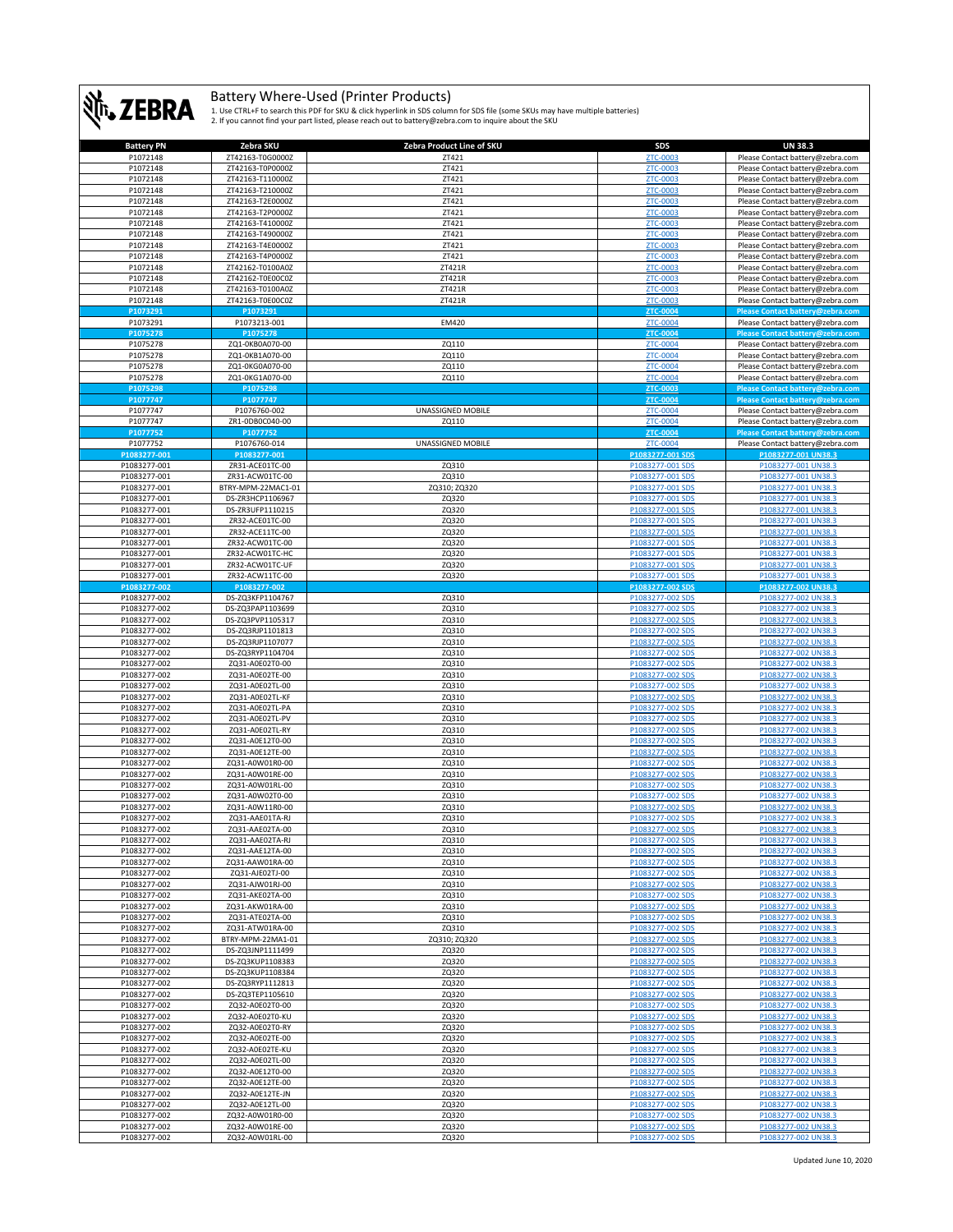

| <b>Battery PN</b> | Zebra SKU        | Zebra Product Line of SKU | SDS              | <b>UN 38.3</b>                   |
|-------------------|------------------|---------------------------|------------------|----------------------------------|
| P1083277-002      | ZQ32-A0W01T0-TE  | ZQ320                     | P1083277-002 SDS | P1083277-002 UN38.3              |
|                   |                  |                           |                  |                                  |
| P1083277-002      | ZQ32-A0W02T0-00  | ZQ320                     | P1083277-002 SDS | P1083277-002 UN38.3              |
| P1083277-002      | ZQ32-A0W02TE-00  | ZQ320                     | P1083277-002 SDS | P1083277-002 UN38.3              |
| P1083277-002      | ZQ32-A0W02TL-00  | ZQ320                     | P1083277-002 SDS | P1083277-002 UN38.3              |
|                   |                  |                           |                  |                                  |
| P1083277-002      | ZQ32-A0W11R0-00  | ZQ320                     | P1083277-002 SDS | P1083277-002 UN38.3              |
| P1083277-002      | ZQ32-A0W11RE-00  | ZQ320                     | P1083277-002 SDS | P1083277-002 UN38.3              |
| P1083277-002      | ZQ32-A0W11RL-00  | ZQ320                     | P1083277-002 SDS | P1083277-002 UN38.3              |
| P1083277-002      | ZQ32-AAE01TA-00  | ZQ320                     | P1083277-002 SDS | P1083277-002 UN38.3              |
|                   |                  |                           |                  |                                  |
| P1083277-002      | ZQ32-AAE02TA-00  | ZQ320                     | P1083277-002 SDS | P1083277-002 UN38.3              |
| P1083277-002      | ZQ32-AAE12TA-00  | ZQ320                     | P1083277-002 SDS | P1083277-002 UN38.3              |
| P1083277-002      | ZQ32-AAW01RA-00  | ZQ320                     | P1083277-002 SDS | P1083277-002 UN38.3              |
| P1083277-002      | ZQ32-AAW02TA-00  | ZQ320                     | P1083277-002 SDS | P1083277-002 UN38.3              |
|                   |                  |                           |                  |                                  |
| P1083277-002      | ZQ32-AAW11RA-00  | ZQ320                     | P1083277-002 SDS | P1083277-002 UN38.3              |
| P1083277-002      | ZQ32-AJE02TJ-00  | ZQ320                     | P1083277-002 SDS | P1083277-002 UN38.3              |
| P1083277-002      | ZQ32-AJE12TJ-00  | ZQ320                     | P1083277-002 SDS | P1083277-002 UN38.3              |
| P1083277-002      | ZQ32-AJW01RJ-00  | ZQ320                     | P1083277-002 SDS | P1083277-002 UN38.3              |
|                   |                  |                           |                  |                                  |
| P1083277-002      | ZQ32-AJW02TJ-00  | ZQ320                     | P1083277-002 SDS | P1083277-002 UN38.3              |
| P1083277-002      | ZQ32-AJW11RJ-00  | ZQ320                     | P1083277-002 SDS | P1083277-002 UN38.3              |
| P1083277-002      | ZQ32-AKE02TA-00  | ZQ320                     | P1083277-002 SDS | P1083277-002 UN38.3              |
| P1083277-002      | ZQ32-AKE12TA-00  | ZQ320                     | P1083277-002 SDS | P1083277-002 UN38.3              |
|                   |                  |                           |                  |                                  |
| P1083277-002      | ZQ32-AKW01RA-00  | ZQ320                     | P1083277-002 SDS | P1083277-002 UN38.3              |
| P1083277-002      | ZQ32-ATE02TA-00  | ZQ320                     | P1083277-002 SDS | P1083277-002 UN38.3              |
| P1083277-002      | ZQ32-ATW01RA-00  | ZQ320                     | P1083277-002 SDS | P1083277-002 UN38.3              |
| P1088988          | P1088988         |                           | ZTC-0003         | Please Contact battery@zebra.com |
|                   |                  |                           |                  |                                  |
| P1088988          | ZC11-000W000EM00 | ZC100                     | ZTC-0003         | Please Contact battery@zebra.com |
| P1088988          | ZC11-000W000US00 | ZC100                     | ZTC-0003         | Please Contact battery@zebra.com |
| P1088988          | P1094879-005     | ZC100; ZC300              | ZTC-0003         | Please Contact battery@zebra.com |
| P1088988          | DS-ZC3LTP1109712 | ZC300                     | ZTC-0003         | Please Contact battery@zebra.com |
|                   |                  |                           |                  |                                  |
| P1088988          | ZC31-000W000AP00 | ZC300                     | <b>ZTC-0003</b>  | Please Contact battery@zebra.com |
| P1088988          | ZC31-000W000EM00 | ZC300                     | ZTC-0003         | Please Contact battery@zebra.com |
| P1088988          | ZC31-000W000US00 | ZC300                     | ZTC-0003         | Please Contact battery@zebra.com |
| P1088988          | ZC32-000W000EM00 | ZC300                     | ZTC-0003         | Please Contact battery@zebra.com |
|                   |                  |                           |                  |                                  |
| P1088988          | ZC35-000W000EM00 | ZC300                     | ZTC-0003         | Please Contact battery@zebra.com |
| P1088988          | ZC35-000W000US00 | ZC300                     | ZTC-0003         | Please Contact battery@zebra.com |
| P1088988          | ZC36-000W000USLT | ZC300                     | ZTC-0003         | Please Contact battery@zebra.com |
| P1088988          | ZC36-AM0W000EM00 | ZC300                     | ZTC-0003         | Please Contact battery@zebra.com |
| P1088988          | ZC36-FM0W000EM00 | ZC300                     | ZTC-0003         | Please Contact battery@zebra.com |
|                   |                  |                           |                  |                                  |
| P1088988          | DS-ZQ6BJP1109538 | ZQ610                     | ZTC-0003         | Please Contact battery@zebra.com |
| P1088988          | DS-ZQ6RBP1108860 | ZQ610                     | ZTC-0003         | Please Contact battery@zebra.com |
| P1088988          | DS-ZQ6TSP1116120 | ZQ610                     | ZTC-0003         | Please Contact battery@zebra.com |
| P1088988          | DS-ZQ6UHP1111940 | ZQ610                     | ZTC-0003         | Please Contact battery@zebra.com |
|                   |                  |                           |                  |                                  |
| P1088988          | DS-ZQ6UTP1112869 | ZQ610                     | ZTC-0003         | Please Contact battery@zebra.com |
| P1088988          | DS-ZQ6UTP1112870 | ZQ610                     | ZTC-0003         | Please Contact battery@zebra.com |
| P1088988          | ZQ61-AAFAA00-00  | ZQ610                     | ZTC-0003         | Please Contact battery@zebra.com |
| P1088988          | ZQ61-AAWAA00-00  | ZQ610                     | ZTC-0003         | Please Contact battery@zebra.com |
|                   |                  |                           |                  |                                  |
| P1088988          | ZQ61-AAWAA00-RB  | ZQ610                     | ZTC-0003         | Please Contact battery@zebra.com |
| P1088988          | ZQ61-ABFAB00-00  | ZQ610                     | ZTC-0003         | Please Contact battery@zebra.com |
| P1088988          | ZQ61-ABWAB00-00  | ZQ610                     | ZTC-0003         | Please Contact battery@zebra.com |
| P1088988          | ZQ61-AJFAJ00-00  | ZQ610                     | ZTC-0003         | Please Contact battery@zebra.com |
|                   |                  |                           |                  |                                  |
| P1088988          | ZQ61-AJWAJ00-00  | ZQ610                     | ZTC-0003         | Please Contact battery@zebra.com |
| P1088988          | ZQ61-AUFA000-00  | ZQ610                     | ZTC-0003         | Please Contact battery@zebra.com |
| P1088988          | ZQ61-AUFAE10-00  | ZQ610                     | ZTC-0003         | Please Contact battery@zebra.com |
| P1088988          | ZQ61-AUFAE10-UT  | ZQ610                     | ZTC-0003         | Please Contact battery@zebra.com |
| P1088988          | ZQ61-AUFAL00-00  | ZQ610                     | ZTC-0003         | Please Contact battery@zebra.com |
|                   |                  |                           |                  |                                  |
| P1088988          | ZQ61-AUFB000-00  | ZQ610                     | ZTC-0003         | Please Contact battery@zebra.com |
| P1088988          | ZQ61-AUFBE10-00  | ZQ610                     | ZTC-0003         | Please Contact battery@zebra.com |
| P1088988          | ZQ61-AUWA000-00  | ZQ610                     | ZTC-0003         | Please Contact battery@zebra.com |
| P1088988          | ZQ61-AUWA000-UH  | ZQ610                     | ZTC-0003         | Please Contact battery@zebra.com |
|                   |                  |                           |                  |                                  |
| P1088988          | ZQ61-AUWA0B0-00  | ZQ610                     | ZTC-0003         | Please Contact battery@zebra.com |
| P1088988          | ZQ61-AUWAE10-00  | ZQ610                     | ZTC-0003         | Please Contact battery@zebra.com |
| P1088988          | ZQ61-AUWAE10-BJ  | ZQ610                     | ZTC-0003         | Please Contact battery@zebra.com |
| P1088988          | ZQ61-AUWAE10-UT  | ZQ610                     |                  | Please Contact battery@zebra.cor |
|                   |                  |                           |                  |                                  |
| P1088988          | ZQ61-AUWAEC0-00  | ZQ610                     | ZTC-0003         | Please Contact battery@zebra.com |
| P1088988          | ZQ61-AUWAL00-00  | ZQ610                     | ZTC-0003         | Please Contact battery@zebra.com |
| P1088988          | ZQ61-AUWB000-00  | ZQ610                     | ZTC-0003         | Please Contact battery@zebra.com |
| P1088988          | ZQ61-AUWBE10-00  | ZQ610                     | ZTC-0003         | Please Contact battery@zebra.com |
|                   |                  |                           |                  |                                  |
| P1088988          | ZQ61-HAWAA00-00  | ZQ610                     | ZTC-0003         | Please Contact battery@zebra.com |
| P1088988          | ZQ61-HBWAB00-00  | ZQ610                     | ZTC-0003         | Please Contact battery@zebra.com |
| P1088988          | ZQ61-HJWAJ00-00  | ZQ610                     | ZTC-0003         | Please Contact battery@zebra.com |
| P1088988          | ZQ61-HUFA000-00  | ZQ610                     | ZTC-0003         | Please Contact battery@zebra.com |
| P1088988          | ZQ61-HUFAE00-00  | ZQ610                     | ZTC-0003         | Please Contact battery@zebra.com |
|                   |                  |                           | ZTC-0003         |                                  |
| P1088988          | ZQ61-HUWA000-00  | ZQ610                     |                  | Please Contact battery@zebra.com |
| P1088988          | ZQ61-HUWA000-TS  | ZQ610                     | ZTC-0003         | Please Contact battery@zebra.com |
| P1088988          | ZQ61-HUWAE00-00  | ZQ610                     | ZTC-0003         | Please Contact battery@zebra.com |
| P1088988          | ZR65-ACWAC10-00  | ZQ610                     | ZTC-0003         | Please Contact battery@zebra.com |
| P1088988          | P1099875-018     | ZQ610; ZQ620; ZQ630       | ZTC-0003         | Please Contact battery@zebra.com |
|                   |                  |                           |                  |                                  |
| P1088988          | DS-ZQ61TP1114660 | ZQ620                     | ZTC-0003         | Please Contact battery@zebra.com |
| P1088988          | DS-ZQ62TP1114673 | ZQ620                     | ZTC-0003         | Please Contact battery@zebra.com |
| P1088988          | DS-ZQ65MP1111541 | ZQ620                     | ZTC-0003         | Please Contact battery@zebra.com |
| P1088988          | DS-ZQ6CFP1104818 | ZQ620                     | ZTC-0003         | Please Contact battery@zebra.com |
| P1088988          | DS-ZQ6DMP1106479 | ZQ620                     | ZTC-0003         | Please Contact battery@zebra.com |
|                   |                  |                           |                  |                                  |
| P1088988          | DS-ZQ6FBP1113577 | ZQ620                     | ZTC-0003         | Please Contact battery@zebra.com |
| P1088988          | DS-ZQ6G1P1109234 | ZQ620                     | ZTC-0003         | Please Contact battery@zebra.com |
| P1088988          | DS-ZQ6WMP1103793 | ZQ620                     | ZTC-0003         | Please Contact battery@zebra.com |
| P1088988          | DS-ZQ6WMP1105430 | ZQ620                     | ZTC-0003         | Please Contact battery@zebra.com |
| P1088988          | DS-ZQ6WMP1105737 | ZQ620                     | ZTC-0003         | Please Contact battery@zebra.com |
|                   |                  |                           |                  |                                  |
| P1088988          | DS-ZQ6WMP1106639 | ZQ620                     | ZTC-0003         | Please Contact battery@zebra.com |
| P1088988          | DS-ZQ6WMP1106643 | ZQ620                     | ZTC-0003         | Please Contact battery@zebra.com |
| P1088988          | ZQ62-AAFAA00-00  | ZQ620                     | ZTC-0003         | Please Contact battery@zebra.com |
| P1088988          | ZQ62-AAWAA00-00  | ZQ620                     | ZTC-0003         | Please Contact battery@zebra.com |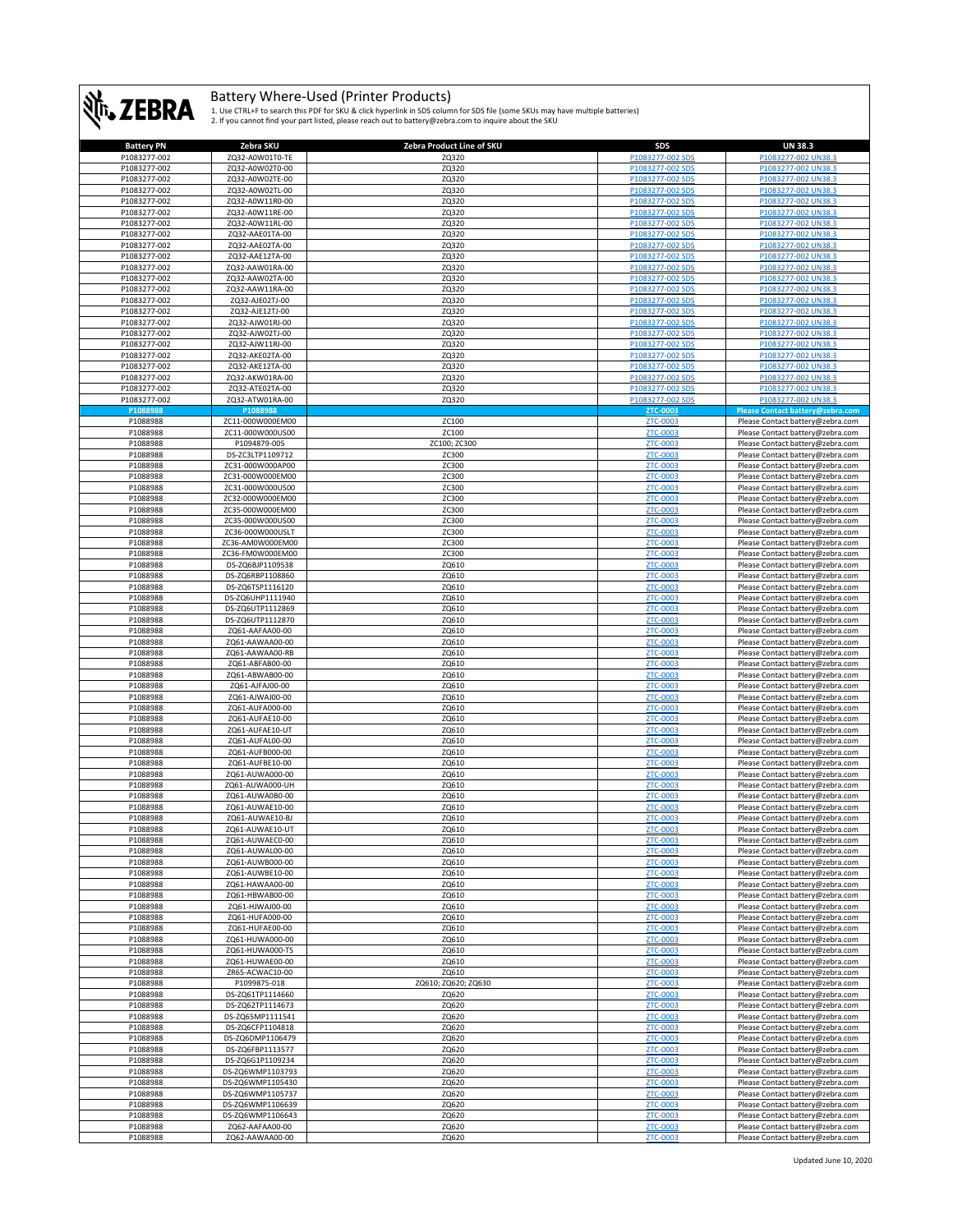

| <b>Battery PN</b> | Zebra SKU                          | Zebra Product Line of SKU | <b>SDS</b>                  | <b>UN 38.3</b>                   |
|-------------------|------------------------------------|---------------------------|-----------------------------|----------------------------------|
| P1088988          | ZQ62-AAWAA00-CF                    | ZQ620                     | ZTC-0003                    | Please Contact battery@zebra.com |
| P1088988          | ZQ62-ABFAB00-00                    | ZQ620                     | ZTC-0003                    | Please Contact battery@zebra.com |
| P1088988          | ZQ62-ABFBB00-00                    | ZQ620                     | ZTC-0003                    | Please Contact battery@zebra.com |
| P1088988          | ZQ62-ABWAB00-00                    | ZQ620                     | ZTC-0003                    | Please Contact battery@zebra.com |
| P1088988          | ZQ62-ACW1C01-W1Z                   | ZQ620                     | ZTC-0003                    | Please Contact battery@zebra.com |
| P1088988          | ZQ62-AJFAJ00-00                    | ZQ620                     | ZTC-0003                    | Please Contact battery@zebra.com |
| P1088988          | ZQ62-AJW1J01-W1Z                   | ZQ620                     | ZTC-0003                    | Please Contact battery@zebra.com |
| P1088988          | ZQ62-AJWAJ00-00                    | ZQ620                     | <b>ZTC-0003</b>             | Please Contact battery@zebra.com |
| P1088988          | ZQ62-AJWBJ00-00                    | ZQ620                     | <b>ZTC-0003</b>             | Please Contact battery@zebra.com |
|                   |                                    |                           |                             |                                  |
| P1088988          | ZQ62-AUF20B0-00                    | ZQ620                     | <b>ZTC-0003</b>             | Please Contact battery@zebra.com |
| P1088988          | ZQ62-AUFA000-00                    | ZQ620                     | ZTC-0003                    | Please Contact battery@zebra.com |
| P1088988          | ZQ62-AUFA000-G1                    | ZQ620                     | <b>ZTC-0003</b>             | Please Contact battery@zebra.com |
| P1088988          | ZQ62-AUFA001-FB                    | ZQ620                     | ZTC-0003                    | Please Contact battery@zebra.com |
| P1088988          | ZQ62-AUFA0B0-00                    | ZQ620                     | <b>ZTC-0003</b>             | Please Contact battery@zebra.com |
| P1088988          | ZQ62-AUFAE11-00                    | ZQ620                     | ZTC-0003                    | Please Contact battery@zebra.com |
| P1088988          | ZQ62-AUFAL00-00                    | ZQ620                     | <b>ZTC-0003</b>             | Please Contact battery@zebra.com |
| P1088988          | ZQ62-AUFB000-00                    | ZQ620                     | <b>ZTC-0003</b>             | Please Contact battery@zebra.com |
| P1088988          | ZQ62-AUFB0B0-00                    | ZQ620                     | ZTC-0003                    | Please Contact battery@zebra.com |
| P1088988          | ZQ62-AUW1001-W1Z                   | ZQ620                     | ZTC-0003                    | Please Contact battery@zebra.com |
| P1088988          | ZQ62-AUW1E01-W8Z                   | ZQ620                     | ZTC-0003                    | Please Contact battery@zebra.com |
| P1088988          | ZQ62-AUW1L01-W1Z                   | ZQ620                     | <b>ZTC-0003</b>             | Please Contact battery@zebra.com |
| P1088988          | ZQ62-AUWA000-00                    | ZQ620                     | ZTC-0003                    | Please Contact battery@zebra.com |
| P1088988          | ZQ62-AUWA000-1T                    | ZQ620                     | <b>ZTC-0003</b>             | Please Contact battery@zebra.com |
| P1088988          | ZQ62-AUWA000-2T                    | ZQ620                     | ZTC-0003                    | Please Contact battery@zebra.com |
| P1088988          | ZQ62-AUWA000-5M                    | ZQ620                     | ZTC-0003                    | Please Contact battery@zebra.com |
| P1088988          | ZQ62-AUWA000-DM                    | ZQ620                     | <b>ZTC-0003</b>             | Please Contact battery@zebra.com |
| P1088988          | ZQ62-AUWA0B0-00                    | ZQ620                     | <b>ZTC-0003</b>             | Please Contact battery@zebra.com |
| P1088988          | ZQ62-AUWAE00-00                    | ZQ620                     | ZTC-0003                    | Please Contact battery@zebra.com |
| P1088988          | ZQ62-AUWAE11-00                    | ZQ620                     | ZTC-0003                    | Please Contact battery@zebra.com |
| P1088988          | ZQ62-AUWAEC1-00                    | ZQ620                     | ZTC-0003                    | Please Contact battery@zebra.com |
| P1088988          |                                    |                           |                             | Please Contact battery@zebra.com |
| P1088988          | ZQ62-AUWAL00-00<br>ZQ62-AUWB000-00 | ZQ620<br>ZQ620            | ZTC-0003<br><b>ZTC-0003</b> |                                  |
|                   |                                    |                           |                             | Please Contact battery@zebra.com |
| P1088988          | ZQ62-AUWBE11-00                    | ZQ620                     | <b>ZTC-0003</b>             | Please Contact battery@zebra.com |
| P1088988          | ZQ62-HAFAA00-00                    | ZQ620                     | ZTC-0003                    | Please Contact battery@zebra.com |
| P1088988          | ZQ62-HAWAA00-00                    | ZQ620                     | ZTC-0003                    | Please Contact battery@zebra.com |
| P1088988          | ZQ62-HBFAB00-00                    | ZQ620                     | ZTC-0003                    | Please Contact battery@zebra.com |
| P1088988          | ZQ62-HBWAB00-00                    | ZQ620                     | ZTC-0003                    | Please Contact battery@zebra.com |
| P1088988          | ZQ62-HJFAJ00-00                    | ZQ620                     | ZTC-0003                    | Please Contact battery@zebra.com |
| P1088988          | ZQ62-HJWAJ00-00                    | ZQ620                     | <b>ZTC-0003</b>             | Please Contact battery@zebra.com |
| P1088988          | ZQ62-HUFA000-00                    | ZQ620                     | ZTC-0003                    | Please Contact battery@zebra.com |
| P1088988          | ZQ62-HUFAE00-00                    | ZQ620                     | ZTC-0003                    | Please Contact battery@zebra.com |
| P1088988          | ZQ62-HUWA000-00                    | ZQ620                     | <b>ZTC-0003</b>             | Please Contact battery@zebra.com |
| P1088988          | ZQ62-HUWAE00-00                    | ZQ620                     | ZTC-0003                    | Please Contact battery@zebra.com |
| P1088988          | ZR66-ACWAC10-00                    | ZQ620                     | <b>ZTC-0003</b>             | Please Contact battery@zebra.com |
| P1088988          | DS-ZQ62LP1115866                   | ZQ630                     | ZTC-0003                    | Please Contact battery@zebra.com |
| P1088988          | DS-ZQ68RP1107599                   | ZQ630                     | <b>ZTC-0003</b>             | Please Contact battery@zebra.com |
| P1088988          | DS-ZQ6DZP1113192                   | ZQ630                     | <b>ZTC-0003</b>             | Please Contact battery@zebra.com |
| P1088988          | DS-ZQ6DZP1114846                   | ZQ630                     | ZTC-0003                    | Please Contact battery@zebra.com |
| P1088988          | DS-ZQ6UJP1111471                   | ZQ630                     | ZTC-0003                    | Please Contact battery@zebra.com |
| P1088988          | DS-ZQ6W1P1108689                   | ZQ630                     | <b>ZTC-0003</b>             |                                  |
|                   |                                    |                           | ZTC-0003                    | Please Contact battery@zebra.com |
| P1088988          | DS-ZQ6W1P1111666                   | ZQ630                     |                             | Please Contact battery@zebra.com |
| P1088988          | DS-ZQ6W1P1111987                   | ZQ630                     | <b>ZTC-0003</b>             | Please Contact battery@zebra.com |
| P1088988          | DS-ZQ6W1P1112035                   | ZQ630                     | <b>ZTC-0003</b>             | Please Contact battery@zebra.com |
| P1088988          | DS-ZQ6W1P1112117                   | ZQ630                     | <b>ZTC-0003</b>             | Please Contact battery@zebra.com |
| P1088988          | DS-ZQ6W1P1112272                   | ZQ630                     | ZTC-0003                    | Please Contact battery@zebra.com |
| P1088988          | DS-ZQ6W8P1109740                   | ZQ630                     | ZTC-0003                    | Please Contact battery@zebra.com |
| P1088988          | DS-ZQ6W8P1111670                   | ZQ630                     | <b>ZTC-0003</b>             | Please Contact battery@zebra.com |
| P1088988          | DS-ZQ6W8P1111990                   | ZQ630                     | ZTC-0003                    | Please Contact battery@zebra.com |
| P1088988          | DS-ZQ6W8P1112037                   | ZQ630                     | <b>ZTC-0003</b>             | Please Contact battery@zebra.com |
| P1088988          | DS-ZQ6W8P1112120                   | ZQ630                     | <b>ZTC-0003</b>             | Please Contact battery@zebra.com |
| P1088988          | DS-ZQ6W8P1112273                   | ZQ630                     | <b>ZTC-0003</b>             | Please Contact battery@zebra.com |
| P1088988          | ZQ63-AAFAA00-00                    | ZQ630                     |                             | Please Contact battery@zebra.com |
| P1088988          | ZQ63-AAWAA00-00                    | ZQ630                     | <b>ZTC-0003</b>             | Please Contact battery@zebra.com |
| P1088988          | ZQ63-AAWAA01-W1Z                   | ZQ630                     | <b>ZTC-0003</b>             | Please Contact battery@zebra.com |
| P1088988          | ZQ63-AAWAA01-W8Z                   | ZQ630                     | ZTC-0003                    | Please Contact battery@zebra.com |
| P1088988          | ZQ63-ABFAB00-00                    | ZQ630                     | ZTC-0003                    | Please Contact battery@zebra.com |
| P1088988          | ZQ63-ABWAB00-00                    | ZQ630                     | <b>ZTC-0003</b>             | Please Contact battery@zebra.com |
| P1088988          | ZQ63-ACFAC10-00                    | ZQ630                     | ZTC-0003                    | Please Contact battery@zebra.com |
| P1088988          | ZQ63-ACWAC01-W1Z                   | ZQ630                     | <b>ZTC-0003</b>             | Please Contact battery@zebra.com |
| P1088988          | ZQ63-ACWAC01-W8Z                   | ZQ630                     | <b>ZTC-0003</b>             | Please Contact battery@zebra.com |
| P1088988          | ZQ63-ACWAC10-00                    | ZQ630                     | ZTC-0003                    | Please Contact battery@zebra.com |
| P1088988          | ZQ63-ACWBC10-00                    | ZQ630                     | ZTC-0003                    | Please Contact battery@zebra.com |
| P1088988          | ZQ63-AJFAJ00-00                    | ZQ630                     | ZTC-0003                    | Please Contact battery@zebra.com |
| P1088988          | ZQ63-AJWAJ00-00                    | ZQ630                     | ZTC-0003                    | Please Contact battery@zebra.com |
| P1088988          | ZQ63-AJWAJ01-W1Z                   | ZQ630                     | <b>ZTC-0003</b>             | Please Contact battery@zebra.com |
| P1088988          | ZQ63-AJWAJ01-W8Z                   | ZQ630                     | <b>ZTC-0003</b>             | Please Contact battery@zebra.com |
| P1088988          | ZQ63-AUFA000-00                    | ZQ630                     | <b>ZTC-0003</b>             | Please Contact battery@zebra.com |
| P1088988          | ZQ63-AUFAE11-00                    | ZQ630                     | ZTC-0003                    | Please Contact battery@zebra.com |
| P1088988          | ZQ63-AUFAL00-00                    | ZQ630                     | ZTC-0003                    | Please Contact battery@zebra.com |
| P1088988          | ZQ63-AUFB000-00                    | ZQ630                     | ZTC-0003                    | Please Contact battery@zebra.com |
|                   |                                    |                           |                             |                                  |
| P1088988          | ZQ63-AUFBE11-00                    | ZQ630                     | ZTC-0003                    | Please Contact battery@zebra.com |
| P1088988          | ZQ63-AUW2000-00                    | ZQ630                     | <b>ZTC-0003</b>             | Please Contact battery@zebra.com |
| P1088988          | ZQ63-AUWA000-00                    | ZQ630                     | ZTC-0003                    | Please Contact battery@zebra.com |
| P1088988          | ZQ63-AUWA000-2L                    | ZQ630                     | ZTC-0003                    | Please Contact battery@zebra.com |
| P1088988          | ZQ63-AUWA000-8R                    | ZQ630                     | ZTC-0003                    | Please Contact battery@zebra.com |
| P1088988          | ZQ63-AUWA000-DZ                    | ZQ630                     | ZTC-0003                    | Please Contact battery@zebra.com |
| P1088988          | ZQ63-AUWA000-UJ                    | ZQ630                     | <b>ZTC-0003</b>             | Please Contact battery@zebra.com |
| P1088988          | ZQ63-AUWA001-W1Z                   | ZQ630                     | ZTC-0003                    | Please Contact battery@zebra.com |
| P1088988          | ZQ63-AUWA001-W8Z                   | ZQ630                     | <b>ZTC-0003</b>             | Please Contact battery@zebra.com |
| P1088988          | ZQ63-AUWAE01-W1Z                   | ZQ630                     | ZTC-0003                    | Please Contact battery@zebra.com |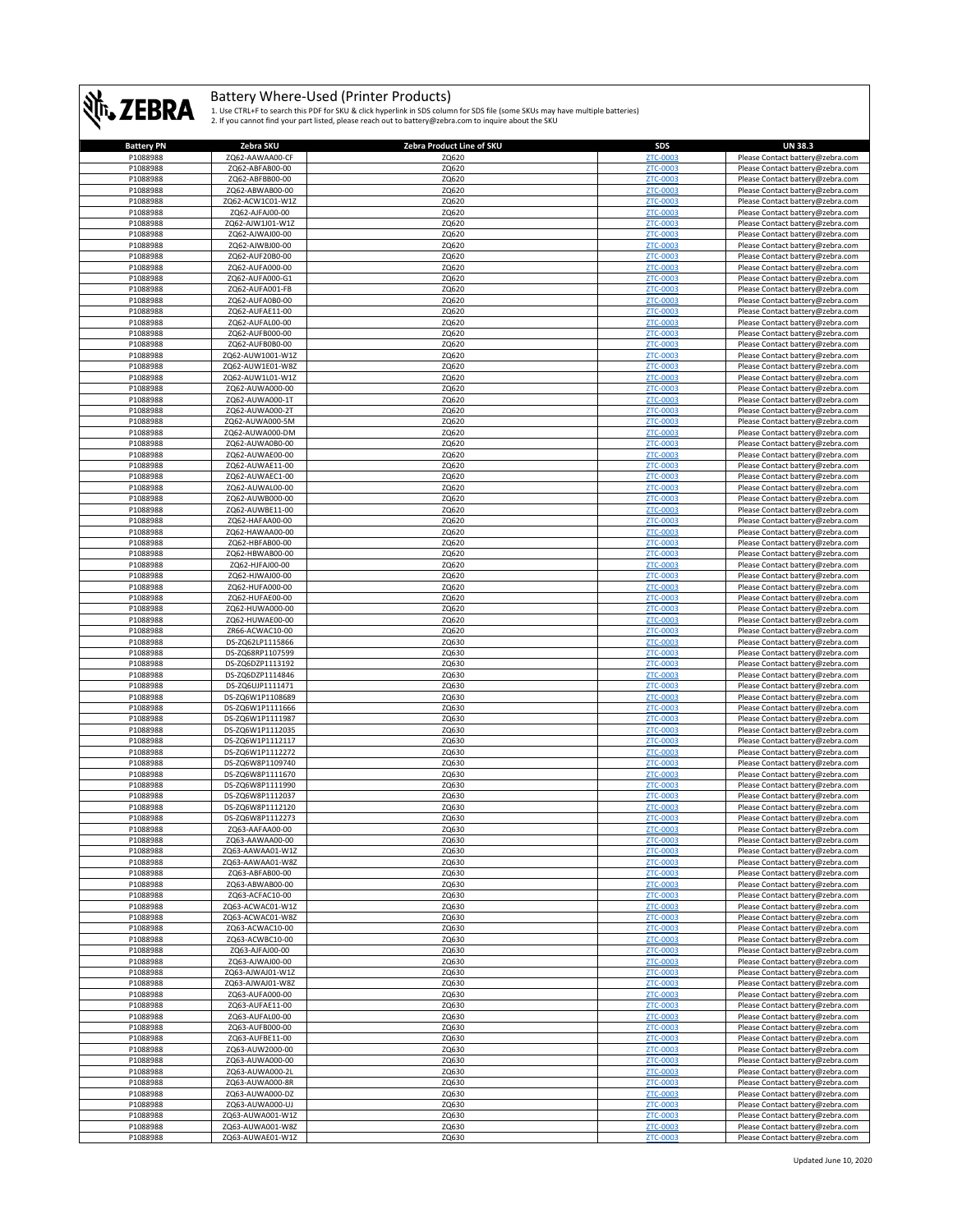

| <b>Battery PN</b>            | Zebra SKU                            | Zebra Product Line of SKU                    | <b>SDS</b>                           | <b>UN 38.3</b>                                                       |
|------------------------------|--------------------------------------|----------------------------------------------|--------------------------------------|----------------------------------------------------------------------|
| P1088988                     | ZQ63-AUWAE01-W8Z                     | ZQ630                                        | ZTC-0003                             | Please Contact battery@zebra.com                                     |
| P1088988                     | ZQ63-AUWAE11-00                      | ZQ630                                        | <b>ZTC-0003</b>                      | Please Contact battery@zebra.com                                     |
| P1088988                     | ZQ63-AUWAE11-DZ                      | ZQ630                                        | ZTC-0003                             | Please Contact battery@zebra.com                                     |
| P1088988                     | ZQ63-AUWAL00-00                      | ZQ630                                        | <b>ZTC-0003</b>                      | Please Contact battery@zebra.com                                     |
| P1088988                     | ZQ63-AUWAL01-W1Z                     | ZQ630                                        | ZTC-0003                             | Please Contact battery@zebra.com                                     |
| P1088988                     | ZQ63-AUWAL01-W8Z                     | ZQ630                                        | ZTC-0003                             | Please Contact battery@zebra.com                                     |
| P1088988                     | ZQ63-AUWB000-00                      | ZQ630                                        | <b>ZTC-0003</b>                      | Please Contact battery@zebra.com                                     |
| P1088988                     | ZQ63-AUWBE11-00                      | ZQ630                                        | <b>ZTC-0003</b>                      | Please Contact battery@zebra.com                                     |
| P1088988                     | DS-ZQ6W1P1110580                     | ZQ630R                                       | <b>ZTC-0003</b>                      | Please Contact battery@zebra.com                                     |
| P1088988                     | DS-ZQ6W8P1110711                     | ZQ630R                                       | ZTC-0003                             | Please Contact battery@zebra.com                                     |
| P1088988                     | ZQ63-RAWAA00-00                      | ZQ630R                                       | ZTC-0003                             | Please Contact battery@zebra.com                                     |
| P1088988                     | ZQ63-RCWAC10-00<br>ZQ63-RJWAJ00-00   | ZQ630R                                       | ZTC-0003<br>ZTC-0003                 | Please Contact battery@zebra.com                                     |
| P1088988<br>P1088988         | ZQ63-RUW1001-W8Z                     | ZQ630R<br>ZQ630R                             | ZTC-0003                             | Please Contact battery@zebra.com<br>Please Contact battery@zebra.com |
| P1088988                     | ZQ63-RUWA000-00                      | ZQ630R                                       | ZTC-0003                             | Please Contact battery@zebra.com                                     |
| P1088988                     | ZQ63-RUWA001-W1Z                     | ZQ630R                                       | ZTC-0003                             | Please Contact battery@zebra.com                                     |
| P1088988                     | ZQ63-RUWAE11-00                      | ZQ630R                                       | <b>ZTC-0003</b>                      | Please Contact battery@zebra.com                                     |
| P1088988                     | ZQ63-RUWAL00-00                      | ZQ630R                                       | <b>ZTC-0003</b>                      | Please Contact battery@zebra.com                                     |
| P1089503-002                 | P1089503-002                         |                                              | P1089503-002 SD                      | P1089503-002 UN38.3                                                  |
| P1089503-002                 | BTRY-MPP-34MAHC1-01                  | QL 220; QL 320; ZQ610; ZQ620                 | P1089503-002 SDS                     | P1089503-002 UN38.3                                                  |
| P1089503-002                 | DS-QH2G5P1096432                     | <b>QLn 220</b>                               | P1089503-002 SDS                     | P1089503-002 UN38.3                                                  |
| P1089503-002                 | DS-QH2HJP1087756                     | QLn 220                                      | P1089503-002 SDS                     | P1089503-002 UN38.3                                                  |
| P1089503-002                 | DS-QH2JCP1096228                     | <b>QLn 220</b>                               | P1089503-002 SDS                     | P1089503-002 UN38.3                                                  |
| P1089503-002                 | DS-QH2REP1099906                     | QLn 220                                      | P1089503-002 SDS                     | P1089503-002 UN38.3                                                  |
| P1089503-002                 | QH2-AUCA0M00-HB                      | <b>QLn 220</b>                               | P1089503-002 SDS                     | P1089503-002 UN38.3                                                  |
| P1089503-002                 | QH2-AUCA0M00-HJ                      | QLn 220                                      | P1089503-002 SDS                     | P1089503-002 UN38.3                                                  |
| P1089503-002                 | QH2-AUNA0M00-G5                      | QLn 220                                      | P1089503-002 SDS                     | P1089503-002 UN38.3                                                  |
| P1089503-002                 | QH2-AUNA0M00-HB                      | QLn 220                                      | P1089503-002 SDS                     | P1089503-002 UN38.3                                                  |
| P1089503-002                 | QH2-AUNA0M00-JC                      | QLn 220                                      | P1089503-002 SDS                     | P1089503-002 UN38.3                                                  |
| P1089503-002                 | QH2-AUNA0M00-JE                      | QLn 220                                      | P1089503-002 SDS                     | P1089503-002 UN38.3                                                  |
| P1089503-002                 | QH2-AUNA0M00-RE                      | <b>QLn 220</b>                               | P1089503-002 SDS                     | P1089503-002 UN38.3                                                  |
| P1089503-002                 | DS-QH3G5P1097410                     | QLn 320                                      | P1089503-002 SDS                     | P1089503-002 UN38.3                                                  |
| P1089503-002                 | DS-QH3JCP1097409                     | QLn 320                                      | P1089503-002 SDS                     | P1089503-002 UN38.3                                                  |
| P1089503-002                 | QH3-AUNA0M00-G5                      | QLn 320                                      | P1089503-002 SDS                     | P1089503-002 UN38.3                                                  |
| P1089503-002                 | QH3-AUNA0M00-JC                      | QLn 320                                      | P1089503-002 SDS                     | P1089503-002 UN38.3                                                  |
| P1089503-002                 | DS-ZQ6TSP1116120                     | ZQ610                                        | P1089503-002 SDS                     | P1089503-002 UN38.3                                                  |
| P1089503-002                 | ZQ61-HAWAA00-00                      | ZQ610                                        | P1089503-002 SDS                     | P1089503-002 UN38.3                                                  |
| P1089503-002                 | ZQ61-HBWAB00-00                      | ZQ610                                        | P1089503-002 SDS                     | P1089503-002 UN38.3                                                  |
| P1089503-002                 | ZQ61-HJWAJ00-00                      | ZQ610                                        | P1089503-002 SDS                     | P1089503-002 UN38.3                                                  |
| P1089503-002                 | ZQ61-HUFA000-00                      | ZQ610                                        | P1089503-002 SDS                     | P1089503-002 UN38.3                                                  |
| P1089503-002                 | ZQ61-HUFAE00-00                      | ZQ610                                        | P1089503-002 SDS                     | P1089503-002 UN38.3                                                  |
| P1089503-002                 | ZQ61-HUWA000-00                      | ZQ610                                        | P1089503-002 SDS                     | P1089503-002 UN38.3                                                  |
| P1089503-002                 | ZQ61-HUWA000-TS                      | ZQ610                                        | P1089503-002 SDS                     | P1089503-002 UN38.3                                                  |
| P1089503-002                 | ZQ61-HUWAE00-00                      | ZQ610                                        | P1089503-002 SDS                     | P1089503-002 UN38.3                                                  |
| P1089503-002                 | ZQ62-HAFAA00-00                      | ZQ620                                        | P1089503-002 SDS                     | P1089503-002 UN38.3                                                  |
| P1089503-002                 | ZQ62-HAWAA00-00                      | ZQ620                                        | P1089503-002 SDS                     | P1089503-002 UN38.3                                                  |
| P1089503-002                 | ZQ62-HBFAB00-00                      | ZQ620                                        | P1089503-002 SDS                     | P1089503-002 UN38.3<br>P1089503-002 UN38.3                           |
| P1089503-002<br>P1089503-002 | ZQ62-HBWAB00-00<br>ZQ62-HJFAJ00-00   | ZQ620<br>ZQ620                               | P1089503-002 SDS<br>P1089503-002 SDS | P1089503-002 UN38.3                                                  |
| P1089503-002                 | ZQ62-HJWAJ00-00                      | ZQ620                                        | P1089503-002 SDS                     | P1089503-002 UN38.3                                                  |
| P1089503-002                 | ZQ62-HUFA000-00                      | ZQ620                                        | P1089503-002 SDS                     | P1089503-002 UN38.3                                                  |
| P1089503-002                 | ZQ62-HUFAE00-00                      | ZQ620                                        | P1089503-002 SDS                     | P1089503-002 UN38.3                                                  |
| P1089503-002                 | ZQ62-HUWA000-00                      | ZQ620                                        | P1089503-002 SDS                     | P1089503-002 UN38.3                                                  |
| P1089503-002                 | ZQ62-HUWAE00-00                      | ZQ620                                        | P1089503-002 SDS                     | P1089503-002 UN38.3                                                  |
| P1089503-003                 | P1089503-003                         |                                              | P1089503-003 SD                      | P1089503-003 UN38.3                                                  |
| P1089503-003                 | DS-QN26CP1088027                     | <b>QLn 220</b>                               | P1089503-003 SDS                     | P1089503-003 UN38.3                                                  |
| P1089503-003                 | DS-QN2RFP1100567                     | <b>QLn 220</b>                               | P1089503-003 SDS                     | P1089503-003 UN38.3                                                  |
| P1089503-003                 | QN2-AJNAAM00-FW                      | QLn 220                                      | P1089503-003 SDS                     | P1089503-003 UN38.3                                                  |
| P1089503-003                 | QN2-AUC20E00-01                      | <b>QLn 220</b>                               | P1089503-003 SDS                     | P1089503-003 UN38.3                                                  |
| P1089503-003                 | QN2-AUNA0E00-04                      | QLn 220                                      | P1089503-003 SDS                     | P1089503-003 UN38.3                                                  |
| P1089503-003                 | QN2-AUNA0E00-05                      | <b>QLn 220</b>                               | P1089503-003 SDS                     | P1089503-003 UN38.3                                                  |
| P1089503-003                 | QN2-AUNA0M00-6C                      | QLn 220                                      | P1089503-003 SDS                     | P1089503-003 UN38.3                                                  |
| P1089503-003                 | QN2-AUNA0M00-RF                      | <b>QLn 220</b>                               | P1089503-003 SDS                     | P1089503-003 UN38.3                                                  |
| P1089503-003                 | QN2-AUNAAE00-01                      | <b>QLn 220</b>                               | P1089503-003 SDS                     | P1089503-003 UN38.3                                                  |
| P1089503-003                 | QN2-AUNAEE10-01                      | <b>QLn 220</b>                               | P1089503-003 SDS                     | P1089503-003 UN38.3                                                  |
| P1089503-003                 | QN2-AUNAEE10-02                      | <b>QLn 220</b>                               | P1089503-003 SDS                     | P1089503-003 UN38.3                                                  |
| P1089503-003                 | QN2-AUNAEE10-03                      | <b>QLn 220</b>                               | P1089503-003 SDS                     | P1089503-003 UN38.3                                                  |
| P1089503-003                 | QN2-AUNAEE10-T1                      | <b>QLn 220</b>                               | P1089503-003 SDS                     | P1089503-003 UN38.3                                                  |
| P1089503-003                 | BTRY-MPP-34MA1-01                    | QLn 220; QLn 320; ZQ510; ZQ520; ZQ610; ZQ620 | P1089503-003 SDS                     | P1089503-003 UN38.3                                                  |
| P1089503-003<br>P1089503-003 | DS-QLNDMP1090761<br>DS-QN3FBP1089110 | QLn 320<br>QLn 320                           | P1089503-003 SDS<br>P1089503-003 SDS | P1089503-003 UN38.3<br>P1089503-003 UN38.3                           |
|                              | DS-QN3MLP1088484                     |                                              |                                      | P1089503-003 UN38.3                                                  |
| P1089503-003<br>P1089503-003 | DS-QN3MYP1090973                     | QLn 320<br>QLn 320                           | P1089503-003 SDS<br>P1089503-003 SDS | P1089503-003 UN38.3                                                  |
| P1089503-003                 | QN3-ADN1BE01-W1                      | QLn 320                                      | P1089503-003 SDS                     | P1089503-003 UN38.3                                                  |
| P1089503-003                 | QN3-AGN1JE01-W1                      | QLn 320                                      | P1089503-003 SDS                     | P1089503-003 UN38.3                                                  |
| P1089503-003                 | QN3-AUCA0E00-02                      | <b>QLn 320</b>                               | P1089503-003 SDS                     | P1089503-003 UN38.3                                                  |
| P1089503-003                 | QN3-AUCA0E01-01                      | QLn 320                                      | P1089503-003 SDS                     | P1089503-003 UN38.3                                                  |
| P1089503-003                 | QN3-AUCA0M01-FB                      | QLn 320                                      | P1089503-003 SDS                     | P1089503-003 UN38.3                                                  |
| P1089503-003                 | QN3-AUN10E01-W1                      | <b>QLn 320</b>                               | P1089503-003 SDS                     | P1089503-003 UN38.3                                                  |
| P1089503-003                 | QN3-AUN1AE01-W1                      | QLn 320                                      | P1089503-003 SDS                     | P1089503-003 UN38.3                                                  |
| P1089503-003                 | QN3-AUN1EE01-W1                      | QLn 320                                      | P1089503-003 SDS                     | P1089503-003 UN38.3                                                  |
| P1089503-003                 | QN3-AUN1EE01-W8                      | QLn 320                                      | P1089503-003 SDS                     | P1089503-003 UN38.3                                                  |
| P1089503-003                 | QN3-AUN1LE01-W1                      | QLn 320                                      | P1089503-003 SDS                     | P1089503-003 UN38.3                                                  |
| P1089503-003                 | QN3-AUNA0000-05                      | QLn 320                                      | P1089503-003 SDS                     | P1089503-003 UN38.3                                                  |
| P1089503-003                 | QN3-AUNA0E00-03Z                     | QLn 320                                      | P1089503-003 SDS                     | P1089503-003 UN38.3                                                  |
| P1089503-003                 | QN3-AUNA0E00-04                      | <b>QLn 320</b>                               | P1089503-003 SDS                     | P1089503-003 UN38.3                                                  |
| P1089503-003                 | QN3-AUNA0E00-05                      | <b>QLn 320</b>                               | P1089503-003 SDS                     | P1089503-003 UN38.3                                                  |
| P1089503-003                 | QN3-AUNA0E00-06                      | QLn 320                                      | P1089503-003 SDS                     | P1089503-003 UN38.3                                                  |
| P1089503-003                 | QN3-AUNA0E00-09                      | QLn 320                                      | P1089503-003 SDS                     | P1089503-003 UN38.3                                                  |
| P1089503-003                 | QN3-AUNA0E00-13                      | QLn 320                                      | P1089503-003 SDS                     | P1089503-003 UN38.3                                                  |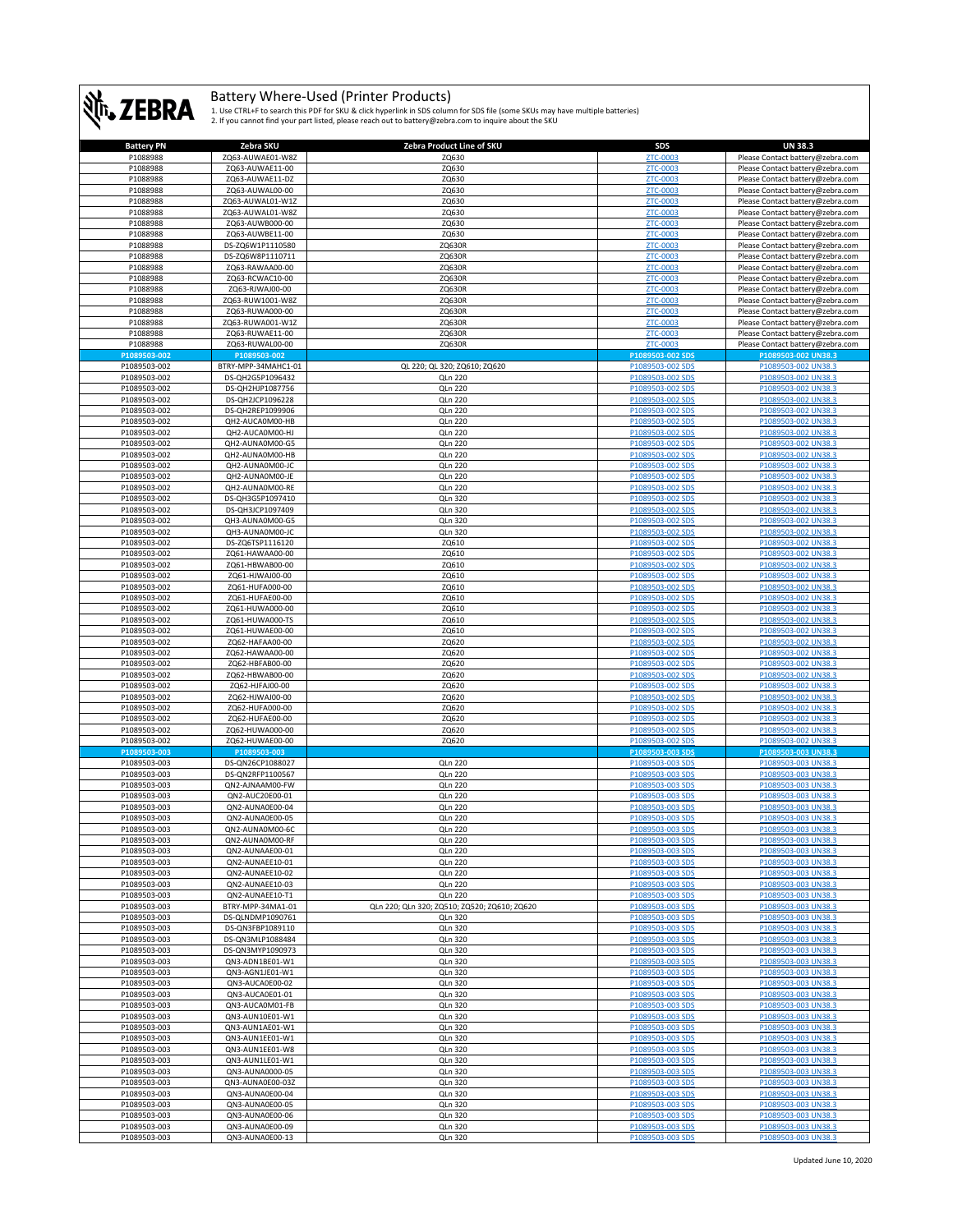

| <b>Battery PN</b> | Zebra SKU        | Zebra Product Line of SKU | SDS                     | <b>UN 38.3</b>           |
|-------------------|------------------|---------------------------|-------------------------|--------------------------|
| P1089503-003      | QN3-AUNA0E00-G2  | QLn 320                   | P1089503-003 SDS        | P1089503-003 UN38.3      |
| P1089503-003      | QN3-AUNA0E00-S1  | QLn 320                   | P1089503-003 SDS        | P1089503-003 UN38.3      |
|                   |                  |                           |                         |                          |
| P1089503-003      | QN3-AUNA0E00-S2  | QLn 320                   | P1089503-003 SDS        | P1089503-003 UN38.3      |
| P1089503-003      | QN3-AUNA0E00-S3  | QLn 320                   | P1089503-003 SDS        | P1089503-003 UN38.3      |
| P1089503-003      | QN3-AUNA0E00-W1  | QLn 320                   | P1089503-003 SDS        | P1089503-003 UN38.3      |
| P1089503-003      | QN3-AUNA0E01-01  | QLn 320                   | P1089503-003 SDS        | P1089503-003 UN38.3      |
| P1089503-003      | QN3-AUNA0E10-01  | QLn 320                   | P1089503-003 SDS        | P1089503-003 UN38.3      |
|                   |                  |                           | P1089503-003 SDS        |                          |
| P1089503-003      | QN3-AUNA0M00-1K  | QLn 320                   |                         | P1089503-003 UN38.3      |
| P1089503-003      | QN3-AUNA0M00-AP  | QLn 320                   | P1089503-003 SDS        | P1089503-003 UN38.3      |
| P1089503-003      | QN3-AUNA0M00-FT  | QLn 320                   | P1089503-003 SDS        | P1089503-003 UN38.3      |
| P1089503-003      | QN3-AUNA0M00-ML  | QLn 320                   | P1089503-003 SDS        | P1089503-003 UN38.3      |
| P1089503-003      | QN3-AUNA0M00-MY  | QLn 320                   | P1089503-003 SDS        | P1089503-003 UN38.3      |
| P1089503-003      |                  |                           | P1089503-003 SDS        | P1089503-003 UN38.3      |
|                   | QN3-AUNA0M01-DM  | QLn 320                   |                         |                          |
| P1089503-003      | QN3-AUNAAE00-01  | QLn 320                   | P1089503-003 SDS        | P1089503-003 UN38.3      |
| P1089503-003      | QN3-AUNAEE11-01  | <b>QLn 320</b>            | P1089503-003 SDS        | P1089503-003 UN38.3      |
| P1089503-003      | 123-100293       | SV SERVICE AND REPAIR     | P1089503-003 SDS        | P1089503-003 UN38.3      |
| P1089503-003      | 123-100304       | SV SERVICE AND REPAIR     | P1089503-003 SDS        | P1089503-003 UN38.3      |
| P1089503-003      | 123-100305       | SV SERVICE AND REPAIR     | P1089503-003 SDS        | P1089503-003 UN38.3      |
|                   |                  |                           |                         |                          |
| P1089503-003      | 123-100310       | SV SERVICE AND REPAIR     | P1089503-003 SDS        | P1089503-003 UN38.3      |
| P1089503-003      | DS-ZQ52ZFDXAPEN0 | ZQ510                     | P1089503-003 SDS        | P1089503-003 UN38.3      |
| P1089503-003      | DS-ZQ52ZFDXEUEN0 | ZQ510                     | P1089503-003 SDS        | P1089503-003 UN38.3      |
| P1089503-003      | DS-ZQ52ZFDXJPJP0 | ZQ510                     | P1089503-003 SDS        | P1089503-003 UN38.3      |
| P1089503-003      | DS-ZQ52ZFDXLAEN0 | ZQ510                     | P1089503-003 SDS        | P1089503-003 UN38.3      |
| P1089503-003      | DS-ZQ52ZFDXSGEN0 | ZQ510                     | P1089503-003 SDS        | P1089503-003 UN38.3      |
|                   |                  |                           |                         |                          |
| P1089503-003      | DS-ZQ52ZFDXUSEN0 | ZQ510                     | P1089503-003 SDS        | P1089503-003 UN38.3      |
| P1089503-003      | DS-ZQ559FDXCAEN0 | ZQ510                     | P1089503-003 SDS        | P1089503-003 UN38.3      |
| P1089503-003      | DS-ZQ5DHP1088771 | ZQ510                     | P1089503-003 SDS        | P1089503-003 UN38.3      |
| P1089503-003      | DS-ZQ5G2P1100623 | ZQ510                     | P1089503-003 SDS        | P1089503-003 UN38.3      |
| P1089503-003      | DS-ZQ5MRP1090132 | ZQ510                     | P1089503-003 SDS        | P1089503-003 UN38.3      |
|                   |                  |                           |                         |                          |
| P1089503-003      | DS-ZQ5PVP1098222 | ZQ510                     | P1089503-003 SDS        | P1089503-003 UN38.3      |
| P1089503-003      | DS-ZQ5URP1112794 | ZQ510                     | P1089503-003 SDS        | P1089503-003 UN38.3      |
| P1089503-003      | ZQ51-AGE000A-00  | ZQ510                     | P1089503-003 SDS        | P1089503-003 UN38.3      |
| P1089503-003      | ZQ51-AGE000B-00  | ZQ510                     | P1089503-003 SDS        | P1089503-003 UN38.3      |
| P1089503-003      | ZQ51-AGE000J-00  | ZQ510                     | P1089503-003 SDS        | P1089503-003 UN38.3      |
|                   |                  |                           |                         |                          |
| P1089503-003      | ZQ51-AGN010A-00  | ZQ510                     | P1089503-003 SDS        | P1089503-003 UN38.3      |
| P1089503-003      | ZQ51-AGN010B-00  | ZQ510                     | P1089503-003 SDS        | P1089503-003 UN38.3      |
| P1089503-003      | ZQ51-AGN010J-00  | ZQ510                     | P1089503-003 SDS        | P1089503-003 UN38.3      |
| P1089503-003      | ZQ51-ATE000B-00  | ZQ510                     | P1089503-003 SDS        | P1089503-003 UN38.3      |
| P1089503-003      | ZQ51-ATN010B-00  | ZQ510                     | P1089503-003 SDS        | P1089503-003 UN38.3      |
| P1089503-003      | ZQ51-AUE0000-00  | ZQ510                     | P1089503-003 SDS        | P1089503-003 UN38.3      |
|                   |                  |                           |                         |                          |
| P1089503-003      | ZQ51-AUE0000-GA  | ZQ510                     | P1089503-003 SDS        | P1089503-003 UN38.3      |
| P1089503-003      | ZQ51-AUE0000-JF  | ZQ510                     | P1089503-003 SDS        | P1089503-003 UN38.3      |
| P1089503-003      | ZQ51-AUE0000-MR  | ZQ510                     | P1089503-003 SDS        | P1089503-003 UN38.3      |
| P1089503-003      | ZQ51-AUE000A-00  | ZQ510                     | P1089503-003 SDS        | P1089503-003 UN38.3      |
| P1089503-003      | ZQ51-AUE000A-UR  | ZQ510                     | P1089503-003 SDS        | P1089503-003 UN38.3      |
|                   |                  | ZQ510                     |                         |                          |
| P1089503-003      | ZQ51-AUE000B-00  |                           | P1089503-003 SDS        | P1089503-003 UN38.3      |
| P1089503-003      | ZQ51-AUE000E-00  | ZQ510                     | P1089503-003 SDS        | P1089503-003 UN38.3      |
| P1089503-003      | ZQ51-AUE000E-MF  | ZQ510                     | P1089503-003 SDS        | P1089503-003 UN38.3      |
| P1089503-003      | ZQ51-AUE000L-00  | ZQ510                     | P1089503-003 SDS        | P1089503-003 UN38.3      |
| P1089503-003      | ZQ51-AUE000L-DH  | ZQ510                     | P1089503-003 SDS        | P1089503-003 UN38.3      |
| P1089503-003      | ZQ51-AUN0100-00  | ZQ510                     | P1089503-003 SDS        | P1089503-003 UN38.3      |
|                   |                  |                           |                         |                          |
| P1089503-003      | ZQ51-AUN0100-2Z  | ZQ510                     | P1089503-003 SDS        | P1089503-003 UN38.3      |
| P1089503-003      | ZQ51-AUN0100-59  | ZQ510                     | P1089503-003 SDS        | P1089503-003 UN38.3      |
| P1089503-003      | ZQ51-AUN0100-G2  | ZQ510                     | P1089503-003 SDS        | P1089503-003 UN38.3      |
| P1089503-003      | ZQ51-AUN0100-GA  | ZQ510                     | P1089503-003 SDS        | P1089503-003 UN38.3      |
| P1089503-003      | ZQ51-AUN0100-PV  | ZQ510                     | P1089503-003 SDS        | P1089503-003 UN38.3      |
| P1089503-003      | ZQ51-AUN010A-00  | ZQ510                     | P1089503-003 SDS        | P1089503-003 UN38.3      |
|                   | ZQ51-AUN010A-2Z  |                           | P1089503-003 SDS        |                          |
| P1089503-003      |                  | ZQ510                     |                         | P1089503-003 UN38.3      |
| P1089503-003      | ZQ51-AUN010B-00  | ZQ510                     | P1089503-003 SDS        | P1089503-003 UN38.3      |
| P1089503-003      | ZQ51-AUN010B-2Z  | ZQ510                     | P1089503-003 SDS        | P1089503-003 UN38.3      |
| P1089503-003      | ZO51-AUN010E-00  | ZQ510                     | P1089503-003 SDS        | P1089503-003 UN38.3      |
| P1089503-003      | ZQ51-AUN010E-2Z  | ZQ510                     | <u> 21089503-003 SD</u> | <u>PIU895U3-UU3 UN38</u> |
| P1089503-003      | ZQ51-AUN010J-2Z  | ZQ510                     | P1089503-003 SDS        | P1089503-003 UN38.3      |
| P1089503-003      | ZQ51-AUN010L-00  |                           | P1089503-003 SDS        | P1089503-003 UN38.3      |
|                   |                  | ZQ510                     |                         |                          |
| P1089503-003      | ZQ51-AUN010L-2Z  | ZQ510                     | P1089503-003 SDS        | P1089503-003 UN38.3      |
| P1089503-003      | DS-ZQ52KFDXUSEN0 | ZQ520                     | P1089503-003 SDS        | P1089503-003 UN38.3      |
| P1089503-003      | DS-ZQ52LP1109046 | ZQ520                     | P1089503-003 SDS        | P1089503-003 UN38.3      |
| P1089503-003      | DS-ZQ534P1110511 | ZQ520                     | P1089503-003 SDS        | P1089503-003 UN38.3      |
| P1089503-003      | DS-ZQ53NP1092031 | ZQ520                     | P1089503-003 SDS        | P1089503-003 UN38.3      |
| P1089503-003      | DS-ZQ53NP1092523 | ZQ520                     | P1089503-003 SDS        | P1089503-003 UN38.3      |
|                   |                  |                           |                         |                          |
| P1089503-003      | DS-ZQ5APP1084428 | ZQ520                     | P1089503-003 SDS        | P1089503-003 UN38.3      |
| P1089503-003      | DS-ZQ5BEP1107497 | ZQ520                     | P1089503-003 SDS        | P1089503-003 UN38.3      |
| P1089503-003      | DS-ZQ5BEP1107577 | ZQ520                     | P1089503-003 SDS        | P1089503-003 UN38.3      |
| P1089503-003      | DS-ZQ5BEP1107583 | ZQ520                     | P1089503-003 SDS        | P1089503-003 UN38.3      |
| P1089503-003      | DS-ZQ5BEP1107585 | ZQ520                     | P1089503-003 SDS        | P1089503-003 UN38.3      |
| P1089503-003      | DS-ZQ5FLP1089767 | ZQ520                     |                         |                          |
|                   |                  |                           | P1089503-003 SDS        | P1089503-003 UN38.3      |
| P1089503-003      | DS-ZQ5G3P1084452 | ZQ520                     | P1089503-003 SDS        | P1089503-003 UN38.3      |
| P1089503-003      | DS-ZQ5G3P1084479 | ZQ520                     | P1089503-003 SDS        | P1089503-003 UN38.3      |
| P1089503-003      | DS-ZQ5G4P1084467 | ZQ520                     | P1089503-003 SDS        | P1089503-003 UN38.3      |
| P1089503-003      | DS-ZQ5G4P1084494 | ZQ520                     | P1089503-003 SDS        | P1089503-003 UN38.3      |
| P1089503-003      | DS-ZQ5G71114804  | ZQ520                     | P1089503-003 SDS        | P1089503-003 UN38.3      |
|                   |                  |                           |                         |                          |
| P1089503-003      | DS-ZQ5KCP1083156 | ZQ520                     | P1089503-003 SDS        | P1089503-003 UN38.3      |
| P1089503-003      | DS-ZQ5KEP1086670 | ZQ520                     | P1089503-003 SDS        | P1089503-003 UN38.3      |
| P1089503-003      | DS-ZQ5KEP1086673 | ZQ520                     | P1089503-003 SDS        | P1089503-003 UN38.3      |
| P1089503-003      | DS-ZQ5KFP1098853 | ZQ520                     | P1089503-003 SDS        | P1089503-003 UN38.3      |
| P1089503-003      | DS-ZQ5MAP1085752 | ZQ520                     | P1089503-003 SDS        | P1089503-003 UN38.3      |
| P1089503-003      | DS-ZQ5MWP1090571 | ZQ520                     | P1089503-003 SDS        | P1089503-003 UN38.3      |
|                   |                  |                           |                         |                          |
| P1089503-003      | DS-ZQ5RAP1099020 | ZQ520                     | P1089503-003 SDS        | P1089503-003 UN38.3      |
| P1089503-003      | DS-ZQ5RAP1107766 | ZQ520                     | P1089503-003 SDS        | P1089503-003 UN38.3      |
| P1089503-003      | DS-ZQ5RLP1102113 | ZQ520                     | P1089503-003 SDS        | P1089503-003 UN38.3      |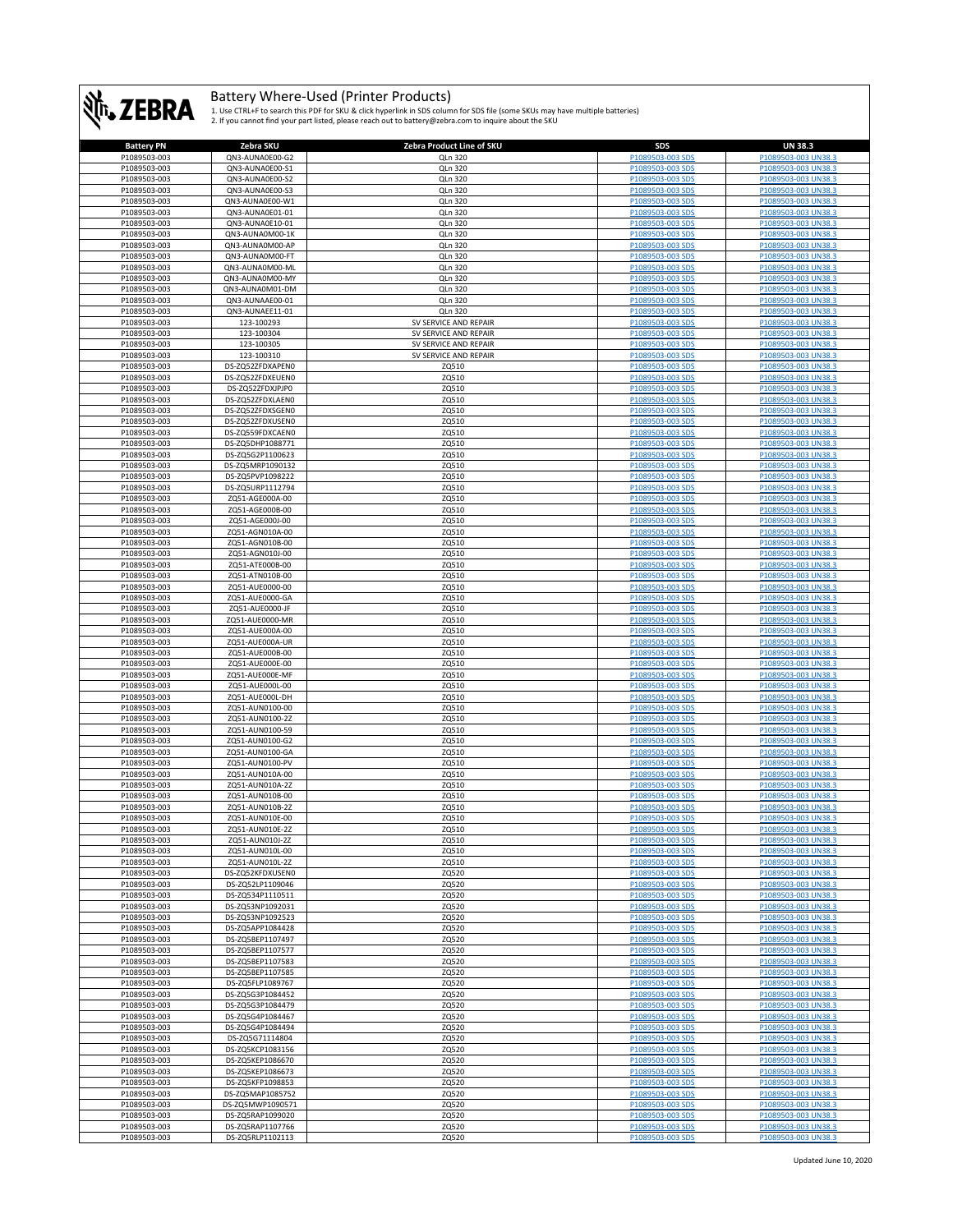

| <b>Battery PN</b> | Zebra SKU        | Zebra Product Line of SKU | SDS              | <b>UN 38.3</b>      |
|-------------------|------------------|---------------------------|------------------|---------------------|
| P1089503-003      | DS-ZQ5RUP1104249 | ZQ520                     | P1089503-003 SDS | P1089503-003 UN38.3 |
| P1089503-003      | DS-ZQ5RUP1104249 | ZQ520                     | P1089503-003 SDS | P1089503-003 UN38.3 |
|                   | DS-ZQ5RVP1104472 |                           |                  | P1089503-003 UN38.3 |
| P1089503-003      |                  | ZQ520                     | P1089503-003 SDS |                     |
| P1089503-003      | DS-ZQ5TCP1104605 | ZQ520                     | P1089503-003 SDS | P1089503-003 UN38.3 |
| P1089503-003      | DS-ZQ5TNP1106795 | ZQ520                     | P1089503-003 SDS | P1089503-003 UN38.3 |
| P1089503-003      | ZQ52-AGE000A-00  | ZQ520                     | P1089503-003 SDS | P1089503-003 UN38.3 |
| P1089503-003      | ZQ52-AGE000B-00  | ZQ520                     | P1089503-003 SDS | P1089503-003 UN38.3 |
|                   |                  |                           |                  |                     |
| P1089503-003      | ZQ52-AGE000J-00  | ZQ520                     | P1089503-003 SDS | P1089503-003 UN38.3 |
| P1089503-003      | ZQ52-AGN010A-00  | ZQ520                     | P1089503-003 SDS | P1089503-003 UN38.3 |
| P1089503-003      | ZQ52-AGN010B-00  | ZQ520                     | P1089503-003 SDS | P1089503-003 UN38.3 |
| P1089503-003      | ZQ52-AGN010J-00  | ZQ520                     | P1089503-003 SDS | P1089503-003 UN38.3 |
| P1089503-003      | ZQ52-ATE000B-00  | ZQ520                     | P1089503-003 SDS | P1089503-003 UN38.3 |
|                   |                  |                           |                  |                     |
| P1089503-003      | ZQ52-ATE000B-RU  | ZQ520                     | P1089503-003 SDS | P1089503-003 UN38.3 |
| P1089503-003      | ZQ52-ATE000B-RU  | ZQ520                     | P1089503-003 SDS | P1089503-003 UN38.3 |
| P1089503-003      | ZQ52-ATN010B-00  | ZQ520                     | P1089503-003 SDS | P1089503-003 UN38.3 |
| P1089503-003      | ZQ52-AUE0000-00  | ZQ520                     | P1089503-003 SDS | P1089503-003 UN38.3 |
| P1089503-003      | ZQ52-AUE0000-AP  | ZQ520                     | P1089503-003 SDS | P1089503-003 UN38.3 |
|                   |                  |                           |                  |                     |
| P1089503-003      | ZQ52-AUE0000-G3  | ZQ520                     | P1089503-003 SDS | P1089503-003 UN38.3 |
| P1089503-003      | ZQ52-AUE0000-G4  | ZQ520                     | P1089503-003 SDS | P1089503-003 UN38.3 |
| P1089503-003      | ZQ52-AUE0000-GA  | ZQ520                     | P1089503-003 SDS | P1089503-003 UN38.3 |
| P1089503-003      | ZQ52-AUE0000-JF  | ZQ520                     | P1089503-003 SDS | P1089503-003 UN38.3 |
| P1089503-003      | ZQ52-AUE0000-JG  | ZQ520                     | P1089503-003 SDS | P1089503-003 UN38.3 |
|                   |                  |                           |                  |                     |
| P1089503-003      | ZQ52-AUE0000-KE  | ZQ520                     | P1089503-003 SDS | P1089503-003 UN38.3 |
| P1089503-003      | ZQ52-AUE0000-KL  | ZQ520                     | P1089503-003 SDS | P1089503-003 UN38.3 |
| P1089503-003      | ZQ52-AUE0000-MA  | ZQ520                     | P1089503-003 SDS | P1089503-003 UN38.3 |
| P1089503-003      | ZQ52-AUE0000-MW  | ZQ520                     | P1089503-003 SDS | P1089503-003 UN38.3 |
|                   |                  |                           |                  |                     |
| P1089503-003      | ZQ52-AUE0000-RA  | ZQ520                     | P1089503-003 SDS | P1089503-003 UN38.3 |
| P1089503-003      | ZQ52-AUE0000-TC  | ZQ520                     | P1089503-003 SDS | P1089503-003 UN38.3 |
| P1089503-003      | ZQ52-AUE0000-TN  | ZQ520                     | P1089503-003 SDS | P1089503-003 UN38.3 |
| P1089503-003      | ZQ52-AUE000A-00  | ZQ520                     | P1089503-003 SDS | P1089503-003 UN38.3 |
| P1089503-003      | ZQ52-AUE000A-RL  | ZQ520                     | P1089503-003 SDS | P1089503-003 UN38.3 |
|                   |                  |                           |                  |                     |
| P1089503-003      | ZQ52-AUE000B-00  | ZQ520                     | P1089503-003 SDS | P1089503-003 UN38.3 |
| P1089503-003      | ZQ52-AUE000E-00  | ZQ520                     | P1089503-003 SDS | P1089503-003 UN38.3 |
| P1089503-003      | ZQ52-AUE000E-34  | ZQ520                     | P1089503-003 SDS | P1089503-003 UN38.3 |
| P1089503-003      | ZQ52-AUE000E-KF  | ZQ520                     | P1089503-003 SDS | P1089503-003 UN38.3 |
| P1089503-003      | ZQ52-AUE000E-KJ  | ZQ520                     | P1089503-003 SDS | P1089503-003 UN38.3 |
|                   |                  |                           |                  |                     |
| P1089503-003      | ZQ52-AUE000L-00  | ZQ520                     | P1089503-003 SDS | P1089503-003 UN38.3 |
| P1089503-003      | ZQ52-AUE000L-L3  | ZQ520                     | P1089503-003 SDS | P1089503-003 UN38.3 |
| P1089503-003      | ZQ52-AUN0100-00  | ZQ520                     | P1089503-003 SDS | P1089503-003 UN38.3 |
| P1089503-003      | ZQ52-AUN0100-2K  | ZQ520                     | P1089503-003 SDS | P1089503-003 UN38.3 |
|                   |                  |                           |                  |                     |
| P1089503-003      | ZQ52-AUN0100-2L  | ZQ520                     | P1089503-003 SDS | P1089503-003 UN38.3 |
| P1089503-003      | ZQ52-AUN0100-BE  | ZQ520                     | P1089503-003 SDS | P1089503-003 UN38.3 |
| P1089503-003      | ZQ52-AUN0100-FL  | ZQ520                     | P1089503-003 SDS | P1089503-003 UN38.3 |
| P1089503-003      | ZQ52-AUN0100-G3  | ZQ520                     | P1089503-003 SDS | P1089503-003 UN38.3 |
| P1089503-003      | ZQ52-AUN0100-G4  | ZQ520                     | P1089503-003 SDS | P1089503-003 UN38.3 |
|                   |                  |                           |                  |                     |
| P1089503-003      | ZQ52-AUN0100-KC  | ZQ520                     | P1089503-003 SDS | P1089503-003 UN38.3 |
| P1089503-003      | ZQ52-AUN0100-KE  | ZQ520                     | P1089503-003 SDS | P1089503-003 UN38.3 |
| P1089503-003      | ZQ52-AUN0100-RA  | ZQ520                     | P1089503-003 SDS | P1089503-003 UN38.3 |
| P1089503-003      | ZQ52-AUN0100-RV  | ZQ520                     | P1089503-003 SDS | P1089503-003 UN38.3 |
| P1089503-003      | ZQ52-AUN010A-00  | ZQ520                     | P1089503-003 SDS | P1089503-003 UN38.3 |
|                   |                  |                           |                  |                     |
| P1089503-003      | ZQ52-AUN010A-BE  | ZQ520                     | P1089503-003 SDS | P1089503-003 UN38.3 |
| P1089503-003      | ZQ52-AUN010B-00  | ZQ520                     | P1089503-003 SDS | P1089503-003 UN38.3 |
| P1089503-003      | ZQ52-AUN010E-00  | ZQ520                     | P1089503-003 SDS | P1089503-003 UN38.3 |
| P1089503-003      | ZQ52-AUN010E-BE  | ZQ520                     | P1089503-003 SDS | P1089503-003 UN38.3 |
| P1089503-003      | ZQ52-AUN010L-00  | ZQ520                     | P1089503-003 SDS | P1089503-003 UN38.3 |
| P1089503-003      |                  | ZQ520                     | P1089503-003 SDS |                     |
|                   | ZQ52-AUN010L-BE  |                           |                  | P1089503-003 UN38.3 |
| P1089503-003      | ZQ52-AUN010L-L3  | ZQ520                     | P1089503-003 SDS | P1089503-003 UN38.3 |
| P1089503-003      | ZQ52-AUN1000-00  | ZQ520                     | P1089503-003 SDS | P1089503-003 UN38.3 |
| P1089503-003      | ZQ52-AUN1000-3NZ | ZQ520                     | P1089503-003 SDS | P1089503-003 UN38.3 |
| P1089503-003      | ZQ52-AUN1000-G7  | ZQ520                     | P1089503-003 SDS | P1089503-003 UN38.3 |
| P1089503-003      | ZQ52-AUN1000-NL  |                           | P1089503-003 SDS |                     |
|                   |                  | ZQ520                     |                  | P1089503-003 UN38.3 |
| P1089503-003      | ZQ52-AUN100A-00  | ZQ520                     |                  |                     |
| P1089503-003      | ZQ52-AUN100E-00  | ZQ520                     | P1089503-003 SDS | P1089503-003 UN38.3 |
| P1089503-003      | ZQ52-AUN100E-3NZ | ZQ520                     | P1089503-003 SDS | P1089503-003 UN38.3 |
| P1089503-003      | ZQ52-AUN100L-00  | ZQ520                     | P1089503-003 SDS | P1089503-003 UN38.3 |
| P1089503-003      | DS-ZQ59WP1097098 | ZQ520R                    | P1089503-003 SDS | P1089503-003 UN38.3 |
|                   |                  |                           |                  |                     |
| P1089503-003      | DS-ZQ59WP1097099 | ZQ520R                    | P1089503-003 SDS | P1089503-003 UN38.3 |
| P1089503-003      | DS-ZQ5NNP1095694 | ZQ520R                    | P1089503-003 SDS | P1089503-003 UN38.3 |
| P1089503-003      | DS-ZQ5NNP1095695 | ZQ520R                    | P1089503-003 SDS | P1089503-003 UN38.3 |
| P1089503-003      | DS-ZQ5NNP1100377 | ZQ520R                    | P1089503-003 SDS | P1089503-003 UN38.3 |
| P1089503-003      | DS-ZQ5NNP1104242 | ZQ520R                    | P1089503-003 SDS | P1089503-003 UN38.3 |
|                   |                  |                           |                  |                     |
| P1089503-003      | DS-ZQ5NNP1105436 | ZQ520R                    | P1089503-003 SDS | P1089503-003 UN38.3 |
| P1089503-003      | DS-ZQ5RTP1104169 | ZQ520R                    | P1089503-003 SDS | P1089503-003 UN38.3 |
| P1089503-003      | ZQ52-AGN020B-9W  | ZQ520R                    | P1089503-003 SDS | P1089503-003 UN38.3 |
| P1089503-003      | ZQ52-AGN020B-RT  | ZQ520R                    | P1089503-003 SDS | P1089503-003 UN38.3 |
| P1089503-003      | ZQ52-AGN020J-NN  | ZQ520R                    | P1089503-003 SDS | P1089503-003 UN38.3 |
|                   |                  |                           |                  |                     |
| P1089503-003      | ZQ52-AUN0200-DZ  | ZQ520R                    | P1089503-003 SDS | P1089503-003 UN38.3 |
| P1089503-003      | ZQ52-AUN0200-NN  | ZQ520R                    | P1089503-003 SDS | P1089503-003 UN38.3 |
| P1089503-003      | ZQ52-AUN020B-NN  | ZQ520R                    | P1089503-003 SDS | P1089503-003 UN38.3 |
| P1089503-003      | ZQ52-AUN020E-9W  | ZQ520R                    | P1089503-003 SDS | P1089503-003 UN38.3 |
|                   |                  |                           |                  |                     |
| P1089503-003      | ZQ52-AUN020E-NN  | ZQ520R                    | P1089503-003 SDS | P1089503-003 UN38.3 |
| P1089503-003      | ZQ52-AUN020L-NN  | ZQ520R                    | P1089503-003 SDS | P1089503-003 UN38.3 |
| P1089503-003      | DS-ZQ6BJP1109538 | ZQ610                     | P1089503-003 SDS | P1089503-003 UN38.3 |
| P1089503-003      | DS-ZQ6RBP1108860 | ZQ610                     | P1089503-003 SDS | P1089503-003 UN38.3 |
| P1089503-003      | DS-ZQ6UHP1111940 | ZQ610                     | P1089503-003 SDS | P1089503-003 UN38.3 |
|                   |                  |                           |                  |                     |
| P1089503-003      | DS-ZQ6UTP1112869 | ZQ610                     | P1089503-003 SDS | P1089503-003 UN38.3 |
| P1089503-003      | DS-ZQ6UTP1112870 | ZQ610                     | P1089503-003 SDS | P1089503-003 UN38.3 |
| P1089503-003      | ZQ61-AAFAA00-00  | ZQ610                     | P1089503-003 SDS | P1089503-003 UN38.3 |
| P1089503-003      | ZQ61-AAWAA00-00  | ZQ610                     | P1089503-003 SDS | P1089503-003 UN38.3 |
| P1089503-003      | ZQ61-AAWAA00-RB  | ZQ610                     | P1089503-003 SDS | P1089503-003 UN38.3 |
|                   |                  |                           |                  |                     |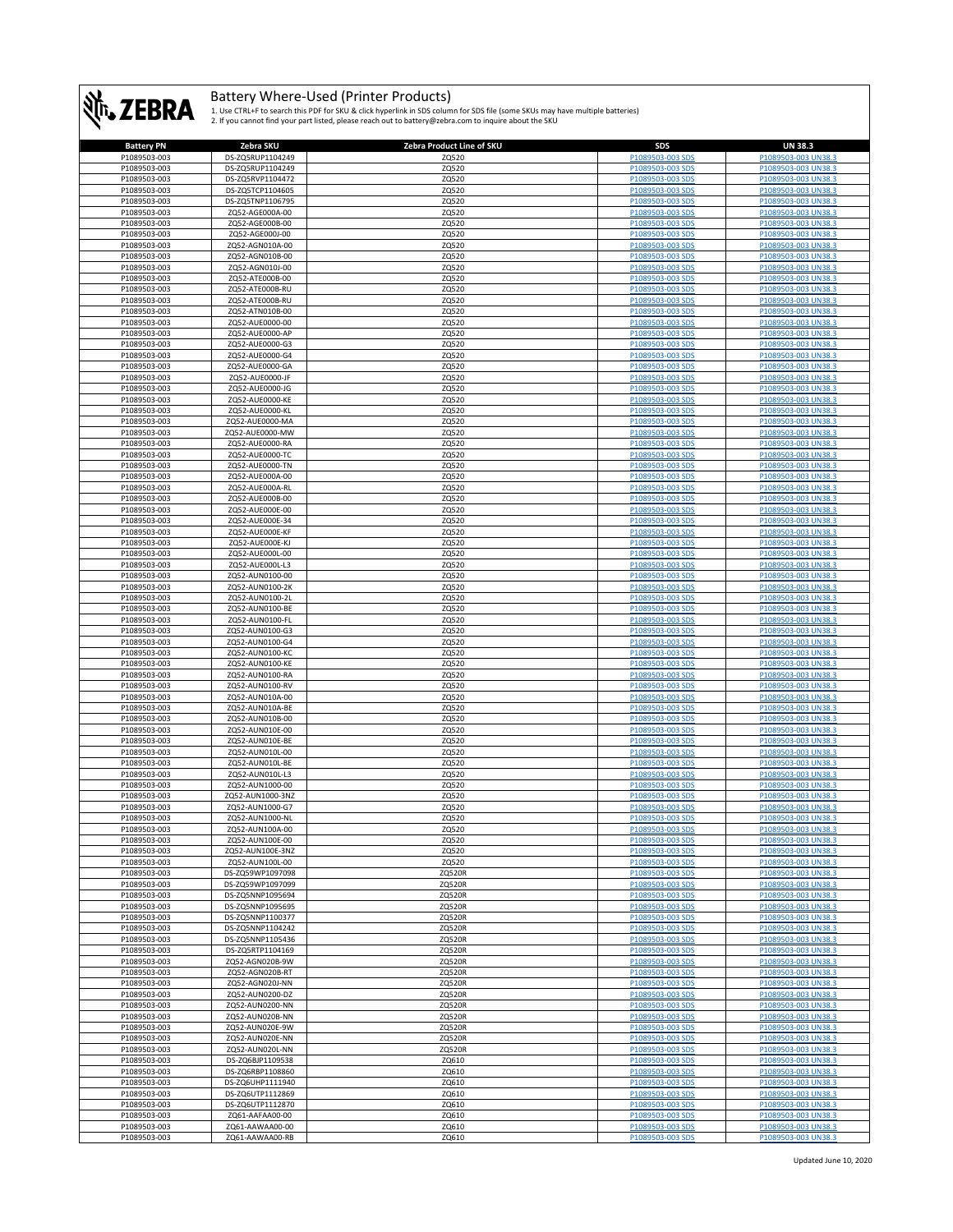

| <b>Battery PN</b> | Zebra SKU          | Zebra Product Line of SKU | SDS              | <b>UN 38.3</b>      |
|-------------------|--------------------|---------------------------|------------------|---------------------|
| P1089503-003      | ZQ61-ABFAB00-00    | ZQ610                     | P1089503-003 SDS | P1089503-003 UN38.3 |
| P1089503-003      | ZQ61-ABWAB00-00    | ZQ610                     | P1089503-003 SDS | P1089503-003 UN38.3 |
| P1089503-003      | ZQ61-AJFAJ00-00    | ZQ610                     | P1089503-003 SDS | P1089503-003 UN38.3 |
|                   |                    |                           | P1089503-003 SDS | P1089503-003 UN38.3 |
| P1089503-003      | ZQ61-AJWAJ00-00    | ZQ610                     |                  |                     |
| P1089503-003      | ZQ61-AUFA000-00    | ZQ610                     | P1089503-003 SDS | P1089503-003 UN38.3 |
| P1089503-003      | ZQ61-AUFAE10-00    | ZQ610                     | P1089503-003 SDS | P1089503-003 UN38.3 |
| P1089503-003      | ZQ61-AUFAE10-UT    | ZQ610                     | P1089503-003 SDS | P1089503-003 UN38.3 |
| P1089503-003      | ZQ61-AUFAL00-00    | ZQ610                     | P1089503-003 SDS | P1089503-003 UN38.3 |
| P1089503-003      | ZQ61-AUFB000-00    | ZQ610                     | P1089503-003 SDS | P1089503-003 UN38.3 |
| P1089503-003      | ZQ61-AUFBE10-00    | ZQ610                     | P1089503-003 SDS | P1089503-003 UN38.3 |
| P1089503-003      | ZQ61-AUWA000-00    | ZQ610                     | P1089503-003 SDS | P1089503-003 UN38.3 |
|                   |                    |                           | P1089503-003 SDS | P1089503-003 UN38.3 |
| P1089503-003      | ZQ61-AUWA000-UH    | ZQ610                     |                  |                     |
| P1089503-003      | ZQ61-AUWAE10-00    | ZQ610                     | P1089503-003 SDS | P1089503-003 UN38.3 |
| P1089503-003      | ZQ61-AUWAE10-BJ    | ZQ610                     | P1089503-003 SDS | P1089503-003 UN38.3 |
| P1089503-003      | ZQ61-AUWAE10-UT    | ZQ610                     | P1089503-003 SDS | P1089503-003 UN38.3 |
| P1089503-003      | ZQ61-AUWAL00-00    | ZQ610                     | P1089503-003 SDS | P1089503-003 UN38.3 |
| P1089503-003      | ZQ61-AUWB000-00    | ZQ610                     | P1089503-003 SDS | P1089503-003 UN38.3 |
| P1089503-003      | ZQ61-AUWBE10-00    | ZQ610                     | P1089503-003 SDS | P1089503-003 UN38.3 |
| P1089503-003      | DS-ZQ61TP1114660   | ZQ620                     | P1089503-003 SDS | P1089503-003 UN38.3 |
| P1089503-003      | DS-ZQ62TP1114673   | ZQ620                     | P1089503-003 SDS | P1089503-003 UN38.3 |
|                   |                    |                           |                  |                     |
| P1089503-003      | DS-ZQ65MP1111541   | ZQ620                     | P1089503-003 SDS | P1089503-003 UN38.3 |
| P1089503-003      | DS-ZQ6CFP1104818   | ZQ620                     | P1089503-003 SDS | P1089503-003 UN38.3 |
| P1089503-003      | DS-ZQ6DMP1106479   | ZQ620                     | P1089503-003 SDS | P1089503-003 UN38.3 |
| P1089503-003      | DS-ZQ6FBP1113577   | ZQ620                     | P1089503-003 SDS | P1089503-003 UN38.3 |
| P1089503-003      | DS-ZQ6G1P1109234   | ZQ620                     | P1089503-003 SDS | P1089503-003 UN38.3 |
| P1089503-003      | DS-ZQ6WMP1103793   | ZQ620                     | P1089503-003 SDS | P1089503-003 UN38.3 |
| P1089503-003      | DS-ZQ6WMP1105430   | ZQ620                     | P1089503-003 SDS | P1089503-003 UN38.3 |
| P1089503-003      | DS-ZQ6WMP1105737   | ZQ620                     | P1089503-003 SDS | P1089503-003 UN38.3 |
|                   |                    |                           |                  | P1089503-003 UN38.3 |
| P1089503-003      | DS-ZQ6WMP1106639   | ZQ620                     | P1089503-003 SDS |                     |
| P1089503-003      | DS-ZQ6WMP1106643   | ZQ620                     | P1089503-003 SDS | P1089503-003 UN38.3 |
| P1089503-003      | ZQ62-AAFAA00-00    | ZQ620                     | P1089503-003 SDS | P1089503-003 UN38.3 |
| P1089503-003      | ZQ62-AAWAA00-00    | ZQ620                     | P1089503-003 SDS | P1089503-003 UN38.3 |
| P1089503-003      | ZQ62-AAWAA00-CF    | ZQ620                     | P1089503-003 SDS | P1089503-003 UN38.3 |
| P1089503-003      | ZQ62-ABFAB00-00    | ZQ620                     | P1089503-003 SDS | P1089503-003 UN38.3 |
| P1089503-003      | ZQ62-ABFBB00-00    | ZQ620                     | P1089503-003 SDS | P1089503-003 UN38.3 |
| P1089503-003      | ZQ62-ABWAB00-00    | ZQ620                     | P1089503-003 SDS | P1089503-003 UN38.3 |
| P1089503-003      | ZQ62-ACW1C01-W1Z   | ZQ620                     | P1089503-003 SDS | P1089503-003 UN38.3 |
|                   |                    |                           |                  | P1089503-003 UN38.3 |
| P1089503-003      | ZQ62-AJFAJ00-00    | ZQ620                     | P1089503-003 SDS |                     |
| P1089503-003      | ZQ62-AJW1J01-W1Z   | ZQ620                     | P1089503-003 SDS | P1089503-003 UN38.3 |
| P1089503-003      | ZQ62-AJWAJ00-00    | ZQ620                     | P1089503-003 SDS | P1089503-003 UN38.3 |
| P1089503-003      | ZQ62-AJWBJ00-00    | ZQ620                     | P1089503-003 SDS | P1089503-003 UN38.3 |
| P1089503-003      | ZQ62-AUFA000-00    | ZQ620                     | P1089503-003 SDS | P1089503-003 UN38.3 |
| P1089503-003      | ZQ62-AUFA000-G1    | ZQ620                     | P1089503-003 SDS | P1089503-003 UN38.3 |
| P1089503-003      | ZQ62-AUFA001-FB    | ZQ620                     | P1089503-003 SDS | P1089503-003 UN38.3 |
| P1089503-003      | ZQ62-AUFAE11-00    | ZQ620                     | P1089503-003 SDS | P1089503-003 UN38.3 |
| P1089503-003      | ZQ62-AUFAL00-00    | ZQ620                     | P1089503-003 SDS | P1089503-003 UN38.3 |
|                   |                    |                           |                  |                     |
| P1089503-003      | ZQ62-AUFB000-00    | ZQ620                     | P1089503-003 SDS | P1089503-003 UN38.3 |
| P1089503-003      | ZQ62-AUW1001-W1Z   | ZQ620                     | P1089503-003 SDS | P1089503-003 UN38.3 |
| P1089503-003      | ZQ62-AUW1E01-W8Z   | ZQ620                     | P1089503-003 SDS | P1089503-003 UN38.3 |
| P1089503-003      | ZQ62-AUW1L01-W1Z   | ZQ620                     | P1089503-003 SDS | P1089503-003 UN38.3 |
| P1089503-003      | ZQ62-AUWA000-00    | ZQ620                     | P1089503-003 SDS | P1089503-003 UN38.3 |
| P1089503-003      | ZQ62-AUWA000-1T    | ZQ620                     | P1089503-003 SDS | P1089503-003 UN38.3 |
| P1089503-003      | ZQ62-AUWA000-2T    | ZQ620                     | P1089503-003 SDS | P1089503-003 UN38.3 |
| P1089503-003      | ZQ62-AUWA000-5M    | ZQ620                     | P1089503-003 SDS | P1089503-003 UN38.3 |
| P1089503-003      | ZQ62-AUWA000-DM    | ZQ620                     | P1089503-003 SDS | P1089503-003 UN38.3 |
|                   |                    |                           |                  |                     |
| P1089503-003      | ZQ62-AUWAE00-00    | ZQ620                     | P1089503-003 SDS | P1089503-003 UN38.3 |
| P1089503-003      | ZQ62-AUWAE11-00    | ZQ620                     | P1089503-003 SDS | P1089503-003 UN38.3 |
| P1089503-003      | ZQ62-AUWAL00-00    | ZQ620                     | P1089503-003 SDS | P1089503-003 UN38.3 |
| P1089503-003      | ZQ62-AUWB000-00    | ZQ620                     | P1089503-003 SDS | P1089503-003 UN38.3 |
| P1089503-003      | ZQ62-AUWBE11-00    | ZQ620                     | P1089503-003 SDS | P1089503-003 UN38.3 |
| P1089503-004      | P1089503-004       |                           | P1089503-004 SDS | P1089503-004 UN38.3 |
| P1089503-004      | ZR65-ACWAC10-00    | ZQ610                     |                  |                     |
| P1089503-004      | BTRY-MPP-34MAC1-01 | ZQ610; ZQ620              | P1089503-004 SDS | P1089503-004 UN38.3 |
| P1089503-004      | ZR66-ACWAC10-00    | ZQ620                     | P1089503-004 SDS | P1089503-004 UN38.3 |
| P1089760-002      | P1089760-002       |                           | P1089760-002 SDS | P1089760-002 UN38.3 |
| P1089760-002      | BTRY-MPP-68MA1-01  | ZQ630                     | P1089760-002 SDS | P1089760-002 UN38.3 |
| P1089760-002      | DS-ZQ62LP1115866   | ZQ630                     | P1089760-002 SDS | P1089760-002 UN38.3 |
|                   |                    |                           |                  |                     |
| P1089760-002      | DS-ZQ68RP1107599   | ZQ630                     | P1089760-002 SDS | P1089760-002 UN38.3 |
| P1089760-002      | DS-ZQ68RP1107599   | ZQ630                     | P1089760-002 SDS | P1089760-002 UN38.3 |
| P1089760-002      | DS-ZQ6DZP1113192   | ZQ630                     | P1089760-002 SDS | P1089760-002 UN38.3 |
| P1089760-002      | DS-ZQ6DZP1114846   | ZQ630                     | P1089760-002 SDS | P1089760-002 UN38.3 |
| P1089760-002      | DS-ZQ6UJP1111471   | ZQ630                     | P1089760-002 SDS | P1089760-002 UN38.3 |
| P1089760-002      | DS-ZQ6W1P1108689   | ZQ630                     | P1089760-002 SDS | P1089760-002 UN38.3 |
| P1089760-002      | DS-ZQ6W1P1111666   | ZQ630                     | P1089760-002 SDS | P1089760-002 UN38.3 |
| P1089760-002      | DS-ZQ6W1P1111987   | ZQ630                     | P1089760-002 SDS | P1089760-002 UN38.3 |
| P1089760-002      | DS-ZQ6W1P1112035   | ZQ630                     | P1089760-002 SDS | P1089760-002 UN38.3 |
| P1089760-002      | DS-ZQ6W1P1112117   | ZQ630                     | P1089760-002 SDS | P1089760-002 UN38.3 |
| P1089760-002      | DS-ZQ6W1P1112272   | ZQ630                     | P1089760-002 SDS | P1089760-002 UN38.3 |
|                   | DS-ZQ6W8P1109740   |                           |                  | P1089760-002 UN38.3 |
| P1089760-002      |                    | ZQ630                     | P1089760-002 SDS |                     |
| P1089760-002      | DS-ZQ6W8P1111670   | ZQ630                     | P1089760-002 SDS | P1089760-002 UN38.3 |
| P1089760-002      | DS-ZQ6W8P1111990   | ZQ630                     | P1089760-002 SDS | P1089760-002 UN38.3 |
| P1089760-002      | DS-ZQ6W8P1112037   | ZQ630                     | P1089760-002 SDS | P1089760-002 UN38.3 |
| P1089760-002      | DS-ZQ6W8P1112120   | ZQ630                     | P1089760-002 SDS | P1089760-002 UN38.3 |
| P1089760-002      | DS-ZQ6W8P1112273   | ZQ630                     | P1089760-002 SDS | P1089760-002 UN38.3 |
| P1089760-002      | ZQ63-AAFAA00-00    | ZQ630                     | P1089760-002 SDS | P1089760-002 UN38.3 |
| P1089760-002      | ZQ63-AAWAA00-00    | ZQ630                     | P1089760-002 SDS | P1089760-002 UN38.3 |
| P1089760-002      | ZQ63-AAWAA01-W1Z   | ZQ630                     | P1089760-002 SDS | P1089760-002 UN38.3 |
| P1089760-002      | ZQ63-AAWAA01-W8Z   | ZQ630                     | P1089760-002 SDS | P1089760-002 UN38.3 |
|                   |                    |                           |                  |                     |
| P1089760-002      | ZQ63-ABFAB00-00    | ZQ630                     | P1089760-002 SDS | P1089760-002 UN38.3 |
| P1089760-002      | ZQ63-ABWAB00-00    | ZQ630                     | P1089760-002 SDS | P1089760-002 UN38.3 |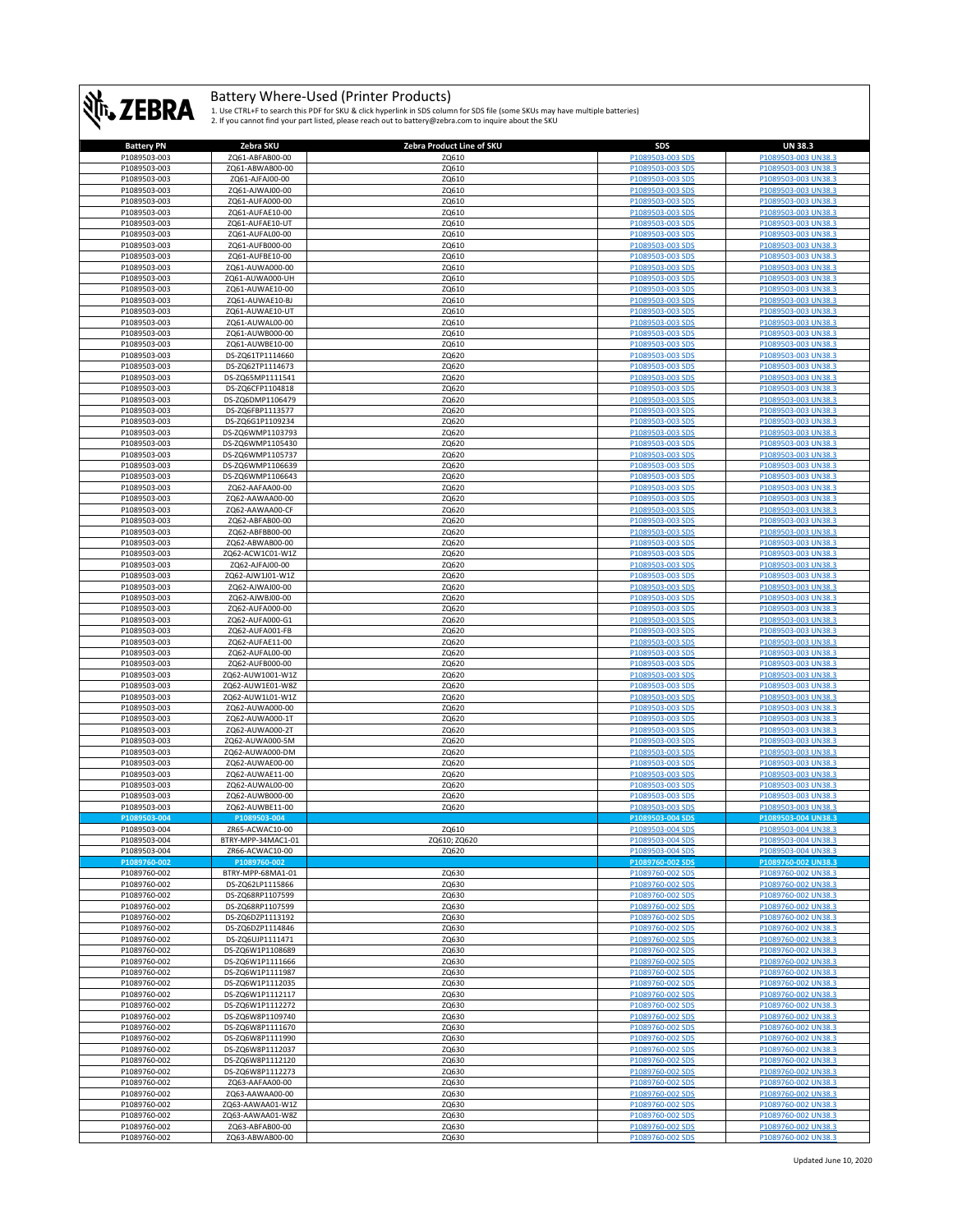

| <b>Battery PN</b>    | Zebra SKU                          | Zebra Product Line of SKU                            | SDS                  | <b>UN 38.3</b>                                                       |
|----------------------|------------------------------------|------------------------------------------------------|----------------------|----------------------------------------------------------------------|
| P1089760-002         | ZQ63-ACFAC10-00                    | ZQ630                                                | P1089760-002 SDS     | P1089760-002 UN38.3                                                  |
| P1089760-002         | ZQ63-ACWAC01-W1Z                   | ZQ630                                                | P1089760-002 SDS     | P1089760-002 UN38.3                                                  |
|                      |                                    |                                                      |                      |                                                                      |
| P1089760-002         | ZQ63-ACWAC01-W8Z                   | ZQ630                                                | P1089760-002 SDS     | P1089760-002 UN38.3                                                  |
| P1089760-002         | ZQ63-ACWAC10-00                    | ZQ630                                                | P1089760-002 SDS     | P1089760-002 UN38.3                                                  |
| P1089760-002         | ZQ63-ACWBC10-00                    | ZQ630                                                | P1089760-002 SDS     | P1089760-002 UN38.3                                                  |
| P1089760-002         | ZQ63-AJFAJ00-00                    | ZQ630                                                | P1089760-002 SDS     | P1089760-002 UN38.3                                                  |
| P1089760-002         | ZQ63-AJWAJ00-00                    | ZQ630                                                | P1089760-002 SDS     | P1089760-002 UN38.                                                   |
|                      |                                    |                                                      |                      |                                                                      |
| P1089760-002         | ZQ63-AJWAJ01-W1Z                   | ZQ630                                                | P1089760-002 SDS     | P1089760-002 UN38.3                                                  |
| P1089760-002         | ZQ63-AJWAJ01-W8Z                   | ZQ630                                                | P1089760-002 SDS     | P1089760-002 UN38.3                                                  |
| P1089760-002         | ZQ63-AUFA000-00                    | ZQ630                                                | P1089760-002 SDS     | P1089760-002 UN38.3                                                  |
| P1089760-002         | ZQ63-AUFAE11-00                    | ZQ630                                                | P1089760-002 SDS     | P1089760-002 UN38.3                                                  |
| P1089760-002         | ZQ63-AUFAL00-00                    | ZQ630                                                | P1089760-002 SDS     | P1089760-002 UN38.3                                                  |
|                      |                                    |                                                      |                      |                                                                      |
| P1089760-002         | ZQ63-AUFB000-00                    | ZQ630                                                | P1089760-002 SDS     | P1089760-002 UN38.3                                                  |
| P1089760-002         | ZQ63-AUFBE11-00                    | ZQ630                                                | P1089760-002 SDS     | P1089760-002 UN38.3                                                  |
| P1089760-002         | ZQ63-AUW2000-00                    | ZQ630                                                | P1089760-002 SDS     | P1089760-002 UN38.3                                                  |
| P1089760-002         | ZQ63-AUWA000-00                    | ZQ630                                                | P1089760-002 SDS     | P1089760-002 UN38.3                                                  |
|                      |                                    |                                                      |                      | P1089760-002 UN38.3                                                  |
| P1089760-002         | ZQ63-AUWA000-2L                    | ZQ630                                                | P1089760-002 SDS     |                                                                      |
| P1089760-002         | ZQ63-AUWA000-8R                    | ZQ630                                                | P1089760-002 SDS     | P1089760-002 UN38.                                                   |
| P1089760-002         | ZQ63-AUWA000-8R                    | ZQ630                                                | P1089760-002 SDS     | P1089760-002 UN38.3                                                  |
| P1089760-002         | ZQ63-AUWA000-DZ                    | ZQ630                                                | P1089760-002 SDS     | P1089760-002 UN38.3                                                  |
| P1089760-002         | ZQ63-AUWA000-UJ                    | ZQ630                                                | P1089760-002 SDS     | P1089760-002 UN38.3                                                  |
|                      |                                    |                                                      |                      |                                                                      |
| P1089760-002         | ZQ63-AUWA001-W1Z                   | ZQ630                                                | P1089760-002 SDS     | P1089760-002 UN38.3                                                  |
| P1089760-002         | ZQ63-AUWA001-W8Z                   | ZQ630                                                | P1089760-002 SDS     | P1089760-002 UN38.3                                                  |
| P1089760-002         | ZQ63-AUWAE01-W1Z                   | ZQ630                                                | P1089760-002 SDS     | P1089760-002 UN38.3                                                  |
| P1089760-002         | ZQ63-AUWAE01-W8Z                   | ZQ630                                                | P1089760-002 SDS     | P1089760-002 UN38.3                                                  |
| P1089760-002         | ZQ63-AUWAE11-00                    | ZQ630                                                | P1089760-002 SDS     | P1089760-002 UN38.3                                                  |
|                      |                                    |                                                      |                      |                                                                      |
| P1089760-002         | ZQ63-AUWAE11-DZ                    | ZQ630                                                | P1089760-002 SDS     | P1089760-002 UN38.3                                                  |
| P1089760-002         | ZQ63-AUWAL00-00                    | ZQ630                                                | P1089760-002 SDS     | P1089760-002 UN38.3                                                  |
| P1089760-002         | ZQ63-AUWAL01-W1Z                   | ZQ630                                                | P1089760-002 SDS     | P1089760-002 UN38.3                                                  |
| P1089760-002         | ZQ63-AUWAL01-W8Z                   | ZQ630                                                | P1089760-002 SDS     | P1089760-002 UN38.3                                                  |
|                      |                                    |                                                      |                      |                                                                      |
| P1089760-002         | ZQ63-AUWB000-00                    | ZQ630                                                | P1089760-002 SDS     | P1089760-002 UN38.3                                                  |
| P1089760-002         | ZQ63-AUWBE11-00                    | ZQ630                                                | P1089760-002 SDS     | P1089760-002 UN38.3                                                  |
| P1089760-002         | DS-ZQ6W1P1110580                   | ZQ630R                                               | P1089760-002 SDS     | P1089760-002 UN38.3                                                  |
| P1089760-002         | DS-ZQ6W8P1110711                   | ZQ630R                                               | P1089760-002 SDS     | P1089760-002 UN38.3                                                  |
| P1089760-002         |                                    |                                                      | P1089760-002 SD      |                                                                      |
|                      | ZQ63-RAWAA00-00                    | ZQ630R                                               |                      | P1089760-002 UN38.3                                                  |
| P1089760-002         | ZQ63-RCWAC10-00                    | ZQ630R                                               | P1089760-002 SDS     | P1089760-002 UN38.3                                                  |
| P1089760-002         | ZQ63-RJWAJ00-00                    | ZQ630R                                               | P1089760-002 SDS     | P1089760-002 UN38.3                                                  |
| P1089760-002         | ZQ63-RUW1001-W8Z                   | ZQ630R                                               | P1089760-002 SDS     | P1089760-002 UN38.3                                                  |
| P1089760-002         |                                    |                                                      | P1089760-002 SDS     | P1089760-002 UN38.3                                                  |
|                      | ZQ63-RUWA000-00                    | ZQ630R                                               |                      |                                                                      |
| P1089760-002         | ZQ63-RUWA001-W1Z                   | ZQ630R                                               | P1089760-002 SDS     | P1089760-002 UN38.3                                                  |
| P1089760-002         | ZQ63-RUWAE11-00                    | ZQ630R                                               | P1089760-002 SDS     | P1089760-002 UN38.3                                                  |
| P1089760-002         | ZQ63-RUWAL00-00                    | ZQ630R                                               | P1089760-002 SDS     | P1089760-002 UN38.3                                                  |
| P1091701             | P1091701                           |                                                      | P1091701 SDS         | Please Contact battery@zebra.com                                     |
|                      |                                    |                                                      | P1091701 SDS         | Please Contact battery@zebra.com                                     |
| P1091701             | P1080383-603                       |                                                      |                      |                                                                      |
|                      |                                    | ZD410 D; ZD420 C; ZD420 D; ZD420 T; ZD620 D; ZD620 T |                      |                                                                      |
| P1097039             | P1097039                           |                                                      | ZTC-0003             | Please Contact battery@zebra.com                                     |
|                      |                                    |                                                      |                      |                                                                      |
| P1097039             | DS-ZD5DVP1105052                   | ZD510                                                | ZTC-0003             | Please Contact battery@zebra.com                                     |
| P1097039             | P1100266-004                       | ZD510                                                | ZTC-0003             | Please Contact battery@zebra.com                                     |
| P1097039             | P1100266-005R1                     | ZD510                                                | ZTC-0003             | Please Contact battery@zebra.com                                     |
| P1097039             | P1100266-005R2                     | ZD510                                                | ZTC-0003             | Please Contact battery@zebra.com                                     |
| P1097039             | P1100266-005R3                     | ZD510                                                | ZTC-0003             | Please Contact battery@zebra.com                                     |
|                      |                                    |                                                      |                      |                                                                      |
| P1097039             | ZD51013-D01B01FZ                   | ZD510                                                | ZTC-0003             | Please Contact battery@zebra.com                                     |
| P1097039             | ZD51013-D01B01GA                   | ZD510                                                | ZTC-0003             | Please Contact battery@zebra.com                                     |
| P1097039             | ZD51013-D01B02FZ                   | ZD510                                                | <b>ZTC-0003</b>      | Please Contact battery@zebra.com                                     |
| P1097039             | ZD51013-D01E00FZ                   | ZD510                                                | ZTC-0003             | Please Contact battery@zebra.com                                     |
| P1097039             | ZD51013-D01E00GA                   | ZD510                                                | ZTC-0003             | Please Contact battery@zebra.com                                     |
|                      |                                    |                                                      |                      |                                                                      |
| P1097039             | ZD51013-D01E05DV                   | ZD510                                                | ZTC-0003             | Please Contact battery@zebra.com                                     |
| P1097039             | ZD51013-D05B02FZ                   | ZD510                                                | <b>ZTC-0003</b>      | Please Contact battery@zebra.com                                     |
| P1097039             | ZD51013-D05E00FZ                   | ZD510                                                | ZTC-0003             | Please Contact battery@zebra.com                                     |
| P1097039             | ZD51013-D07E00FZ                   | ZD510                                                | ZTC-0003             | Please Contact battery@zebra.com                                     |
|                      |                                    |                                                      |                      |                                                                      |
| P1097039             | ZD51013-D08B03FZ                   | ZD510                                                | ZTC-0003             | Please Contact battery@zebra.com                                     |
| P1097039             | ZD51013-D09B02FZ                   | ZD510                                                | ZTC-0003             | Please Contact battery@zebra.com                                     |
| P1097039             | 7D51013-D09F00F7                   | <b>7D510</b>                                         | <b>7TC-0003</b>      | Please Contact hattery@zehra.com                                     |
| P1097039             | ZD51013-D0AB02FZ                   | ZD510                                                | ZTC-0003             | Please Contact battery@zebra.com                                     |
| P1097039             | ZD51013-D0AE00FZ                   | ZD510                                                | ZTC-0003             | Please Contact battery@zebra.com                                     |
| P1097039             | ZD51013-D0BE00FZ                   | ZD510                                                | ZTC-0003             | Please Contact battery@zebra.com                                     |
|                      |                                    |                                                      |                      |                                                                      |
| P1097039             | ZD51013-D0EB02FZ                   | ZD510                                                | ZTC-0003             | Please Contact battery@zebra.com                                     |
| P1097039             | ZD51013-D0EE00FZ                   | ZD510                                                | ZTC-0003             | Please Contact battery@zebra.com                                     |
| P1097039             | ZD51013-D0GE00FZ                   | ZD510                                                | ZTC-0003             | Please Contact battery@zebra.com                                     |
|                      |                                    |                                                      |                      |                                                                      |
| P1097039             | ZD51013-D0PB02FZ                   | ZD510                                                | ZTC-0003             | Please Contact battery@zebra.com                                     |
| P1097039             | ZD51013-D0PE00FZ                   | ZD510                                                | ZTC-0003             | Please Contact battery@zebra.com                                     |
| P1098850-001         | P1098850-001                       |                                                      | P1098850-001 SDS     | P1098850-001 UN38.3                                                  |
| P1098850-001         | BTRY-MPV-24MAC1-01                 | ZQ120                                                | P1098850-001 SDS     | P1098850-001 UN38.3                                                  |
| P1098850-001         | ZR12-ACE01KC-00                    | ZR138                                                | P1098850-001 SDS     | P1098850-001 UN38.3                                                  |
| P1098850-001         | ZR12-ACE03KC-00                    | ZR138                                                | P1098850-001 SDS     | P1098850-001 UN38.3                                                  |
|                      |                                    |                                                      |                      |                                                                      |
| P1098850-001         | ZR12-ACE12KC-00                    | ZR138                                                | P1098850-001 SDS     | P1098850-001 UN38.3                                                  |
| P1098850-002         | P1098850-002                       |                                                      | P1098850-002 SDS     | P1098850-002 UN38.3                                                  |
| P1098850-002         | ZO12-A0E01GB-00                    | ZQ120                                                | P1098850-002 SDS     | P1098850-002 UN38.3                                                  |
| P1098850-002         | BTRY-MPV-24MA1-01                  | ZQ120; ZQ220                                         | P1098850-002 SDS     | P1098850-002 UN38.3                                                  |
|                      |                                    |                                                      | P1098850-002 SDS     | P1098850-002 UN38.3                                                  |
| P1098850-002         | ZQ22-A0E01KE-00                    | ZQ220                                                |                      |                                                                      |
| P1098850-002         | ZQ22-A0E01KE-UU                    | ZQ220                                                | P1098850-002 SDS     | P1098850-002 UN38.3                                                  |
| P1098850-002         | ZQ22-A0E01KL-00                    | ZQ220                                                | P1098850-002 SDS     | P1098850-002 UN38.3                                                  |
| P1098850-002         | ZQ22-A0E12KE-00                    | ZQ220                                                | P1098850-002 SDS     | P1098850-002 UN38.3                                                  |
| P1098850-002         | ZQ22-AAE01KA-00                    | ZQ220                                                | P1098850-002 SDS     | P1098850-002 UN38.3                                                  |
|                      |                                    |                                                      |                      |                                                                      |
| P1098850-002         | ZQ22-AAE12KA-00                    | ZQ220                                                | P1098850-002 SDS     | P1098850-002 UN38.3                                                  |
| P1098968             | P1098968                           |                                                      | ZTC-0004             | Please Contact battery@zebra.com                                     |
| P1098968             | DS-ZQ1PYP1098465                   | ZQ110                                                | ZTC-0004             | Please Contact battery@zebra.com                                     |
| P1098968             | DS-ZQ1PYP1098475                   | ZQ110                                                | ZTC-0004             | Please Contact battery@zebra.com                                     |
|                      |                                    |                                                      |                      |                                                                      |
| P1098968             | DS-ZQ1TLP1106451                   | ZQ110                                                | ZTC-0004             | Please Contact battery@zebra.com                                     |
| P1098968<br>P1098968 | ZQ1-0UB0E000-PY<br>ZQ1-0UB0E020-PY | ZQ110<br>ZQ110                                       | ZTC-0004<br>ZTC-0004 | Please Contact battery@zebra.com<br>Please Contact battery@zebra.com |